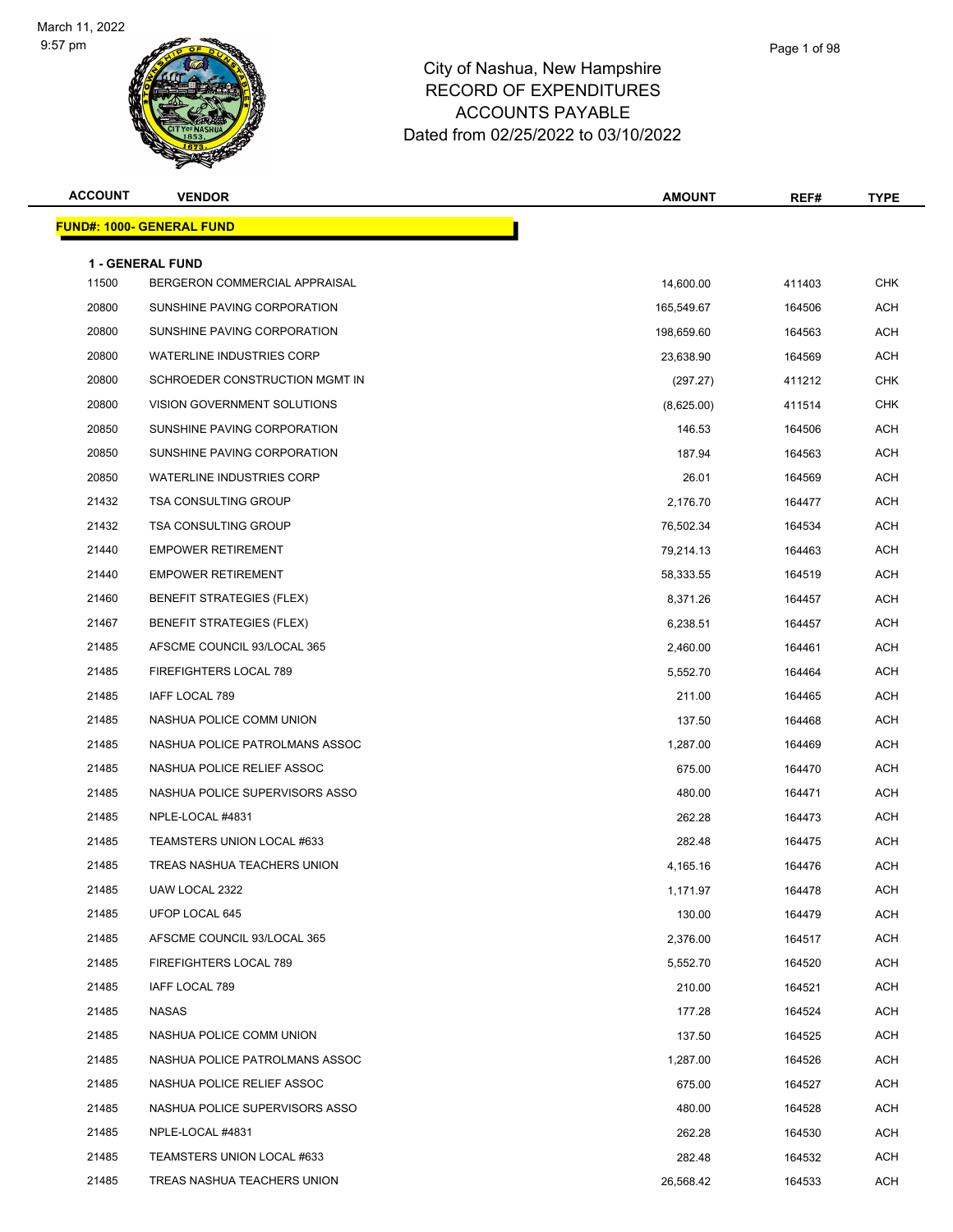

| <b>ACCOUNT</b> | <b>VENDOR</b>                             | <b>AMOUNT</b> | REF#   | <b>TYPE</b> |
|----------------|-------------------------------------------|---------------|--------|-------------|
|                | <b>FUND#: 1000- GENERAL FUND</b>          |               |        |             |
|                |                                           |               |        |             |
| 21485          | <b>1 - GENERAL FUND</b><br>UAW LOCAL 2322 | 1,175.80      | 164535 | <b>ACH</b>  |
| 21485          | UFOP LOCAL 645                            | 130.00        | 164536 | <b>ACH</b>  |
| 21485          | AMERICAN FEDERATION OF TEACHER            | 5.00          | 411063 | CHK         |
| 21485          | AMERICAN FEDERATION OF TEACHER            | 131.50        | 411322 | <b>CHK</b>  |
| 21490          | UNITED WAY OF GREATER NASHUA              | 142.00        | 164480 | <b>ACH</b>  |
| 21490          | UNITED WAY OF GREATER NASHUA              | 142.00        | 164537 | <b>ACH</b>  |
| 21495          | <b>WAGE ASSIGNMENT</b>                    | 300.00        | 164466 | ACH         |
| 21495          | <b>WAGE ASSIGNMENT</b>                    |               |        | <b>ACH</b>  |
| 21495          | <b>WAGE ASSIGNMENT</b>                    | 104.00        | 164467 | <b>ACH</b>  |
| 21495          | <b>WAGE ASSIGNMENT</b>                    | 259.00        | 164474 | ACH         |
|                |                                           | 300.00        | 164522 |             |
| 21495          | <b>WAGE ASSIGNMENT</b>                    | 104.00        | 164523 | <b>ACH</b>  |
| 21495          | <b>WAGE ASSIGNMENT</b>                    | 259.00        | 164531 | <b>ACH</b>  |
| 21495          | <b>WAGE ASSIGNMENT</b>                    | 1,111.50      | 411064 | CHK         |
| 21495          | <b>WAGE ASSIGNMENT</b>                    | 100.00        | 411065 | CHK         |
| 21495          | <b>WAGE ASSIGNMENT</b>                    | 155.00        | 411066 | <b>CHK</b>  |
| 21495          | <b>WAGE ASSIGNMENT</b>                    | 25.00         | 411067 | CHK         |
| 21495          | <b>WAGE ASSIGNMENT</b>                    | 110.00        | 411068 | CHK         |
| 21495          | <b>WAGE ASSIGNMENT</b>                    | 1,066.00      | 411069 | CHK         |
| 21495          | <b>WAGE ASSIGNMENT</b>                    | 1,111.50      | 411323 | <b>CHK</b>  |
| 21495          | <b>WAGE ASSIGNMENT</b>                    | 100.00        | 411324 | <b>CHK</b>  |
| 21495          | <b>WAGE ASSIGNMENT</b>                    | 155.00        | 411325 | CHK         |
| 21495          | <b>WAGE ASSIGNMENT</b>                    | 110.00        | 411326 | <b>CHK</b>  |
| 21495          | <b>WAGE ASSIGNMENT</b>                    | 1,066.00      | 411327 | CHK         |
| 21538          | NASHUA TEACHERS UNION                     | 38.69         | 164472 | <b>ACH</b>  |
| 21538          | NASHUA TEACHERS UNION                     | 2,284.06      | 164529 | <b>ACH</b>  |
| 21780          | <b>CITY OF NASHUA</b>                     | 246.29        | 411301 | CHK         |
| 21780          | <b>SUSAN DESCHENES</b>                    | 1,203.41      | 411302 | <b>CHK</b>  |
| 21921          | STATE OF NH -MV                           | 26,606.07     | 164454 | <b>ACH</b>  |
| 21921          | STATE OF NH-MV                            | 11,921.57     | 164455 | <b>ACH</b>  |
| 21921          | STATE OF NH-MV                            | 29,413.79     | 164456 | <b>ACH</b>  |
| 21921          | STATE OF NH-MV                            | 18,041.14     | 164458 | <b>ACH</b>  |
| 21921          | STATE OF NH-MV                            | 17,044.21     | 164481 | <b>ACH</b>  |
| 21921          | STATE OF NH-MV                            | 12,475.49     | 164511 | <b>ACH</b>  |
| 21921          | STATE OF NH -MV                           | 17,147.26     | 164514 | <b>ACH</b>  |
| 21921          | STATE OF NH-MV                            | 19,887.48     | 164515 | <b>ACH</b>  |
| 21921          | STATE OF NH-MV                            | 17,444.76     | 164516 | ACH         |
| 21921          | STATE OF NH-MV                            | 12,342.94     | 164538 | ACH         |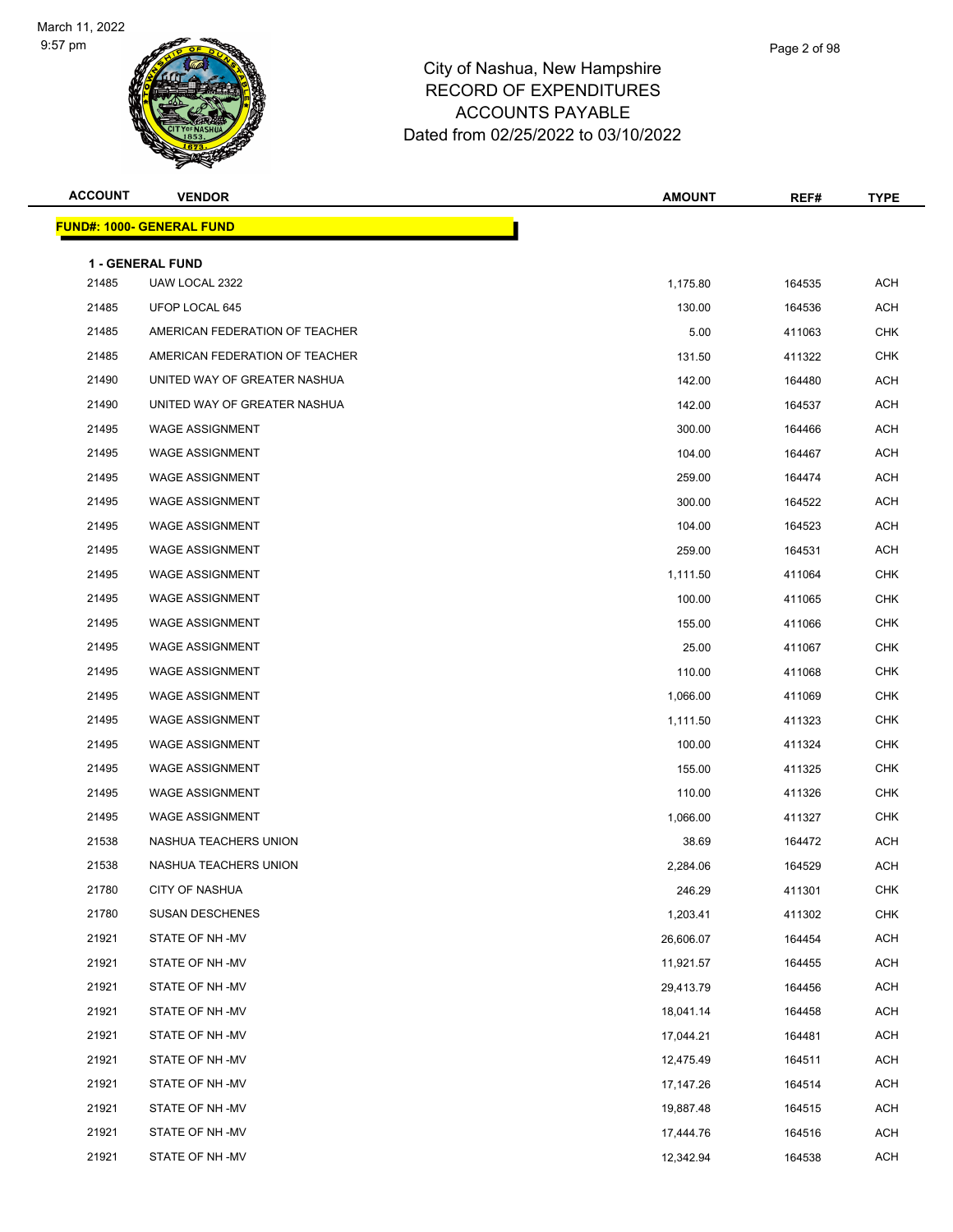

|                             |                                               |                  | <b>AMOUNT</b> | REF#    | <b>TYPE</b>                                                                                                                              |
|-----------------------------|-----------------------------------------------|------------------|---------------|---------|------------------------------------------------------------------------------------------------------------------------------------------|
|                             | <u> FUND#: 1000- GENERAL FUND</u>             |                  |               |         |                                                                                                                                          |
|                             | <b>TOTAL 1 - GENERAL FUND</b>                 |                  | \$873,806.08  |         |                                                                                                                                          |
|                             |                                               |                  |               |         |                                                                                                                                          |
| <b>101 - MAYOR</b><br>55307 | CITIZENS BANK CREDIT CARD                     | CITY OF CONCORD  | 3.00          | 9202208 | ACH                                                                                                                                      |
| 61100                       | WB MASON CO INC                               |                  | 196.95        | 411227  | <b>CHK</b>                                                                                                                               |
|                             | <b>TOTAL 101 - MAYOR</b>                      |                  | \$199.95      |         |                                                                                                                                          |
|                             | <b>102 - BOARD OF ALDERMEN</b>                |                  |               |         |                                                                                                                                          |
| 55699                       | ANDRUSKEVICH PHOTOGRAPHY                      |                  | 1,260.00      | 411125  | <b>CHK</b>                                                                                                                               |
| 55699                       | TREASURER STATE OF NH                         |                  | 223.50        | 411378  | <b>CHK</b>                                                                                                                               |
|                             | <b>TOTAL 102 - BOARD OF ALDERMEN</b>          |                  | \$1,483.50    |         |                                                                                                                                          |
| <b>103 - LEGAL</b>          |                                               |                  |               |         |                                                                                                                                          |
| 55495                       | CITIZENS BANK CREDIT CARD                     | <b>ESCRIBERS</b> | 75.00         | 9202208 | <b>ACH</b>                                                                                                                               |
| 61100                       | WB MASON CO INC                               |                  | 173.13        | 411227  | <b>CHK</b>                                                                                                                               |
| 61100                       | WB MASON CO INC                               |                  | 279.65        | 411515  | <b>CHK</b>                                                                                                                               |
| 61807                       | MATTHEW BENDER & CO INC                       |                  | 110.43        | 411460  | <b>CHK</b>                                                                                                                               |
|                             | <b>TOTAL 103 - LEGAL</b>                      |                  | \$638.21      |         |                                                                                                                                          |
|                             |                                               |                  |               |         |                                                                                                                                          |
|                             |                                               |                  |               |         |                                                                                                                                          |
|                             | <b>106 - ADMINISTRATIVE SERVICES</b>          |                  |               |         |                                                                                                                                          |
| 55200                       | NH ASSC OF ASSESSING OFFICIALS                |                  | 30.00         | 411107  |                                                                                                                                          |
|                             | CITIZENS BANK CREDIT CARD                     | <b>GRANTHUB</b>  | 136.00        | 9202208 |                                                                                                                                          |
| 68240                       | <b>TOTAL 106 - ADMINISTRATIVE SERVICES</b>    |                  | \$166.00      |         |                                                                                                                                          |
|                             | 107 - CITY CLERK                              |                  |               |         |                                                                                                                                          |
|                             | TREASURER STATE OF NH                         |                  | 7,970.00      | 411112  |                                                                                                                                          |
| 55118                       | <b>SPRINT</b>                                 |                  | 45.87         | 411377  |                                                                                                                                          |
|                             | <b>ALLISON WAITE</b>                          |                  | 47.26         | 411074  |                                                                                                                                          |
|                             | <b>ALLISON WAITE</b>                          |                  | 47.26         | 411354  |                                                                                                                                          |
| 55307<br>55307<br>55699     | ADVANCED WORKPLACE STRATEGIES                 |                  | 149.00        | 164482  |                                                                                                                                          |
|                             | TREASURER STATE OF NH                         |                  | 208.75        | 411378  |                                                                                                                                          |
| 44149<br>55699<br>61100     | WB MASON CO INC                               |                  | 89.05         | 411227  |                                                                                                                                          |
|                             | <b>TOTAL 107 - CITY CLERK</b>                 |                  | \$8,557.19    | .       |                                                                                                                                          |
|                             | <b>109 - CIVIC &amp; COMMUNITY ACTIVITIES</b> |                  |               |         |                                                                                                                                          |
| 56214                       | HUMANE SOCIETY FOR GREATER                    |                  | 8,256.75      | 411172  | <b>CHK</b><br><b>ACH</b><br><b>CHK</b><br><b>CHK</b><br><b>CHK</b><br><b>CHK</b><br><b>ACH</b><br><b>CHK</b><br><b>CHK</b><br><b>CHK</b> |

**111 - HUMAN RESOURCES**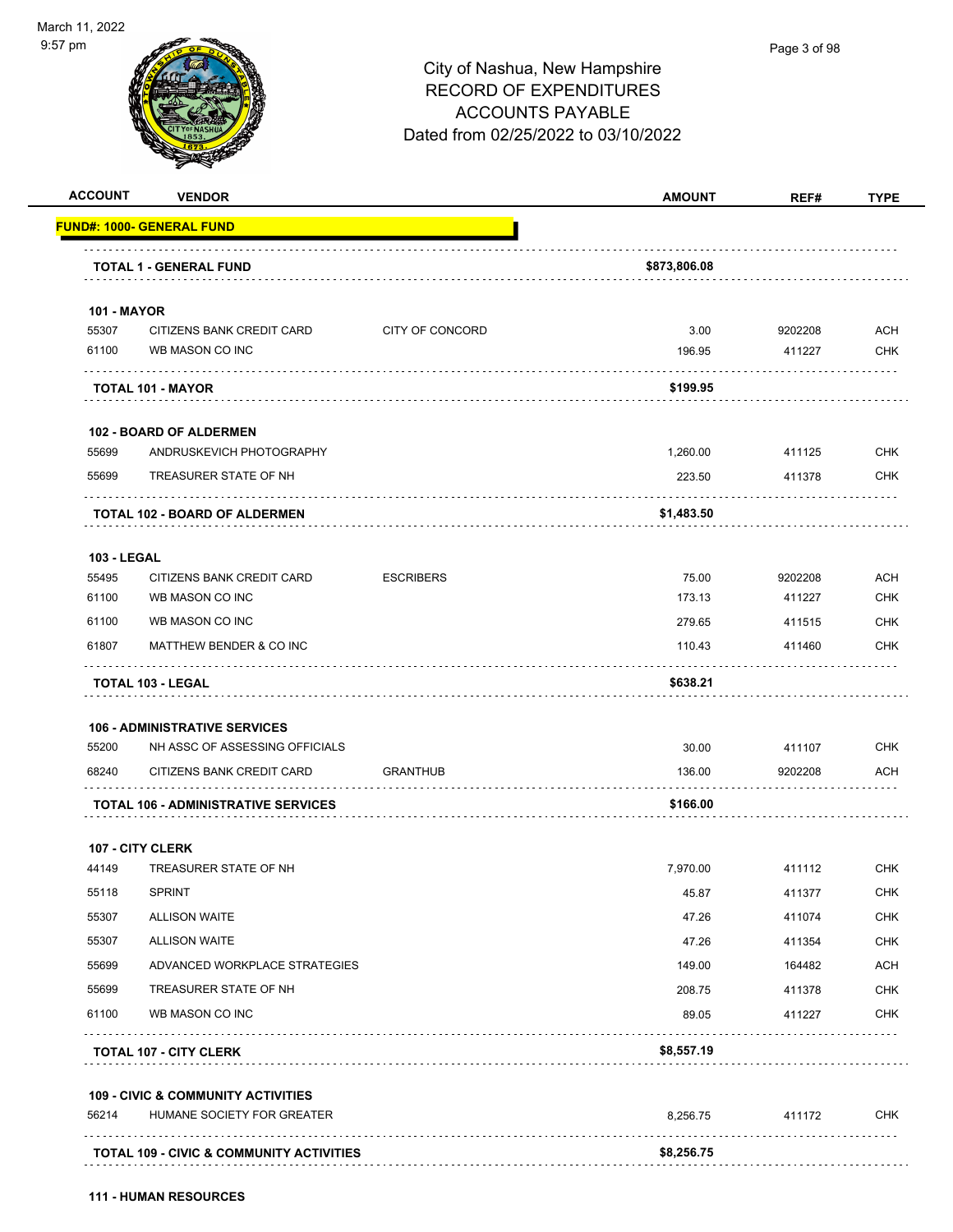

| <b>ACCOUNT</b> | <b>VENDOR</b>                                   |                         | <b>AMOUNT</b> | REF#    | <b>TYPE</b> |
|----------------|-------------------------------------------------|-------------------------|---------------|---------|-------------|
|                | <b>FUND#: 1000- GENERAL FUND</b>                |                         |               |         |             |
|                |                                                 |                         |               |         |             |
| 55425          | <b>111 - HUMAN RESOURCES</b><br>PEOPLEFACTS LLC |                         | 79.97         | 411482  | <b>CHK</b>  |
| 55607          | UNITED PARCEL SERVICE                           |                         | 38.68         | 411380  | <b>CHK</b>  |
| 61100          | WB MASON CO INC                                 |                         | 38.99         | 411227  | CHK         |
| 61235          | <b>BRAND ADVANTAGE GROUP</b>                    |                         | 75.24         | 411408  | CHK         |
|                |                                                 |                         | \$232.88      |         |             |
|                | <b>TOTAL 111 - HUMAN RESOURCES</b>              |                         |               |         |             |
|                | <b>120 - TELECOMMUNICATIONS</b>                 |                         |               |         |             |
| 55109          | CONSOLIDATED COMMUNICATIONS                     |                         | 243.00        | 411079  | <b>CHK</b>  |
| 55109          | CONSOLIDATED COMMUNICATIONS                     |                         | 81.00         | 411080  | <b>CHK</b>  |
| 55109          | CONSOLIDATED COMMUNICATIONS                     |                         | 43.51         | 411082  | CHK         |
| 55109          | CONSOLIDATED COMMUNICATIONS                     |                         | 43.51         | 411083  | <b>CHK</b>  |
| 55109          | CONSOLIDATED COMMUNICATIONS                     |                         | 43.51         | 411084  | <b>CHK</b>  |
| 55109          | CONSOLIDATED COMMUNICATIONS                     |                         | 43.51         | 411085  | <b>CHK</b>  |
| 55109          | CONSOLIDATED COMMUNICATIONS                     |                         | 46.98         | 411086  | <b>CHK</b>  |
| 55109          | CONSOLIDATED COMMUNICATIONS                     |                         | 46.98         | 411087  | CHK         |
| 55109          | <b>COMCAST</b>                                  |                         | 489.12        | 411358  | <b>CHK</b>  |
| 55109          | CONSOLIDATED COMMUNICATIONS                     |                         | 53.22         | 411359  | <b>CHK</b>  |
| 55109          | <b>FIRSTLIGHT</b>                               |                         | 5,055.56      | 411366  | <b>CHK</b>  |
| 55109          | LANGUAGE LINE SERVICES                          |                         | 56.68         | 411454  | <b>CHK</b>  |
| 55109          | PACIFIC TELEMANAGEMENT SERVICE                  |                         | 82.00         | 411480  | CHK         |
| 55118          | AT & T MOBILITY                                 |                         | 129.69        | 411356  | <b>CHK</b>  |
| 55118          | <b>COMCAST</b>                                  |                         | 337.96        | 411357  | CHK         |
| 55118          | VERIZON WIRELESS 342053899-001                  |                         | 1.040.26      | 411384  | <b>CHK</b>  |
|                | <b>TOTAL 120 - TELECOMMUNICATIONS</b>           |                         | \$7,836.49    |         |             |
|                | <b>122 - INFORMATION TECHNOLOGY</b>             |                         |               |         |             |
| 53142          | ADMINS INC                                      |                         | 900.00        | 164540  | ACH         |
| 53412          | CITIZENS BANK CREDIT CARD                       | <b>APPOINTMENT PLUS</b> | 897.00        | 9202208 | ACH         |
| 54407          | ALPINE SOFTWARE CORP                            |                         | 17,267.06     | 164542  | ACH         |
| 54407          | CITIZENS BANK CREDIT CARD                       | <b>ZOOM</b>             | 2,866.46      | 9202208 | ACH         |
| 54421          | CONWAY TECHNOLOGY GROUP                         |                         | 356.87        | 411147  | <b>CHK</b>  |
| 54421          | CONWAY TECHNOLOGY GROUP                         |                         | 1,255.19      | 411416  | <b>CHK</b>  |
| 55118          | <b>SPRINT</b>                                   |                         | 49.32         | 411377  | <b>CHK</b>  |
| 55118          | VERIZON WIRELESS-985557535                      |                         | 120.03        | 411381  | <b>CHK</b>  |
| 71221          | CITIZENS BANK CREDIT CARD                       | APPLE.COM               | 2,995.00      | 9202208 | ACH         |

71228 CITIZENS BANK CREDIT CARD MSFT\*MSBILLINFO 10.00 10.00 9202208 ACH



**TOTAL 122 - INFORMATION TECHNOLOGY \$26,716.93**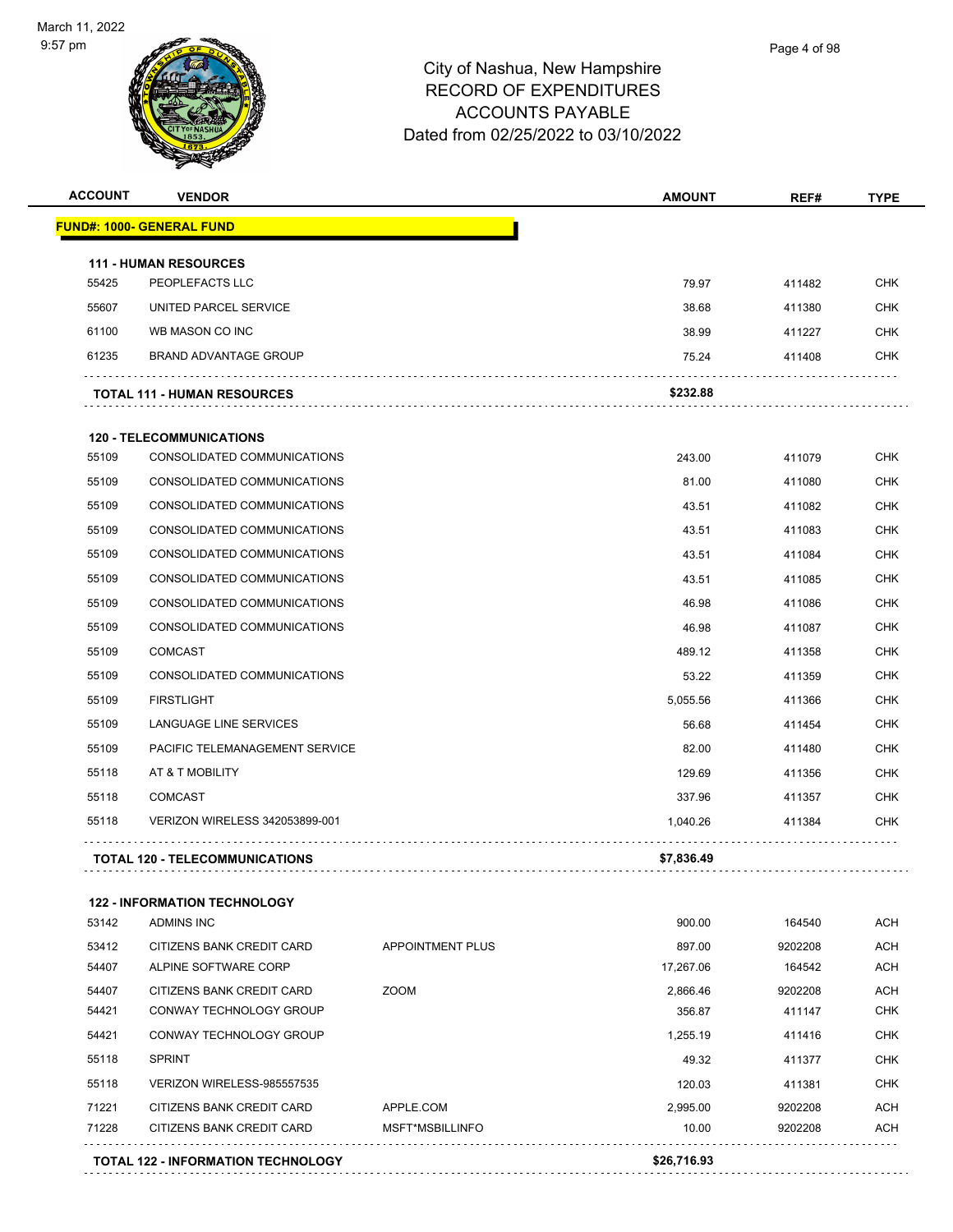

| <b>ACCOUNT</b> | <b>VENDOR</b>                         |             | <b>AMOUNT</b> | REF#    | <b>TYPE</b> |
|----------------|---------------------------------------|-------------|---------------|---------|-------------|
|                | FUND#: 1000- GENERAL FUND             |             |               |         |             |
|                | <b>126 - FINANCIAL SERVICES</b>       |             |               |         |             |
| 41307          | HILLSBOROUGH COUNTY REGISTRY          |             | 32.53         | 411444  | <b>CHK</b>  |
| 42200          | ALL STATES TITLE SERVICE INC          |             | 83.60         | 411123  | CHK         |
| 42200          | <b>SEAN M BIRMINGHAM</b>              |             | 12.60         | 411135  | <b>CHK</b>  |
| 42200          | DAN CUMMINS CHRYSLER DODGE            |             | 328.26        | 411149  | CHK         |
| 42200          | <b>ENGINEERED FOUNDATION TECH LLC</b> |             | 13.36         | 411154  | <b>CHK</b>  |
| 42200          | MICHAEL J FINAMORE                    |             | 221.40        | 411157  | <b>CHK</b>  |
| 42200          | MICHAEL D JAKUBOWSKI                  |             | 111.20        | 411179  | CHK         |
| 42200          | SHANTA A PUNJABI                      |             | 19.00         | 411205  | <b>CHK</b>  |
| 42200          | <b>FNU SUHADI</b>                     |             | 567.00        | 411223  | CHK         |
| 42200          | RICHARD G ZERBINOPOULOS               |             | 193.00        | 411229  | <b>CHK</b>  |
| 42200          | BEACON NATIONAL AUTO TAG AND          |             | 25.00         | 411401  | <b>CHK</b>  |
| 42200          | DARTMOUTH HITCHCOCK CLINIC            |             | 167.56        | 411419  | CHK         |
| 42200          | AMALIA A DOMINGUEZ                    |             | 163.00        | 411423  | <b>CHK</b>  |
| 42200          | <b>MARY-ANN HOBEN</b>                 |             | 196.00        | 411445  | CHK         |
| 42200          | ROBERTA LACY                          |             | 143.20        | 411453  | <b>CHK</b>  |
| 42200          | ELAINE D O'CONNELL                    |             | 124.20        | 411476  | <b>CHK</b>  |
| 42200          | OPUS VTR INC                          |             | 377.89        | 411478  | CHK         |
| 42200          | <b>SFADA TAG AGENCY</b>               |             | 59.60         | 411494  | <b>CHK</b>  |
| 55200          | MUNICIPAL MANAGEMENT ASSOC            |             | 55.00         | 411372  | CHK         |
| 55607          | <b>MAILINGS UNLIMITED</b>             |             | 2,600.00      | 164498  | ACH         |
| 55607          | UNITED PARCEL SERVICE                 |             | 11.35         | 411380  | <b>CHK</b>  |
| 55699          | CITIZENS BANK CREDIT CARD             | <b>ZOOM</b> | 14.99         | 9202208 | <b>ACH</b>  |
| 61100          | AMAZON CAPITAL SERV (CITY ACH)        |             | 59.84         | 164543  | <b>ACH</b>  |
| 61100          | WB MASON CO INC                       |             | 459.90        | 411515  | CHK         |
| 61100          | CITIZENS BANK CREDIT CARD             | EBAY.COM    | 199.99        | 9202208 | ACH         |
|                | <b>TOTAL 126 - FINANCIAL SERVICES</b> |             | \$6,239.47    |         |             |
|                |                                       |             |               |         |             |
|                | <b>129 - CITY BUILDINGS</b>           |             |               |         |             |
| 54100          | EVERSOUCE-POWER SUPPLY                |             | 9,349.35      | 411089  | <b>CHK</b>  |
| 54100          | <b>EVERSOURCE</b>                     |             | 4,135.40      | 411090  | <b>CHK</b>  |
| 54114          | SPRAGUE RESOURCES LP                  |             | 3,855.40      | 411499  | CHK         |
| 54141          | PENNICHUCK WATER WORKS INC            |             | 1,884.22      | 411108  | <b>CHK</b>  |
| 54228          | <b>BAIN PEST CONTROL SERVICE</b>      |             | 164.00        | 411398  | CHK         |
| 54280          | M & M ELECTRICAL SUPPLY CO INC        |             | 2.50          | 164556  | ACH         |
| 54280          | NASHUA WALLPAPER CO INC               |             | 12.17         | 411191  | CHK         |
| 54280          | F W WEBB COMPANY                      |             | 8.84          | 411431  | CHK         |
| 54280          | KAMCO SUPPLY CORP OF BOSTON           |             | 195.98        | 411452  | <b>CHK</b>  |
| 54280          | NASHUA WALLPAPER CO INC               |             | 33.99         | 411473  | CHK         |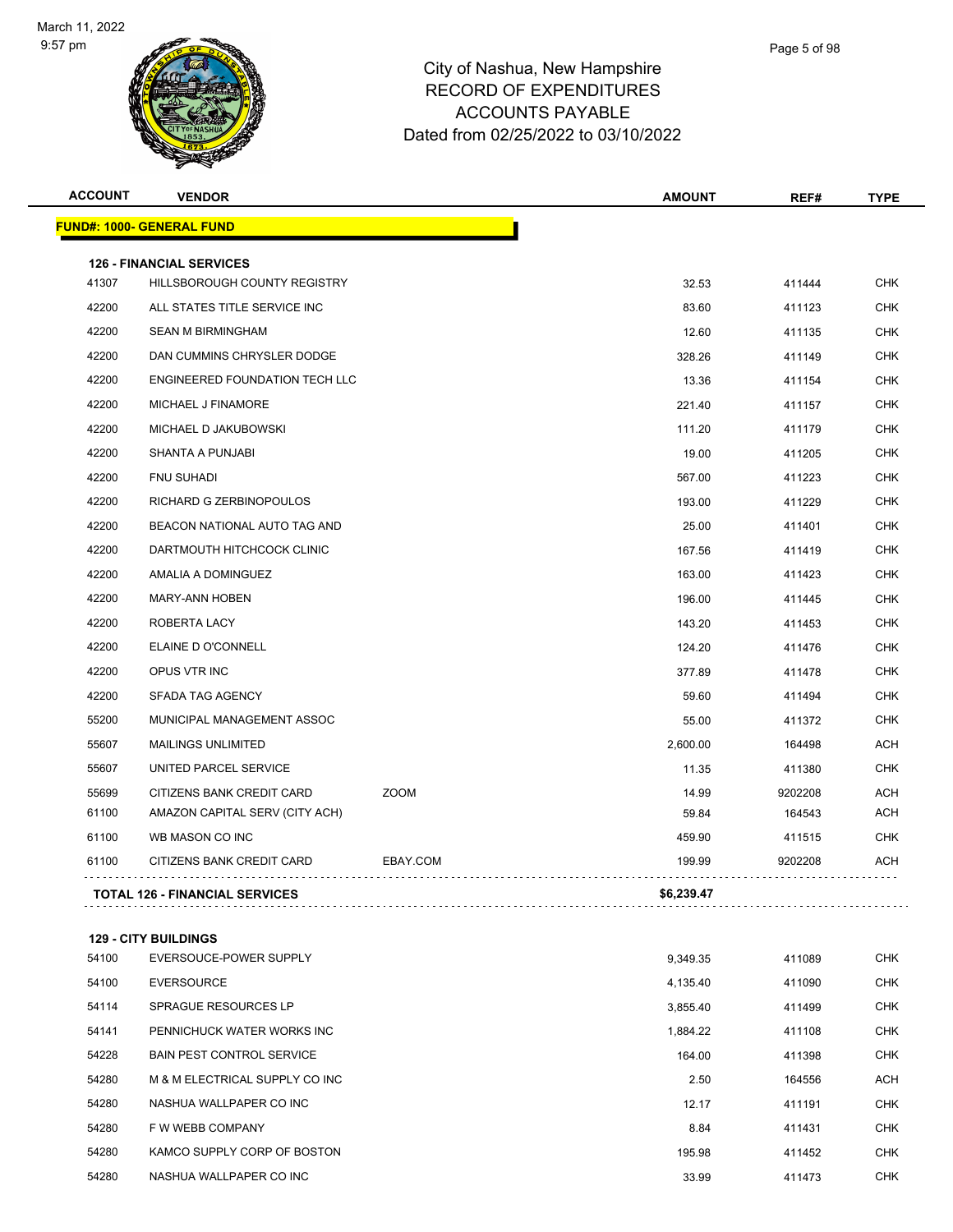

| <b>ACCOUNT</b> | <b>VENDOR</b>                      |                        | <b>AMOUNT</b> | REF#    | <b>TYPE</b> |
|----------------|------------------------------------|------------------------|---------------|---------|-------------|
|                | <u> FUND#: 1000- GENERAL FUND</u>  |                        |               |         |             |
|                | <b>129 - CITY BUILDINGS</b>        |                        |               |         |             |
| 54280          | VAL'S CONCRETE & MASONRY           |                        | 1,875.00      | 411511  | <b>CHK</b>  |
| 55118          | <b>SPRINT</b>                      |                        | 72.08         | 411377  | CHK         |
| 71025          | NASHUA WALLPAPER CO INC            |                        | 14.99         | 411191  | <b>CHK</b>  |
|                | <b>TOTAL 129 - CITY BUILDINGS</b>  |                        | \$21,603.92   |         |             |
|                | <b>130 - PURCHASING</b>            |                        |               |         |             |
| 54842          | QUADIENT LEASING USA INC           |                        | 1,011.54      | 411110  | <b>CHK</b>  |
| 55500          | MASSACHUSETTS MUNICIPAL ASSOC      |                        | 375.00        | 411459  | <b>CHK</b>  |
| 55500          | CITIZENS BANK CREDIT CARD          | <b>GOVERNMENT JOBS</b> | 199.00        | 9202208 | ACH         |
|                | <b>TOTAL 130 - PURCHASING</b>      |                        | \$1,585.54    |         |             |
|                | <b>132 - ASSESSING</b>             |                        |               |         |             |
| 55100          | VERIZON WIRELESS-342053899-004     |                        | 200.05        | 411386  | <b>CHK</b>  |
| 55200          | NH ASSC OF ASSESSING OFFICIALS     |                        | 120.00        | 411107  | <b>CHK</b>  |
| 55200          | CITIZENS BANK CREDIT CARD          | <b>NERN</b>            | 227.50        | 9202208 | ACH         |
| 55307          | <b>JESSICA MARCHANT</b>            |                        | 21.47         | 164499  | <b>ACH</b>  |
| 61100          | WB MASON CO INC                    |                        | 175.35        | 411227  | CHK         |
| 61830          | LEXISNEXIS RISK DATA MGMT INC      |                        | 130.00        | 411456  | <b>CHK</b>  |
|                | TOTAL 132 - ASSESSING              |                        | \$874.37      |         |             |
|                | <b>142 - WOODLAWN CEMETERY</b>     |                        |               |         |             |
| 54100          | <b>EVERSOURCE</b>                  |                        | 380.73        | 411090  | <b>CHK</b>  |
| 54107          | <b>MCLAUGHLIN OIL CO</b>           |                        | 274.08        | 411184  | <b>CHK</b>  |
| 54107          | <b>MCLAUGHLIN OIL CO</b>           |                        | 610.05        | 411466  | <b>CHK</b>  |
| 54114          | <b>LIBERTY UTILITIES - NH</b>      |                        | 302.17        | 411096  | CHK         |
| 54114          | SPRAGUE RESOURCES LP               |                        | 340.04        | 411499  | CHK         |
| 54236          | INNOVATIVE SECURITY SOLUTION       |                        | 1,068.00      | 411175  | <b>CHK</b>  |
| 54280          | AMAZON CAPITAL SERV (CITY ACH)     |                        | 384.54        | 164483  | <b>ACH</b>  |
| 54280          | MATTHEWS INTERNATIONAL CORP        |                        | 236.02        | 411182  | <b>CHK</b>  |
| 54280          | <b>STATELINE IRRIGATION</b>        |                        | 317.60        | 411502  | <b>CHK</b>  |
| 54399          | ROGER BLAIS GENERAL CONTRACTOR     |                        | 738.00        | 411486  | <b>CHK</b>  |
| 61300          | GLOBAL MONTELLO GROUP CORP         |                        | 314.31        | 411437  | <b>CHK</b>  |
| 61499          | AMAZON CAPITAL SERV (CITY ACH)     |                        | 27.63         | 164543  | <b>ACH</b>  |
| 61549          | FRIZZHOME GARDENS                  |                        | 1,120.00      | 411160  | <b>CHK</b>  |
| 61549          | <b>GRIFFIN GREENHOUSE SUPPLIES</b> |                        | 406.13        | 411167  | <b>CHK</b>  |
|                |                                    |                        |               |         |             |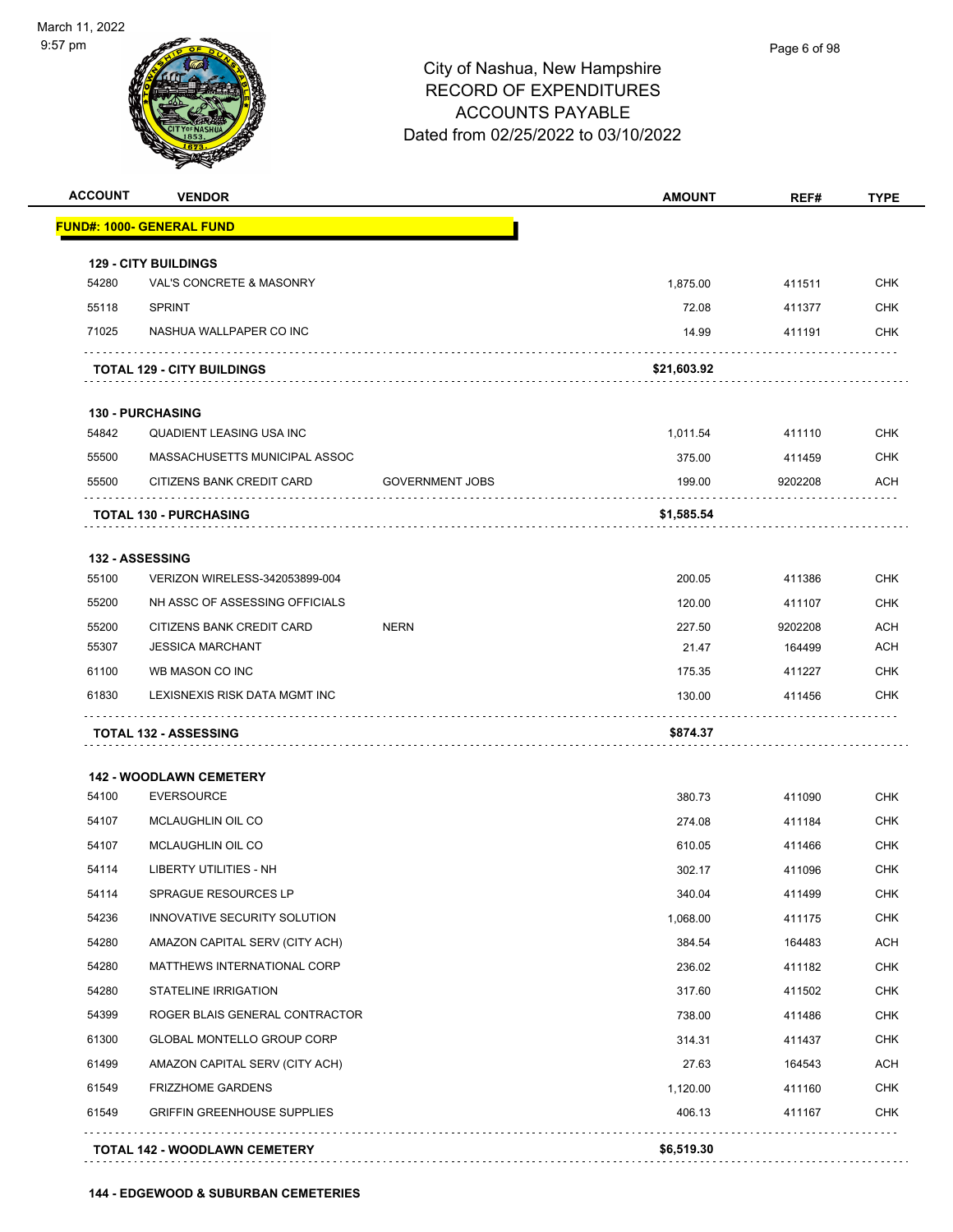

| <b>ACCOUNT</b> | <b>VENDOR</b>                                                        |                          | <b>AMOUNT</b> | REF#             | <b>TYPE</b> |
|----------------|----------------------------------------------------------------------|--------------------------|---------------|------------------|-------------|
|                | <u> FUND#: 1000- GENERAL FUND</u>                                    |                          |               |                  |             |
|                |                                                                      |                          |               |                  |             |
| 54100          | <b>144 - EDGEWOOD &amp; SUBURBAN CEMETERIES</b><br><b>EVERSOURCE</b> |                          | 175.87        | 411090           | <b>CHK</b>  |
| 54141          | PENNICHUCK WATER WORKS INC                                           |                          | 220.88        | 411375           | CHK         |
| 54487          | <b>FRIGID FLUID CO</b>                                               |                          | 100.99        |                  | <b>CHK</b>  |
| 61549          | <b>J P BARTLETT CO INC</b>                                           |                          | 1.978.52      | 411159<br>411178 | CHK         |
| 61799          | CARPARTS DISTRIBUTION CENTER,                                        |                          | 3.60          | 411410           | <b>CHK</b>  |
|                |                                                                      |                          |               |                  |             |
|                | <b>TOTAL 144 - EDGEWOOD &amp; SUBURBAN CEMETERIES</b>                |                          | \$2,479.86    |                  |             |
| 150 - POLICE   |                                                                      |                          |               |                  |             |
| 45999          | STATE OF NH                                                          |                          | 13,288.00     | 411336           | <b>CHK</b>  |
| 53135          | DR NICOLE SAWYER PSYD PLLC                                           |                          | 650.00        | 411211           | CHK         |
| 53135          | ST JOSEPHS BUSINESS & HEALTH                                         |                          | 130.50        | 411221           | <b>CHK</b>  |
| 53999          | AAA CREDIT SCREENING SERV LLC                                        |                          | 30.00         | 411388           | <b>CHK</b>  |
| 53999          | VANESSA LYN PHOTOGRAPHY                                              |                          | 300.00        | 411513           | <b>CHK</b>  |
| 54100          | <b>EVERSOURCE</b>                                                    |                          | 930.05        | 411090           | <b>CHK</b>  |
| 54100          | <b>EVERSOURCE</b>                                                    |                          | 17,565.00     | 411365           | CHK         |
| 54114          | LIBERTY UTILITIES - NH                                               |                          | 82.74         | 411094           | <b>CHK</b>  |
| 54114          | LIBERTY UTILITIES - NH                                               |                          | 101.50        | 411104           | <b>CHK</b>  |
| 54114          | <b>SPRAGUE RESOURCES LP</b>                                          |                          | 4,552.33      | 411499           | <b>CHK</b>  |
| 54141          | PENNICHUCK WATER WORKS INC                                           |                          | 843.73        | 411108           | CHK         |
| 54141          | PENNICHUCK WATER WORKS INC                                           |                          | 32.17         | 411375           | CHK         |
| 54280          | F W WEBB COMPANY                                                     |                          | 6.27          | 411431           | <b>CHK</b>  |
| 54280          | <b>GRANITE STATE SEWER &amp; DRAIN CL</b>                            |                          | 938.75        | 411441           | CHK         |
| 54280          | SITEONE LANDSCAPE SUPPLY LLC                                         |                          | 122.18        | 411496           | <b>CHK</b>  |
| 54407          | <b>SOLARWINDS</b>                                                    |                          | 1,575.00      | 411217           | <b>CHK</b>  |
| 54407          | <b>GLACIER COMPUTER LLC</b>                                          |                          | 5,079.75      | 411436           | <b>CHK</b>  |
| 54407          | RELX INC DBA LEXISNEXIS                                              |                          | 174.00        | 411484           | <b>CHK</b>  |
| 54407          | CITIZENS BANK CREDIT CARD                                            | <b>FOREIGN EXCHG FEE</b> | 409.15        | 9202208          | ACH         |
| 54421          | CONWAY TECHNOLOGY GROUP                                              |                          | 1,412.25      | 411416           | <b>CHK</b>  |
| 54600          | <b>BEST FORD</b>                                                     |                          | 162.00        | 411406           | CHK         |
| 54600          | SULLIVAN TIRE COMPANY                                                |                          | 42.00         | 411503           | <b>CHK</b>  |
| 54600          | TMDE CALIBRATION LABS INC                                            |                          | 2,120.27      | 411507           | <b>CHK</b>  |
| 54849          | COMCAST                                                              |                          | 184.85        | 411076           | <b>CHK</b>  |
| 54849          | CONSOLIDATED COMMUNICATIONS                                          |                          | 71.48         | 411088           | <b>CHK</b>  |
| 54849          | CONSOLIDATED COMMUNICATIONS                                          |                          | 43.51         | 411362           | <b>CHK</b>  |
| 54849          | VERIZON WIRELESS-286546928                                           |                          | 1,680.42      | 411382           | <b>CHK</b>  |
| 55200          | TREASURER STATE OF NH                                                |                          | 75.00         | 411112           | <b>CHK</b>  |
| 55400          | R3 TACTICAL LLC                                                      |                          | 3,900.00      | 411349           | <b>CHK</b>  |
| 55421          | CALEA                                                                |                          | 5,530.00      | 411139           | <b>CHK</b>  |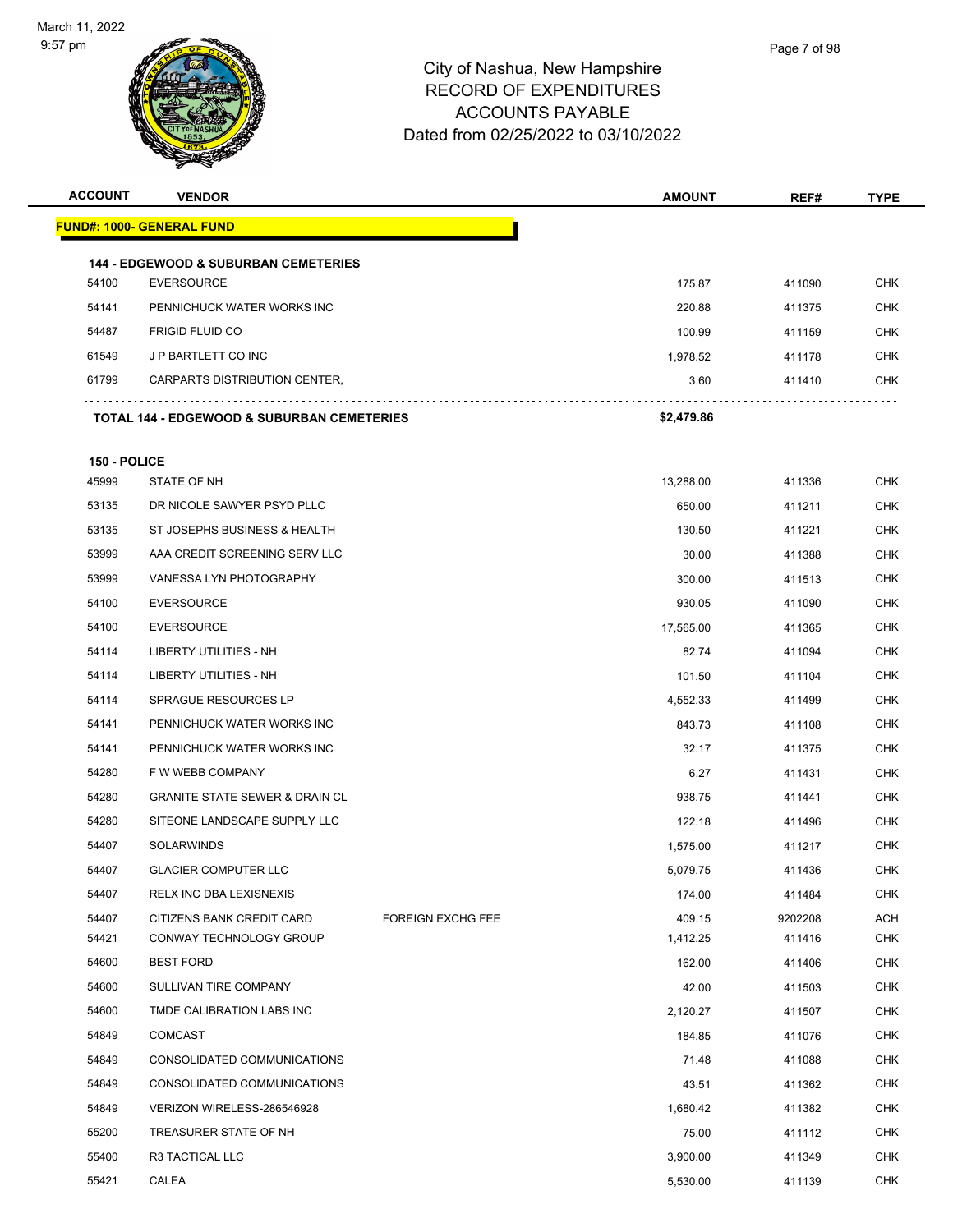

| Page 8 of 98 |
|--------------|
|              |

| <b>ACCOUNT</b>        | <b>VENDOR</b>                         |                     | <b>AMOUNT</b> | REF#    | <b>TYPE</b>              |
|-----------------------|---------------------------------------|---------------------|---------------|---------|--------------------------|
|                       | <b>FUND#: 1000- GENERAL FUND</b>      |                     |               |         |                          |
|                       |                                       |                     |               |         |                          |
| 150 - POLICE<br>55607 | USPS-CMRS-PB #14658595                |                     | 1,000.00      | 164507  | <b>ACH</b>               |
| 55699                 | <b>CANAL ART &amp; FRAMING</b>        |                     | 188.76        | 411140  | <b>CHK</b>               |
| 55699                 | NASHUA MILLYARD ASSOC INC             |                     | 388.46        | 411190  | <b>CHK</b>               |
| 55699                 | <b>KEVIN DELANEY</b>                  |                     | 238.00        | 411338  | <b>CHK</b>               |
| 61100                 | AMAZON CAPITAL SERV (CITY ACH)        |                     | 162.11        | 164543  | <b>ACH</b>               |
| 61100                 | <b>OWLSTAMP VISUAL SOLUTIONS</b>      |                     | 22.90         | 411197  | <b>CHK</b>               |
| 61100                 | SAM'S CLUB DIRECT-0860                |                     | 45.96         | 411209  | <b>CHK</b>               |
| 61100                 | WB MASON CO INC                       |                     | 139.96        | 411227  | <b>CHK</b>               |
| 61100                 | WB MASON CO INC                       |                     | 588.26        | 411515  | <b>CHK</b>               |
| 61100                 | CITIZENS BANK CREDIT CARD             | SHEPPARD ENTERPRISE | 1,797.00      | 9202208 | <b>ACH</b>               |
| 61107                 | ALECS SHOE STORE INC                  |                     | 129.95        | 411121  | CHK                      |
| 61107                 | ALL SPORTS HEROES UNIFORMS            |                     | 242.00        | 411122  | <b>CHK</b>               |
| 61107                 | <b>BEN'S UNIFORMS</b>                 |                     | 189.00        | 411130  | <b>CHK</b>               |
| 61107                 | <b>EAST COAST EMERGENCY OUTFITTER</b> |                     | 968.52        | 411152  | <b>CHK</b>               |
| 61107                 | <b>BEN'S UNIFORMS</b>                 |                     | 641.56        | 411402  | <b>CHK</b>               |
| 61110                 | EAST COAST EMERGENCY OUTFITTER        |                     | 382.48        | 411427  | CHK                      |
| 61121                 | <b>EAGLE POINT GUN</b>                |                     | 12,143.00     | 411426  | <b>CHK</b>               |
| 61121                 | EDGE-WORKS MANUFACTURING              |                     | 88.25         | 411428  | <b>CHK</b>               |
| 61142                 | BOUND TREE MEDICAL, LLC               |                     | 999.00        | 411137  | <b>CHK</b>               |
| 61142                 | TACTICAL MEDICAL SOLUTIONS INC        |                     | 953.16        | 411504  | <b>CHK</b>               |
| 61163                 | AIRGAS USA LLC                        |                     | 262.00        | 411120  | <b>CHK</b>               |
| 61299                 | AMAZON CAPITAL SERV (CITY ACH)        |                     | 109.35        | 164483  | <b>ACH</b>               |
| 61299                 | AMAZON CAPITAL SERV (CITY ACH)        |                     | 73.98         | 164543  | <b>ACH</b>               |
| 61299                 | NORTHERN SAFETY CO INC                |                     | 84.82         | 411194  | <b>CHK</b>               |
| 61299                 | CITIZENS BANK CREDIT CARD             | <b>FORTIN GAGE</b>  | 60.95         | 9202208 | <b>ACH</b>               |
| 61428                 | HOME DEPOT CREDIT SERVICE 3073        |                     | 52.39         | 411171  | CHK                      |
| 61428                 | HOME DEPOT CREDIT SERVICE 3073        |                     | 663.76        | 411447  | CHK                      |
| 61607                 | <b>TESSCO INC</b>                     |                     | 323.16        | 411506  | <b>CHK</b>               |
| 61705                 | <b>TIREHUB LLC</b>                    |                     | 928.16        | 411224  | <b>CHK</b>               |
| 61705                 | MAYNARD & LESIEUR INC                 |                     | 928.16        | 411463  | <b>CHK</b>               |
| 61705                 | SULLIVAN TIRE COMPANY                 |                     | 3,600.00      | 411503  | <b>CHK</b>               |
| 61799                 | <b>FACTORY MOTOR PARTS</b>            |                     | 39.82         | 164546  | <b>ACH</b>               |
| 61799                 | MHQ INC                               |                     | 827.49        | 164559  | <b>ACH</b>               |
| 61799                 | <b>BEST FORD</b>                      |                     | 221.13        | 411133  | <b>CHK</b>               |
| 61799                 | DONOVAN EQUIPMENT CO INC              |                     | (122.43)      | 411151  | <b>CHK</b>               |
| 61799<br>61799        | <b>GRAPPONE AUTOMOTIVE GROUP</b>      |                     | 523.50        | 411166  | <b>CHK</b><br><b>CHK</b> |
|                       | SAM'S CLUB DIRECT-0860                |                     | 121.12        | 411209  |                          |
| 61799                 | SNAP-ON CREDIT LLC                    |                     | 124.91        | 411216  | <b>CHK</b>               |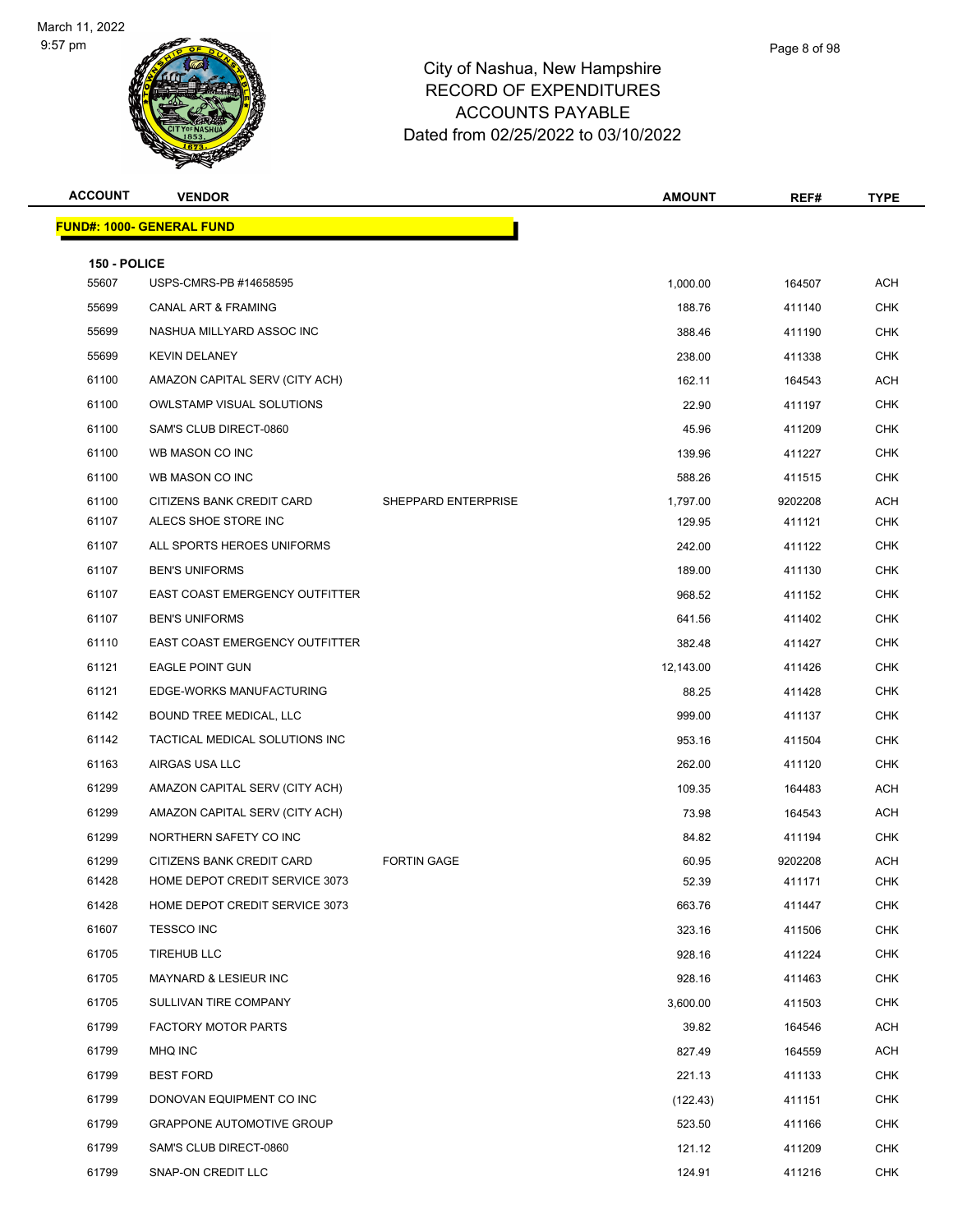

| <b>ACCOUNT</b> | <b>VENDOR</b>                    | <b>AMOUNT</b> | REF#   | <b>TYPE</b> |
|----------------|----------------------------------|---------------|--------|-------------|
|                | <b>FUND#: 1000- GENERAL FUND</b> |               |        |             |
| 150 - POLICE   |                                  |               |        |             |
| 61799          | <b>BEST FORD</b>                 | 151.34        | 411406 | <b>CHK</b>  |
| 61799          | CARPARTS DISTRIBUTION CENTER,    | 214.58        | 411410 | <b>CHK</b>  |
| 61799          | DENNIS K BURKE INC               | 2,521.92      | 411421 | <b>CHK</b>  |
| 61799          | DEPENDABLE LOCK SERVICE INC      | 83.88         | 411422 | <b>CHK</b>  |
| 61799          | <b>MACMULKIN CHEVROLET INC</b>   | 53.69         | 411457 | <b>CHK</b>  |
| 61807          | MATTHEW BENDER & CO INC          | 617.81        | 411460 | <b>CHK</b>  |
| 61910          | SAM'S CLUB DIRECT-0860           | 270.30        | 411209 | <b>CHK</b>  |
| 61910          | <b>GREATER NASHUA CHAMBER OF</b> | 90.00         | 411367 | <b>CHK</b>  |
| 71221          | <b>GOVCONNECTION INC</b>         | 44.00         | 164549 | <b>ACH</b>  |
| 71221          | ELECTRONIC ENVIRONMENTS CORP     | 4,313.57      | 411429 | <b>CHK</b>  |
|                | <b>TOTAL 150 - POLICE</b>        | \$100,524.59  |        |             |

#### **152 - FIRE**

| 54100 | <b>EVERSOURCE</b>              |                             | 8,636.31 | 411090  | <b>CHK</b> |
|-------|--------------------------------|-----------------------------|----------|---------|------------|
| 54114 | <b>LIBERTY UTILITIES - NH</b>  |                             | 1,449.18 | 411091  | <b>CHK</b> |
| 54114 | <b>LIBERTY UTILITIES - NH</b>  |                             | 632.81   | 411092  | <b>CHK</b> |
| 54114 | <b>LIBERTY UTILITIES - NH</b>  |                             | 365.35   | 411093  | <b>CHK</b> |
| 54114 | <b>LIBERTY UTILITIES - NH</b>  |                             | 543.14   | 411105  | <b>CHK</b> |
| 54114 | <b>LIBERTY UTILITIES - NH</b>  |                             | 653.13   | 411370  | <b>CHK</b> |
| 54114 | SPRAGUE RESOURCES LP           |                             | 6,766.92 | 411499  | <b>CHK</b> |
| 54141 | PENNICHUCK WATER WORKS INC     |                             | 1,993.04 | 411108  | <b>CHK</b> |
| 54141 | PENNICHUCK WATER WORKS INC     |                             | 751.82   | 411375  | <b>CHK</b> |
| 54243 | AE MECHANICAL INC              |                             | 1,576.75 | 411391  | <b>CHK</b> |
| 54280 | HOME DEPOT CREDIT SERVICE 3065 |                             | 10.96    | 411170  | <b>CHK</b> |
| 54280 | FIMBEL GARAGE DOORS            |                             | 534.50   | 411433  | <b>CHK</b> |
| 54600 | AT NEW HAMPSHIRE LLC           |                             | 320.49   | 411396  | <b>CHK</b> |
| 54600 | NEW ENGLAND KENWORTH           |                             | 133.21   | 411474  | <b>CHK</b> |
| 54600 | <b>SANEL NAPA</b>              |                             | 331.95   | 411493  | <b>CHK</b> |
| 55118 | <b>SPRINT</b>                  |                             | 19.90    | 411377  | <b>CHK</b> |
| 55421 | CITIZENS BANK CREDIT CARD      | NAT'L REGISTRY OF EMT'S     | 32.00    | 9202208 | ACH        |
| 55600 | MINUTEMAN PRESS OF NASHUA      |                             | 35.16    | 411469  | <b>CHK</b> |
| 55699 | DAVE'S QUALITY DRY CLEANING    |                             | 536.00   | 411420  | <b>CHK</b> |
| 55699 | UNITED SITE SERVICES           |                             | 145.97   | 411510  | <b>CHK</b> |
| 55699 | CITIZENS BANK CREDIT CARD      | <b>DICKSONS CAR SERVICE</b> | 666.60   | 9202208 | <b>ACH</b> |
| 61100 | AMAZON CAPITAL SERV (CITY ACH) |                             | 100.59   | 164483  | ACH        |
| 61100 | AMAZON CAPITAL SERV (CITY ACH) |                             | 302.37   | 164543  | <b>ACH</b> |
| 61100 | INTERWARE DEVELOPMENT CO INC   |                             | 550.00   | 164553  | <b>ACH</b> |
| 61100 | <b>BATTERIES PLUS</b>          |                             | 4.25     | 411400  | <b>CHK</b> |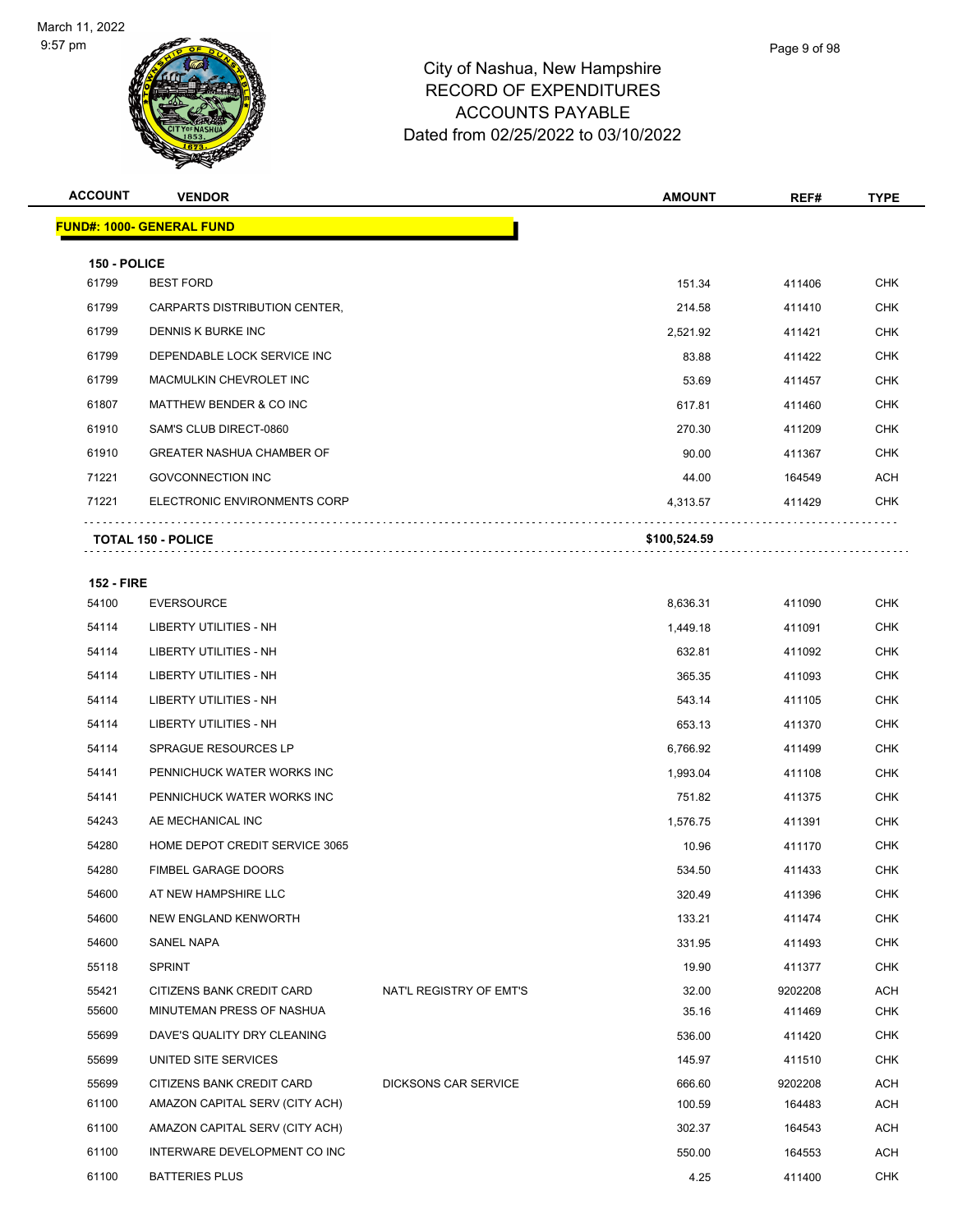

**ACCOUNT VENDOR AMOUNT REF# TYPE**

|                   | <u> FUND#: 1000- GENERAL FUND</u>      |             |        |            |
|-------------------|----------------------------------------|-------------|--------|------------|
| <b>152 - FIRE</b> |                                        |             |        |            |
| 61100             | WB MASON CO INC                        | 78.22       | 411515 | <b>CHK</b> |
| 61107             | <b>HUNTRESS UNIFORMS</b>               | 59.90       | 411173 | CHK        |
| 61107             | <b>HUNTRESS UNIFORMS</b>               | 139.90      | 411448 | <b>CHK</b> |
| 61107             | <b>JB SIMONS INC</b>                   | 3,700.00    | 411449 | CHK        |
| 61110             | BERGERON PROTECTIVE CLOTHING           | 450.00      | 411404 | <b>CHK</b> |
| 61307             | NEW ENGLAND KENWORTH                   | 84.54       | 411474 | <b>CHK</b> |
| 61428             | COAST MAINTENANCE SUPPLY CO            | 22.72       | 411146 | CHK        |
| 61428             | COAST MAINTENANCE SUPPLY CO            | 517.41      | 411415 | <b>CHK</b> |
| 61428             | WB MASON CO INC                        | 246.61      | 411515 | CHK        |
| 61499             | AMAZON CAPITAL SERV (CITY ACH)         | 137.28      | 164483 | ACH        |
| 61699             | INTERSTATE ALL BATTERY CENTER          | 345.80      | 411176 | <b>CHK</b> |
| 61699             | HOME DEPOT CREDIT SERVICE 3065         | 76.92       | 411446 | <b>CHK</b> |
| 61705             | <b>MAYNARD &amp; LESIEUR INC</b>       | 938.78      | 411183 | <b>CHK</b> |
| 61705             | MAYNARD & LESIEUR INC                  | 4,284.00    | 411464 | CHK        |
| 61799             | CHELMSFORD AUTO ELECTRIC               | 284.90      | 411144 | <b>CHK</b> |
| 61799             | MINUTEMAN TRUCKS INC                   | 901.36      | 411188 | <b>CHK</b> |
| 61799             | MINUTEMAN TRUCKS INC                   | 102.57      | 411470 | <b>CHK</b> |
| 71025             | SSV TOOLS LLC (SNAP-ON TOOLS)          | 949.00      | 411500 | <b>CHK</b> |
| 71432             | FIRE TECH & SAFETY OF NEW ENGL         | 524.57      | 164547 | <b>ACH</b> |
| 71800             | BERGERON PROTECTIVE CLOTHING           | 3,250.00    | 411131 | <b>CHK</b> |
| 71800             | CASCO FOOD EQUIP SERV                  | 941.03      | 411411 | CHK        |
| 71999             | BEST BUY BUSINESS ADVANTAGE            | 1,529.94    | 411132 | CHK        |
| 71999             | <b>BEST BUY BUSINESS ADVANTAGE</b>     | 566.99      | 411405 | CHK        |
|                   | <b>TOTAL 152 - FIRE</b>                | \$47,224.84 |        |            |
|                   | <b>153 - BUILDING INSPECTION</b>       |             |        |            |
| 42307             | <b>CARLOS MONIZ</b>                    | 35.00       | 411189 | <b>CHK</b> |
| 55100             | VERIZON WIRELESS-642044677             | 160.04      | 411116 | <b>CHK</b> |
| 55307             | <b>RUSS MARCUM</b>                     | 258.10      | 411344 | <b>CHK</b> |
| 55307             | DAWN MICHAUD                           | 279.05      | 411347 | <b>CHK</b> |
| 55307             | <b>JEFFREY RICHARD</b>                 | 173.75      | 411350 | <b>CHK</b> |
|                   | <b>TOTAL 153 - BUILDING INSPECTION</b> | \$905.94    |        |            |
|                   | <b>155 - CODE ENFORCEMENT</b>          |             |        |            |
| 55307             | ROBERT SOUSA                           | 372.06      | 164505 | ACH        |
|                   | <b>TOTAL 155 - CODE ENFORCEMENT</b>    | \$372.06    |        |            |

**157 - CITYWIDE COMMUNICATIONS**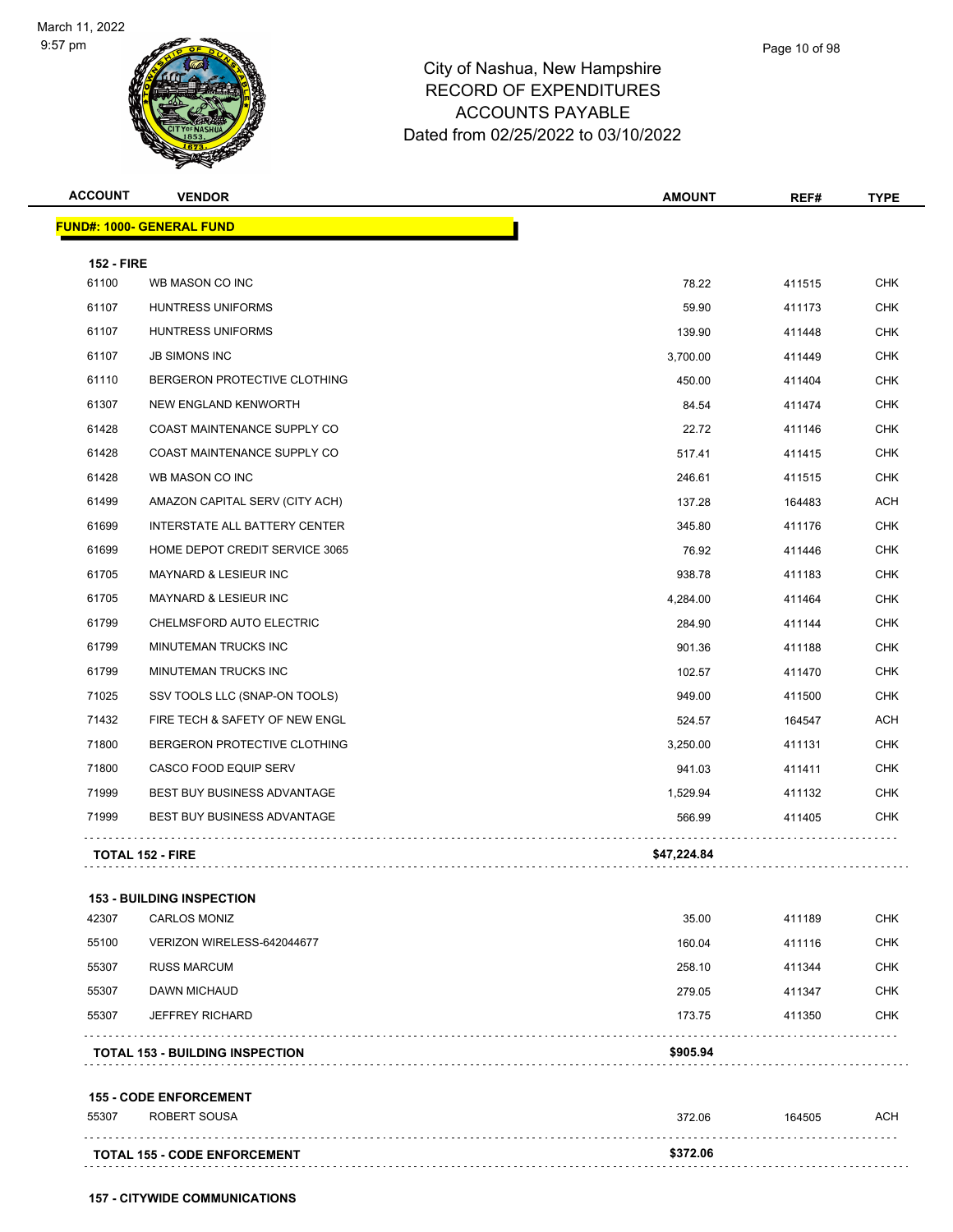

| <b>ACCOUNT</b> | <b>VENDOR</b>                                   |                            | <b>AMOUNT</b> | REF#    | TYPE       |
|----------------|-------------------------------------------------|----------------------------|---------------|---------|------------|
|                | <b>FUND#: 1000- GENERAL FUND</b>                |                            |               |         |            |
|                | <b>157 - CITYWIDE COMMUNICATIONS</b>            |                            |               |         |            |
| 54100          | <b>EVERSOURCE</b>                               |                            | 623.07        | 411090  | <b>CHK</b> |
| 54100          | <b>EVERSOURCE</b>                               |                            | 403.29        | 411365  | <b>CHK</b> |
| 54435          | <b>GOVCONNECTION INC</b>                        |                            | 525.00        | 164549  | <b>ACH</b> |
| 55200          | CITIZENS BANK CREDIT CARD                       | <b>MP MOTOROLA TRUNKED</b> | 50.00         | 9202208 | <b>ACH</b> |
| 61299          | CITIZENS BANK CREDIT CARD                       | <b>AMAZON MKTP</b>         | 271.96        | 9202208 | ACH        |
| 61799          | <b>BEST FORD</b>                                |                            | 77.51         | 411133  | <b>CHK</b> |
|                | <b>TOTAL 157 - CITYWIDE COMMUNICATIONS</b>      |                            | \$1,950.83    |         |            |
|                | <b>158 - PARKING ENFORCEMENT</b>                |                            |               |         |            |
| 55100          | <b>SPRINT</b>                                   |                            | 158.10        | 411377  | <b>CHK</b> |
|                | <b>TOTAL 158 - PARKING ENFORCEMENT</b>          |                            | \$158.10      |         |            |
|                | <b>159 - HYDRANT FEES-FIRE PROTECTION</b>       |                            |               |         |            |
| 54835          | PENNICHUCK WATER WORKS INC                      |                            | 311,274.53    | 411108  | <b>CHK</b> |
|                | <b>TOTAL 159 - HYDRANT FEES-FIRE PROTECTION</b> |                            | \$311,274.53  |         |            |
|                | <b>160 - PW-ADMIN &amp; ENGINEERING</b>         |                            |               |         |            |
| 54100          | <b>EVERSOURCE</b>                               |                            | 1,270.92      | 411090  | <b>CHK</b> |
| 54114          | <b>SPRAGUE RESOURCES LP</b>                     |                            | 348.90        | 411499  | <b>CHK</b> |
| 54141          | PENNICHUCK WATER WORKS INC                      |                            | 322.40        | 411108  | <b>CHK</b> |
| 55118          | <b>SPRINT</b>                                   |                            | 85.67         | 411377  | <b>CHK</b> |
| 55307          | <b>ROBERT MEUNIER</b>                           |                            | 114.66        | 411346  | <b>CHK</b> |
| 55699          | THE NAGLER GROUP LLC                            |                            | 729.30        | 164561  | ACH        |
| 55699          | <b>RCL CLEANING SERVICES INC</b>                |                            | 665.00        | 411206  | <b>CHK</b> |
| 61100          | AMAZON CAPITAL SERV (CITY ACH)                  |                            | 13.49         | 164483  | <b>ACH</b> |
| 61100          | AMAZON CAPITAL SERV (CITY ACH)                  |                            | 144.22        | 164543  | <b>ACH</b> |
| 61310          | ALTERNATIVE VEHICLE SERVICE GR                  |                            | 11.60         | 164484  | <b>ACH</b> |
| 71228          | CITIZENS BANK CREDIT CARD                       | MSFT*MSBILLINFO            | 20.00         | 9202208 | ACH        |
|                | <b>TOTAL 160 - PW-ADMIN &amp; ENGINEERING</b>   |                            | \$3,726.16    |         |            |
| 161 - STREETS  |                                                 |                            |               |         |            |
| 54100          | <b>EVERSOURCE</b>                               |                            | 5,990.16      | 411090  | <b>CHK</b> |
| 54114          | SPRAGUE RESOURCES LP                            |                            | 7,061.39      | 411499  | <b>CHK</b> |
| 54141          | PENNICHUCK WATER WORKS INC                      |                            | 1,378.92      | 411108  | <b>CHK</b> |
| 54200          | RCL CLEANING SERVICES INC                       |                            | 1,250.00      | 411206  | <b>CHK</b> |
|                |                                                 |                            |               |         |            |

| 54280 | M & M ELECTRICAL SUPPLY CO INC | 1.106.39 | 164497 | ACH        |
|-------|--------------------------------|----------|--------|------------|
| 54280 | STEVE SHUMSKY UNLIMITED DOOR   | 1.145.00 | 411222 | <b>CHK</b> |
| 54492 | <b>SPRINT</b>                  | 2.106.35 | 411377 | <b>CHK</b> |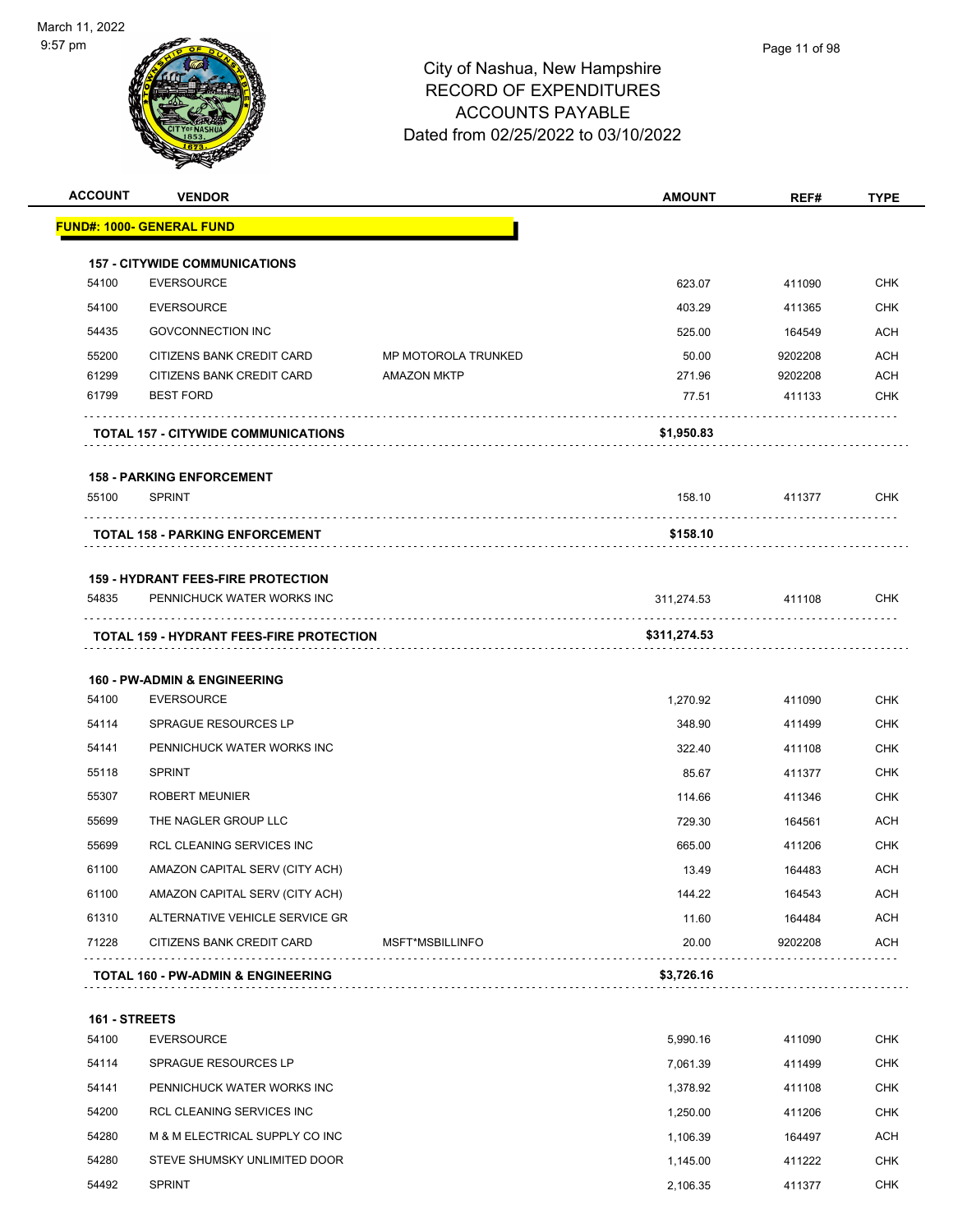

| Page 12 of 98 |  |
|---------------|--|
|               |  |

| <b>ACCOUNT</b>         | <b>VENDOR</b>                     | <b>AMOUNT</b> | REF#   | <b>TYPE</b> |
|------------------------|-----------------------------------|---------------|--------|-------------|
|                        | <u> FUND#: 1000- GENERAL FUND</u> |               |        |             |
|                        |                                   |               |        |             |
| 161 - STREETS<br>54600 | HOWARD P FAIRFIELD LLC            | 428.43        | 164492 | <b>ACH</b>  |
| 54600                  | MCDEVITT TRUCKS INC               | 11.23         | 164500 | <b>ACH</b>  |
| 54600                  | AMAZON CAPITAL SERV (CITY ACH)    | 430.55        | 164543 | ACH         |
| 54600                  | HOWARD P FAIRFIELD LLC            | 173.73        | 164551 | <b>ACH</b>  |
| 54600                  | MCDEVITT TRUCKS INC               | 91.06         | 164558 | <b>ACH</b>  |
| 54600                  | AT NEW HAMPSHIRE LLC              | 119.82        | 411127 | <b>CHK</b>  |
| 54600                  | <b>BEST FORD</b>                  | 128.00        | 411133 | <b>CHK</b>  |
| 54600                  | CARPARTS DISTRIBUTION CENTER,     | (70.00)       | 411141 | <b>CHK</b>  |
| 54600                  | DONOVAN EQUIPMENT CO INC          | 605.48        | 411151 | <b>CHK</b>  |
| 54600                  | <b>GRAINGER</b>                   | 295.39        | 411165 | <b>CHK</b>  |
| 54600                  | O'REILLY AUTO PARTS               | 152.91        | 411196 | <b>CHK</b>  |
| 54600                  | AT NEW HAMPSHIRE LLC              | 2,606.35      | 411396 | <b>CHK</b>  |
| 54600                  | <b>BEST FORD</b>                  | 75.00         | 411406 | CHK         |
| 54600                  | C2 ALT FUELS                      | 1,941.59      | 411409 | <b>CHK</b>  |
| 54600                  | CARPARTS DISTRIBUTION CENTER,     | 296.63        | 411410 | <b>CHK</b>  |
| 54600                  | DONOVAN EQUIPMENT CO INC          | 1,778.09      | 411424 | <b>CHK</b>  |
| 54600                  | F W WEBB COMPANY                  | 46.53         | 411431 | <b>CHK</b>  |
| 54600                  | <b>FASTENAL CO</b>                | 78.23         | 411432 | <b>CHK</b>  |
| 54600                  | <b>GRANITE STATE GLASS</b>        | 462.00        | 411440 | <b>CHK</b>  |
| 54600                  | JORDAN EQUIPMENT CO               | 1,159.40      | 411451 | <b>CHK</b>  |
| 54600                  | SANEL NAPA                        | 855.84        | 411492 | <b>CHK</b>  |
| 54600                  | SOUTHWORTH-MILTON INC             | 425.74        | 411498 | <b>CHK</b>  |
| 55118                  | <b>SPRINT</b>                     | 58.95         | 411377 | CHK         |
| 55699                  | B F & D SALES INC                 | 1,708.04      | 411128 | <b>CHK</b>  |
| 61100                  | AMAZON CAPITAL SERV (CITY ACH)    | 57.20         | 164483 | <b>ACH</b>  |
| 61107                  | CINTAS #016                       | 230.89        | 411145 | <b>CHK</b>  |
| 61107                  | CINTAS #016                       | 232.44        | 411414 | <b>CHK</b>  |
| 61166                  | BOT L GAS INC                     | 201.25        | 411136 | <b>CHK</b>  |
| 61166                  | BOT L GAS INC                     | 127.00        | 411407 | <b>CHK</b>  |
| 61299                  | HOME DEPOT CREDIT SERVICE 3065    | 31.92         | 411170 | <b>CHK</b>  |
| 61299                  | COAST MAINTENANCE SUPPLY CO       | 406.18        | 411415 | <b>CHK</b>  |
| 61300                  | <b>GLOBAL MONTELLO GROUP CORP</b> | 13,328.81     | 411164 | <b>CHK</b>  |
| 61307                  | SHATTUCK MALONE OIL CO            | 24,506.15     | 411214 | <b>CHK</b>  |
| 61310                  | ALTERNATIVE VEHICLE SERVICE GR    | 787.38        | 164484 | ACH         |
| 61507                  | <b>BROX INDUSTRIES INC</b>        | 1,623.17      | 164486 | ACH         |
| 61514                  | <b>EASTERN MINERALS INC</b>       | 17,192.88     | 164490 | <b>ACH</b>  |
| 61514                  | <b>EASTERN MINERALS INC</b>       | 49,381.20     | 164545 | ACH         |
| 61542                  | PERMA LINE CORP OF NEW ENGLAND    | 253.85        | 411198 | <b>CHK</b>  |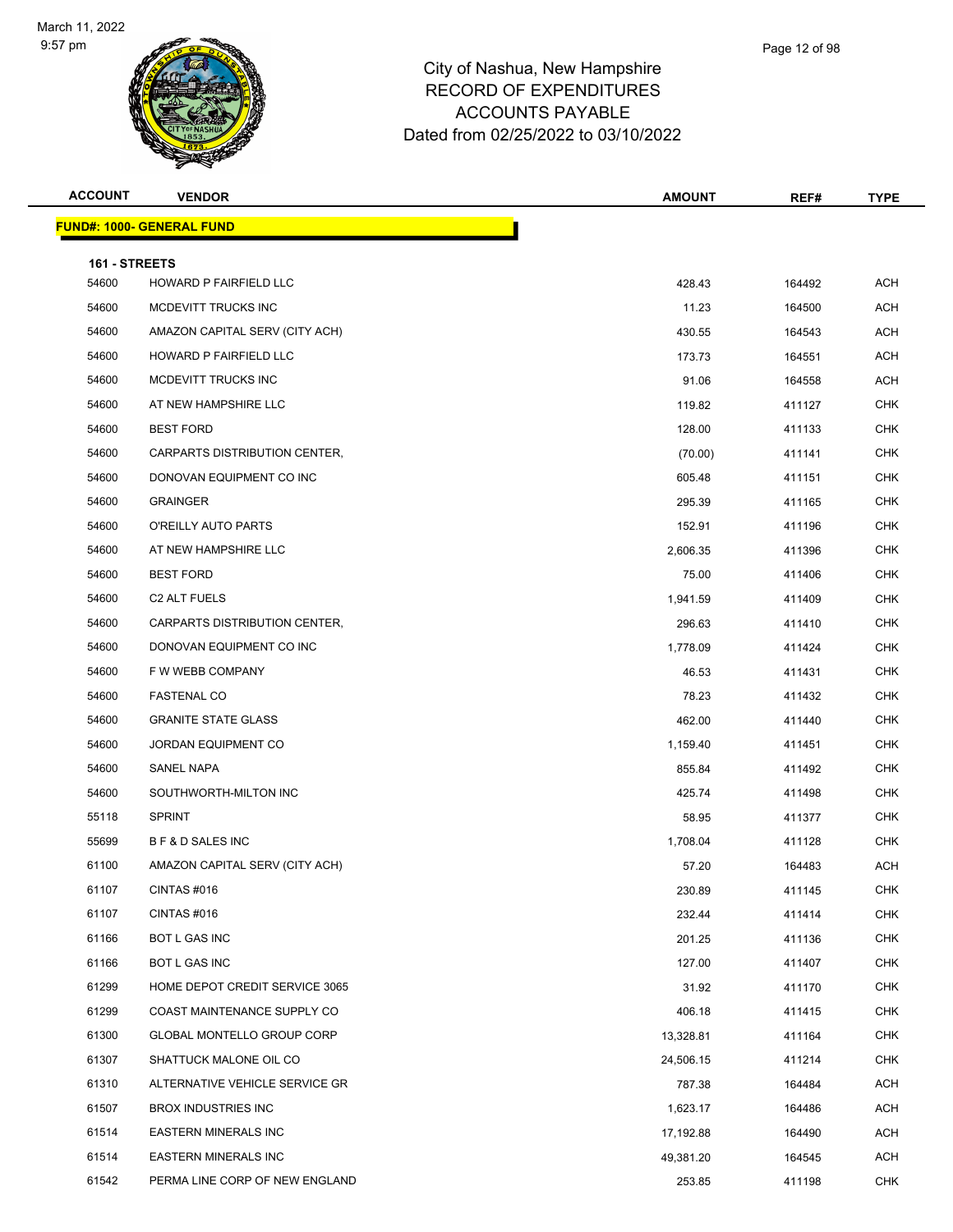

| <b>ACCOUNT</b> | <b>VENDOR</b>                      |      | <b>AMOUNT</b> | REF#    | <b>TYPE</b> |
|----------------|------------------------------------|------|---------------|---------|-------------|
|                | <b>FUND#: 1000- GENERAL FUND</b>   |      |               |         |             |
| 161 - STREETS  |                                    |      |               |         |             |
| 61709          | IRVING BLENDING AND PACKAGING      |      | 547.47        | 411177  | <b>CHK</b>  |
| 61709          | SANEL NAPA                         |      | 174.58        | 411492  | <b>CHK</b>  |
| 61799          | AMAZON CAPITAL SERV (CITY ACH)     |      | 17.99         | 164543  | <b>ACH</b>  |
| 61799          | <b>FACTORY MOTOR PARTS</b>         |      | (50.00)       | 164546  | <b>ACH</b>  |
| 61799          | <b>GRAINGER</b>                    |      | 136.50        | 411165  | <b>CHK</b>  |
| 61799          | F W WEBB COMPANY                   |      | 48.85         | 411431  | <b>CHK</b>  |
| 61799          | <b>GRAINGER</b>                    |      | 78.76         | 411439  | CHK         |
| 71025          | AMAZON CAPITAL SERV (CITY ACH)     |      | 184.94        | 164543  | <b>ACH</b>  |
| 71025          | <b>GRAINGER</b>                    |      | 42.92         | 411165  | <b>CHK</b>  |
| 71025          | CHAPPELL TRACTOR SALES INC         |      | 362.96        | 411412  | <b>CHK</b>  |
| 71025          | <b>CORNWELL TOOLS</b>              |      | 70.00         | 411417  | <b>CHK</b>  |
| 71025          | DONOVAN EQUIPMENT CO INC           |      | 66.50         | 411424  | <b>CHK</b>  |
| 71025          | <b>GMS HYDRAULICS INC</b>          |      | 313.10        | 411438  | <b>CHK</b>  |
| 71025          | <b>GRAINGER</b>                    |      | 673.01        | 411439  | <b>CHK</b>  |
| 71025          | SANEL NAPA                         |      | 29.58         | 411492  | <b>CHK</b>  |
| 71025          | SSV TOOLS LLC (SNAP-ON TOOLS)      |      | 185.00        | 411500  | <b>CHK</b>  |
| 71999          | CARPARTS DISTRIBUTION CENTER,      |      | 304.99        | 411141  | CHK         |
| 71999          | TOOL & EQUIPMENT CONNECTION        |      | 1,720.00      | 411508  | <b>CHK</b>  |
|                | TOTAL 161 - STREETS                |      | \$147,164.67  |         |             |
|                | <b>162 - STREET LIGHTING</b>       |      |               |         |             |
| 54100          | <b>EVERSOURCE</b>                  |      | 1,175.10      | 411090  | <b>CHK</b>  |
| 54100          | <b>EVERSOURCE</b>                  |      | 240.17        | 411365  | <b>CHK</b>  |
|                | <b>TOTAL 162 - STREET LIGHTING</b> |      | \$1,415.27    |         |             |
|                | <b>166 - PARKING OPERATIONS</b>    |      |               |         |             |
| 54100          | <b>EVERSOURCE</b>                  |      | 2,104.23      | 411090  | <b>CHK</b>  |
| 54141          | PENNICHUCK WATER WORKS INC         |      | 160.87        | 411108  | <b>CHK</b>  |
| 54207          | THE DOTY GROUP INC                 |      | 3,875.00      | 411425  | <b>CHK</b>  |
| 54280          | GAGNONS ELECTRICAL SERVICE INC     |      | 4,701.91      | 411434  | <b>CHK</b>  |
| 55100          | SPRINT                             |      | 95.40         | 411377  | <b>CHK</b>  |
| 55699          | POM INC                            |      | 100.00        | 411202  | <b>CHK</b>  |
| 55699          | CITIZENS BANK CREDIT CARD          | ZOOM | 14.99         | 9202208 | <b>ACH</b>  |
| 61428          | COAST MAINTENANCE SUPPLY CO        |      | 112.70        | 411415  | <b>CHK</b>  |

## **TOTAL 166 - PARKING OPERATIONS \$11,165.10**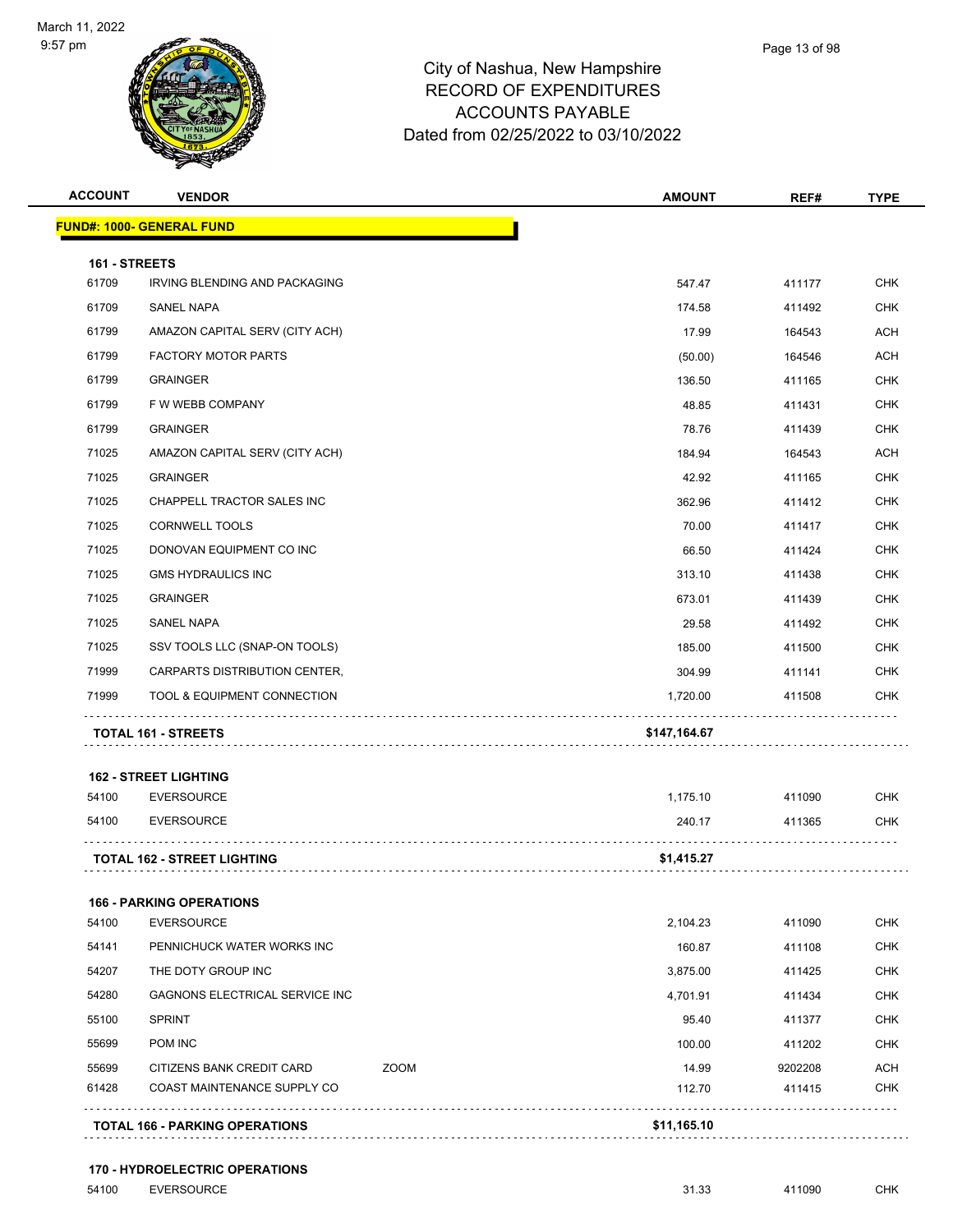

| <b>ACCOUNT</b> | <b>VENDOR</b>                               |         | <b>AMOUNT</b> | REF#    | <b>TYPE</b> |
|----------------|---------------------------------------------|---------|---------------|---------|-------------|
|                | <u> FUND#: 1000- GENERAL FUND</u>           |         |               |         |             |
|                | <b>170 - HYDROELECTRIC OPERATIONS</b>       |         |               |         |             |
| 54100          | <b>EVERSOURCE</b>                           |         | 831.49        | 411365  | <b>CHK</b>  |
| 54221          | WHEELABRATOR HOLDCO 1 INC                   |         | 137.00        | 411228  | <b>CHK</b>  |
| 54290          | ESSEX POWER SERVICES INC                    |         | 84,315.80     | 411155  | <b>CHK</b>  |
| 54821          | TRIANGLE PORTABLE SERVICES INC              |         | 266.00        | 411225  | <b>CHK</b>  |
| 55109          | <b>COMCAST</b>                              |         | 129.89        | 411076  | <b>CHK</b>  |
| 55109          | CONSOLIDATED COMMUNICATIONS                 |         | 117.02        | 411077  | <b>CHK</b>  |
| 55109          | CONSOLIDATED COMMUNICATIONS                 |         | 94.09         | 411078  | <b>CHK</b>  |
|                | <b>TOTAL 170 - HYDROELECTRIC OPERATIONS</b> |         | \$85,922.62   |         |             |
|                | <b>171 - COMMUNITY SERVICES</b>             |         |               |         |             |
| 54141          | PENNICHUCK WATER WORKS INC                  |         | 351.83        | 411108  | <b>CHK</b>  |
| 61100          | <b>MARA LESSARD SANTOS</b>                  |         | 25.96         | 411351  | <b>CHK</b>  |
| 68320          | YOUTH COUNCIL                               |         | 3,285.00      | 411516  | <b>CHK</b>  |
|                | <b>TOTAL 171 - COMMUNITY SERVICES</b>       |         | \$3,662.79    |         |             |
|                | <b>172 - COMMUNITY HEALTH</b>               |         |               |         |             |
| 55118          | <b>SPRINT</b>                               |         | 45.87         | 411377  | <b>CHK</b>  |
| 55307          | <b>JENNIFER SWABOWICZ</b>                   |         | 46.10         | 411352  | <b>CHK</b>  |
| 61299          | AMAZON CAPITAL SERV (CITY ACH)              |         | 82.97         | 164483  | ACH         |
|                | <b>TOTAL 172 - COMMUNITY HEALTH</b>         |         | \$174.94      |         |             |
|                | <b>173 - ENVIRONMENTAL HEALTH</b>           |         |               |         |             |
| 42142          | 7-ELEVEN FOOD STORE #16199G                 |         | 270.00        | 411118  | <b>CHK</b>  |
| 55100          | VERIZON WIRELESS-642274605                  |         | 120.03        | 411385  | <b>CHK</b>  |
| 55307          | <b>LINDA ALUKONIS</b>                       |         | 91.26         | 411070  | <b>CHK</b>  |
|                | TOTAL 173 - ENVIRONMENTAL HEALTH            |         | \$481.29      |         |             |
|                | <b>175 - WELFARE ASSISTANCE</b>             |         |               |         |             |
| 55810          | <b>HARBOR HOMES INC</b>                     |         | 1,360.00      | 411304  | <b>CHK</b>  |
| 55810          | HINCH CROWLEY REALTY ASSOC                  |         | 1,795.00      | 411305  | <b>CHK</b>  |
| 55810          | 188 CONCORD ST LLC                          |         | 445.16        | 411635  | <b>CHK</b>  |
| 55810          | CITIZENS BANK CREDIT CARD                   | MOTEL 6 | 4,863.95      | 9202208 | <b>ACH</b>  |
| 55814          | <b>EVERSOURCE</b>                           |         | 109.00        | 411634  | <b>CHK</b>  |
| 55820          | ANCTIL ROCHETTE FUNERAL HOME                |         | 750.00        | 411303  | <b>CHK</b>  |
|                |                                             |         |               |         |             |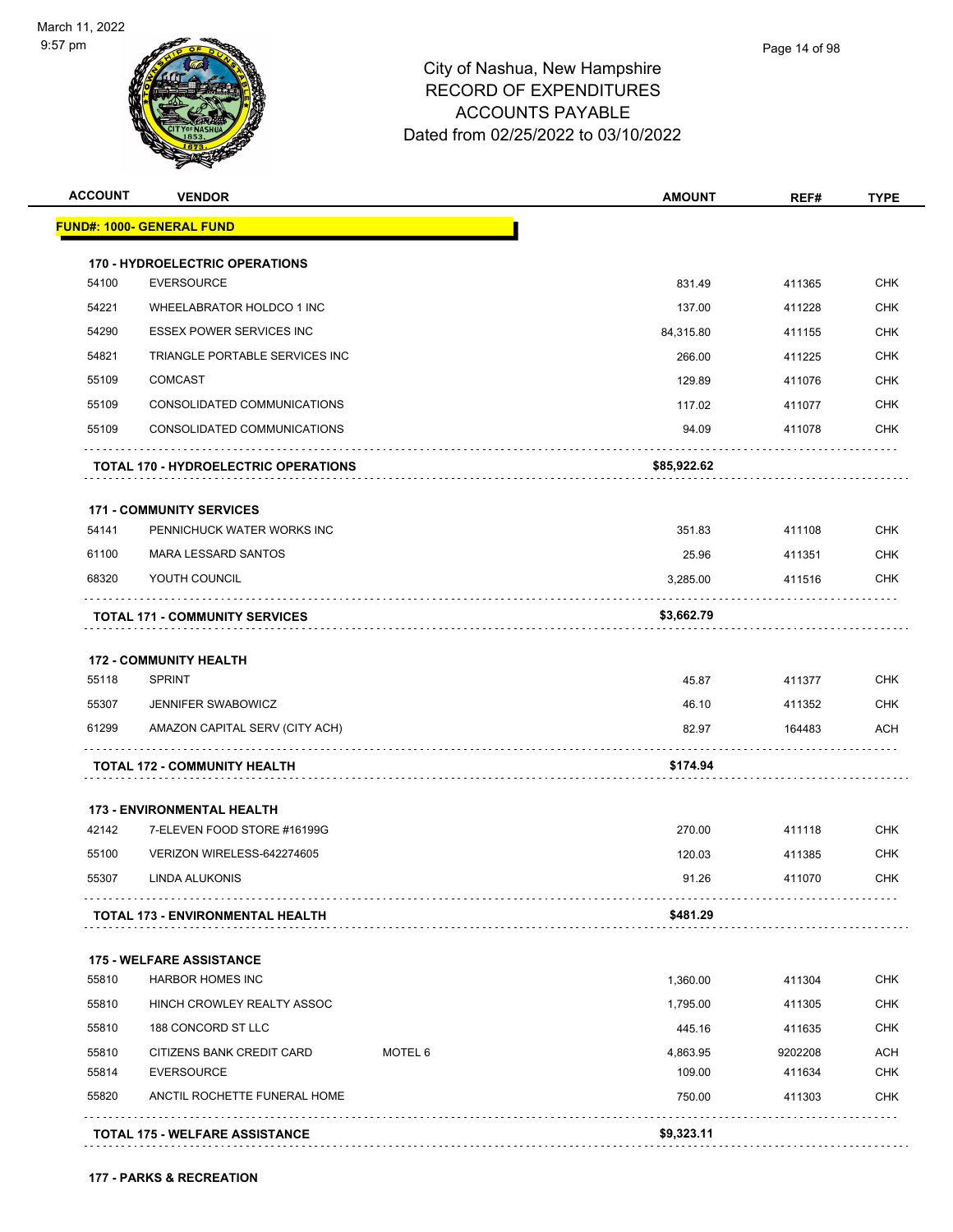

| <b>ACCOUNT</b> | <b>VENDOR</b>                             | <b>AMOUNT</b> | REF#   | <b>TYPE</b> |
|----------------|-------------------------------------------|---------------|--------|-------------|
|                | <u> FUND#: 1000- GENERAL FUND</u>         |               |        |             |
|                | <b>177 - PARKS &amp; RECREATION</b>       |               |        |             |
| 54100          | <b>EVERSOURCE</b>                         | 99.59         | 411090 | <b>CHK</b>  |
| 54100          | <b>EVERSOURCE</b>                         | 5,065.68      | 411365 | <b>CHK</b>  |
| 54114          | LIBERTY UTILITIES - NH                    | 54.11         | 411369 | <b>CHK</b>  |
| 54114          | LIBERTY UTILITIES - NH                    | 933.75        | 411371 | <b>CHK</b>  |
| 54114          | <b>SPRAGUE RESOURCES LP</b>               | 2,086.44      | 411499 | <b>CHK</b>  |
| 54141          | PENNICHUCK WATER WORKS INC                | 735.49        | 411108 | <b>CHK</b>  |
| 54141          | PENNICHUCK WATER WORKS INC                | 1,045.99      | 411375 | <b>CHK</b>  |
| 54280          | JP PEST SERVICES LLC                      | 68.60         | 164494 | <b>ACH</b>  |
| 54280          | HOME DEPOT CREDIT SERVICE 3065            | 40.91         | 411170 | <b>CHK</b>  |
| 54280          | PIONEER ATHLETICS                         | 1,626.00      | 411199 | <b>CHK</b>  |
| 54280          | PIONEER MANUFACTURING COMPANY             | 1,173.77      | 411200 | <b>CHK</b>  |
| 54280          | RCL CLEANING SERVICES INC                 | 450.00        | 411206 | CHK         |
| 54280          | SITEONE LANDSCAPE SUPPLY LLC              | 346.35        | 411215 | <b>CHK</b>  |
| 54280          | AFFILIATED HVAC SERVICES LLC              | 163.00        | 411392 | <b>CHK</b>  |
| 54280          | HOME DEPOT CREDIT SERVICE 3065            | 573.18        | 411446 | <b>CHK</b>  |
| 54280          | NASHUA WALLPAPER CO INC                   | 236.93        | 411473 | <b>CHK</b>  |
| 54600          | D & R TOWING INC                          | 495.00        | 411418 | CHK         |
| 55118          | <b>SPRINT</b>                             | 88.94         | 411377 | <b>CHK</b>  |
| 55200          | <b>NESTMA</b>                             | 95.00         | 411373 | <b>CHK</b>  |
| 55200          | SPORTS FIELD MANAGEMENT                   | 130.00        | 411376 | <b>CHK</b>  |
| 61100          | AMAZON CAPITAL SERV (CITY ACH)            | 29.59         | 164483 | <b>ACH</b>  |
| 61300          | GLOBAL MONTELLO GROUP CORP                | 792.40        | 411164 | <b>CHK</b>  |
| 61300          | GLOBAL MONTELLO GROUP CORP                | 234.41        | 411437 | <b>CHK</b>  |
| 61310          | ALTERNATIVE VEHICLE SERVICE GR            | 964.53        | 164484 | ACH         |
| 61799          | MCDEVITT TRUCKS INC                       | 14.27         | 164500 | ACH         |
| 61799          | AMAZON CAPITAL SERV (CITY ACH)            | 70.05         | 164543 | ACH         |
| 61799          | <b>BEST FORD</b>                          | 64.80         | 411133 | <b>CHK</b>  |
| 61799          | CARPARTS DISTRIBUTION CENTER,             | (65.93)       | 411141 | <b>CHK</b>  |
| 61799          | DONOVAN EQUIPMENT CO INC                  | 292.60        | 411151 | <b>CHK</b>  |
| 61799          | IRVING BLENDING AND PACKAGING             | 493.69        | 411177 | <b>CHK</b>  |
| 61799          | AT NEW HAMPSHIRE LLC                      | 6,296.65      | 411396 | <b>CHK</b>  |
| 61799          | <b>BEST FORD</b>                          | 32.00         | 411406 | CHK         |
| 61799          | CARPARTS DISTRIBUTION CENTER,             | 488.56        | 411410 | <b>CHK</b>  |
| 61799          | DONOVAN EQUIPMENT CO INC                  | 1,561.71      | 411424 | <b>CHK</b>  |
| 61799          | SANEL NAPA                                | 24.78         | 411489 | <b>CHK</b>  |
| 61799          | SANEL NAPA                                | 260.92        | 411492 | <b>CHK</b>  |
|                | <b>TOTAL 177 - PARKS &amp; RECREATION</b> | \$27,063.76   |        |             |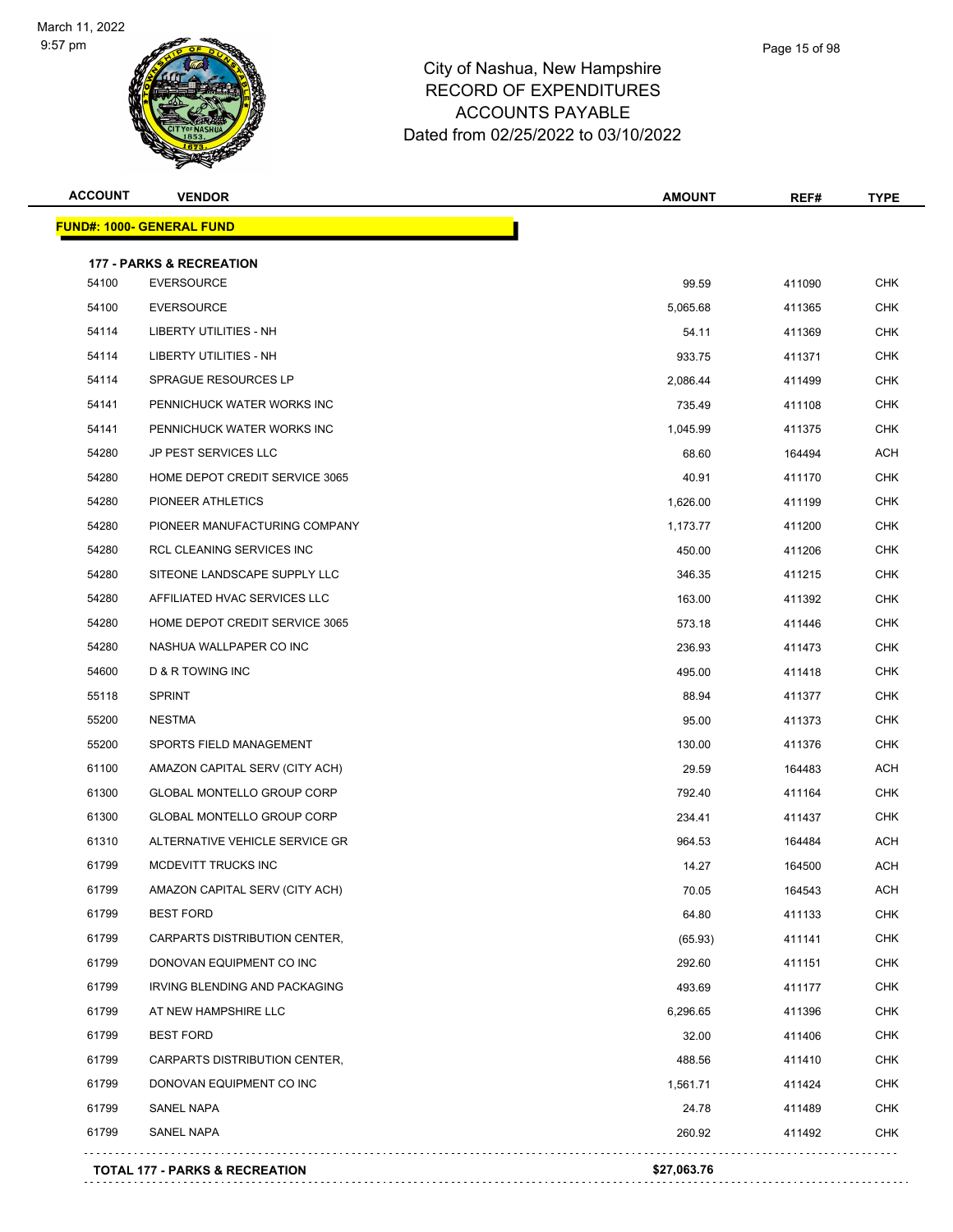

|    | Page 16 of 98 |
|----|---------------|
| re |               |
|    |               |

| <b>ACCOUNT</b> | <b>VENDOR</b>                    |                      | <b>AMOUNT</b> | REF#    | <b>TYPE</b> |
|----------------|----------------------------------|----------------------|---------------|---------|-------------|
|                | <b>FUND#: 1000- GENERAL FUND</b> |                      |               |         |             |
| 179 - LIBRARY  |                                  |                      |               |         |             |
| 54100          | EVERSOUCE-POWER SUPPLY           |                      | 6,437.44      | 411364  | <b>CHK</b>  |
| 54114          | SPRAGUE RESOURCES LP             |                      | 1,737.57      | 411499  | <b>CHK</b>  |
| 54141          | PENNICHUCK WATER WORKS INC       |                      | 293.40        | 411108  | <b>CHK</b>  |
| 54243          | PALMER & SICARD INC              |                      | 4,960.80      | 411481  | <b>CHK</b>  |
| 54280          | JP PEST SERVICES LLC             |                      | 114.00        | 164555  | ACH         |
| 54428          | CITIZENS BANK CREDIT CARD        | DREAMHOST DH-FEE.COM | 44.99         | 9202208 | ACH         |
| 55109          | <b>SPRINT</b>                    |                      | 49.37         | 411377  | <b>CHK</b>  |
| 55200          | <b>NHLA</b>                      |                      | 15.00         | 411374  | <b>CHK</b>  |
| 55607          | PITNEY BOWES                     |                      | 300.03        | 411109  | <b>CHK</b>  |
| 61100          | AMAZON CAPITAL SERV (CITY ACH)   |                      | 77.08         | 164483  | ACH         |
| 61299          | AMAZON CAPITAL SERV (CITY ACH)   |                      | 44.85         | 164483  | ACH         |
| 61299          | <b>SSI TECHNOLOGIES</b>          |                      | 818.00        | 411220  | <b>CHK</b>  |
| 61299          | <b>ALPHAGRAPHICS</b>             |                      | 41.00         | 411393  | <b>CHK</b>  |
| 61428          | AMAZON CAPITAL SERV (CITY ACH)   |                      | 19.98         | 164483  | ACH         |
| 61428          | WB MASON CO INC                  |                      | 58.58         | 411515  | <b>CHK</b>  |
| 61650          | WB MASON CO INC                  |                      | 77.98         | 411227  | <b>CHK</b>  |
| 61807          | INGRAM LIBRARY SERVICES LLC      |                      | 124.51        | 164493  | <b>ACH</b>  |
| 61807          | AMAZON CAPITAL SERV (CITY ACH)   |                      | 82.64         | 164543  | <b>ACH</b>  |
| 61807          | INGRAM LIBRARY SERVICES LLC      |                      | 1,911.52      | 164552  | ACH         |
| 61807          | <b>BAKER &amp; TAYLOR</b>        |                      | 232.18        | 411129  | <b>CHK</b>  |
| 61807          | RUSSIA ONLINE, INC.              |                      | 50.90         | 411208  | <b>CHK</b>  |
| 61807          | <b>BAKER &amp; TAYLOR</b>        |                      | 315.00        | 411399  | <b>CHK</b>  |
| 61814          | MIDWEST TAPE LLC                 |                      | 171.39        | 164501  | ACH         |
| 61814          | <b>MIDWEST TAPE LLC</b>          |                      | 169.78        | 164560  | ACH         |
| 61814          | <b>BAKER &amp; TAYLOR</b>        |                      | 50.57         | 411399  | <b>CHK</b>  |
| 61830          | <b>KANOPY INC</b>                |                      | 6,000.00      | 164495  | <b>ACH</b>  |
| 68322          | AMAZON CAPITAL SERV (CITY ACH)   |                      | 82.35         | 164543  | <b>ACH</b>  |
| 68322          | DIANE ELAINE MIESSLER            |                      | 250.00        | 411468  | CHK         |
| 71221          | AMAZON CAPITAL SERV (CITY ACH)   |                      | 2,891.30      | 164483  | <b>ACH</b>  |
| 71221          | AMAZON CAPITAL SERV (CITY ACH)   |                      | (78.12)       | 164543  | <b>ACH</b>  |
|                | <b>TOTAL 179 - LIBRARY</b>       |                      | \$27,344.09   |         |             |

 WB MASON CO INC 20.48 411227 CHK WB MASON CO INC 77.98 411227 CHK **TOTAL 181 - COMMUNITY DEVELOPMENT \$98.46**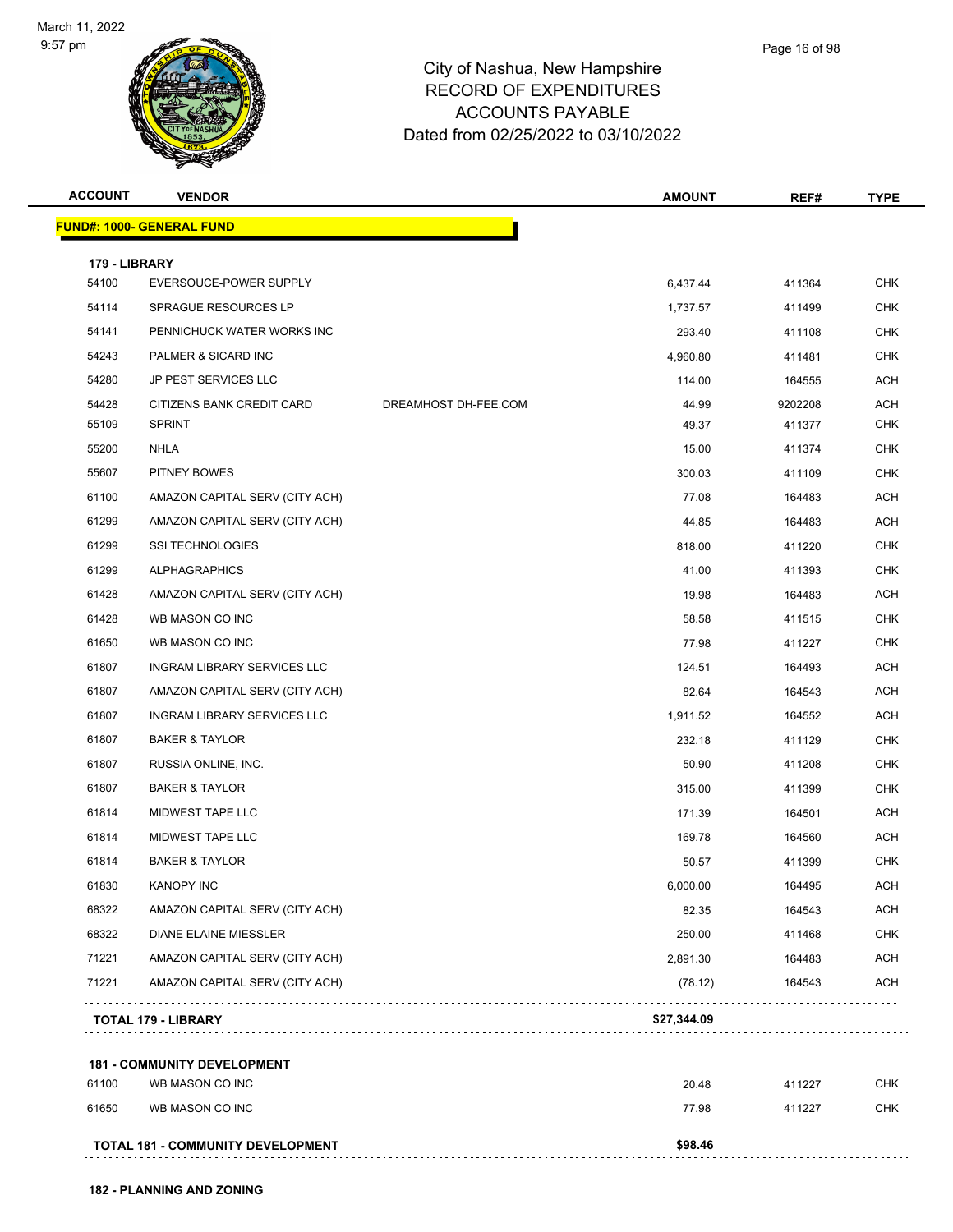

| <b>ACCOUNT</b>      | <b>VENDOR</b>                           |                     | <b>AMOUNT</b> | REF#    | <b>TYPE</b> |
|---------------------|-----------------------------------------|---------------------|---------------|---------|-------------|
|                     | <b>FUND#: 1000- GENERAL FUND</b>        |                     |               |         |             |
|                     | <b>182 - PLANNING AND ZONING</b>        |                     |               |         |             |
| 55307               | DONALD SCOTT MCPHIE                     |                     | 35.69         | 411345  | <b>CHK</b>  |
| 55421               | LINDA MCGHEE                            |                     | 500.19        | 411072  | CHK         |
|                     | <b>TOTAL 182 - PLANNING AND ZONING</b>  |                     | \$535.88      |         |             |
|                     | <b>183 - ECONOMIC DEVELOPMENT</b>       |                     |               |         |             |
| 53142               | LEONE MCDONNELL & ROBERTS P A           |                     | 250.00        | 411455  | <b>CHK</b>  |
| 55200               | NASHUA MILLYARD ASSOC INC               |                     | 746.26        | 411471  | <b>CHK</b>  |
| 55699               | CITIZENS BANK CREDIT CARD               | ZOOM 01/28-02/27/22 | 50.00         | 9202208 | ACH         |
|                     | <b>TOTAL 183 - ECONOMIC DEVELOPMENT</b> |                     | \$1,046.26    |         |             |
| <b>191 - SCHOOL</b> |                                         |                     |               |         |             |
| 53128               | <b>JACKSON LEWIS LLP</b>                |                     | 4,000.00      | 164572  | ACH         |
| 53128               | <b>MATTHEW &amp; LEAH DONAHUE</b>       |                     | 1,392.68      | 411549  | <b>CHK</b>  |
| 53128               | WADLEIGH STARR & PETERS PLLC            |                     | 5,204.96      | 411625  | <b>CHK</b>  |
| 53600               | LEARNWELL                               |                     | 103.74        | 411284  | <b>CHK</b>  |
| 53600               | NASHUA ADULT LEARNING CENTER            |                     | 33,000.00     | 411525  | <b>CHK</b>  |
| 53614               | AMY MCCARTNEY                           |                     | 10,203.00     | 164575  | <b>ACH</b>  |
| 53614               | <b>CLARK ASSOC</b>                      |                     | 38,104.00     | 411257  | <b>CHK</b>  |
| 53614               | <b>MAS MEDICAL STAFFING</b>             |                     | 1,248.00      | 411289  | <b>CHK</b>  |
| 53614               | HEAVEN SENT HOME CARE LLC               |                     | 283.50        | 411565  | CHK         |
| 53628               | ALLIED UNIVERSAL TECHNOLOGY             |                     | 24,231.89     | 411247  | <b>CHK</b>  |
| 53628               | <b>BAYSTATE INTERPRETING</b>            |                     | 299.25        | 411251  | <b>CHK</b>  |
| 53628               | EDUCATION HEALTH SERVICES LLC           |                     | 2.240.00      | 411267  | <b>CHK</b>  |
| 53628               | INSTITUTE FOR ART BASED LIT.            |                     | 500.00        | 411280  | <b>CHK</b>  |
| 53628               | MAS MEDICAL STAFFING                    |                     | 2,275.00      | 411289  | CHK         |
| 53628               | NEW ERA TECHNOLOGY NH                   |                     | 1,199.00      | 411294  | <b>CHK</b>  |
| 53628               | MAS MEDICAL STAFFING                    |                     | 6,370.00      | 411581  | <b>CHK</b>  |
| 53628               | NEW ERA TECHNOLOGY NH                   |                     | 1,199.00      | 411592  | <b>CHK</b>  |
| 53628               | PERFORMANCE REHAB INC                   |                     | 5,928.54      | 411602  | <b>CHK</b>  |
| 53628               | ROCKINGHAM CONTRACTING AND              |                     | 3,150.00      | 411611  | <b>CHK</b>  |
| 53628               | WB MASON CO INC                         |                     | 79.99         | 411628  | <b>CHK</b>  |
| 54100               | <b>DIRECT ENERGY BUSINESS</b>           |                     | 36,918.93     | 411234  | <b>CHK</b>  |
| 54100               | <b>EVERSOURCE</b>                       |                     | 7,334.25      | 411235  | <b>CHK</b>  |
| 54100               | <b>EVERSOURCE</b>                       |                     | 30,005.59     | 411519  | <b>CHK</b>  |
| 54100               | MENH SOLAR HOLDINGS LLC                 |                     | 3,643.44      | 411583  | CHK         |
| 54114               | LIBERTY UTILITIES - NH                  |                     | 1,766.46      | 411236  | <b>CHK</b>  |
| 54114               | LIBERTY UTILITIES - NH                  |                     | 184.15        | 411237  | <b>CHK</b>  |
| 54114               | LIBERTY UTILITIES - NH                  |                     | 204.69        | 411238  | <b>CHK</b>  |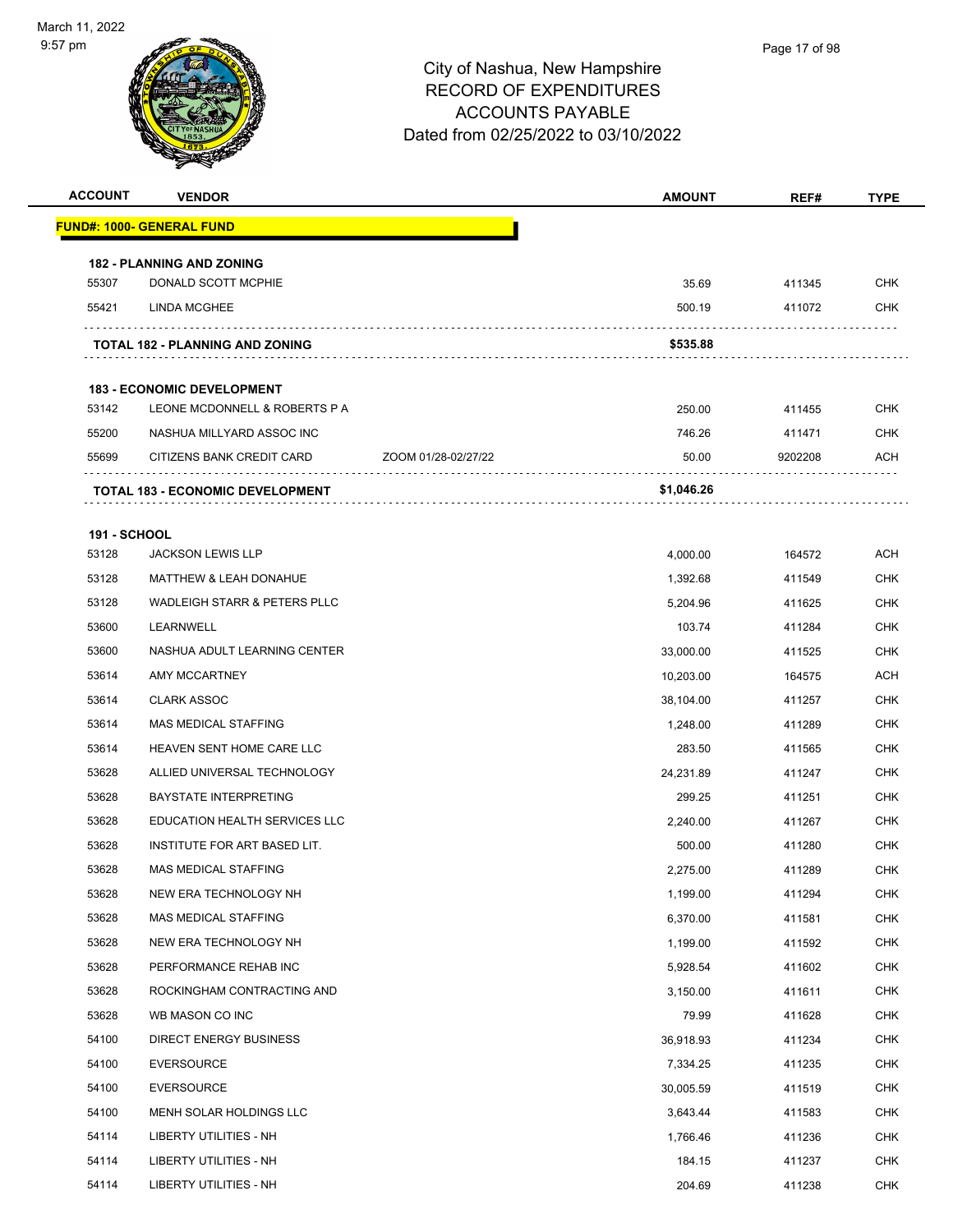| <b>ACCOUNT</b>               | <b>VENDOR</b>                      |                            | <b>AMOUNT</b> | REF#    | <b>TYPE</b> |
|------------------------------|------------------------------------|----------------------------|---------------|---------|-------------|
|                              | <u> FUND#: 1000- GENERAL FUND</u>  |                            |               |         |             |
|                              |                                    |                            |               |         |             |
| <b>191 - SCHOOL</b><br>54114 | <b>LIBERTY UTILITIES - NH</b>      |                            | 220.95        | 411239  | <b>CHK</b>  |
| 54114                        | <b>LIBERTY UTILITIES - NH</b>      |                            | 214.38        | 411240  | <b>CHK</b>  |
| 54114                        | LIBERTY UTILITIES - NH             |                            | 2,910.27      | 411241  | <b>CHK</b>  |
| 54114                        | LIBERTY UTILITIES - NH             |                            | 4,616.38      | 411242  | <b>CHK</b>  |
| 54114                        | <b>LIBERTY UTILITIES - NH</b>      |                            | 2,070.71      | 411243  | <b>CHK</b>  |
| 54114                        | <b>LIBERTY UTILITIES - NH</b>      |                            | 1,965.07      | 411244  | CHK         |
| 54114                        | LIBERTY UTILITIES - NH             |                            | 1,831.27      | 411520  | <b>CHK</b>  |
| 54114                        | AMERIGAS                           |                            | 1,870.63      | 411527  | <b>CHK</b>  |
| 54114                        | SPRAGUE RESOURCES LP               |                            | 126,344.81    | 411618  | <b>CHK</b>  |
| 54141                        | PENNICHUCK WATER WORKS INC         |                            | 2,721.94      | 411521  | <b>CHK</b>  |
| 54280                        | AMAZON CAPITAL SERV (CITY ACH)     |                            | 42.45         | 164571  | ACH         |
| 54280                        | <b>CLEAN HARBORS ENVIRONMENTAL</b> |                            | 667.60        | 411258  | <b>CHK</b>  |
| 54280                        | NASHUA WALLPAPER CO INC            |                            | 9.24          | 411292  | <b>CHK</b>  |
| 54280                        | STATE OF NEW HAMPSHIRE             |                            | 15.00         | 411523  | <b>CHK</b>  |
| 54280                        | DH PACE COMPANY                    |                            | 531.63        | 411548  | <b>CHK</b>  |
| 54280                        | FIMBEL GARAGE DOORS                |                            | 4,314.98      | 411554  | CHK         |
| 54280                        | <b>GRAINGER</b>                    |                            | 362.58        | 411562  | <b>CHK</b>  |
| 54280                        | HIGH OUTPUT INC                    |                            | 1,245.00      | 411567  | <b>CHK</b>  |
| 54280                        | KAMCO SUPPLY CORP OF BOSTON        |                            | 1,859.42      | 411570  | <b>CHK</b>  |
| 54280                        | NASHUA WALLPAPER CO INC            |                            | 110.40        | 411589  | <b>CHK</b>  |
| 54280                        | <b>VIKING ROOFING INC</b>          |                            | 1,504.01      | 411622  | CHK         |
| 54487                        | <b>RC WELDING LLC</b>              |                            | 250.00        | 411296  | <b>CHK</b>  |
| 54487                        | <b>RC WELDING LLC</b>              |                            | 150.00        | 411607  | <b>CHK</b>  |
| 54600                        | CARPARTS DISTRIBUTION CENTER,      |                            | 14.15         | 411256  | <b>CHK</b>  |
| 54600                        | <b>SANEL NAPA</b>                  |                            | 195.65        | 411612  | <b>CHK</b>  |
| 55109                        | CONSOLIDATED COMMUNICATIONS        |                            | 43.51         | 411230  | <b>CHK</b>  |
| 55109                        | CONSOLIDATED COMMUNICATIONS        |                            | 43.51         | 411231  | <b>CHK</b>  |
| 55109                        | CONSOLIDATED COMMUNICATIONS        |                            | 372.27        | 411232  | <b>CHK</b>  |
| 55109                        | CONSOLIDATED COMMUNICATIONS        |                            | 43.51         | 411233  | <b>CHK</b>  |
| 55109                        | CONSOLIDATED COMMUNICATIONS        |                            | 466.16        | 411517  | <b>CHK</b>  |
| 55109                        | CONSOLIDATED COMMUNICATIONS        |                            | 43.51         | 411518  | <b>CHK</b>  |
| 55109                        | <b>FIRSTLIGHT</b>                  |                            | 6,060.35      | 411555  | <b>CHK</b>  |
| 55200                        | AMERICAN SCHOOL COUNSELOR ASSN     |                            | 129.00        | 411526  | <b>CHK</b>  |
| 55200                        | <b>CATRINA LOUGEE</b>              |                            | 44.40         | 411576  | <b>CHK</b>  |
| 55200                        | CITIZENS BANK CREDIT CARD          | SOCIETY OF HUMAN RESOURCES | 229.00        | 9202208 | <b>ACH</b>  |
| 55307                        | <b>HEATHER DUBOIS</b>              |                            | 21.99         | 411265  | CHK         |
| 55307                        | DONNA GRADY                        |                            | 113.05        | 411561  | <b>CHK</b>  |
| 55307                        | <b>JUDITH LOFTUS</b>               |                            | 138.06        | 411575  | <b>CHK</b>  |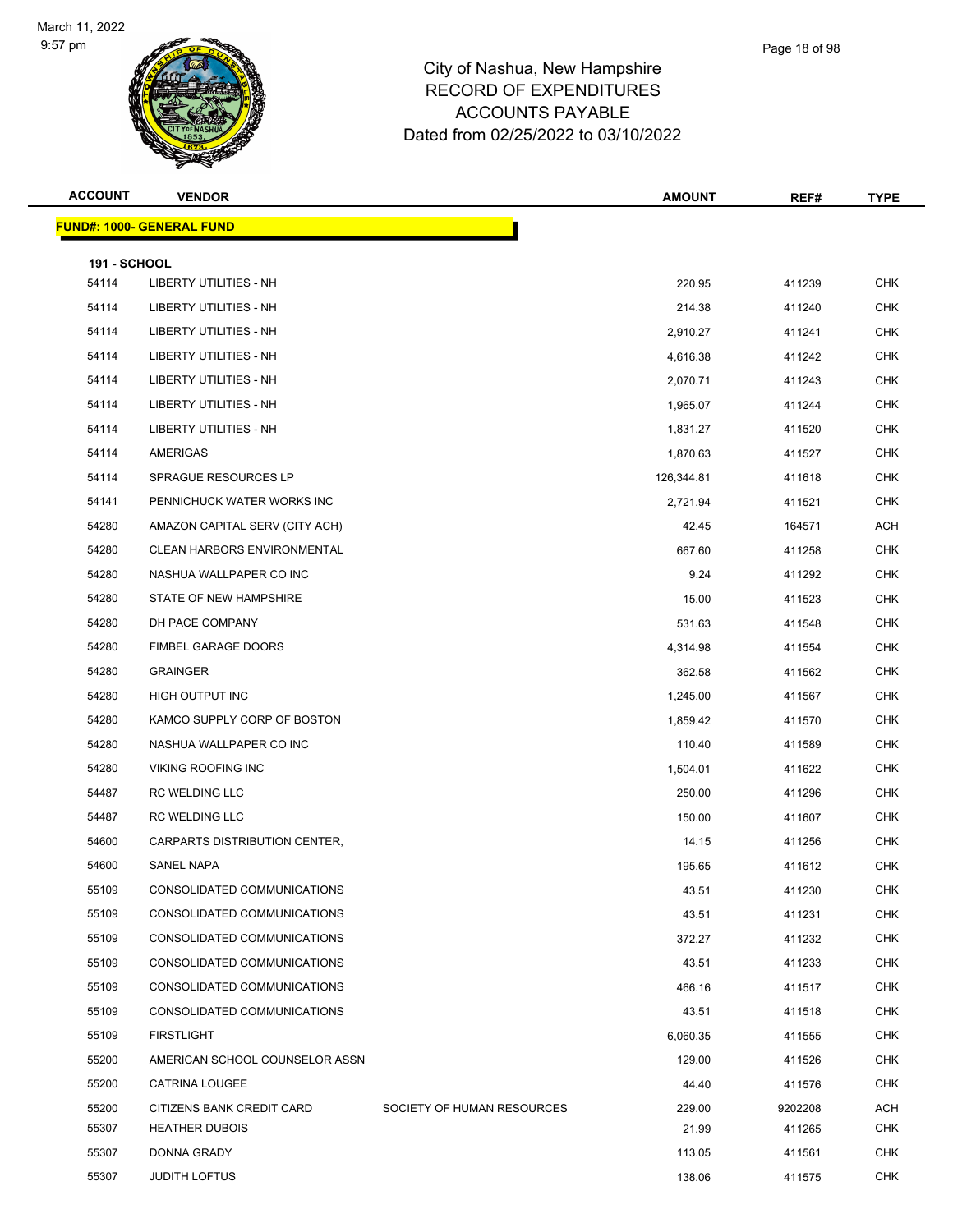

| Page 19 of 98 |  |
|---------------|--|
|               |  |

| <b>ACCOUNT</b>               | <b>VENDOR</b>                    |                       | <b>AMOUNT</b> | REF#    | <b>TYPE</b> |
|------------------------------|----------------------------------|-----------------------|---------------|---------|-------------|
|                              | <b>FUND#: 1000- GENERAL FUND</b> |                       |               |         |             |
|                              |                                  |                       |               |         |             |
| <b>191 - SCHOOL</b><br>55307 | <b>TARA MACDONALD</b>            |                       | 86.70         | 411577  | <b>CHK</b>  |
| 55307                        | <b>ALISON MARTINEZ</b>           |                       | 38.61         | 411580  | <b>CHK</b>  |
| 55307                        | <b>MONICA TINO</b>               |                       | 30.00         | 411620  | <b>CHK</b>  |
| 55400                        | AMAZON CAPITAL SERV (CITY ACH)   |                       | 423.50        | 164571  | <b>ACH</b>  |
| 55500                        | CITIZENS BANK CREDIT CARD        | <b>MAILCHIMP</b>      | 79.19         | 9202208 | <b>ACH</b>  |
| 55607                        | <b>CATHERINE LUI</b>             |                       | 10.55         | 411286  | <b>CHK</b>  |
| 55607                        | PITNEY BOWES GLOBAL FIN SVCS     |                       | 196.98        | 411522  | <b>CHK</b>  |
| 55607                        | FORMAX - DIV BESCORP INC         |                       | 186.00        | 411558  | <b>CHK</b>  |
| 55642                        | <b>SHANE BELANGER</b>            |                       | 104.00        | 411530  | <b>CHK</b>  |
| 55642                        | <b>JOSEPH YOUNG</b>              |                       | 90.00         | 411633  | <b>CHK</b>  |
| 55650                        | <b>DIVYA NAGRI</b>               |                       | 325.00        | 411588  | <b>CHK</b>  |
| 55650                        | <b>GREG WARREN</b>               |                       | 119.21        | 411627  | <b>CHK</b>  |
| 55691                        | <b>JESSICA FLAGLER</b>           |                       | 1,755.00      | 411556  | <b>CHK</b>  |
| 55694                        | NASHUA CHILDRENS HOME            |                       | 11,491.58     | 164576  | <b>ACH</b>  |
| 55694                        | NASHUA ADULT LEARNING CENTER     |                       | 29,400.00     | 411525  | <b>CHK</b>  |
| 55694                        | <b>BECOTTE GETTING A'S</b>       |                       | 1,915.00      | 411529  | <b>CHK</b>  |
| 55694                        | BOOTHBY THERAPY SERVICES LLC     |                       | 1,950.00      | 411533  | <b>CHK</b>  |
| 55694                        | <b>CEDARCREST INC</b>            |                       | 10,688.43     | 411537  | <b>CHK</b>  |
| 55694                        | <b>CREST COLLABORATIVE</b>       |                       | 40,815.00     | 411544  | <b>CHK</b>  |
| 55694                        | EASTER SEALS OF NEW HAMPSHIRE    |                       | 1,260.00      | 411550  | <b>CHK</b>  |
| 55694                        | HILLCREST EDUCATIONAL CENTERS    |                       | 3,238.18      | 411568  | <b>CHK</b>  |
| 55694                        | LIGHTHOUSE SCHOOL INC            |                       | 86,508.80     | 411573  | <b>CHK</b>  |
| 55694                        | MELMARK NEW ENGLAND              |                       | 90,797.03     | 411582  | <b>CHK</b>  |
| 55694                        | MILLCREEK REHABILITATION CTRS    |                       | 7,220.00      | 411584  | <b>CHK</b>  |
| 55694                        | <b>MARLENE S MORGAN</b>          |                       | 262.50        | 411585  | <b>CHK</b>  |
| 55694                        | MOUNT PROSPECT ACADEMY INC       |                       | 1,254.80      | 411586  | <b>CHK</b>  |
| 55694                        | PEMBROKE SCHOOL DISTRICT         |                       | 5,531.13      | 411601  | <b>CHK</b>  |
| 55694                        | REGIONAL SERVICES & EDUCATION    |                       | 56,376.58     | 411610  | <b>CHK</b>  |
| 55694                        | SPAULDING ACADEMY & FAMILY SER   |                       | 8,626.04      | 411616  | <b>CHK</b>  |
| 61100                        | AMAZON CAPITAL SERV (CITY ACH)   |                       | 106.60        | 164571  | <b>ACH</b>  |
| 61100                        | WB MASON CO INC                  |                       | 1,166.19      | 411628  | <b>CHK</b>  |
| 61100                        | CITIZENS BANK CREDIT CARD        | <b>STAPLES DIRECT</b> | 199.98        | 9202208 | <b>ACH</b>  |
| 61135                        | (SCHOOL ACH) AMAZON CAPITAL SE   |                       | 126.38        | 164508  | <b>ACH</b>  |
| 61135                        | (SCHOOL ACH) AMAZON CAPITAL SE   |                       | 1,345.59      | 164570  | <b>ACH</b>  |
| 61135                        | AMAZON CAPITAL SERV (CITY ACH)   |                       | 2,656.77      | 164571  | <b>ACH</b>  |
| 61135                        | MAKERBOT INDUSTRIES LLC          |                       | 2,716.94      | 164574  | <b>ACH</b>  |
| 61135                        | DEMCO INC                        |                       | 99.95         | 411264  | CHK         |
| 61135                        | JEAN DUVAL                       |                       | 145.80        | 411266  | <b>CHK</b>  |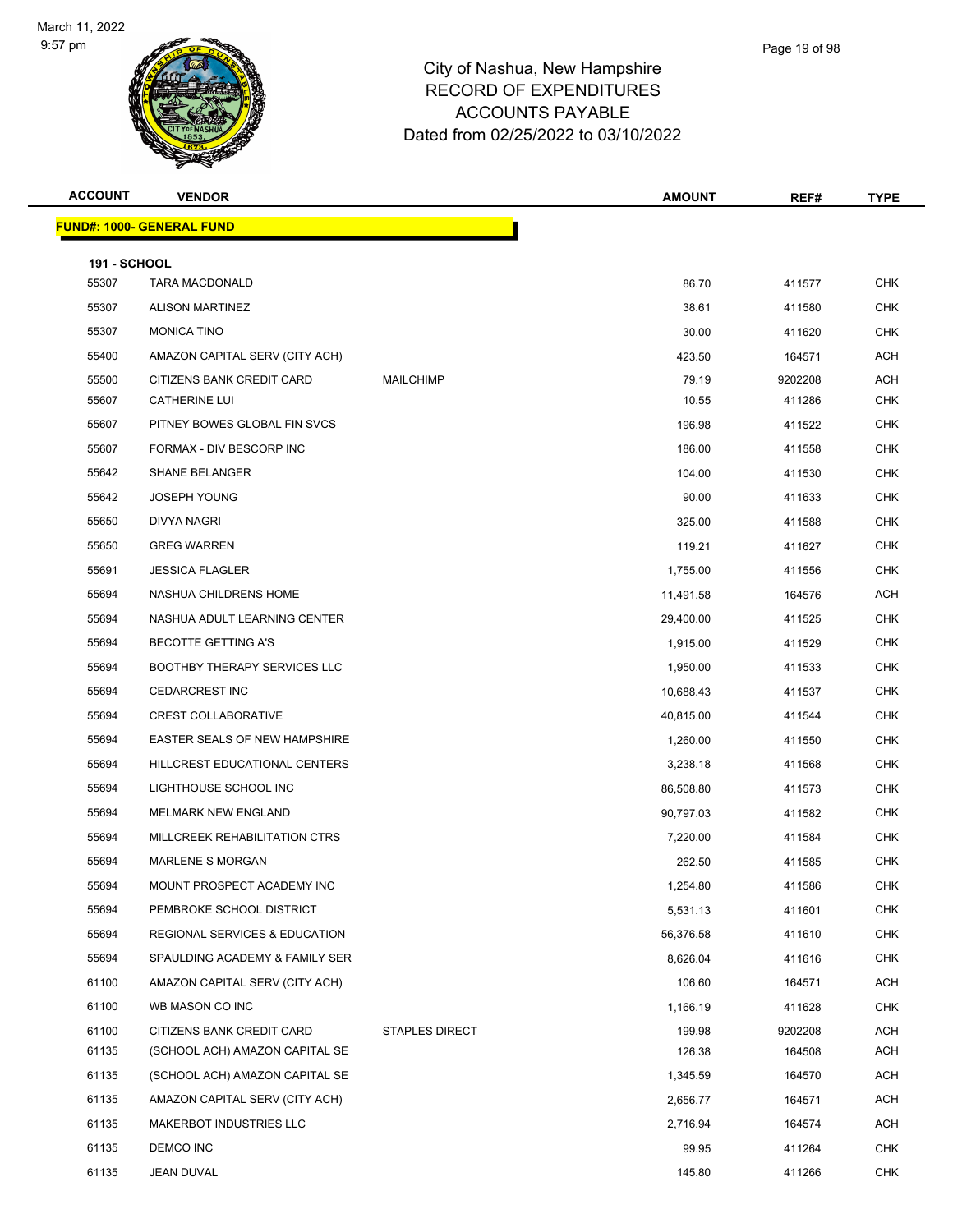

|     | Page 20 of 98 |
|-----|---------------|
| ire |               |
| ΞS  |               |

| <b>ACCOUNT</b>      | <b>VENDOR</b>                       | <b>AMOUNT</b> | REF#   | <b>TYPE</b> |
|---------------------|-------------------------------------|---------------|--------|-------------|
|                     | <b>FUND#: 1000- GENERAL FUND</b>    |               |        |             |
| <b>191 - SCHOOL</b> |                                     |               |        |             |
| 61135               | HOME DEPOT CREDIT SERVICES          | 209.16        | 411277 | <b>CHK</b>  |
| 61135               | J W PEPPER & SON INC                | 214.48        | 411281 | <b>CHK</b>  |
| 61135               | MARKET BASKET ACCT 2589096          | 200.47        | 411288 | <b>CHK</b>  |
| 61135               | <b>SARGENT WELCH</b>                | 77.32         | 411297 | <b>CHK</b>  |
| 61135               | <b>B &amp; H PHOTO &amp; VIDEO</b>  | 140.70        | 411528 | <b>CHK</b>  |
| 61135               | <b>BLICK ART MATERIALS</b>          | 3,400.49      | 411531 | <b>CHK</b>  |
| 61135               | CARPARTS DISTRIBUTION CENTER,       | 98.64         | 411535 | <b>CHK</b>  |
| 61135               | COPY RITE PRINTING                  | 95.00         | 411543 | <b>CHK</b>  |
| 61135               | ELENCO ELECTRONICS INC              | 159.13        | 411551 | <b>CHK</b>  |
| 61135               | <b>HANNAFORD</b>                    | 10.96         | 411564 | <b>CHK</b>  |
| 61135               | <b>HEINEMANN</b>                    | 105.00        | 411566 | <b>CHK</b>  |
| 61135               | HOME DEPOT CREDIT SERVICES          | 155.00        | 411569 | <b>CHK</b>  |
| 61135               | MICHELLE LEVESQUE                   | 146.00        | 411572 | <b>CHK</b>  |
| 61135               | LITERACY RESOURCES LLC              | 604.72        | 411574 | <b>CHK</b>  |
| 61135               | MARKET BASKET ACCT 2589096          | 104.65        | 411578 | <b>CHK</b>  |
| 61135               | <b>MOUSER ELECTRONICS</b>           | 13.62         | 411587 | <b>CHK</b>  |
| 61135               | DIVYA NAGRI                         | 124.00        | 411588 | <b>CHK</b>  |
| 61135               | <b>NCS PEARSON</b>                  | 201.40        | 411591 | <b>CHK</b>  |
| 61135               | <b>REALITYWORKS INC</b>             | 162.00        | 411609 | <b>CHK</b>  |
| 61135               | SCHOOL SPECIALTY LLC                | 4,434.12      | 411614 | <b>CHK</b>  |
| 61135               | SUPER DUPER INC                     | 79.90         | 411619 | <b>CHK</b>  |
| 61135               | UNIVERSITY OF OREGON                | 268.34        | 411621 | <b>CHK</b>  |
| 61135               | <b>WALMART</b>                      | 44.04         | 411626 | <b>CHK</b>  |
| 61135               | WB MASON CO INC                     | 781.83        | 411628 | CHK         |
| 61135               | <b>WCEPS</b>                        | 138.00        | 411629 | <b>CHK</b>  |
| 61135               | PAUL J WESINGER                     | 32.46         | 411630 | <b>CHK</b>  |
| 61135               | <b>WILSON LANGUAGE</b>              | 43.00         | 411631 | <b>CHK</b>  |
| 61135               | <b>WIPEOUT CORP</b>                 | 32.70         | 411632 | <b>CHK</b>  |
| 61142               | SCHOOL NURSE SUPPLY INC             | 1,223.62      | 411613 | <b>CHK</b>  |
| 61299               | AMAZON CAPITAL SERV (CITY ACH)      | 159.99        | 164571 | ACH         |
| 61299               | <b>B &amp; S LOCKSMITHS INC</b>     | 372.36        | 411248 | <b>CHK</b>  |
| 61299               | <b>FASTENAL CO</b>                  | 20.52         | 411268 | <b>CHK</b>  |
| 61299               | <b>GLOBAL EQUIPMENT COMPANY INC</b> | 522.43        | 411270 | <b>CHK</b>  |
| 61299               | HOME DEPOT CREDIT SERVICES          | 62.92         | 411277 | <b>CHK</b>  |
| 61299               | TREASURER STATE OF NH               | 2,316.80      | 411524 | <b>CHK</b>  |
| 61299               | <b>FASTENAL CO</b>                  | 186.60        | 411553 | <b>CHK</b>  |
| 61299               | <b>GREG WARREN</b>                  | 189.00        | 411627 | <b>CHK</b>  |
| 61407               | M & M ELECTRICAL SUPPLY CO INC      | 345.19        | 164509 | <b>ACH</b>  |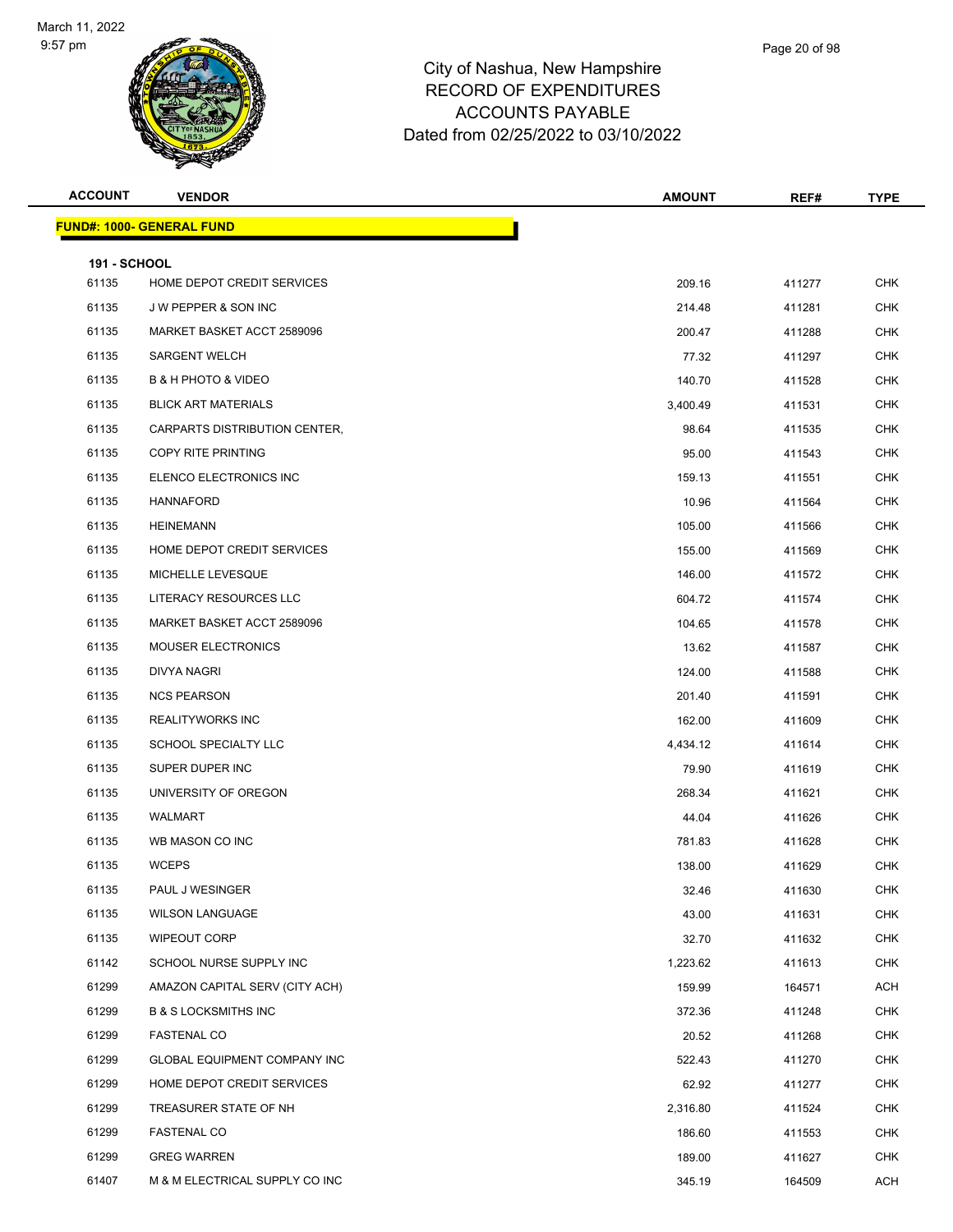

| <b>ACCOUNT</b>      | <b>VENDOR</b>                       |                   | <b>AMOUNT</b> | REF#    | TYPE       |
|---------------------|-------------------------------------|-------------------|---------------|---------|------------|
|                     | <u> FUND#: 1000- GENERAL FUND</u>   |                   |               |         |            |
| <b>191 - SCHOOL</b> |                                     |                   |               |         |            |
| 61407               | M & M ELECTRICAL SUPPLY CO INC      |                   | 421.63        | 164573  | ACH        |
| 61407               | CEN-COM                             |                   | 118.00        | 411538  | <b>CHK</b> |
| 61414               | AMAZON CAPITAL SERV (CITY ACH)      |                   | 42.98         | 164571  | ACH        |
| 61414               | <b>HAJOCA CORPORATION</b>           |                   | 461.91        | 411273  | CHK        |
| 61414               | <b>HAJOCA CORPORATION</b>           |                   | 42.88         | 411274  | <b>CHK</b> |
| 61414               | F W WEBB COMPANY                    |                   | 363.81        | 411552  | CHK        |
| 61414               | GOODWAY TECHNOLOGIES, INC           |                   | 730.00        | 411560  | <b>CHK</b> |
| 61414               | <b>HAJOCA CORPORATION</b>           |                   | 1,429.76      | 411563  | <b>CHK</b> |
| 61421               | <b>CAPP USA</b>                     |                   | 1,090.00      | 411255  | <b>CHK</b> |
| 61421               | CONTROL TECHNOLOGIES INC            |                   | 2,244.87      | 411260  | <b>CHK</b> |
| 61421               | CONTROL TECHNOLOGIES INC            |                   | 276.67        | 411542  | <b>CHK</b> |
| 61428               | AMAZON CAPITAL SERV (CITY ACH)      |                   | 93.82         | 164571  | ACH        |
| 61428               | <b>GLOBAL EQUIPMENT COMPANY INC</b> |                   | (1,044.92)    | 411270  | <b>CHK</b> |
| 61428               | NASHUA WALLPAPER CO INC             |                   | 20.39         | 411292  | <b>CHK</b> |
| 61428               | CLEAN-O-RAMA                        |                   | 4,147.08      | 411540  | CHK        |
| 61428               | <b>GRAINGER</b>                     |                   | 596.90        | 411562  | CHK        |
| 61428               | NASHUA WALLPAPER CO INC             |                   | 347.01        | 411589  | <b>CHK</b> |
| 61428               | NATIONAL CHEMICAL LABS              |                   | 1,851.12      | 411590  | <b>CHK</b> |
| 61607               | (SCHOOL ACH) AMAZON CAPITAL SE      |                   | 434.97        | 164508  | ACH        |
| 61607               | AMAZON CAPITAL SERV (CITY ACH)      |                   | 36.99         | 164571  | ACH        |
| 61650               | KONICA MINOLTA BUSINESS             |                   | 50.82         | 411283  | <b>CHK</b> |
| 61814               | FOLLETT SCHOOL SOLUTIONS INC        |                   | 711.99        | 411557  | <b>CHK</b> |
| 61821               | PROQUEST LLC                        |                   | 2,339.29      | 164510  | ACH        |
| 61821               | RACHEL TRAUB                        |                   | 99.04         | 411606  | <b>CHK</b> |
| 61830               | <b>CENGAGE LEARNING INC</b>         |                   | 50.00         | 411539  | <b>CHK</b> |
| 71221               | CCS PRESENTATION SYSTEMS            |                   | 1,095.00      | 411536  | CHK        |
| 71221               | PRO AV SYSTEMS INC                  |                   | 78.00         | 411604  | <b>CHK</b> |
| 71228               | <b>PAESSLER</b>                     |                   | 1,381.25      | 411597  | <b>CHK</b> |
| 71999               | AMAZON CAPITAL SERV (CITY ACH)      |                   | (308.78)      | 164571  | ACH        |
| 71999               | HERITAGE-CRYSTAL CLEAN INC          |                   | 379.17        | 411262  | <b>CHK</b> |
| 71999               | <b>GLOBAL EQUIPMENT COMPANY INC</b> |                   | 639.85        | 411270  | <b>CHK</b> |
| 71999               | SCHOOL SPECIALTY LLC                |                   | 68.85         | 411614  | <b>CHK</b> |
| 71999               | CITIZENS BANK CREDIT CARD           | <b>HOME DEPOT</b> | 1,005.28      | 9202208 | <b>ACH</b> |

#### **193 - DEBT SERVICE**

| 75100 | US BANK N.A. (091000022) | 690.000.00   | 164564 | ACH |
|-------|--------------------------|--------------|--------|-----|
| 75100 | US BANK N.A. (091000022) | 2.230.000.00 | 164565 | ACH |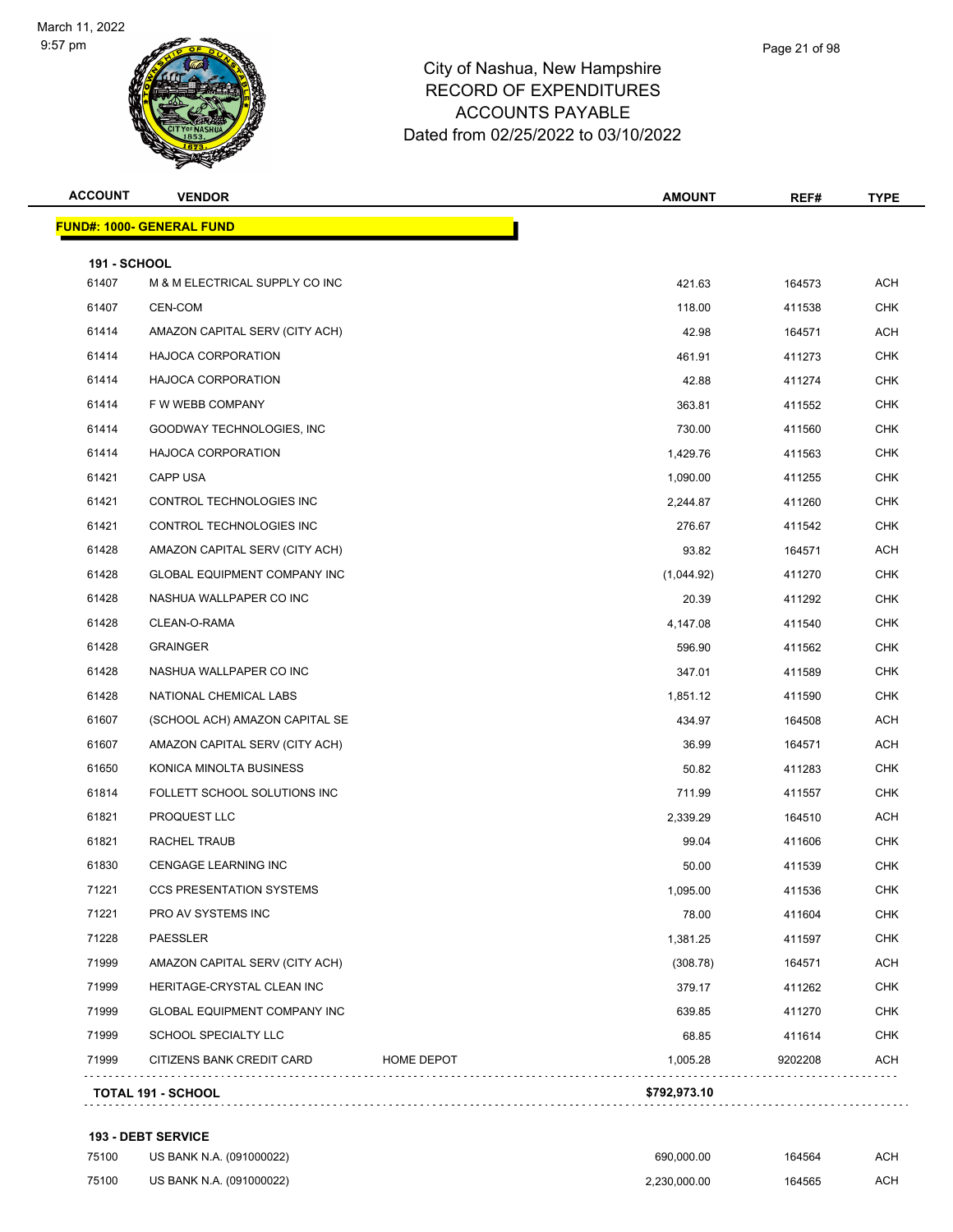| March 11, 2022<br>9:57 pm    |                                                                         | City of Nashua, New Hampshire<br><b>RECORD OF EXPENDITURES</b><br><b>ACCOUNTS PAYABLE</b><br>Dated from 02/25/2022 to 03/10/2022 |                        | Page 22 of 98 |                   |
|------------------------------|-------------------------------------------------------------------------|----------------------------------------------------------------------------------------------------------------------------------|------------------------|---------------|-------------------|
| <b>ACCOUNT</b>               | <b>VENDOR</b>                                                           |                                                                                                                                  | <b>AMOUNT</b>          | REF#          | <b>TYPE</b>       |
|                              | <b>FUND#: 1000- GENERAL FUND</b>                                        |                                                                                                                                  |                        |               |                   |
|                              | <b>193 - DEBT SERVICE</b>                                               |                                                                                                                                  |                        |               |                   |
| 75200                        | US BANK N.A. (091000022)                                                |                                                                                                                                  | 156,437.50             | 164564        | <b>ACH</b>        |
| 75200                        | US BANK N.A. (091000022)                                                |                                                                                                                                  | 167,750.00             | 164565        | <b>ACH</b>        |
| 75200                        | US BANK N.A. (091000022)                                                |                                                                                                                                  | 46,769.38              | 164566        | <b>ACH</b>        |
|                              | <b>TOTAL 193 - DEBT SERVICE</b>                                         |                                                                                                                                  | \$3,290,956.88         |               |                   |
|                              | <b>TOTAL FUND 1000 - GENERAL FUND</b>                                   |                                                                                                                                  | \$5,832,661.71         |               |                   |
|                              | <b>FUND#: 1001- GENERAL FUND -CAP IMPROVEMENTS</b>                      |                                                                                                                                  |                        |               |                   |
|                              | 160 - PW-ADMIN & ENGINEERING                                            |                                                                                                                                  |                        |               |                   |
| 81100                        | FUSS & O'NEILL INC                                                      | 2052.60.18.30                                                                                                                    | 1,923.10               | 411162        | <b>CHK</b>        |
| <b>191 - SCHOOL</b><br>81100 | <b>TOTAL 160 - PW-ADMIN &amp; ENGINEERING</b><br>GATE CITY FENCE CO INC | 1075.91.21.30                                                                                                                    | \$1,923.10<br>7,575.00 | 411559        | <b>CHK</b>        |
|                              | .<br><b>TOTAL 191 - SCHOOL</b>                                          |                                                                                                                                  | \$7,575.00             |               |                   |
|                              | TOTAL FUND 1001 - GENERAL FUND -CAP IMPROVEMENTS                        |                                                                                                                                  | \$9,498.10             |               |                   |
|                              | <b>FUND#: 1010- GENERAL FUND PY ESCROWS</b>                             |                                                                                                                                  |                        |               |                   |
| 68240                        | <b>106 - ADMINISTRATIVE SERVICES</b><br>CITIZENS BANK CREDIT CARD       | <b>GRANTHUB</b>                                                                                                                  | 500.00                 | 9202208       | ACH               |
|                              | <b>TOTAL 106 - ADMINISTRATIVE SERVICES</b>                              |                                                                                                                                  | \$500.00               |               |                   |
|                              | <b>122 - INFORMATION TECHNOLOGY</b>                                     |                                                                                                                                  |                        |               |                   |
| 53142                        | <b>RICK PEARL</b>                                                       |                                                                                                                                  | 7,530.00               | 411207        | <b>CHK</b>        |
| 71228                        | ADAPTIVE INSIGHTS LLC                                                   |                                                                                                                                  | 290.00                 | 164539        | <b>ACH</b>        |
|                              | <b>TOTAL 122 - INFORMATION TECHNOLOGY</b>                               |                                                                                                                                  | \$7,820.00             | .             |                   |
|                              |                                                                         |                                                                                                                                  |                        |               |                   |
| 150 - POLICE                 |                                                                         |                                                                                                                                  |                        |               |                   |
| 55421                        | <b>BRIAN KENNEY</b>                                                     |                                                                                                                                  | 946.21                 | 411342        |                   |
| 55421                        | <b>WILLIAM PEASE</b>                                                    |                                                                                                                                  | 210.00                 | 411348        | CHK<br><b>CHK</b> |
| 55421                        | <b>JAMES TESTAVERDE</b>                                                 |                                                                                                                                  | 210.00                 | 411353        | <b>CHK</b>        |

-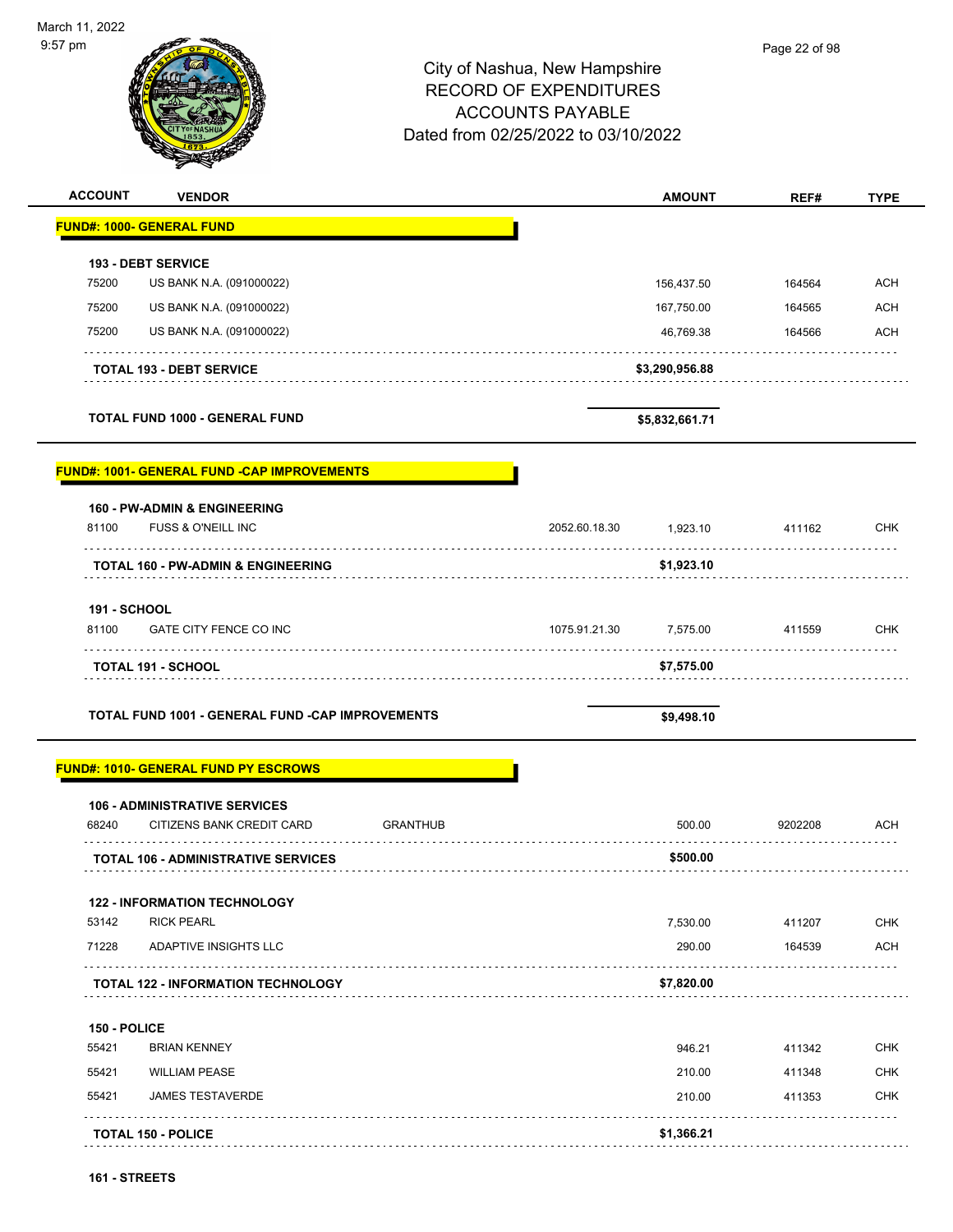| <b>ACCOUNT</b><br><b>VENDOR</b>                       |               | <b>AMOUNT</b> | REF#   | <b>TYPE</b> |
|-------------------------------------------------------|---------------|---------------|--------|-------------|
| <b>FUND#: 1010- GENERAL FUND PY ESCROWS</b>           |               |               |        |             |
| 161 - STREETS                                         |               |               |        |             |
| <b>ALPHAGRAPHICS</b><br>81300                         | 2077.61.20.30 | 1,185.36      | 411124 | <b>CHK</b>  |
| .<br>TOTAL 161 - STREETS                              | .             | \$1,185.36    |        |             |
| <b>172 - COMMUNITY HEALTH</b>                         |               |               |        |             |
| <b>APHN</b><br>55400                                  |               | 525.00        | 411394 | <b>CHK</b>  |
| TOTAL 172 - COMMUNITY HEALTH                          |               | \$525.00      |        |             |
| <b>183 - ECONOMIC DEVELOPMENT</b>                     |               |               |        |             |
| 53142<br><b>ICON ARCHITECTURE INC</b>                 |               | 34,214.35     | 411174 | <b>CHK</b>  |
| <b>TOTAL 183 - ECONOMIC DEVELOPMENT</b>               |               | \$34,214.35   |        |             |
| <b>191 - SCHOOL</b>                                   |               |               |        |             |
| 81200<br>M & M ELECTRICAL SUPPLY CO INC               | 1075.91.21.30 | 205.61        | 164509 | ACH         |
| 81200<br>COMM-TRACT CORP                              | 1075.91.21.30 | 44,370.00     | 411259 | <b>CHK</b>  |
| 81200<br>DH PACE COMPANY                              | 1075.91.21.30 | 80.05         | 411548 | <b>CHK</b>  |
| 81200<br>F W WEBB COMPANY                             | 1075.91.21.30 | 479.00        | 411552 | <b>CHK</b>  |
| 81200<br>NASHUA WALLPAPER CO INC                      | 1075.91.21.30 | 49.49         | 411589 | <b>CHK</b>  |
| <b>TOTAL 191 - SCHOOL</b>                             |               | \$45,184.15   |        |             |
| TOTAL FUND 1010 - GENERAL FUND PY ESCROWS             |               | \$90,795.07   |        |             |
| <b>FUND#: 1020- GENERAL FUND-PY ENCUMBRANCES</b>      |               |               |        |             |
| 134 - GIS                                             |               |               |        |             |
| 53142<br>CDM SMITH INC                                |               | 3,640.50      | 411143 | <b>CHK</b>  |
| TOTAL 134 - GIS                                       |               | \$3,640.50    |        |             |
| <b>191 - SCHOOL</b>                                   |               |               |        |             |
| SOUTHWORTH-MILTON INC<br>54243                        |               | 2,510.00      | 411299 | <b>CHK</b>  |
| <b>TOTAL 191 - SCHOOL</b>                             |               | \$2,510.00    |        |             |
| <b>TOTAL FUND 1020 - GENERAL FUND-PY ENCUMBRANCES</b> |               | \$6,150.50    |        |             |
| <b>FUND#: 2100- FOOD SERVICES FUND</b>                |               |               |        |             |
| 53628<br><b>GRANITE STATE SEWER &amp; DRAIN CL</b>    |               | 190.00        | 411271 | <b>CHK</b>  |
| 53628<br>HW STAFFING SOLUTIONS                        |               | 1,308.15      | 411278 | <b>CHK</b>  |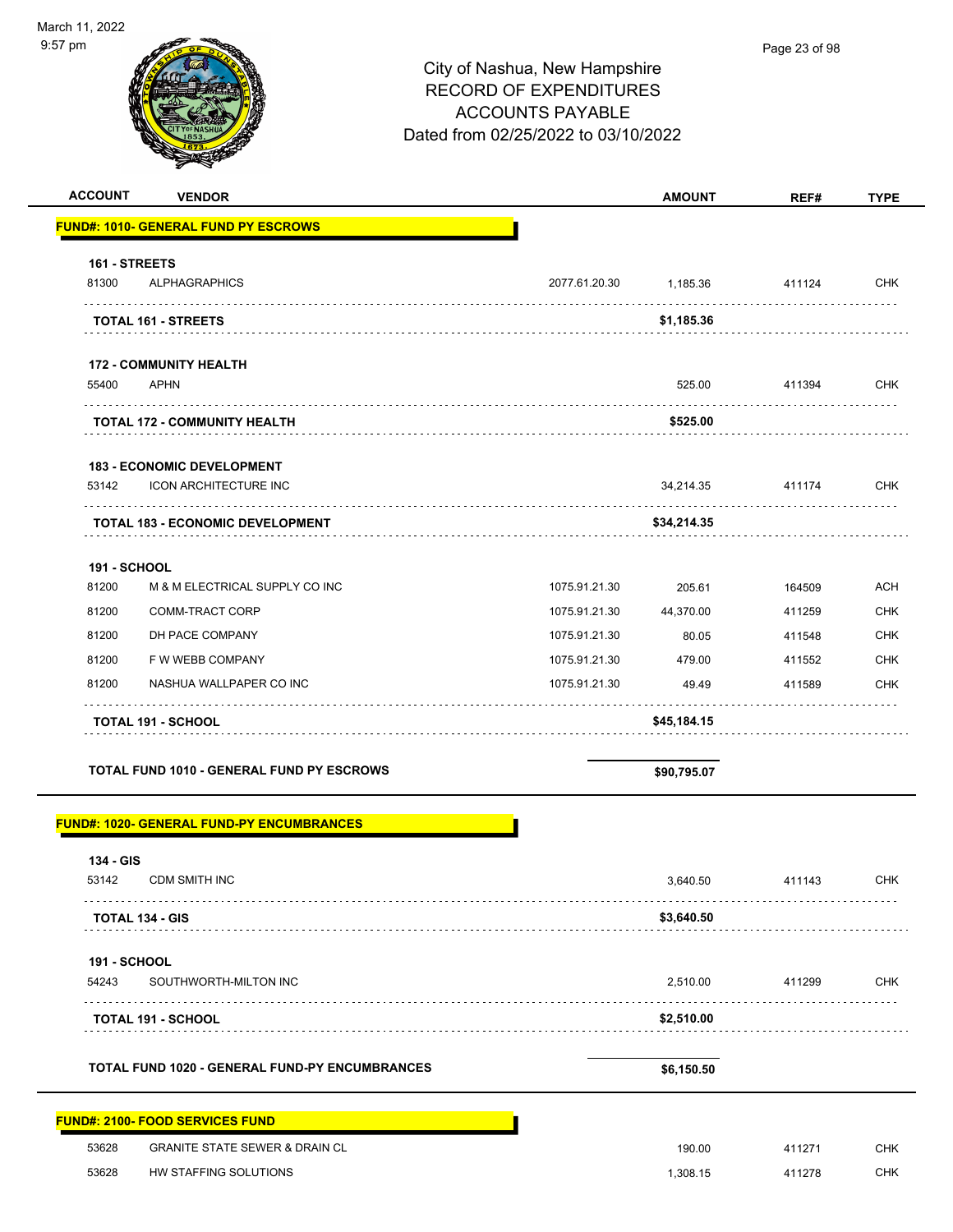

| <b>ACCOUNT</b> | <b>VENDOR</b>                                      | <b>AMOUNT</b> | REF#   | <b>TYPE</b> |
|----------------|----------------------------------------------------|---------------|--------|-------------|
|                | <b>FUND#: 2100- FOOD SERVICES FUND</b>             |               |        |             |
| 54487          | AFFILIATED HVAC SERVICES LLC                       | 458.00        | 411246 | <b>CHK</b>  |
| 54487          | <b>BASSETT SERVICES CORPORATION</b>                | 753.33        | 411249 | <b>CHK</b>  |
| 54487          | <b>HOBART SERVICE</b>                              | 2,312.77      | 411276 | <b>CHK</b>  |
| 55307          | <b>DOREEN BURGESS</b>                              | 16.23         | 411254 | <b>CHK</b>  |
| 55307          | PAMELA CORREA                                      | 73.56         | 411261 | <b>CHK</b>  |
| 55307          | <b>KAREN GUSTIN</b>                                | 37.21         | 411272 | <b>CHK</b>  |
| 55400          | <b>ODETTE SLOSEK</b>                               | 12.00         | 411298 | <b>CHK</b>  |
| 61100          | (SCHOOL ACH) AMAZON CAPITAL SE                     | 396.25        | 164508 | <b>ACH</b>  |
| 61100          | AMAZON CAPITAL SERV (CITY ACH)                     | 85.85         | 164571 | <b>ACH</b>  |
| 61100          | <b>MINT PRINTWORKS LLC</b>                         | 1,092.00      | 411291 | <b>CHK</b>  |
| 61214          | TREASURER ST OF NH - SURPLUS D                     | 6,288.75      | 411245 | <b>CHK</b>  |
| 61214          | <b>DEAN FOODS COMPANY</b>                          | 2,393.58      | 411263 | <b>CHK</b>  |
| 61214          | GILLS PIZZA CO                                     | 341.00        | 411269 | <b>CHK</b>  |
| 61214          | HERSHEY'S ICE CREAM                                | 889.23        | 411275 | <b>CHK</b>  |
| 61214          | NATIVE MAINE PRODUCE & SPEC                        | 717.12        | 411293 | <b>CHK</b>  |
| 61214          | NORTHCENTER FOODS                                  | 22,383.87     | 411295 | <b>CHK</b>  |
| 61299          | <b>IMPERIAL DADE</b>                               | 26,246.24     | 411279 | <b>CHK</b>  |
| 61299          | WB MASON CO INC                                    | 12,493.13     | 411300 | <b>CHK</b>  |
| 71000          | KITTREDGE EQUIPMENT CO - NH                        | 602.28        | 411282 | <b>CHK</b>  |
|                | <b>TOTAL FUND 2100 - FOOD SERVICES FUND</b>        | \$79,090.55   |        |             |
|                |                                                    |               |        |             |
|                | <b>FUND#: 2201- DRIVERS EDUCATION FUND</b>         |               |        |             |
| 55300          | NEW HAMPSHIRE DRIVER EDUCATION                     | 160.00        | 411594 | <b>CHK</b>  |
|                | <b>TOTAL FUND 2201 - DRIVERS EDUCATION FUND</b>    | \$160.00      |        |             |
|                |                                                    |               |        |             |
|                | <b>FUND#: 2207- ADULT ED/CONTINUING ED</b>         |               |        |             |
| 44600          | <b>GEORGE LESTER</b>                               | 155.00        | 411285 | <b>CHK</b>  |
| 44600          | <b>MELINDA MCQUAID</b>                             | 155.00        | 411290 | <b>CHK</b>  |
|                |                                                    |               |        |             |
|                | <b>TOTAL FUND 2207 - ADULT ED/CONTINUING ED</b>    | \$310.00      |        |             |
|                | <u> FUND#: 2222- AFTER SCHOOL PROGRAM</u>          |               |        |             |
| 61299          | DEAN FOODS COMPANY                                 | 330.25        | 411547 | <b>CHK</b>  |
|                | <b>TOTAL FUND 2222 - AFTER SCHOOL PROGRAM</b>      | \$330.25      |        |             |
|                |                                                    |               |        |             |
|                | <b>FUND#: 2501- PUBLIC HEALTH CLIENT FEES FUND</b> |               |        |             |
| 55845          | TREASURER STATE OF NH                              | 180.00        | 411379 | <b>CHK</b>  |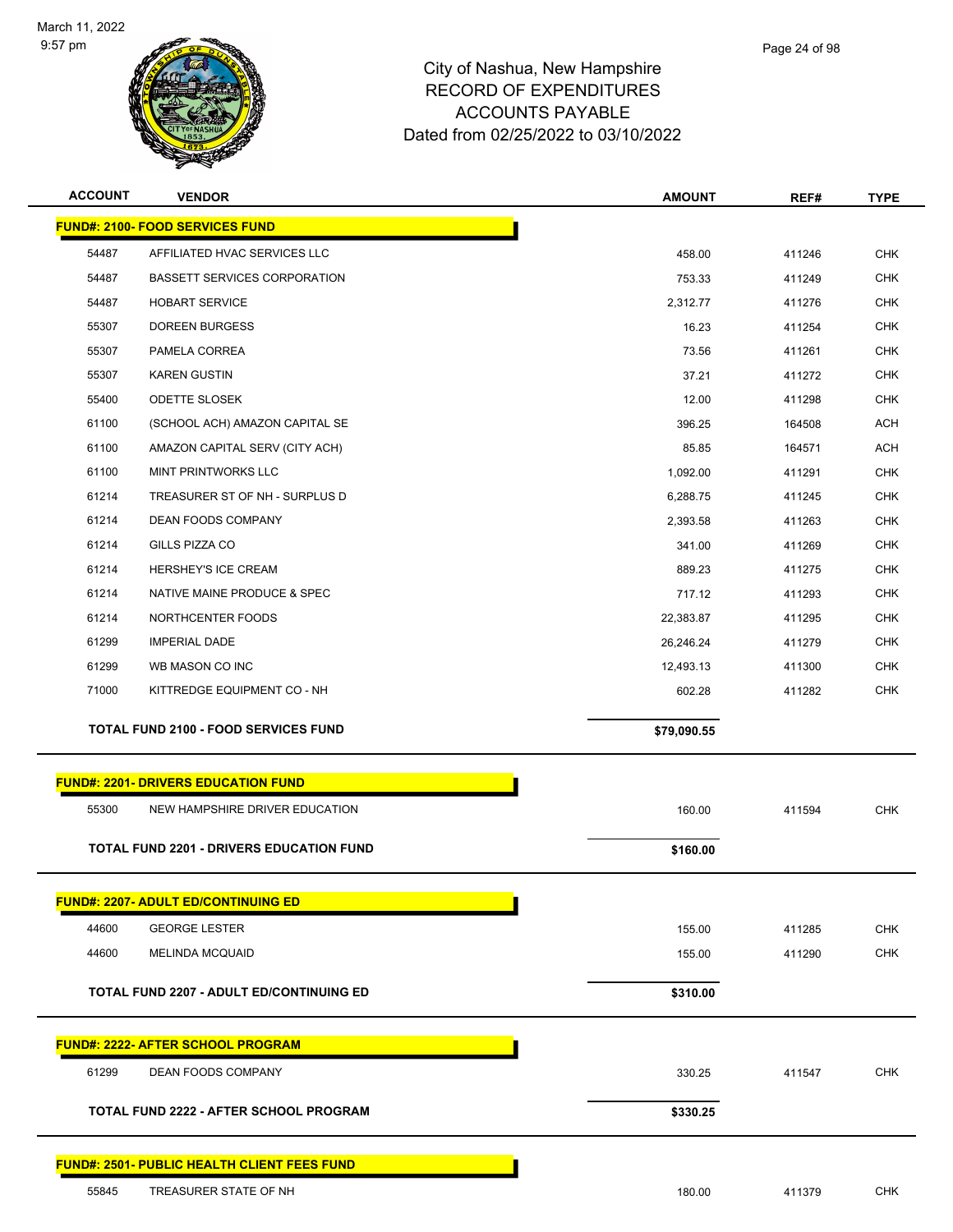| <b>ACCOUNT</b> | <b>VENDOR</b>                                            |               | <b>AMOUNT</b> | REF#    | <b>TYPE</b> |
|----------------|----------------------------------------------------------|---------------|---------------|---------|-------------|
|                | <b>TOTAL FUND 2501 - PUBLIC HEALTH CLIENT FEES FUND</b>  |               | \$180.00      |         |             |
|                | <b>FUND#: 2505- PEG ACCESS CHANNELS FUND</b>             |               |               |         |             |
| 54100          | <b>EVERSOURCE</b>                                        |               | 353.03        | 411090  | <b>CHK</b>  |
| 54114          | SPRAGUE RESOURCES LP                                     |               | 96.92         | 411499  | <b>CHK</b>  |
| 54141          | PENNICHUCK WATER WORKS INC                               |               | 87.92         | 411108  | <b>CHK</b>  |
| 55699          | COMMUNITY MEDIA SERVICES GRP L                           |               | 11,500.00     | 164488  | <b>ACH</b>  |
| 55699          | <b>COMCAST</b>                                           |               | 10.40         | 411357  | <b>CHK</b>  |
| 55699          | AARDVARK THE DEAN OF CLEAN                               |               | 390.00        | 411389  | <b>CHK</b>  |
|                | <b>TOTAL FUND 2505 - PEG ACCESS CHANNELS FUND</b>        |               | \$12,438.27   |         |             |
|                | <b>FUND#: 2506- HUNT BLDG FACILITY RENTAL FUND</b>       |               |               |         |             |
| 54100          | <b>EVERSOURCE</b>                                        |               | 602.40        | 411090  | <b>CHK</b>  |
| 54114          | <b>LIBERTY UTILITIES - NH</b>                            |               | 552.27        | 411368  | <b>CHK</b>  |
| 54114          | SPRAGUE RESOURCES LP                                     |               | 672.11        | 411499  | <b>CHK</b>  |
| 54141          | PENNICHUCK WATER WORKS INC                               |               | 82.77         | 411108  | <b>CHK</b>  |
| 54236          | ADT COMMERCIAL LLC                                       |               | 70.09         | 411119  | <b>CHK</b>  |
| 54280          | SOUTHERN NH PEST CONTROL                                 |               | 53.00         | 411497  | <b>CHK</b>  |
|                | TOTAL FUND 2506 - HUNT BLDG FACILITY RENTAL FUND         |               | \$2,032.64    |         |             |
|                | <b>FUND#: 2508- SPECIAL ROAD &amp; HIGHWAY FUND</b>      |               |               |         |             |
| 75200          | US BANK N.A. (091000022)                                 |               | 118,162.50    | 164566  | <b>ACH</b>  |
|                | <b>TOTAL FUND 2508 - SPECIAL ROAD &amp; HIGHWAY FUND</b> |               | \$118,162.50  |         |             |
|                | <b>FUND#: 3035- FEMA DISASTER ASSIST GRANTS</b>          |               |               |         |             |
| 53452          | <b>LEDDY GROUP</b>                                       | 20.1010.126   | 998.40        | 164496  | <b>ACH</b>  |
| 61299          | FULLY PROMOTED OF SOUTHERN NH                            | 20.1010.106   | 234.00        | 411161  | CHK         |
|                | <b>TOTAL FUND 3035 - FEMA DISASTER ASSIST GRANTS</b>     |               | \$1,232.40    |         |             |
|                | <b>FUND#: 3050- POLICE GRANTS FUND</b>                   |               |               |         |             |
| 55400          | <b>CRAIG ALLARD</b>                                      | 50.1001.19.01 | 858.95        | 411337  | <b>CHK</b>  |
| 55400          | <b>RILEY DOWD</b>                                        | 50.1001.19.01 | 221.13        | 411339  | <b>CHK</b>  |
| 55400          | <b>BRENDAN WHALEN</b>                                    | 50.1001.19.01 | 221.13        | 411355  | <b>CHK</b>  |
| 55400          | CITIZENS BANK CREDIT CARD<br>SQ OCCAM VIDEO SOL          |               | 2,025.00      | 9202208 | <b>ACH</b>  |
|                | <b>TOTAL FUND 3050 - POLICE GRANTS FUND</b>              |               | \$3,326.21    |         |             |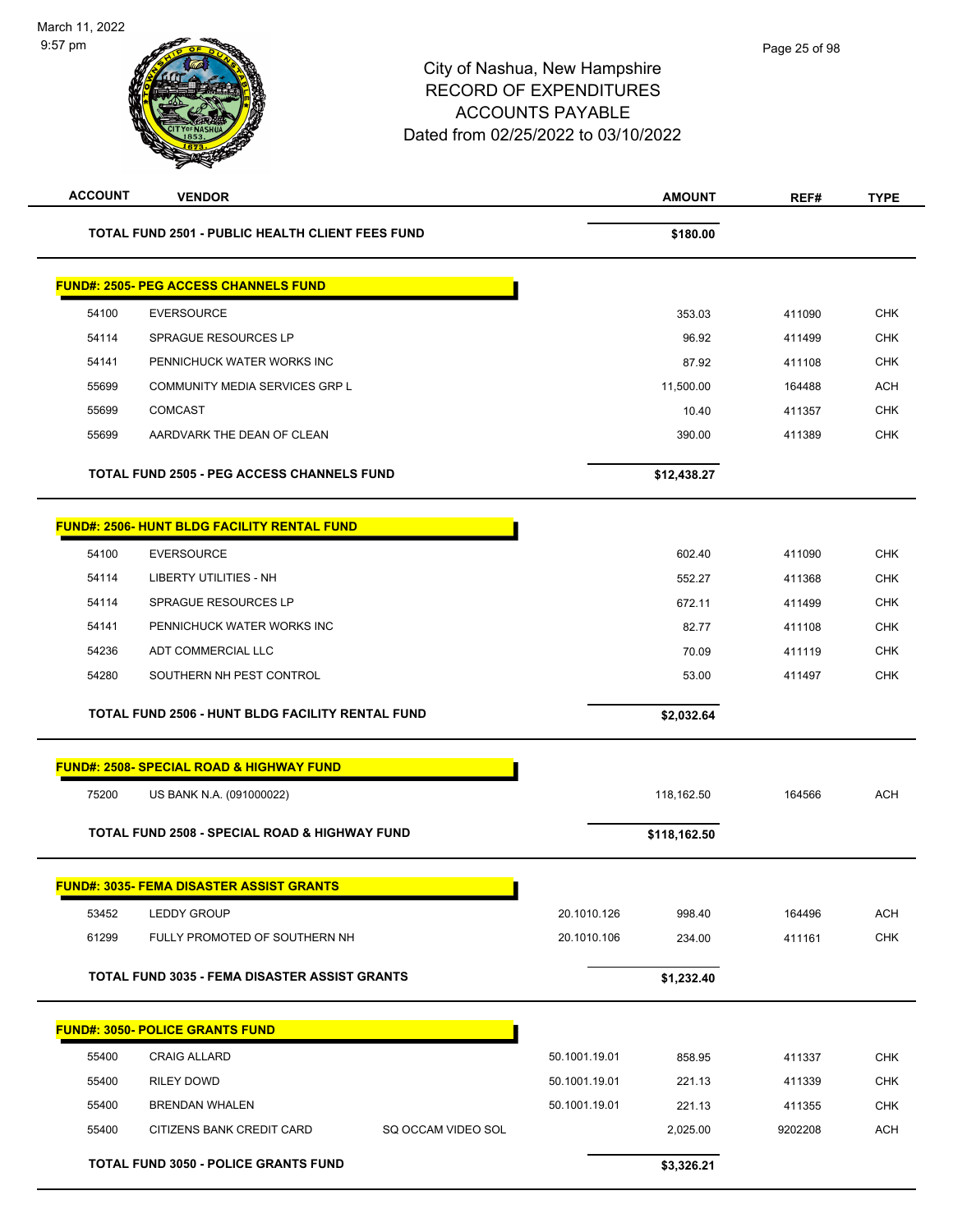| <b>ACCOUNT</b> | <b>VENDOR</b>                                           |                           |                | <b>AMOUNT</b> | REF#    | <b>TYPE</b> |
|----------------|---------------------------------------------------------|---------------------------|----------------|---------------|---------|-------------|
|                | <b>FUND#: 3060- FIRE GRANTS FUND</b>                    |                           |                |               |         |             |
| 71000          | FIRE TECH & SAFETY OF NEW ENGL                          |                           | 52.1001.22.02  | 18,823.00     | 164547  | ACH         |
|                | <b>TOTAL FUND 3060 - FIRE GRANTS FUND</b>               |                           |                | \$18,823.00   |         |             |
|                |                                                         |                           |                |               |         |             |
|                | <b>FUND#: 3068- COMMUNITY SERVICES GRANTS FUND</b>      |                           |                |               |         |             |
| 53628          | <b>GRACE TAVARES</b>                                    |                           | 71.1004.22.03  | 170.00        | 411505  | <b>CHK</b>  |
| 53628          | ALEXANDER GRANOK MD                                     |                           | 71.1005.22.01  | 900.00        | 411442  | <b>CHK</b>  |
| 53628          | EPIPATH CONSULTING LLC                                  |                           | 71.1099.22.01  | 450.00        | 411430  | <b>CHK</b>  |
| 55100          | <b>SPRINT</b>                                           |                           | 71.1004.22.01  | 75.98         | 411377  | <b>CHK</b>  |
| 55118          | <b>SPRINT</b>                                           |                           | 71.1005.22.01  | 414.60        | 411377  | <b>CHK</b>  |
| 55118          | <b>SPRINT</b>                                           |                           | 71.1099.21.01  | 62.22         | 411377  | <b>CHK</b>  |
| 55300          | <b>LEAH ELLIOTT</b>                                     |                           | 71.1004.22.02  | 50.80         | 411340  | <b>CHK</b>  |
| 55300          | JANE GOODMAN                                            |                           | 71.1004.22.04  | 29.25         | 411341  | <b>CHK</b>  |
| 55421          | <b>LEAH ELLIOTT</b>                                     |                           | 71.1004.22.02  | 65.00         | 411340  | <b>CHK</b>  |
| 55421          | CITIZENS BANK CREDIT CARD                               | <b>VIRTUAL ICS COURSE</b> |                | 237.50        | 9202208 | <b>ACH</b>  |
| 55421          | <b>LEAH ELLIOTT</b>                                     |                           | 71.1004.22.05  | 80.00         | 411340  | <b>CHK</b>  |
| 55421          | CITIZENS BANK CREDIT CARD                               | <b>VIRTUAL ICS COURSE</b> |                | 237.50        | 9202208 | <b>ACH</b>  |
| 55421          | CITIZENS BANK CREDIT CARD                               | <b>VIRTUAL ICS COURSE</b> |                | 237.50        | 9202208 | <b>ACH</b>  |
| 61250          | <b>OUTFRONT MEDIA LLC</b>                               |                           | 71.1005.22.01  | 400.00        | 164503  | <b>ACH</b>  |
|                | <b>TOTAL FUND 3068 - COMMUNITY SERVICES GRANTS FUND</b> |                           |                | \$3,410.35    |         |             |
|                |                                                         |                           |                |               |         |             |
|                | <b>FUND#: 3070- COMMUNITY HEALTH GRANTS FUND</b>        |                           |                |               |         |             |
| 55421          | <b>LIANA PEREZ</b>                                      |                           | 72.1012.22.01  | 12.24         | 411073  | <b>CHK</b>  |
| 55421          | CITIZENS BANK CREDIT CARD                               | <b>VIRTUAL ICS COURSE</b> |                | 475.00        | 9202208 | <b>ACH</b>  |
| 61100          | AMAZON CAPITAL SERV (CITY ACH)                          |                           | 72.1002.22.01  | 20.90         | 164483  | <b>ACH</b>  |
| 61100          | AMAZON CAPITAL SERV (CITY ACH)                          |                           | 72.1003.22.01  | 103.08        | 164483  | <b>ACH</b>  |
| 61100          | WB MASON CO INC                                         |                           | 72.1009.22.02  | 115.93        | 411515  | CHK         |
| 61142          | <b>QUEST DIAGNOSTICS</b>                                |                           | 72.1002.22.01  | 63.06         | 411483  | <b>CHK</b>  |
| 61142          | AMAZON CAPITAL SERV (CITY ACH)                          |                           | 72.1020.22.01  | 60.98         | 164483  | ACH         |
| 61149          | ORASURE TECHNOLOGIES INC                                |                           | 72.1020.22.01  | 6,680.95      | 411479  | <b>CHK</b>  |
| 61250          | <b>OUTFRONT MEDIA LLC</b>                               |                           | 72.1009.22.02  | 1,200.00      | 164503  | <b>ACH</b>  |
| 61250          | <b>OUTFRONT MEDIA LLC</b>                               |                           | 72.1012.22.01  | 1,400.00      | 164503  | ACH         |
|                | TOTAL FUND 3070 - COMMUNITY HEALTH GRANTS FUND          |                           |                | \$10,132.14   |         |             |
|                | <b>FUND#: 3090- URBAN PROGRAM GRANTS FUND</b>           |                           |                |               |         |             |
| 55307          | LAWRENCE PHILLIPS JR                                    |                           | 1092.20.10.20  | 313.56        | 164504  | ACH         |
| 55614          | HILLSBOROUGH COUNTY REGISTRY                            |                           | 8400.22.10.100 | 16.53         | 411444  | <b>CHK</b>  |

55699 NWGM TITLE HOLDING CO II INC 8410.22.20.201 73,580.10 411195 CHK

9:57 pm

March 11, 2022

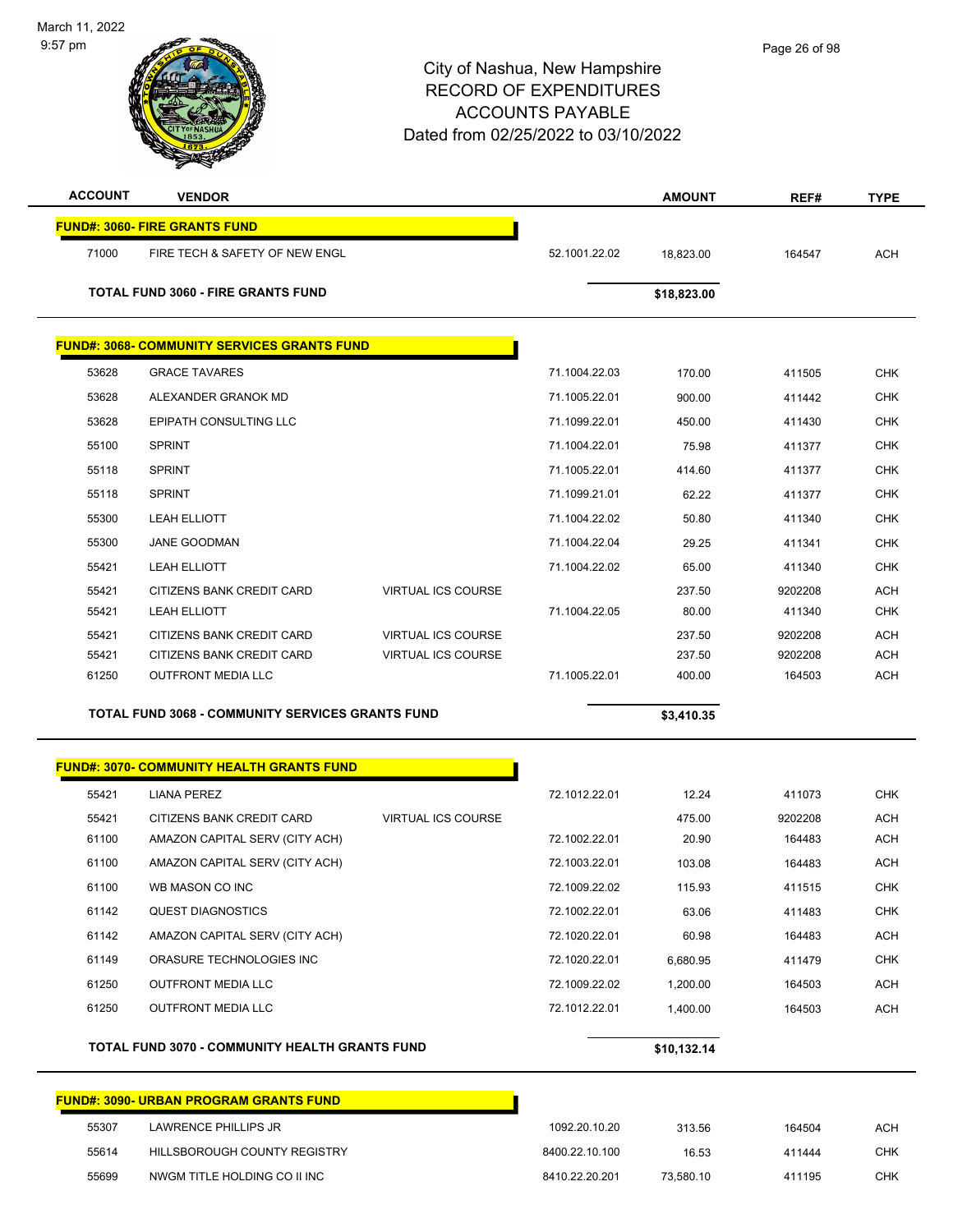| Page 27 of 98 |
|---------------|
|---------------|

| City of Nashua, New Hampshire       |
|-------------------------------------|
| RECORD OF EXPENDITURES              |
| <b>ACCOUNTS PAYABLE</b>             |
| Dated from 02/25/2022 to 03/10/2022 |

March 11, 2022 9:57 pm

| <b>ACCOUNT</b> | <b>VENDOR</b>                                 |               | <b>AMOUNT</b> | REF#   | <b>TYPE</b> |
|----------------|-----------------------------------------------|---------------|---------------|--------|-------------|
|                | <b>FUND#: 3090- URBAN PROGRAM GRANTS FUND</b> |               |               |        |             |
| 68345          | THE ELEVEN REALTY GROUP                       | 1092.20.10.50 | 1,400.00      | 411153 | <b>CHK</b>  |
|                | TOTAL FUND 3090 - URBAN PROGRAM GRANTS FUND   |               | \$75,310.19   |        |             |
|                |                                               |               |               |        |             |
|                | <b>FUND#: 3120- TRANSIT GRANTS FUND</b>       |               |               |        |             |
| 54100          | <b>EVERSOURCE</b>                             | 5307.22.10.17 | 1,306.23      | 411090 | <b>CHK</b>  |
| 54100          | <b>EVERSOURCE</b>                             | 5307.22.10.19 | 884.44        | 411090 | <b>CHK</b>  |
| 54114          | <b>SPRAGUE RESOURCES LP</b>                   | 5307.22.10.17 | 358.58        | 411499 | <b>CHK</b>  |
| 54114          | SPRAGUE RESOURCES LP                          | 5307.22.10.18 | 1,130.42      | 411499 | <b>CHK</b>  |
| 54114          | <b>SPRAGUE RESOURCES LP</b>                   | 5307.22.10.19 | 119.46        | 411499 | <b>CHK</b>  |
| 54141          | PENNICHUCK WATER WORKS INC                    | 5307.22.10.17 | 322.39        | 411108 | <b>CHK</b>  |
| 54141          | PENNICHUCK WATER WORKS INC                    | 5307.22.10.18 | 370.42        | 411108 | <b>CHK</b>  |
| 54141          | PENNICHUCK WATER WORKS INC                    | 5307.22.10.19 | 168.88        | 411108 | <b>CHK</b>  |
| 54200          | BILLS WORLD CLASS CLEANING SER                | 5307.22.40.20 | 1,300.00      | 411134 | <b>CHK</b>  |
| 54225          | M B MAINTENANCE INC                           | 5307.22.40.20 | 450.00        | 411181 | <b>CHK</b>  |
| 55100          | VERIZON WIRELESS-842008777                    | 5307.22.40.35 | 152.59        | 411115 | <b>CHK</b>  |
| 55100          | VERIZON WIRELESS-842008777                    | 5307.22.40.40 | 118.68        | 411115 | <b>CHK</b>  |
| 55109          | CONSOLIDATED COMMUNICATIONS                   | 5307.22.10.10 | 70.00         | 411081 | <b>CHK</b>  |
| 55118          | <b>SPRINT</b>                                 | 5307.22.10.10 | 45.87         | 411377 | <b>CHK</b>  |
| 55600          | PREMIER SOUTHERN TICKET CO                    | 5307.22.10.30 | 795.65        | 411203 | <b>CHK</b>  |
| 55607          | UNITED PARCEL SERVICE                         | 5307.22.10.10 | 11.69         | 411113 | <b>CHK</b>  |
| 55690          | FIRST TRANSIT INC                             | 5307.22.10.10 | 45,666.00     | 164548 | <b>ACH</b>  |
| 55690          | FIRST TRANSIT INC                             | 5307.22.10.35 | 93,969.49     | 164548 | <b>ACH</b>  |
| 55690          | FIRST TRANSIT INC                             | 5307.22.10.40 | 30,773.46     | 164548 | <b>ACH</b>  |
| 55699          | <b>BILLS WORLD CLASS CLEANING SER</b>         | 5307.22.40.20 | 520.00        | 411134 | <b>CHK</b>  |
| 61100          | AMAZON CAPITAL SERV (CITY ACH)                | 5307.22.10.30 | 171.36        | 164543 | ACH         |
| 61100          | WB MASON CO INC                               | 5307.22.10.30 | 166.60        | 411227 | <b>CHK</b>  |
| 61107          | CINTAS #016                                   | 5307.22.40.20 | 48.04         | 411145 | <b>CHK</b>  |
| 61299          | <b>FASTENAL CO</b>                            | 5307.22.10.30 | 485.13        | 411156 | <b>CHK</b>  |
| 61299          | HOME DEPOT CREDIT SERVICE 3065                | 5307.22.10.30 | 50.28         | 411170 | <b>CHK</b>  |
| 61299          | WB MASON CO INC                               | 5307.22.10.30 | 90.67         | 411227 | <b>CHK</b>  |
| 61299          | SANEL NAPA                                    | 5307.22.10.30 | 203.76        | 411491 | <b>CHK</b>  |
| 61299          | HOME DEPOT CREDIT SERVICE 3065                | 5307.22.40.50 | 37.43         | 411170 | <b>CHK</b>  |
| 61299          | <b>FASTENAL CO</b>                            | 5307.22.40.50 | 26.77         | 411432 | <b>CHK</b>  |
| 61300          | <b>CITY OF NASHUA</b>                         | 5307.22.10.10 | 40.69         | 411071 | <b>CHK</b>  |
| 61300          | <b>CITY OF NASHUA</b>                         | 5307.22.10.30 | 3,145.92      | 411071 | <b>CHK</b>  |
| 61310          | ALTERNATIVE VEHICLE SERVICE GR                | 5307.22.10.30 | 18,905.79     | 164484 | ACH         |
| 61428          | WB MASON CO INC                               | 5307.22.10.30 | 42.89         | 411227 | <b>CHK</b>  |
| 61709          | DENNIS K BURKE INC                            | 5307.22.10.30 | 549.99        | 411150 | <b>CHK</b>  |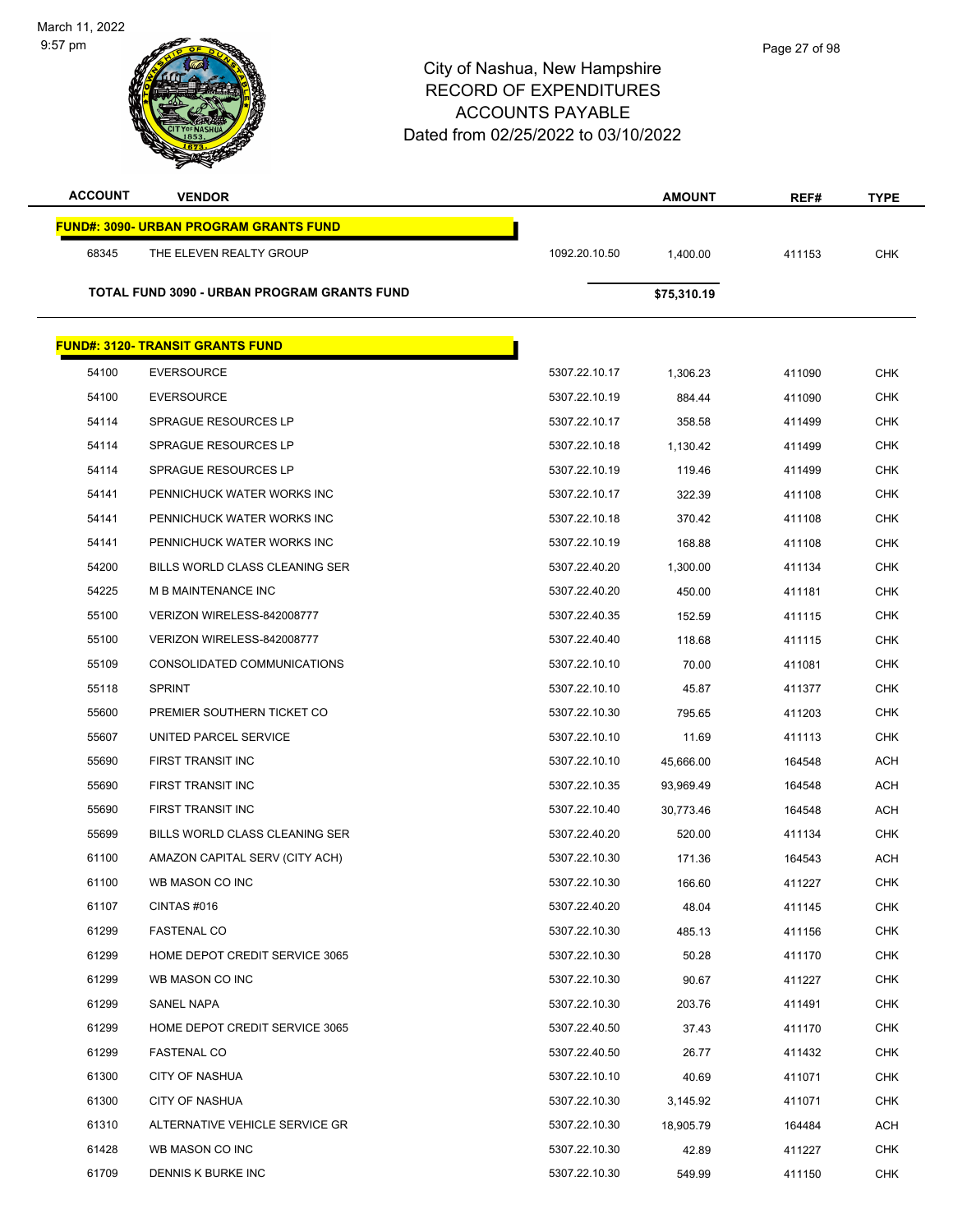

| <b>ACCOUNT</b> | <b>VENDOR</b>                                |               | <b>AMOUNT</b> | REF#   | <b>TYPE</b> |
|----------------|----------------------------------------------|---------------|---------------|--------|-------------|
|                | <b>FUND#: 3120- TRANSIT GRANTS FUND</b>      |               |               |        |             |
| 61799          | <b>GILLIG LLC</b>                            | 5307.22.40.35 | 84.08         | 411163 | <b>CHK</b>  |
| 61799          | <b>GILLIG LLC</b>                            | 5307.22.40.35 | 483.72        | 411435 | <b>CHK</b>  |
| 61799          | <b>SANEL NAPA</b>                            | 5307.22.40.35 | 740.80        | 411491 | <b>CHK</b>  |
| 61799          | <b>SANEL NAPA</b>                            | 5307.22.40.40 | 189.32        | 411491 | <b>CHK</b>  |
| 61799          | <b>SANEL NAPA</b>                            | 5307.22.40.50 | 51.08         | 411491 | <b>CHK</b>  |
| 61799          | DONOVAN EQUIPMENT CO INC                     | 5307.22.40.55 | 423.40        | 411151 | <b>CHK</b>  |
| 81200          | SCHROEDER CONSTRUCTION MGMT IN               | 5307.21.90.01 | 2,972.66      | 411212 | <b>CHK</b>  |
|                | <b>TOTAL FUND 3120 - TRANSIT GRANTS FUND</b> |               | \$207,444.63  |        |             |

# **FUND#: 3800- SCHOOL GRANTS FUND**

| 53628 | <b>STEVE BLUNT</b>                  |                    | 91.37622.232200 | 200.00   | 411532  | CHK        |
|-------|-------------------------------------|--------------------|-----------------|----------|---------|------------|
| 53628 | BAYADA HOME HEALTH CARE INC         |                    | 91.39522.022190 | 650.00   | 411250  | <b>CHK</b> |
| 53628 | <b>BOOTHBY THERAPY SERVICES LLC</b> |                    | 91.39522.022190 | 840.00   | 411253  | CHK        |
| 53628 | HEAVEN SENT HOME CARE LLC           |                    | 91.39821.991210 | 1,653.75 | 411565  | <b>CHK</b> |
| 53628 | SPEAK EASY SLP                      |                    | 91.39822.022140 | 3,997.50 | 411617  | CHK        |
| 53628 | BIRCH BEHAVIORAL THERAPY            |                    | 91.39823.021210 | 7,080.15 | 411252  | CHK        |
| 53628 | <b>MAS MEDICAL STAFFING</b>         |                    | 91.39823.021210 | 3,228.75 | 411289  | <b>CHK</b> |
| 53628 | HEAVEN SENT HOME CARE LLC           |                    | 91.39823.021210 | 910.00   | 411565  | CHK        |
| 53628 | <b>MAS MEDICAL STAFFING</b>         |                    | 91.39823.021210 | 4,083.75 | 411581  | <b>CHK</b> |
| 53628 | CONFIANZA LLC                       |                    | 91.39823.991260 | 2,500.00 | 411541  | CHK        |
| 55200 | DAVID QUIMBY                        |                    | 91.39022.041300 | 515.53   | 411605  | <b>CHK</b> |
| 55300 | <b>MEGAN DANIELS</b>                |                    | 91.37622.991244 | 81.25    | 411546  | <b>CHK</b> |
| 55300 | <b>TAYLOR PAQUETTE</b>              |                    | 91.37622.991244 | 45.16    | 411598  | CHK        |
| 55400 | CITIZENS BANK CREDIT CARD           | SOUTHWEST AIRLINES |                 | 1,671.92 | 9202208 | ACH        |
| 55400 | CITIZENS BANK CREDIT CARD           | SOUTHWEST AIRLINES |                 | 4,179.80 | 9202208 | ACH        |
| 55690 | <b>JERRY MARTIN</b>                 |                    | 91.37622.991244 | 299.05   | 411579  | CHK        |
| 55690 | NRT BUS INC                         |                    | 91.37622.991244 | 645.12   | 411596  | CHK        |
| 55690 | <b>SARA PARRY</b>                   |                    | 91.37622.991244 | 163.80   | 411599  | <b>CHK</b> |
| 55690 | <b>ELISHA PAYNE</b>                 |                    | 91.37622.991244 | 305.37   | 411600  | <b>CHK</b> |
| 55690 | PETTY CASH                          |                    | 91.37622.991244 | 25.00    | 411603  | <b>CHK</b> |
| 61135 | (SCHOOL ACH) AMAZON CAPITAL SE      |                    | 91.37622.231249 | 1,177.70 | 164570  | ACH        |
| 61299 | <b>CUSTOM INK</b>                   |                    | 91.36322.992210 | 3,050.00 | 411545  | <b>CHK</b> |
| 61299 | (SCHOOL ACH) AMAZON CAPITAL SE      |                    | 91.37622.091100 | 283.99   | 164508  | ACH        |
| 61299 | AMAZON CAPITAL SERV (CITY ACH)      |                    | 91.37622.091100 | 26.97    | 164571  | ACH        |
| 61299 | LAKESHORE LEARNING MATERIALS        |                    | 91.37622.091100 | 103.48   | 411571  | <b>CHK</b> |
| 61299 | <b>WILSON LANGUAGE</b>              |                    | 91.37622.091100 | 1,302.48 | 411631  | <b>CHK</b> |
| 61299 | <b>READING WITH TLC</b>             |                    | 91.37622.141100 | 577.89   | 411608  | CHK        |
| 61299 | <b>VOYAGER SOPRIS LEARNING</b>      |                    | 91.37622.141100 | 133.10   | 411624  | <b>CHK</b> |
| 61299 | <b>WILSON LANGUAGE</b>              |                    | 91.37622.141100 | 874.80   | 411631  | CHK        |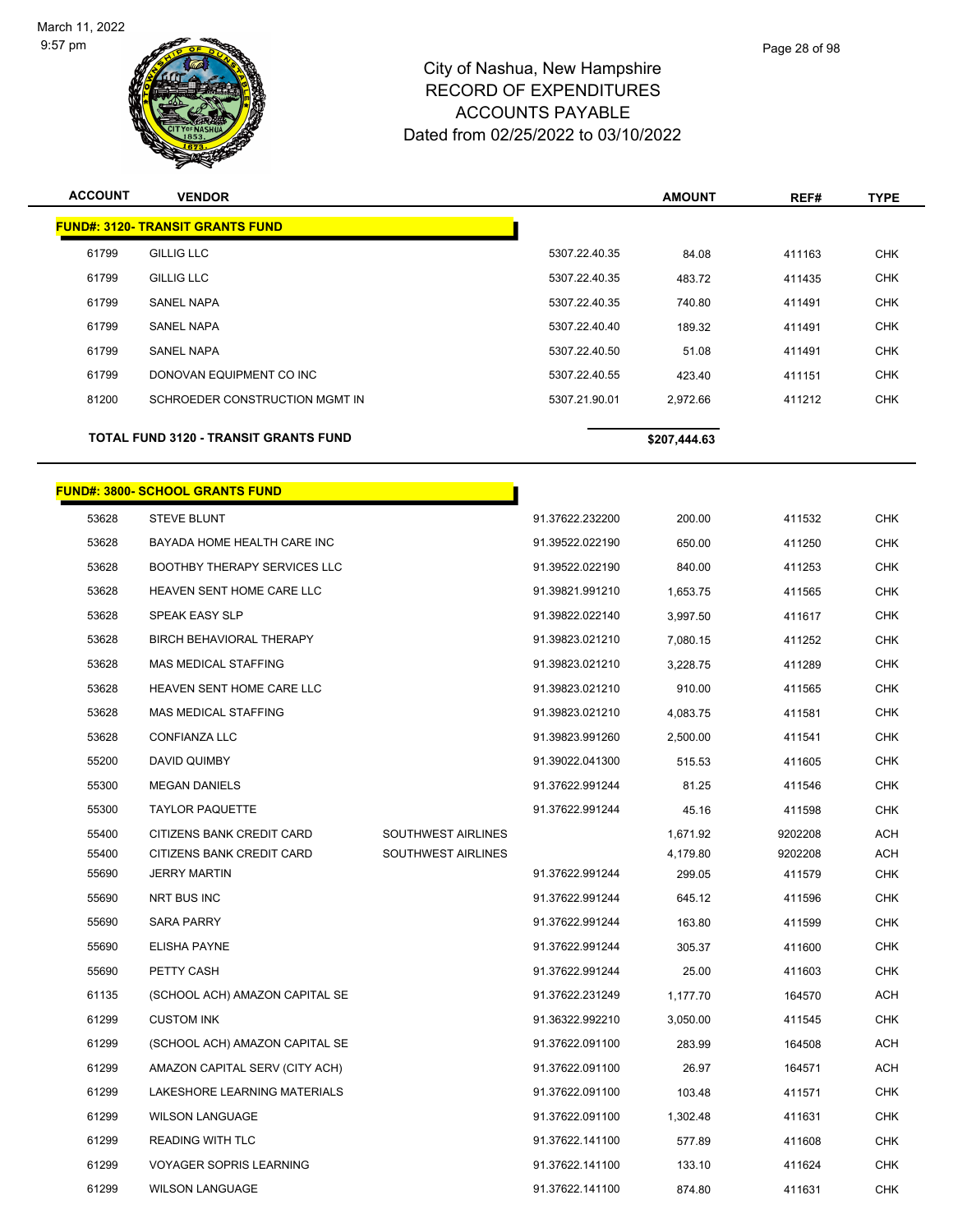

| <b>ACCOUNT</b> | <b>VENDOR</b>                                     |                 | <b>AMOUNT</b> | REF#   | <b>TYPE</b> |
|----------------|---------------------------------------------------|-----------------|---------------|--------|-------------|
|                | FUND#: 3800- SCHOOL GRANTS FUND                   |                 |               |        |             |
| 61299          | <b>VISTA HIGHER LEARNING</b>                      | 91.37622.161241 | 8,457.50      | 411623 | <b>CHK</b>  |
| 61299          | (SCHOOL ACH) AMAZON CAPITAL SE                    | 91.37622.491500 | 236.49        | 164570 | <b>ACH</b>  |
| 61299          | AMAZON CAPITAL SERV (CITY ACH)                    | 91.37622.491500 | 128.02        | 164571 | <b>ACH</b>  |
| 61299          | AMAZON CAPITAL SERV (CITY ACH)                    | 91.37622.991244 | 453.45        | 164571 | <b>ACH</b>  |
| 61299          | <b>JENNIFER BOUDRIEAU</b>                         | 91.37622.991244 | 30.99         | 411534 | <b>CHK</b>  |
| 61299          | NEXT GEN SUPPLY GROUP                             | 91.39822.992690 | 2,788.73      | 411593 | CHK         |
| 61875          | AMAZON CAPITAL SERV (CITY ACH)                    | 91.37622.091100 | 1,989.96      | 164571 | <b>ACH</b>  |
| 61875          | AMAZON CAPITAL SERV (CITY ACH)                    | 91.37622.231249 | 731.12        | 164571 | <b>ACH</b>  |
| 71999          | NORTH EASTERN INDUSTRIES INC                      | 91.39822.992690 | 34,000.00     | 411595 | <b>CHK</b>  |
|                | <b>TOTAL FUND 3800 - SCHOOL GRANTS FUND</b>       |                 | \$89,422.57   |        |             |
|                | <b>FUND#: 3810- FOOD SERVICE GRANTS FUND</b>      |                 |               |        |             |
| 61214          | <b>M SAUNDERS INC</b>                             | 91.30922.143120 | 287.40        | 411287 | <b>CHK</b>  |
|                | <b>TOTAL FUND 3810 - FOOD SERVICE GRANTS FUND</b> |                 | \$287.40      |        |             |
|                | <b>FUND#: 4010- MOTOR VEHICLE ADMIN FUND</b>      |                 |               |        |             |
| 71221          | AMAZON CAPITAL SERV (CITY ACH)                    |                 | 95.68         | 164483 | <b>ACH</b>  |
| 71221          | AMAZON CAPITAL SERV (CITY ACH)                    |                 | (76.38)       | 164543 | <b>ACH</b>  |
|                |                                                   |                 |               |        |             |
|                | <b>TOTAL FUND 4010 - MOTOR VEHICLE ADMIN FUND</b> |                 | \$19.30       |        |             |
|                | <b>FUND#: 4025- DOJ DRUG FORFEITURE FUND</b>      |                 |               |        |             |
| 54100          | <b>EVERSOURCE</b>                                 |                 | 165.79        | 411365 | <b>CHK</b>  |
| 55118          | VERIZON WIRELESS-785728687                        |                 | 397.37        | 411114 | <b>CHK</b>  |
| 55400          | <b>CONFERENCES AND SEMINARS</b>                   |                 | 1,980.00      | 411219 | <b>CHK</b>  |
| 55699          | <b>COMCAST</b>                                    |                 | 376.05        | 411357 | <b>CHK</b>  |
| 55699          | <b>TRANSUNION RISK &amp; ALTERNATIVE</b>          |                 | 185.20        | 411509 | <b>CHK</b>  |
|                | TOTAL FUND 4025 - DOJ DRUG FORFEITURE FUND        |                 | \$3,104.41    |        |             |
|                | <b>FUND#: 4053- FIRE REGIONAL HAZMAT FUND</b>     |                 |               |        |             |
| 71000          | <b>SPRINT</b>                                     |                 | 86.56         | 411377 | <b>CHK</b>  |
| 71000          | <b>ARISTATEK INC</b>                              |                 | 2,950.00      | 411395 | <b>CHK</b>  |
| 71000          | ST JOSEPHS BUSINESS & HEALTH                      |                 | 549.00        | 411501 | <b>CHK</b>  |
|                | TOTAL FUND 4053 - FIRE REGIONAL HAZMAT FUND       |                 | \$3,585.56    |        |             |
|                |                                                   |                 |               |        |             |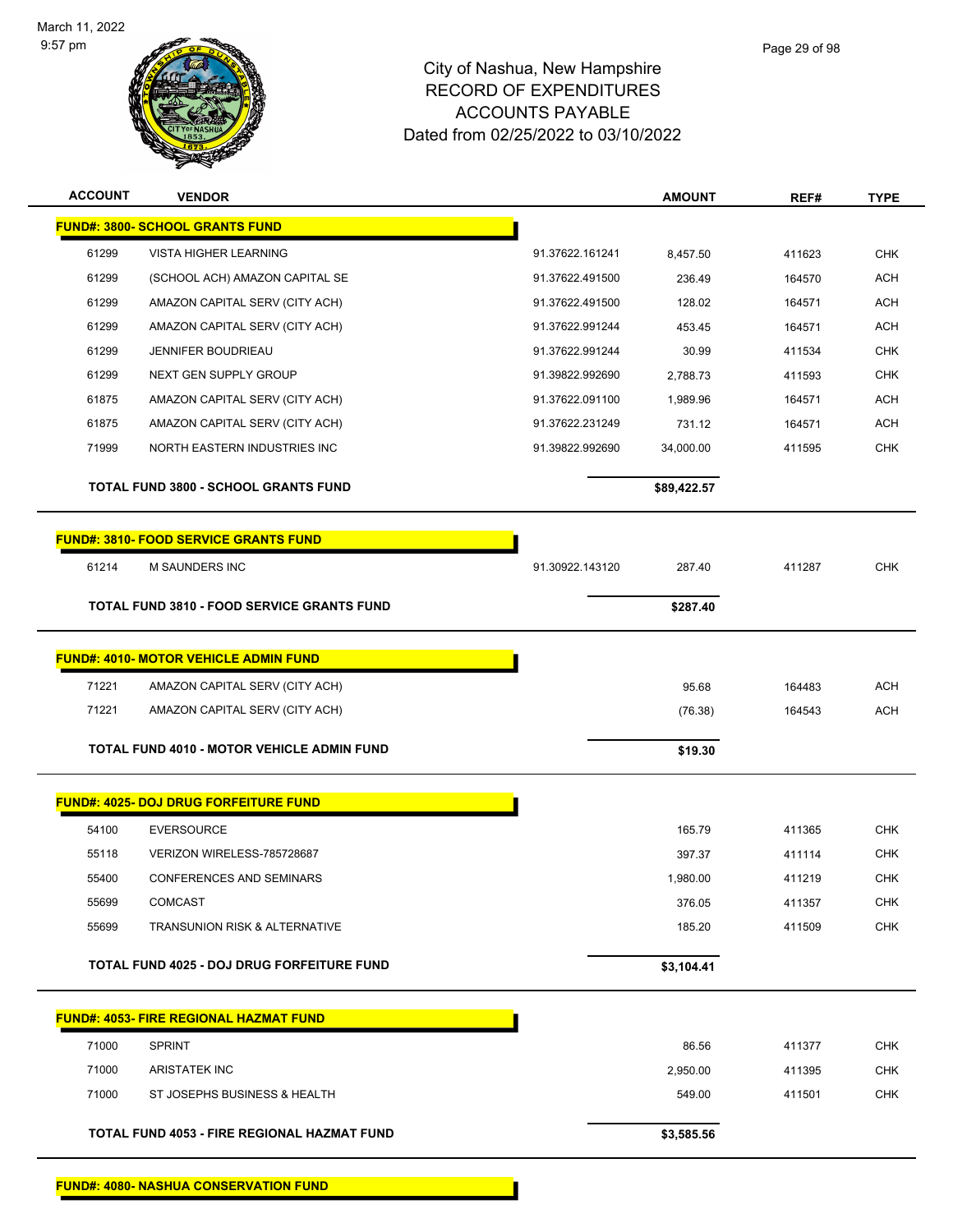

| <b>ACCOUNT</b>                            | <b>VENDOR</b>                                          |                       |               | <b>AMOUNT</b> | REF#    | <b>TYPE</b> |
|-------------------------------------------|--------------------------------------------------------|-----------------------|---------------|---------------|---------|-------------|
|                                           | <b>FUND#: 4080- NASHUA CONSERVATION FUND</b>           |                       |               |               |         |             |
| 53142                                     | NASHUA REGIONAL PLANNING COMM                          |                       |               | 175.00        | 411472  | <b>CHK</b>  |
|                                           |                                                        |                       |               |               |         |             |
|                                           | <b>TOTAL FUND 4080 - NASHUA CONSERVATION FUND</b>      |                       |               | \$175.00      |         |             |
|                                           | <b>FUND#: 4085- NASHUA RIVERWALK TIF DISTRICT</b>      |                       |               |               |         |             |
| 53107                                     | S W COLE ENGINEERING INC                               |                       |               | 732.00        | 411487  | <b>CHK</b>  |
| 53107                                     | VANASSE HANGEN BRUSTLIN INC                            |                       |               | 27,401.13     | 411512  | <b>CHK</b>  |
| 54280                                     | THE DOTY GROUP INC                                     |                       |               | 760.00        | 411425  | <b>CHK</b>  |
|                                           | <b>TOTAL FUND 4085 - NASHUA RIVERWALK TIF DISTRICT</b> |                       |               | \$28,893.13   |         |             |
| <b>FUND#: 5005- CAP PROJECTS-GEN GOVT</b> |                                                        |                       |               |               |         |             |
| 53415                                     | VISION GOVERNMENT SOLUTIONS                            |                       | 2300.32.20.10 | 86,250.00     | 411514  | <b>CHK</b>  |
|                                           | <b>TOTAL FUND 5005 - CAP PROJECTS-GEN GOVT</b>         |                       |               | \$86,250.00   |         |             |
|                                           | <b>FUND#: 5090- CAPITAL PROJECTS-HYDROELECTRIC</b>     |                       |               |               |         |             |
| 81200                                     | NORMANDEAU ASSOCIATES INC                              |                       | 2201.70.20.30 | 14,974.65     | 164502  | <b>ACH</b>  |
|                                           | TOTAL FUND 5090 - CAPITAL PROJECTS-HYDROELECTRIC       |                       |               | \$14,974.65   |         |             |
|                                           | <b>FUND#: 5200- CAPITAL PROJECTS-PUBLIC WORKS</b>      |                       |               |               |         |             |
| 81704                                     | SUNSHINE PAVING CORPORATION                            |                       | 2055.60.20.30 | 125,835.88    | 164506  | <b>ACH</b>  |
| 81704                                     | SUNSHINE PAVING CORPORATION                            |                       | 2055.60.21.30 | 181,640.36    | 164506  | <b>ACH</b>  |
|                                           | TOTAL FUND 5200 - CAPITAL PROJECTS-PUBLIC WORKS        |                       |               | \$307,476.24  |         |             |
|                                           | <b>FUND#: 5700- CAP PROJECTS-BROAD ST PARKWAY</b>      |                       |               |               |         |             |
| 81700                                     | HAYNER / SWANSON INC                                   |                       | 1061.60.05.65 | 800.00        | 164550  | <b>ACH</b>  |
| 81700                                     | MERRIMACK COUNTY SHERIFF'S                             |                       | 1061.60.05.65 | 31.00         | 411186  | <b>CHK</b>  |
| 81700                                     | MERRIMACK COUNTY SHERIFF'S                             |                       | 1061.60.05.65 | 46.00         | 411187  | <b>CHK</b>  |
| 81700                                     | CITIZENS BANK CREDIT CARD                              | HILLSBOURGH CTY COURT |               | 280.00        | 9202208 | <b>ACH</b>  |
| 81700                                     | PENNICHUCK WATER WORKS INC                             |                       | 1061.60.07.55 | 1,015.15      | 411108  | CHK         |
| 81700                                     | PENNICHUCK WATER WORKS INC                             |                       | 1061.60.11.10 | 65.18         | 411108  | <b>CHK</b>  |
| 81700                                     | SPRAGUE RESOURCES LP                                   |                       | 1061.60.11.10 | 1,060.28      | 411499  | <b>CHK</b>  |
|                                           | TOTAL FUND 5700 - CAP PROJECTS-BROAD ST PARKWAY        |                       |               | \$3,297.61    |         |             |
| <b>FUND#: 6000- SOLID WASTE FUND</b>      |                                                        |                       |               |               |         |             |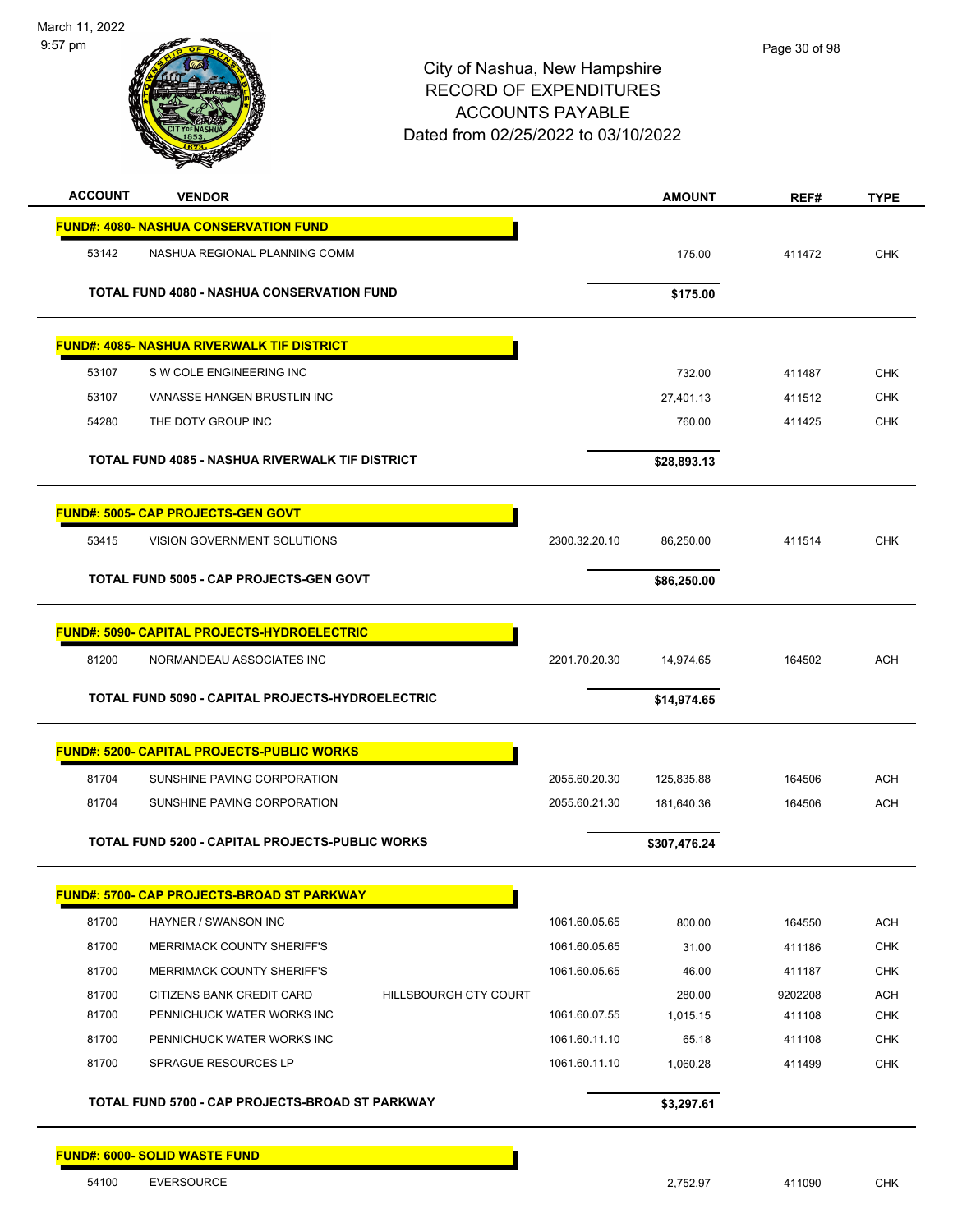

**FUND#: 6000- SOLID WASTE FUND**

#### City of Nashua, New Hampshire RECORD OF EXPENDITURES AC Dated from

|         | Æ.                                   | <b>ACCOUNTS PAYABLE</b><br>Dated from 02/25/2022 to 03/10/2022 |               |        |             |  |
|---------|--------------------------------------|----------------------------------------------------------------|---------------|--------|-------------|--|
| ACCOUNT | <b>VENDOR</b>                        |                                                                | <b>AMOUNT</b> | REF#   | <b>TYPE</b> |  |
|         | <u> IND#: 6000- SOLID WASTE FUND</u> |                                                                |               |        |             |  |
| 54141   | PENNICHUCK WATER WORKS INC           |                                                                | 452.45        | 411108 | CHK         |  |
| 54200   | BILLS WORLD CLASS CLEANING SER       |                                                                | 780.00        | 411134 | <b>CHK</b>  |  |
| 54280   | F W WEBB COMPANY                     |                                                                | 427.52        | 411431 | <b>CHK</b>  |  |
| 54421   | CONWAY TECHNOLOGY GROUP              |                                                                | 264.87        | 411147 | <b>CHK</b>  |  |
| 54492   | <b>SPRINT</b>                        |                                                                | 501.60        | 411377 | <b>CHK</b>  |  |
| 54600   | MCDEVITT TRUCKS INC                  |                                                                | 151.50        | 164500 | <b>ACH</b>  |  |

| 54280 | F W WEBB COMPANY               | 427.52    | 411431 | <b>CHK</b> |
|-------|--------------------------------|-----------|--------|------------|
| 54421 | CONWAY TECHNOLOGY GROUP        | 264.87    | 411147 | CHK        |
| 54492 | <b>SPRINT</b>                  | 501.60    | 411377 | CHK        |
| 54600 | MCDEVITT TRUCKS INC            | 151.50    | 164500 | <b>ACH</b> |
| 54600 | <b>FACTORY MOTOR PARTS</b>     | 140.73    | 164546 | ACH        |
| 54600 | CARPARTS DISTRIBUTION CENTER,  | 190.36    | 411141 | CHK        |
| 54600 | <b>FASTENAL CO</b>             | 22.98     | 411156 | CHK        |
| 54600 | JORDAN EQUIPMENT CO            | 3,065.90  | 411180 | CHK        |
| 54600 | O'REILLY AUTO PARTS            | 34.65     | 411196 | CHK        |
| 54600 | AT NEW HAMPSHIRE LLC           | 48.11     | 411396 | <b>CHK</b> |
| 54600 | CARPARTS DISTRIBUTION CENTER,  | 430.73    | 411410 | CHK        |
| 54600 | <b>NEW ENGLAND KENWORTH</b>    | 71.68     | 411475 | CHK        |
| 54600 | SANEL NAPA                     | 134.93    | 411492 | <b>CHK</b> |
| 54600 | SOUTHWORTH-MILTON INC          | 2,613.44  | 411498 | CHK        |
| 54625 | <b>D &amp; R TOWING INC</b>    | 330.00    | 411148 | <b>CHK</b> |
| 55421 | NH DEPT OF ENVIRONMENTAL SERV. | 50.00     | 411328 | CHK        |
| 55421 | NH DEPT OF ENVIRONMENTAL SERV. | 50.00     | 411329 | CHK        |
| 55421 | NH DEPT OF ENVIRONMENTAL SERV. | 50.00     | 411330 | CHK        |
| 55421 | NH DEPT OF ENVIRONMENTAL SERV. | 50.00     | 411331 | CHK        |
| 55421 | NH DEPT OF ENVIRONMENTAL SERV. | 50.00     | 411332 | <b>CHK</b> |
| 55421 | NH DEPT OF ENVIRONMENTAL SERV. | 50.00     | 411333 | CHK        |
| 55421 | NH DEPT OF ENVIRONMENTAL SERV. | 50.00     | 411334 | CHK        |
| 55421 | NH DEPT OF ENVIRONMENTAL SERV. | 50.00     | 411335 | CHK        |
| 55607 | UNITED PARCEL SERVICE          | 15.50     | 411380 | CHK        |
| 55699 | CYN ENVIROMENTAL SERVICES      | 205.00    | 164489 | ACH        |
| 55699 | <b>COMCAST</b>                 | 158.76    | 411076 | CHK        |
| 55699 | ANTHONY M FIASCONARO           | 250.00    | 411126 | CHK        |
| 55699 | <b>CASELLA RECYCLING LLC</b>   | 4,455.95  | 411142 | CHK        |
| 55699 | NORTH COAST SERVICES LLC       | 991.77    | 411192 | CHK        |
| 55699 | NORTHEAST RESOURCE RECOVERY    | 330.00    | 411193 | <b>CHK</b> |
| 55699 | SANBORN HEAD & ASSOC INC       | 6,550.70  | 411210 | CHK        |
| 55699 | <b>ACTION KING SERVICES</b>    | 165.00    | 411390 | <b>CHK</b> |
| 55699 | JOHNSON CONTROLS SECURITY      | 368.08    | 411450 | CHK        |
| 55699 | MARK LAMBERT ELECTRIC LLC      | 250.00    | 411458 | CHK        |
| 55699 | ONDUS MECHANICAL & APPLIANCE   | 1,820.00  | 411477 | <b>CHK</b> |
| 61192 | AMAZON CAPITAL SERV (CITY ACH) | 31.98     | 164483 | ACH        |
| 61307 | SHATTUCK MALONE OIL CO         | 16,951.62 | 411495 | <b>CHK</b> |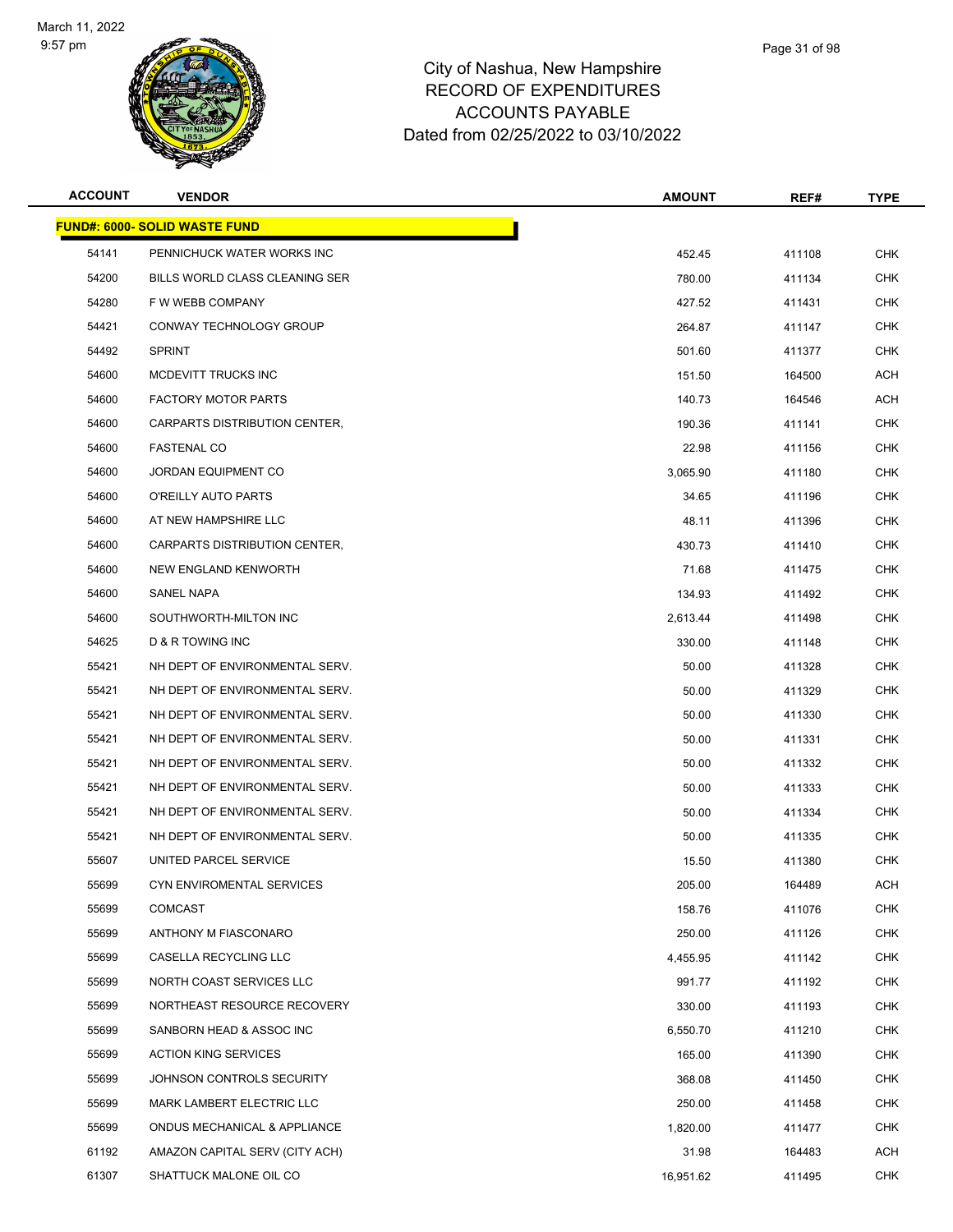

| <b>ACCOUNT</b>                            | <b>VENDOR</b>                        |               | <b>AMOUNT</b> | REF#   | <b>TYPE</b> |
|-------------------------------------------|--------------------------------------|---------------|---------------|--------|-------------|
|                                           | <b>FUND#: 6000- SOLID WASTE FUND</b> |               |               |        |             |
| 61310                                     | ALTERNATIVE VEHICLE SERVICE GR       |               | 15,701.76     | 164484 | <b>ACH</b>  |
| 61560                                     | <b>GRAINGER</b>                      |               | 693.95        | 411439 | <b>CHK</b>  |
| 61705                                     | <b>MAYNARD &amp; LESIEUR INC</b>     |               | 3,819.77      | 411462 | <b>CHK</b>  |
| 75100                                     | US BANK N.A. (091000022)             |               | 50,000.00     | 164564 | <b>ACH</b>  |
| 75200                                     | US BANK N.A. (091000022)             |               | 11,825.00     | 164564 | ACH         |
| 75200                                     | US BANK N.A. (091000022)             |               | 27.615.63     | 164566 | <b>ACH</b>  |
| 81100                                     | SANBORN HEAD & ASSOC INC             | 2403.68.22.40 | 23,039.58     | 411210 | <b>CHK</b>  |
| <b>TOTAL FUND 6000 - SOLID WASTE FUND</b> |                                      |               | \$178,054.47  |        |             |

|       | <b>FUND#: 6200- WASTEWATER FUND</b> |           |        |  |
|-------|-------------------------------------|-----------|--------|--|
| 21775 | <b>CITY OF NASHUA</b>               | 20.00     | 411301 |  |
| 44597 | HILLSBOROUGH COUNTY REGISTRY        | 334.15    | 411444 |  |
| 53107 | FLOW ASSESSMENT SERVICES LLC        | 7,000.00  | 411158 |  |
| 53467 | <b>MAILINGS UNLIMITED</b>           | 166.20    | 164498 |  |
| 53467 | <b>MAILINGS UNLIMITED</b>           | 313.60    | 164557 |  |
| 54100 | EVERSOUCE-POWER SUPPLY              | 56,335.64 | 411089 |  |
| 54100 | <b>EVERSOURCE</b>                   | 2,346.56  | 411090 |  |
| 54114 | <b>LIBERTY UTILITIES - NH</b>       | 58.15     | 411095 |  |
| 54114 | <b>LIBERTY UTILITIES - NH</b>       | 5,036.27  | 411097 |  |
| 54114 | <b>LIBERTY UTILITIES - NH</b>       | 1,336.48  | 411098 |  |
| 54114 | LIBERTY UTILITIES - NH              | 4,013.94  | 411099 |  |
| 54114 | <b>LIBERTY UTILITIES - NH</b>       | 1,712.32  | 411100 |  |
| 54114 | <b>LIBERTY UTILITIES - NH</b>       | 60.86     | 411101 |  |
| 54114 | LIBERTY UTILITIES - NH              | 143.02    | 411102 |  |
| 54114 | <b>LIBERTY UTILITIES - NH</b>       | 123.30    | 411103 |  |
| 54114 | LIBERTY UTILITIES - NH              | 58.39     | 411106 |  |
| 54114 | SPRAGUE RESOURCES LP                | 5,704.82  | 411218 |  |
| 54114 | SPRAGUE RESOURCES LP                | 11,984.28 | 411499 |  |
| 54141 | PENNICHUCK WATER WORKS INC          | 5,077.45  | 411108 |  |
| 54141 | PENNICHUCK WATER WORKS INC          | 160.87    | 411375 |  |
| 54300 | HOME DEPOT CREDIT SERVICE 3065      | 49.97     | 411446 |  |
| 54421 | CONWAY TECHNOLOGY GROUP             | 44.10     | 411147 |  |
| 54487 | THE HOPE GROUP                      | 440.30    | 164491 |  |
| 54487 | M & M ELECTRICAL SUPPLY CO INC      | 372.47    | 164497 |  |
| 54487 | JOHNSON CONTROLS INC                | 7,041.48  | 164554 |  |
| 54487 | M & M ELECTRICAL SUPPLY CO INC      | 1,197.78  | 164556 |  |
| 54487 | <b>GRAINGER</b>                     | 558.40    | 411165 |  |
| 54487 | <b>HAJOCA CORPORATION</b>           | 24.81     | 411169 |  |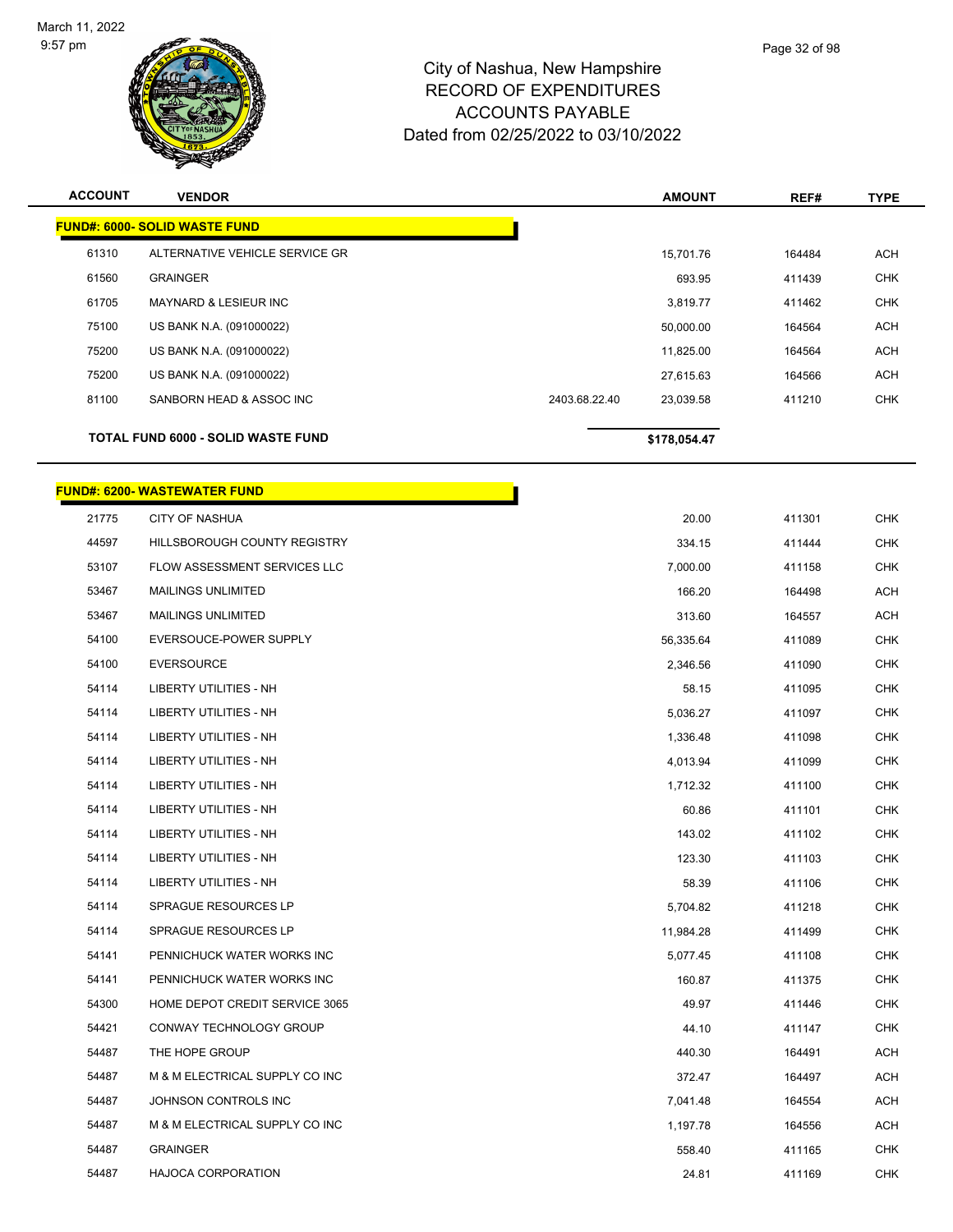

|    | Page 33 of 98 |
|----|---------------|
| re |               |
| S. |               |

| <b>ACCOUNT</b> | <b>VENDOR</b>                       |          | <b>AMOUNT</b> | REF#    | <b>TYPE</b> |
|----------------|-------------------------------------|----------|---------------|---------|-------------|
|                | <b>FUND#: 6200- WASTEWATER FUND</b> |          |               |         |             |
| 54487          | MCMASTER-CARR                       |          | 216.20        | 411185  | <b>CHK</b>  |
| 54487          | PROGRESSIVE ALARM SERVICES INC      |          | 1,140.00      | 411204  | <b>CHK</b>  |
| 54487          | F W WEBB COMPANY                    |          | 1,733.82      | 411431  | CHK         |
| 54487          | <b>FASTENAL CO</b>                  |          | 70.37         | 411432  | <b>CHK</b>  |
| 54487          | <b>GRAINGER</b>                     |          | 39.68         | 411439  | <b>CHK</b>  |
| 54487          | HOME DEPOT CREDIT SERVICE 3065      |          | 69.98         | 411446  | <b>CHK</b>  |
| 54487          | MCMASTER-CARR                       |          | 165.77        | 411467  | <b>CHK</b>  |
| 54492          | <b>SPRINT</b>                       |          | 271.20        | 411377  | CHK         |
| 54600          | CARPARTS DISTRIBUTION CENTER,       |          | (160.04)      | 411141  | <b>CHK</b>  |
| 54600          | CARPARTS DISTRIBUTION CENTER,       |          | 438.20        | 411410  | <b>CHK</b>  |
| 54600          | <b>MAYNARD &amp; LESIEUR INC</b>    |          | 129.77        | 411465  | <b>CHK</b>  |
| 54600          | SANEL NAPA                          |          | 357.17        | 411490  | <b>CHK</b>  |
| 54600          | SANEL NAPA                          |          | 123.75        | 411492  | CHK         |
| 55109          | CONSOLIDATED COMMUNICATIONS         |          | 46.98         | 411360  | <b>CHK</b>  |
| 55109          | CONSOLIDATED COMMUNICATIONS         |          | 46.98         | 411361  | <b>CHK</b>  |
| 55109          | <b>FIRSTLIGHT</b>                   |          | 170.55        | 411366  | <b>CHK</b>  |
| 55118          | AT & T MOBILITY                     |          | 140.69        | 411075  | <b>CHK</b>  |
| 55118          | <b>SPRINT</b>                       |          | 88.42         | 411377  | <b>CHK</b>  |
| 55118          | VERIZON WIRELESS-342053899-003      |          | 120.03        | 411383  | <b>CHK</b>  |
| 55200          | WATER ENVIRONMENT FEDERATION        |          | 220.00        | 411117  | <b>CHK</b>  |
| 55200          | WATER ENVIRONMENT FEDERATION        |          | 190.00        | 411387  | <b>CHK</b>  |
| 55618          | <b>CITIZENS BANK</b>                |          | 13.50         | 164487  | <b>ACH</b>  |
| 55699          | <b>CRYSTAL ROCK</b>                 |          | 172.72        | 411363  | CHK         |
| 55699          | CHEMSERVE ENVIRONMENTAL ANALYS      |          | 1,032.00      | 411413  | <b>CHK</b>  |
| 55699          | SAFETY-KLEEN SYSTEMS INC            |          | 910.40        | 411488  | CHK         |
| 61100          | WB MASON CO INC                     |          | 169.69        | 411227  | <b>CHK</b>  |
| 61100          | CITIZENS BANK CREDIT CARD           | EBAY.COM | 199.99        | 9202208 | <b>ACH</b>  |
| 61107          | CINTAS #016                         |          | 295.20        | 411145  | <b>CHK</b>  |
| 61107          | CINTAS #016                         |          | 295.20        | 411414  | <b>CHK</b>  |
| 61149          | <b>HACH COMPANY</b>                 |          | 573.57        | 411168  | <b>CHK</b>  |
| 61149          | <b>VWR INTERNATIONAL</b>            |          | 136.22        | 411226  | <b>CHK</b>  |
| 61156          | <b>BORDEN &amp; REMINGTON CORP</b>  |          | 3,581.30      | 164485  | <b>ACH</b>  |
| 61156          | <b>BORDEN &amp; REMINGTON CORP</b>  |          | 3,574.07      | 164544  | ACH         |
| 61156          | PVS CHEMICAL SOLUTIONS INC          |          | 4,968.30      | 164562  | ACH         |
| 61156          | POLYDYNE INC                        |          | 49,230.81     | 411201  | <b>CHK</b>  |
| 61156          | HARCROS CHEMICALS INC               |          | 5,106.00      | 411443  | <b>CHK</b>  |
| 61299          | BRENNTAG LUBRICANTS NORTHEAST       |          | 255.69        | 411138  | <b>CHK</b>  |
| 61299          | <b>GRAINGER</b>                     |          | 160.88        | 411165  | CHK         |
| 61299          | F W WEBB COMPANY                    |          | 335.54        | 411431  | <b>CHK</b>  |
| 61299          | <b>FASTENAL CO</b>                  |          | 733.48        | 411432  | <b>CHK</b>  |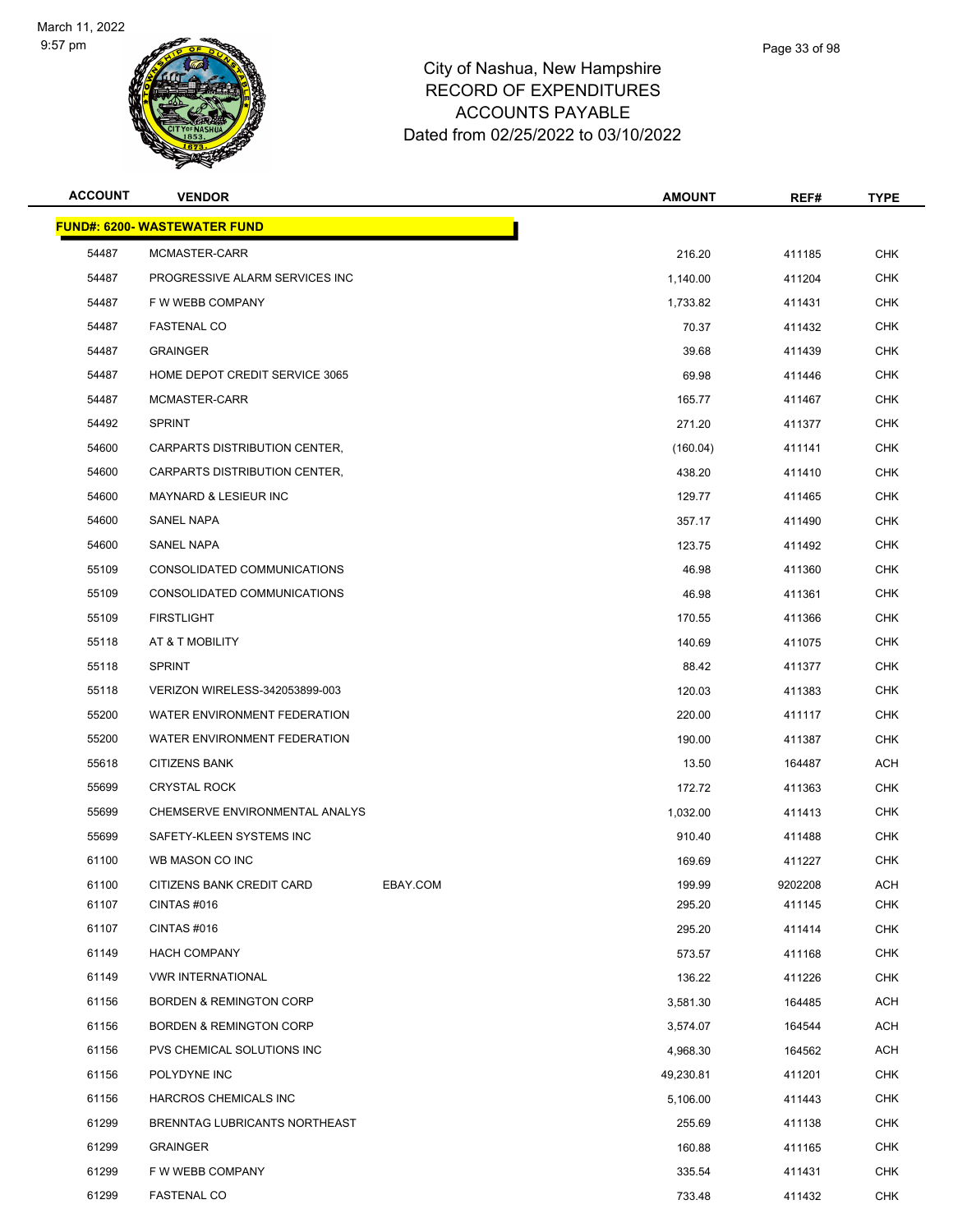

| Page 34 of 98 |
|---------------|
|               |

| <b>ACCOUNT</b> | <b>VENDOR</b>                            |                 |               | <b>AMOUNT</b> | REF#    | <b>TYPE</b> |
|----------------|------------------------------------------|-----------------|---------------|---------------|---------|-------------|
|                | <b>FUND#: 6200- WASTEWATER FUND</b>      |                 |               |               |         |             |
| 61299          | HOME DEPOT CREDIT SERVICE 3065           |                 |               | 8.97          | 411446  | <b>CHK</b>  |
| 61299          | <b>SANEL NAPA</b>                        |                 |               | 35.88         | 411490  | <b>CHK</b>  |
| 61310          | ALTERNATIVE VEHICLE SERVICE GR           |                 |               | 779.10        | 164484  | <b>ACH</b>  |
| 71000          | ATLANTIC FLUID TECHNOLOGY INC            |                 |               | 13,158.41     | 411397  | <b>CHK</b>  |
| 71025          | <b>GRAINGER</b>                          |                 |               | 61.91         | 411165  | <b>CHK</b>  |
| 71228          | CITIZENS BANK CREDIT CARD                | MSFT*MSBILLINFO |               | 15.00         | 9202208 | <b>ACH</b>  |
| 75200          | US BANK N.A. (091000022)                 |                 |               | 40,474.38     | 164566  | ACH         |
| 81700          | SUNSHINE PAVING CORPORATION              |                 | 1052.69.20.30 | 3,990.00      | 164506  | ACH         |
| 81700          | HAYNER / SWANSON INC                     |                 | 1052.69.21.30 | 23,554.43     | 164550  | ACH         |
|                | <b>TOTAL FUND 6200 - WASTEWATER FUND</b> |                 |               | \$271,157.77  |         |             |

Г

#### **FUND#: 6500- PROPERTY & CASUALTY FUND**

| 54267 | TREASURER STATE OF NH            | 100.00    | 411111 | <b>CHK</b> |
|-------|----------------------------------|-----------|--------|------------|
| 54267 | SECURITY MONITORING SERVICES     | 50.00     | 411213 | <b>CHK</b> |
| 59107 | USI INSURANCE SERVICES LLC       | 2,245.40  | 164567 | ACH        |
| 59207 | CATHOLIC MEDICAL CENTER          | 22,407.75 | 411306 | <b>CHK</b> |
| 59207 | DONALD DENSMORE                  | 120.45    | 411307 | <b>CHK</b> |
| 59207 | APPLE NASHUA LLC                 | 2,226.98  | 411309 | CHK        |
| 59207 | APPLE THERAPY MANCHESTER         | 781.99    | 411310 | CHK        |
| 59207 | THE BRIGHAM AND WOMEN'S          | 1,628.78  | 411311 | <b>CHK</b> |
| 59207 | DARTMOUTH HITCHCOCK CLINIC       | 243.00    | 411314 | <b>CHK</b> |
| 59207 | FOUNDATION MEDICAL PARTNERS      | 254.00    | 411315 | <b>CHK</b> |
| 59207 | FOUR SEASONS ORTHOPEDIC CENTER   | 165.75    | 411316 | <b>CHK</b> |
| 59207 | HOME HEALTH & HOSPICE CARE       | 390.00    | 411317 | <b>CHK</b> |
| 59207 | RICHARD MCDONALD                 | 14.52     | 411318 | <b>CHK</b> |
| 59207 | NORTHEASTERN SURGICAL            | 165.00    | 411320 | <b>CHK</b> |
| 59207 | <b>VRS DISABILITY MANAGEMENT</b> | 6,039.15  | 411321 | CHK        |
| 59207 | ANESTHESIA CARE GROUP PC         | 1,353.78  | 411636 | CHK        |
| 59207 | AMRAMP NH & ME                   | 500.00    | 411637 | <b>CHK</b> |
| 59207 | APPLE NASHUA LLC                 | 3,796.34  | 411638 | <b>CHK</b> |
| 59207 | APPLE THERAPY MANCHESTER         | 347.19    | 411639 | <b>CHK</b> |
| 59207 | BOSTON ORTHOPAEDIC & SPINE LLC   | 490.00    | 411640 | <b>CHK</b> |
| 59207 | DARTMOUTH HITCHCOCK CLINIC       | 1,794.40  | 411641 | <b>CHK</b> |
| 59207 | FOUNDATION MEDICAL PARTNERS      | 447.00    | 411642 | <b>CHK</b> |
| 59207 | FOUR SEASONS ORTHOPEDIC CENTER   | 331.50    | 411643 | <b>CHK</b> |
| 59207 | HAMPSTEAD CHIROPRACTIC           | 560.00    | 411645 | <b>CHK</b> |
| 59207 | INJURED WORKERS PHARMACY LLC     | 2,288.65  | 411646 | CHK        |
| 59207 | PAIN SOLUTIONS PLLC              | 300.00    | 411648 | <b>CHK</b> |
| 59207 | VRS DISABILITY MANAGEMENT        | 598.11    | 411649 | <b>CHK</b> |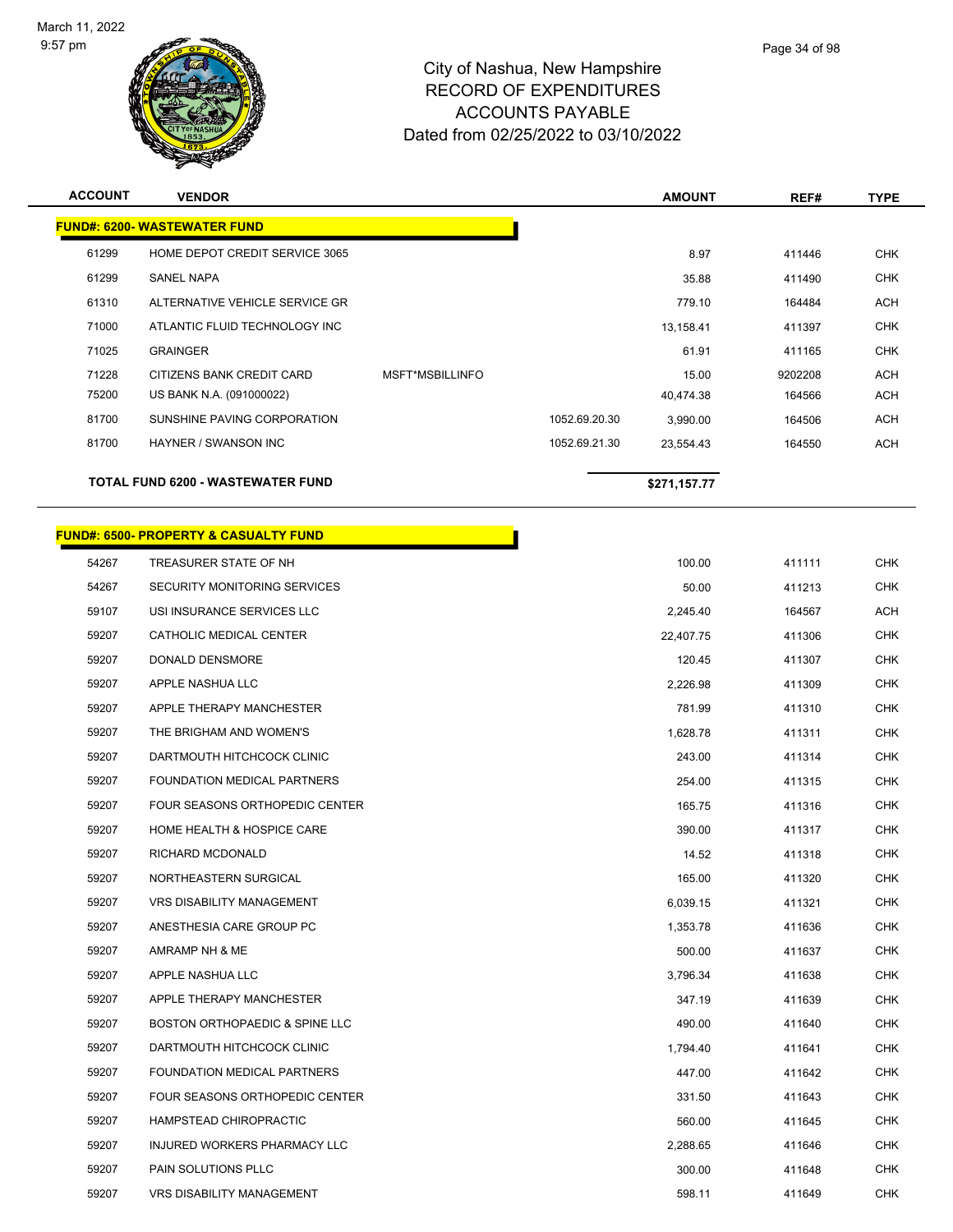

# City of Nashua, New Hampshire RECORD OF EXPENDITURES ACCOUNTS PAYABLE

| AUUUUNIS PATABLE                    |  |
|-------------------------------------|--|
| Dated from 02/25/2022 to 03/10/2022 |  |
|                                     |  |
|                                     |  |

| <b>ACCOUNT</b> | <b>VENDOR</b>                                         | <b>AMOUNT</b> | REF#   | <b>TYPE</b> |
|----------------|-------------------------------------------------------|---------------|--------|-------------|
|                | <b>FUND#: 6500- PROPERTY &amp; CASUALTY FUND</b>      |               |        |             |
| 59225          | <b>CULLENCOLLIMORE PLLC</b>                           | 3,472.00      | 411312 | <b>CHK</b>  |
| 59275          | <b>EVERSOURCE</b>                                     | 14,443.63     | 411308 | <b>CHK</b>  |
| 59275          | <b>CUSTOM COACH</b>                                   | 2,220.71      | 411313 | <b>CHK</b>  |
| 59275          | NASHUA COLLISION CENTER INC                           | 1,032.93      | 411319 | <b>CHK</b>  |
| 59275          | GOTMAN, SCHULTHESS & STEERE PA                        | 1,382.00      | 411644 | <b>CHK</b>  |
| 59275          | NASHUA COLLISION CENTER INC                           | 829.93        | 411647 | <b>CHK</b>  |
| 68360          | <b>ALPHAGRAPHICS</b>                                  | 5,426.94      | 411124 | <b>CHK</b>  |
| 68365          | AMAZON CAPITAL SERV (CITY ACH)                        | 48.61         | 164483 | ACH         |
|                | <b>TOTAL FUND 6500 - PROPERTY &amp; CASUALTY FUND</b> | \$78,496.49   |        |             |
|                |                                                       |               |        |             |

|       | <b>FUND#: 6600- BENEFITS SELF INSURANCE FUND</b> |           |        |
|-------|--------------------------------------------------|-----------|--------|
| 21500 | <b>ITT HARTFORD</b>                              | 38,405.04 | 164460 |
| 21503 | <b>ITT HARTFORD</b>                              | 9,363.76  | 164460 |
| 21504 | <b>ITT HARTFORD</b>                              | 3,025.72  | 164460 |
| 21516 | BOSTON MUTUAL LIFE INSURANCE                     | 3,410.21  | 164459 |
| 21520 | COLONIAL LIFE AND ACCIDENT INS                   | 918.65    | 164462 |
| 21520 | COLONIAL LIFE AND ACCIDENT INS                   | 1,228.86  | 164518 |
| 21545 | <b>ALLEGIANT CARE</b>                            | 47,901.00 | 164541 |
| 45607 | <b>JANINA REYES</b>                              | 503.35    | 411485 |
| 45623 | <b>BRADY MEGHAN</b>                              | 602.75    | 410961 |
| 45623 | <b>BRYAN MARSHALL</b>                            | 2,428.58  | 410963 |
| 45623 | DEFINA MARKA                                     | 602.75    | 410973 |
| 45623 | <b>DIANE O'BRIEN</b>                             | 1,205.51  | 410976 |
| 45623 | DONNA SARGENT                                    | 1,205.51  | 410977 |
| 45623 | ELIZABETH SHEEHY                                 | 1,205.51  | 410981 |
| 45623 | <b>GLENN STONE</b>                               | 1,205.51  | 410987 |
| 45623 | <b>JOANNE KELLOWAY</b>                           | 1,205.51  | 410991 |
| 45623 | KATHLEEN VAILLANCOURT                            | 602.75    | 410997 |
| 45623 | <b>KIMBERLY CRAVEN</b>                           | 1,205.51  | 411000 |
| 45623 | LAURA COTE                                       | 1,205.51  | 411003 |
| 45623 | <b>LISA RICARD</b>                               | 904.13    | 411011 |
| 45623 | <b>MARCIA KASS</b>                               | 2,428.58  | 411017 |
| 45623 | <b>NELSON GEROW</b>                              | 1,004.59  | 411026 |
| 45623 | PAMELA DERRY                                     | 1,205.51  | 411029 |
| 45623 | REBECCA KILLEEN-BROWN                            | 1,623.58  | 411034 |
| 45623 | <b>SCOTT HAMMOND</b>                             | 1,205.51  | 411045 |

 SUSAN MURTAGH 100.45 411053 CHK THEODORE SULLIVAN 2,428.58 411056 CHK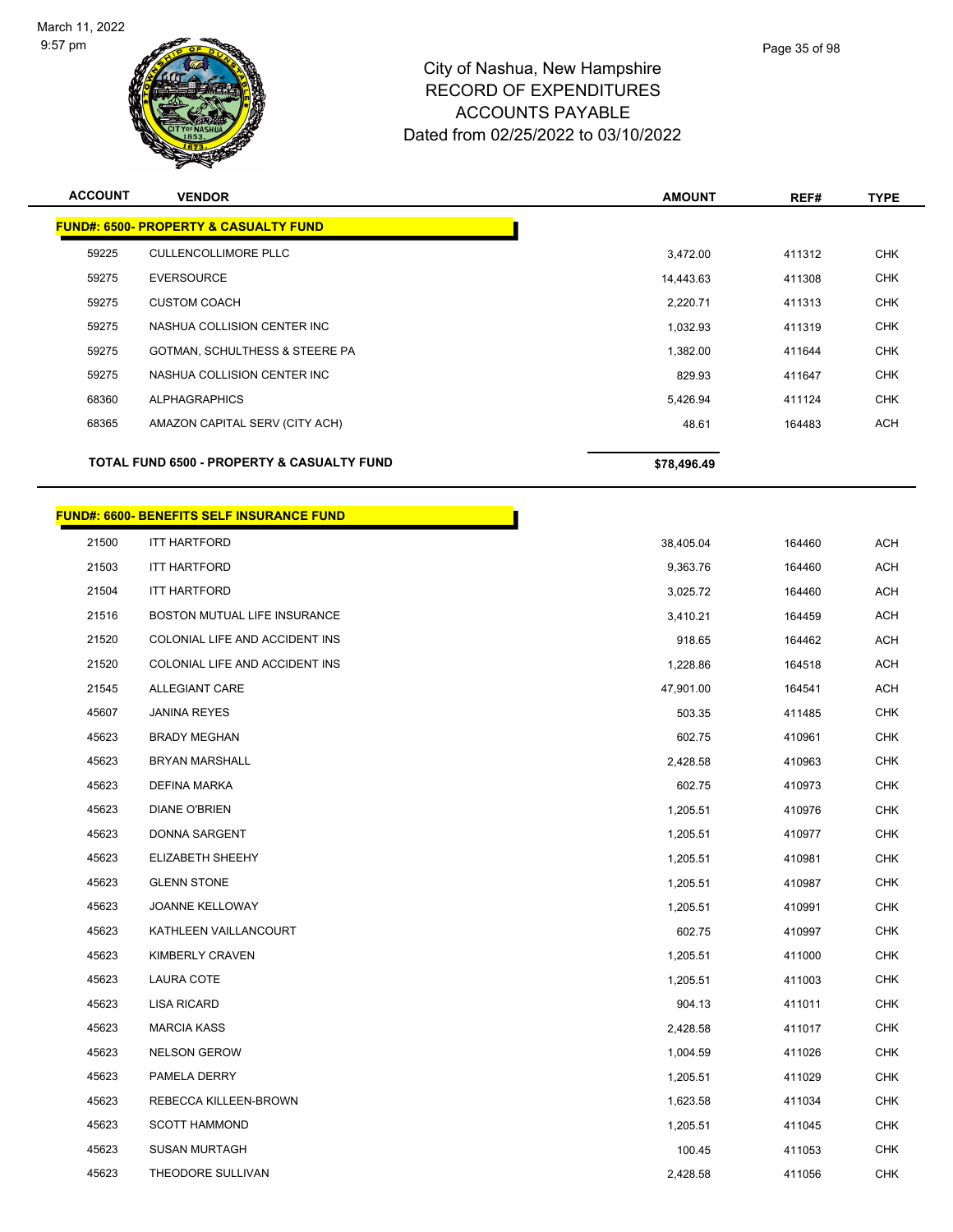

| <b>ACCOUNT</b> | <b>VENDOR</b>                                    | <b>AMOUNT</b> | REF#   | <b>TYPE</b> |
|----------------|--------------------------------------------------|---------------|--------|-------------|
|                | <b>FUND#: 6600- BENEFITS SELF INSURANCE FUND</b> |               |        |             |
| 45623          | ALEXANDER LLUKAN                                 | 1,293.97      | 410954 | <b>CHK</b>  |
| 45623          | AMY LEMAY                                        | 162.13        | 410955 | <b>CHK</b>  |
| 45623          | ANDREA PEDERZANI                                 | 972.81        | 410956 | <b>CHK</b>  |
| 45623          | <b>ARTHUR KOBS</b>                               | 100.59        | 410957 | <b>CHK</b>  |
| 45623          | <b>BARBARA BURNHAM</b>                           | 642.32        | 410958 | <b>CHK</b>  |
| 45623          | <b>BERNICE SULLIVAN</b>                          | 642.32        | 410959 | <b>CHK</b>  |
| 45623          | <b>BEVERLY APRIL</b>                             | 642.32        | 410960 | <b>CHK</b>  |
| 45623          | <b>BRIAN MARQUIS</b>                             | 536.04        | 410962 | <b>CHK</b>  |
| 45623          | <b>CAROL EDMONDS</b>                             | 972.81        | 410964 | <b>CHK</b>  |
| 45623          | <b>CAROL GORELICK</b>                            | 642.32        | 410965 | <b>CHK</b>  |
| 45623          | CHERYL DUVARNEY                                  | 642.32        | 410966 | <b>CHK</b>  |
| 45623          | <b>COLETTE TREMPE</b>                            | 535.27        | 410967 | <b>CHK</b>  |
| 45623          | DANIEL DONAHUE                                   | 374.68        | 410968 | CHK         |
| 45623          | DAVID GOLDSMITH                                  | 972.81        | 410969 | <b>CHK</b>  |
| 45623          | DAVID MILLER                                     | 267.63        | 410970 | <b>CHK</b>  |
| 45623          | <b>DAVID PELLETIER</b>                           | 428.21        | 410971 | <b>CHK</b>  |
| 45623          | DEBBRA UTTERO                                    | 321.16        | 410972 | <b>CHK</b>  |
| 45623          | <b>DENNIS BROWN</b>                              | 1,239.67      | 410974 | CHK         |
| 45623          | <b>DIANE MARCUM</b>                              | 160.58        | 410975 | <b>CHK</b>  |
| 45623          | DONNA VOVERIS                                    | 642.32        | 410978 | <b>CHK</b>  |
| 45623          | DOUGLAS COTE                                     | 374.68        | 410979 | <b>CHK</b>  |
| 45623          | EDEN GALLANT                                     | 1,293.97      | 410980 | <b>CHK</b>  |
| 45623          | <b>ESTHER BRODEUR</b>                            | 321.16        | 410982 | CHK         |
| 45623          | <b>GARY LAMB</b>                                 | 1,293.97      | 410983 | <b>CHK</b>  |
| 45623          | <b>GEORGE GAGNON</b>                             | 1,293.97      | 410984 | <b>CHK</b>  |
| 45623          | <b>GEORGE MCCARTHY</b>                           | 1,496.42      | 410985 | <b>CHK</b>  |
| 45623          | <b>GEORGE WEIGAND</b>                            | 642.32        | 410986 | CHK         |
| 45623          | <b>GREGORY BRONSON</b>                           | 642.32        | 410988 | <b>CHK</b>  |
| 45623          | <b>JAMES CASEY</b>                               | 1,185.36      | 410989 | <b>CHK</b>  |
| 45623          | <b>JASON VARNEY</b>                              | 642.32        | 410990 | <b>CHK</b>  |
| 45623          | <b>JOANNE RAPSIS</b>                             | 321.16        | 410992 | <b>CHK</b>  |
| 45623          | JOHN CONNOLLY                                    | 294.40        | 410993 | <b>CHK</b>  |
| 45623          | <b>JOHN HARVEY</b>                               | 1,730.14      | 410994 | <b>CHK</b>  |
| 45623          | <b>JOHN LAMBERT</b>                              | 642.32        | 410995 | <b>CHK</b>  |
| 45623          | <b>JUDITH DESLAURIERS</b>                        | 642.32        | 410996 | <b>CHK</b>  |
| 45623          | <b>KEVIN CROWLEY</b>                             | 428.21        | 410998 | <b>CHK</b>  |
| 45623          | <b>KEVIN RAUTENBERG</b>                          | 642.32        | 410999 | <b>CHK</b>  |
| 45623          | KIMBERLY SILVERMAN                               | 374.68        | 411001 | CHK         |
| 45623          | LAURA PAISON                                     | 642.32        | 411002 | <b>CHK</b>  |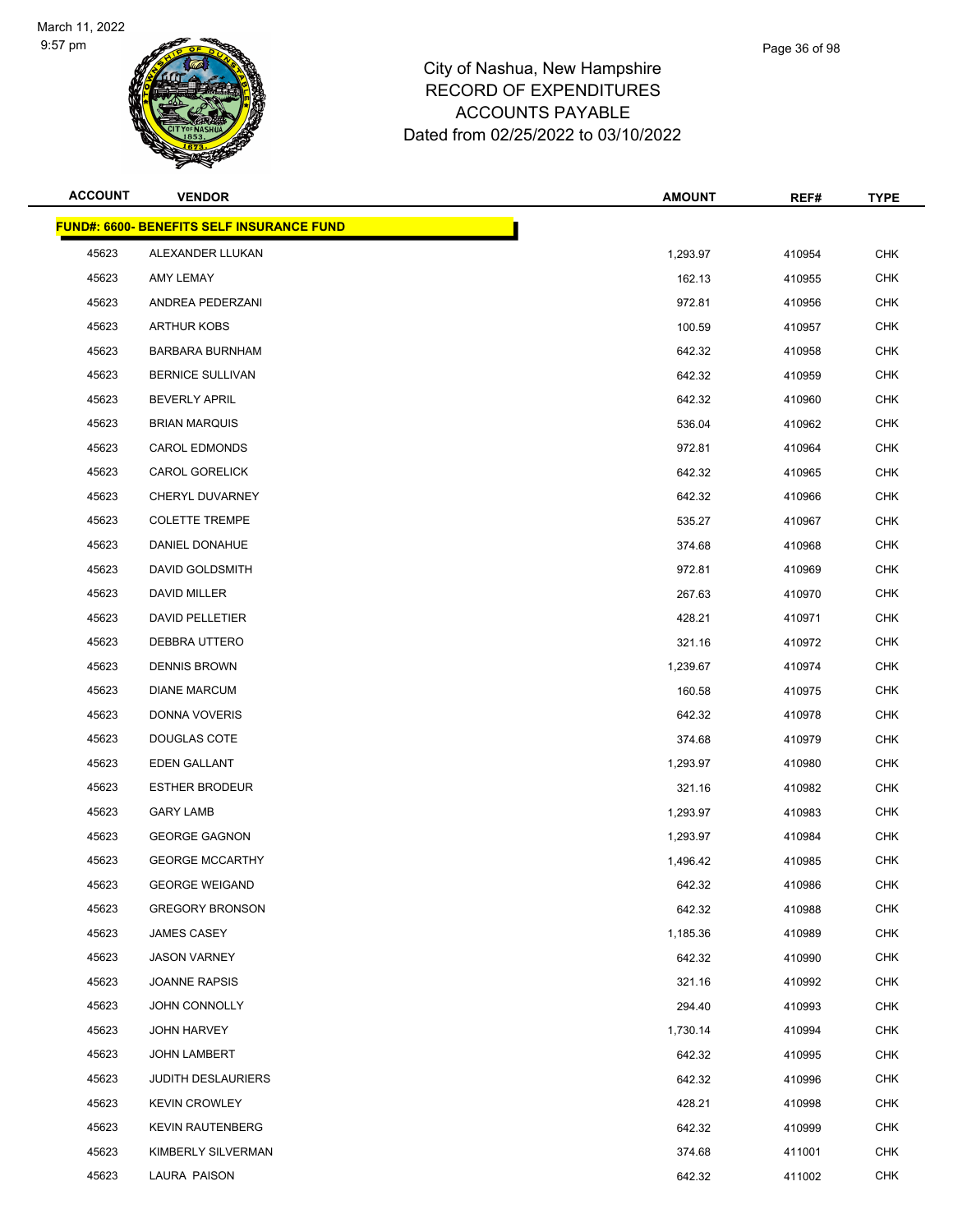

| <b>ACCOUNT</b> | <b>VENDOR</b>                                    | <b>AMOUNT</b> | REF#   | <b>TYPE</b> |
|----------------|--------------------------------------------------|---------------|--------|-------------|
|                | <b>FUND#: 6600- BENEFITS SELF INSURANCE FUND</b> |               |        |             |
| 45623          | <b>LAWRENCE PARLON</b>                           | 1,293.97      | 411004 | <b>CHK</b>  |
| 45623          | LEE ANN KLUGER                                   | 1,146.24      | 411005 | <b>CHK</b>  |
| 45623          | LEE NEWCOMB                                      | 642.32        | 411006 | <b>CHK</b>  |
| 45623          | LILLIAN BARBETTA                                 | 370.94        | 411007 | <b>CHK</b>  |
| 45623          | LINDA POLEWARCZYK                                | 1,293.97      | 411008 | <b>CHK</b>  |
| 45623          | LISA DEBOISBRIAND                                | 642.32        | 411009 | <b>CHK</b>  |
| 45623          | <b>LISA DOHERTY</b>                              | 642.32        | 411010 | <b>CHK</b>  |
| 45623          | LISA WHITMORE                                    | 214.10        | 411012 | <b>CHK</b>  |
| 45623          | LORANIA GRAVES                                   | 642.32        | 411013 | <b>CHK</b>  |
| 45623          | LORRAINE MCNAMARA                                | 214.10        | 411014 | <b>CHK</b>  |
| 45623          | LYNN LAUGHTON                                    | 642.32        | 411015 | <b>CHK</b>  |
| 45623          | LYNNE MICHAUD                                    | 642.32        | 411016 | <b>CHK</b>  |
| 45623          | <b>MARCY LEVESQUE</b>                            | 642.32        | 411018 | <b>CHK</b>  |
| 45623          | <b>MARIA MORRIS</b>                              | 321.16        | 411019 | <b>CHK</b>  |
| 45623          | <b>MARK FIDLER</b>                               | 642.32        | 411020 | <b>CHK</b>  |
| 45623          | <b>MARK VERMETTE</b>                             | 1,730.14      | 411021 | <b>CHK</b>  |
| 45623          | <b>MATTHEW BERUBE</b>                            | 686.65        | 411022 | <b>CHK</b>  |
| 45623          | MATTHEW MCNULTY                                  | 859.54        | 411023 | <b>CHK</b>  |
| 45623          | MICHAEL LAVOIE                                   | 642.32        | 411024 | <b>CHK</b>  |
| 45623          | MICHAEL MIGNEAULT                                | 1,293.97      | 411025 | <b>CHK</b>  |
| 45623          | NICHOLAS ROTT                                    | 642.32        | 411027 | <b>CHK</b>  |
| 45623          | NORMA MOREAU                                     | 642.32        | 411028 | <b>CHK</b>  |
| 45623          | PAUL BRENNAN                                     | 481.74        | 411030 | <b>CHK</b>  |
| 45623          | PETER DOBENS                                     | 642.32        | 411031 | <b>CHK</b>  |
| 45623          | RAYMOND LABRECQUE                                | 642.32        | 411032 | CHK         |
| 45623          | RAYMOND MCDANNELL                                | 642.32        | 411033 | <b>CHK</b>  |
| 45623          | RICHARD WIDENER                                  | 1,293.97      | 411035 | <b>CHK</b>  |
| 45623          | ROBERT CAREY                                     | 642.32        | 411036 | <b>CHK</b>  |
| 45623          | ROBERT FITZ                                      | 1,293.97      | 411037 | <b>CHK</b>  |
| 45623          | <b>ROBERT JENKINS</b>                            | 700.51        | 411038 | <b>CHK</b>  |
| 45623          | ROBERT RICE                                      | 53.52         | 411039 | <b>CHK</b>  |
| 45623          | ROGER HALL                                       | 1,293.97      | 411040 | <b>CHK</b>  |
| 45623          | RONALD COUTURIER                                 | 428.21        | 411041 | <b>CHK</b>  |
| 45623          | ROSEMARIE BOGUSZ LAJOIE                          | 642.32        | 411042 | <b>CHK</b>  |
| 45623          | RUSSELL BARTLETT                                 | 215.66        | 411043 | <b>CHK</b>  |
| 45623          | SARAH MCDONALD                                   | 642.32        | 411044 | <b>CHK</b>  |
| 45623          | <b>SCOTT MARTINAGE</b>                           | 642.32        | 411046 | <b>CHK</b>  |
| 45623          | SHEVAWN BINGHAM                                  | 642.32        | 411047 | <b>CHK</b>  |
| 45623          | <b>STARR PIPILAS</b>                             | 1,131.06      | 411048 | <b>CHK</b>  |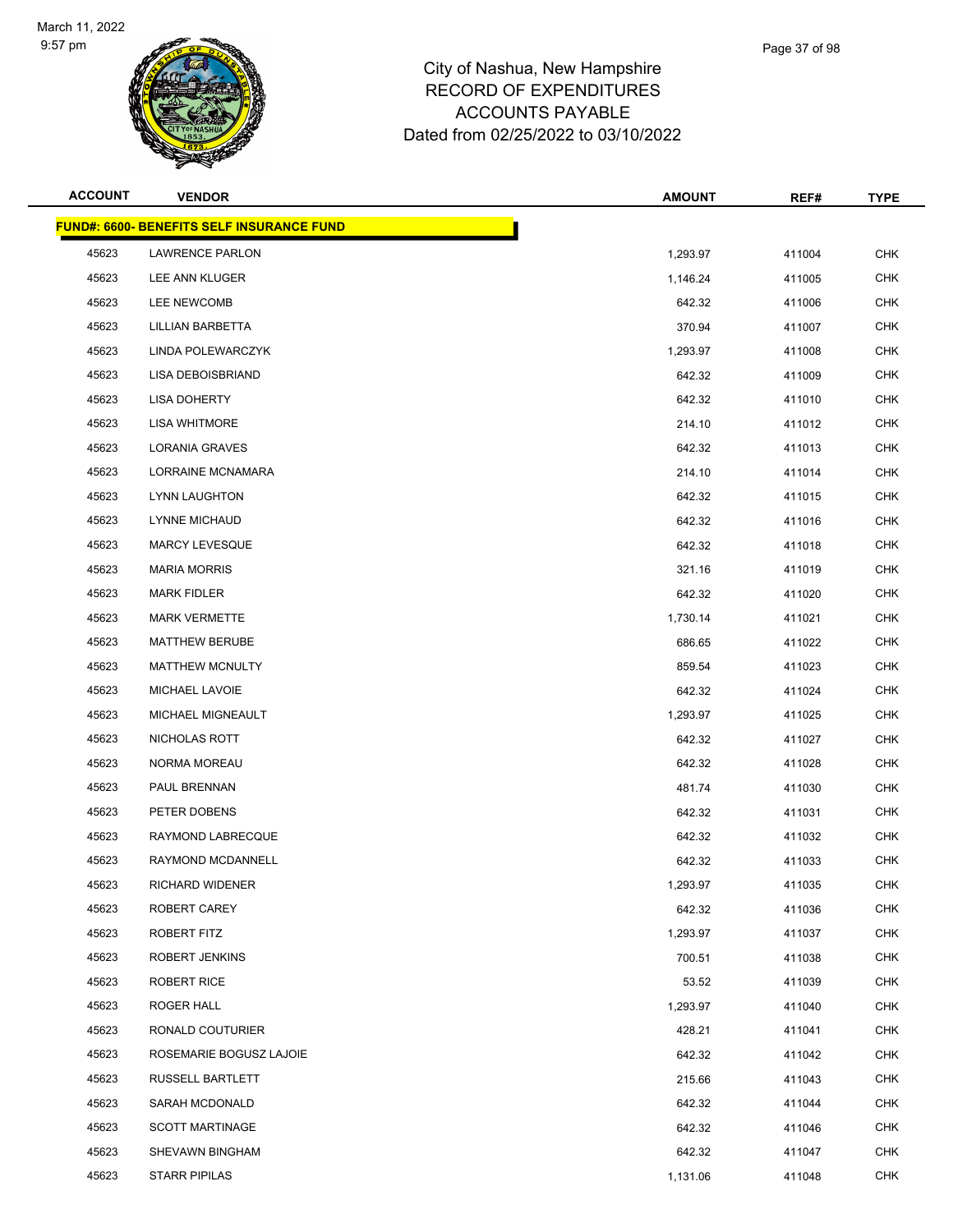

| <b>ACCOUNT</b> | <b>VENDOR</b>                                       | <b>AMOUNT</b>  | REF#   | <b>TYPE</b> |
|----------------|-----------------------------------------------------|----------------|--------|-------------|
|                | <b>FUND#: 6600- BENEFITS SELF INSURANCE FUND</b>    |                |        |             |
| 45623          | STEPHEN CYR                                         | 642.32         | 411049 | <b>CHK</b>  |
| 45623          | <b>STEVEN HENRY</b>                                 | 642.32         | 411050 | <b>CHK</b>  |
| 45623          | <b>SUSAN A LEWIS</b>                                | 321.16         | 411051 | <b>CHK</b>  |
| 45623          | <b>SUSAN CHOUINARD</b>                              | 642.32         | 411052 | <b>CHK</b>  |
| 45623          | <b>SUSAN PAINE</b>                                  | 642.32         | 411054 | <b>CHK</b>  |
| 45623          | <b>SUSAN VINCENT</b>                                | 642.32         | 411055 | <b>CHK</b>  |
| 45623          | <b>THOMAS PERAULT</b>                               | 1,730.14       | 411057 | <b>CHK</b>  |
| 45623          | <b>TIMOTHY GOULDEN</b>                              | 1,730.14       | 411058 | <b>CHK</b>  |
| 45623          | <b>TIMOTHY HEFFERAN</b>                             | 1,186.14       | 411059 | <b>CHK</b>  |
| 45623          | <b>TIMOTHY MAYNARD</b>                              | 1,293.97       | 411060 | <b>CHK</b>  |
| 45623          | WILLIAM CONSTANTINEAU                               | 642.32         | 411061 | <b>CHK</b>  |
| 45623          | <b>WILLIAM HAMILTON</b>                             | 1,293.97       | 411062 | <b>CHK</b>  |
| 45676          | ANTHEM BCBS OF NE                                   | (290, 390.76)  | 164512 | <b>ACH</b>  |
| 59500          | NORTHEAST DELTA DENTAL                              | 24,480.70      | 164513 | <b>ACH</b>  |
| 59507          | ANTHEM BCBS OF NE                                   | 661,889.74     | 164512 | <b>ACH</b>  |
| 59507          | ANTHEM BCBS OF NE                                   | 512,638.84     | 164512 | <b>ACH</b>  |
| 59507          | ANTHEM BCBS OF NE                                   | 44,920.86      | 164512 | <b>ACH</b>  |
| 59525          | NORTHEAST DELTA DENTAL                              | 60,502.21      | 164513 | <b>ACH</b>  |
| 61100          | WB MASON CO INC                                     | 38.99          | 411227 | <b>CHK</b>  |
| 61235          | <b>BRAND ADVANTAGE GROUP</b>                        | 400.00         | 411408 | <b>CHK</b>  |
|                | TOTAL FUND 6600 - BENEFITS SELF INSURANCE FUND      | \$1,209,841.05 |        |             |
|                | <b>FUND#: 7052- MINE FALLS PARK ETF</b>             |                |        |             |
| 61107          | <b>MAVERICKS STITCH &amp; SCREEN</b>                | 1,345.50       | 411461 | <b>CHK</b>  |
|                | TOTAL FUND 7052 - MINE FALLS PARK ETF               | \$1,345.50     |        |             |
|                | <b>FUND#: 7506- ETF CONTRIB-WOODLAWN CEMETERY</b>   |                |        |             |
| 54280          | ROGER BLAIS GENERAL CONTRACTOR                      | 17,805.00      | 411486 | <b>CHK</b>  |
|                | TOTAL FUND 7506 - ETF CONTRIB-WOODLAWN CEMETERY     | \$17,805.00    |        |             |
|                | <b>FUND#: 7549- LIBRARY-MISC LIB DONATIONS</b>      |                |        |             |
| 68322          | USPS-CMRS-PB #49113079                              | 2,000.00       | 164568 | <b>ACH</b>  |
|                |                                                     |                |        |             |
|                | <b>TOTAL FUND 7549 - LIBRARY-MISC LIB DONATIONS</b> | \$2,000.00     |        |             |
|                | <b>FUND#: 7565- SCHOOL RELATED PROGRAMS-ETF</b>     |                |        |             |
| 61135          | SOUTHWEST STRINGS                                   | 39.32          | 411615 | <b>CHK</b>  |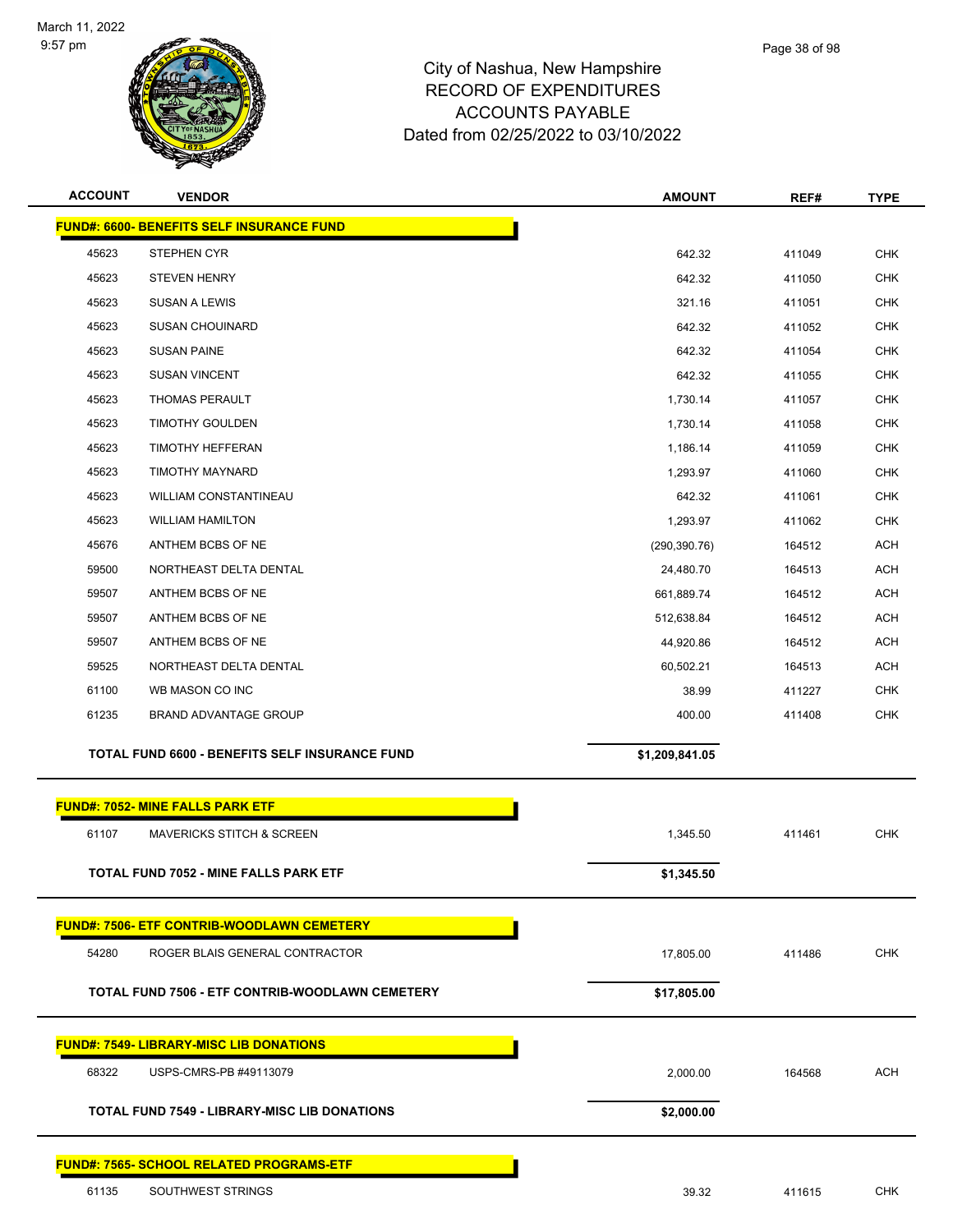| March 11, 2022 |                                     |           |
|----------------|-------------------------------------|-----------|
| $9:57$ pm      |                                     | Page 39 o |
|                | City of Nashua, New Hampshire       |           |
|                | <b>RECORD OF EXPENDITURES</b>       |           |
|                | <b>ACCOUNTS PAYABLE</b>             |           |
|                | Dated from 02/25/2022 to 03/10/2022 |           |
|                |                                     |           |

| <b>ACCOUNT</b> | <b>VENDOR</b>                                        | <b>AMOUNT</b>       | REF#   | <b>TYPE</b> |
|----------------|------------------------------------------------------|---------------------|--------|-------------|
|                | <b>TOTAL FUND 7565 - SCHOOL RELATED PROGRAMS-ETF</b> | \$39.32             |        |             |
|                | <b>FUND#: 8063- LIBRARY-HENRY STEARNS FUND</b>       |                     |        |             |
| 61807          | <b>INGRAM LIBRARY SERVICES LLC</b>                   | 826.94              | 164552 | <b>ACH</b>  |
| 61807          | <b>BAKER &amp; TAYLOR</b>                            | 199.56              | 411129 | <b>CHK</b>  |
| 61807          | <b>BAKER &amp; TAYLOR</b>                            | 220.37              | 411399 | <b>CHK</b>  |
|                | <b>TOTAL FUND 8063 - LIBRARY-HENRY STEARNS FUND</b>  | \$1,246.87          |        |             |
|                | <b>FUND#: 8400- AGENCY-DEVELOPER ESCROWS</b>         |                     |        |             |
| 21730          | <b>LAMOUNTAIN BROS INC</b>                           | PB-5425<br>9,000.00 | 411343 | <b>CHK</b>  |
|                | <b>TOTAL FUND 8400 - AGENCY-DEVELOPER ESCROWS</b>    | \$9,000.00          |        |             |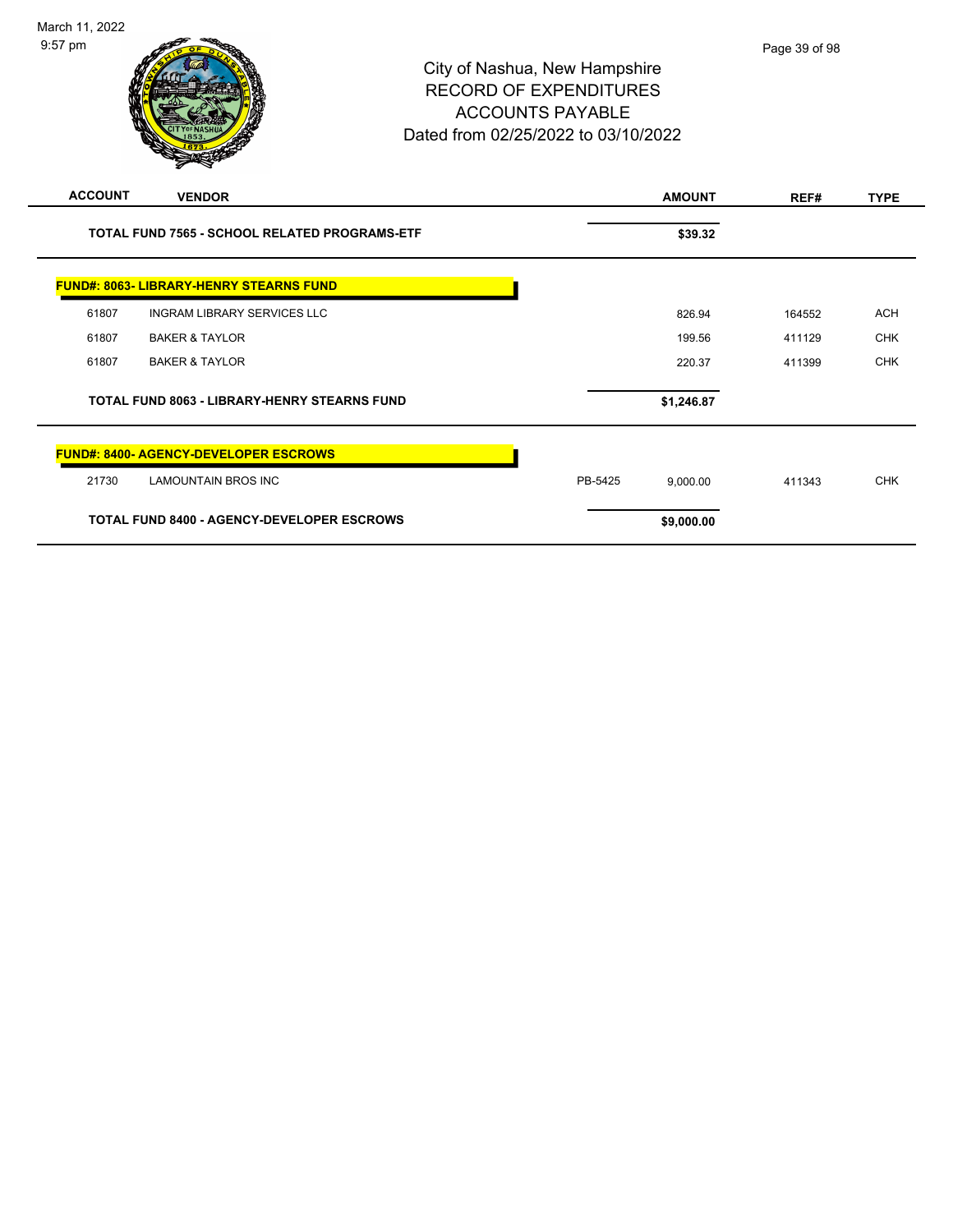

| <b>VENDOR</b> |                                        | <b>AMOUNT</b><br>REF#  | <b>TYPE</b> |
|---------------|----------------------------------------|------------------------|-------------|
|               |                                        | <b>AMOUNT</b>          |             |
| 1000          | <b>GENERAL FUND</b>                    | 5,832,661.71           |             |
| 1001          | <b>GENERAL FUND - CAP IMPROVEMENTS</b> | 9,498.10               |             |
| 1010          | <b>GENERAL FUND PY ESCROWS</b>         | 90,795.07              |             |
| 1020          | <b>GENERAL FUND-PY ENCUMBRANCES</b>    | 6,150.50               |             |
| 2100          | <b>FOOD SERVICES FUND</b>              | 79,090.55              |             |
| 2201          | DRIVERS EDUCATION FUND                 | 160.00                 |             |
| 2207          | ADULT ED/CONTINUING ED                 | 310.00                 |             |
| 2222          | AFTER SCHOOL PROGRAM                   | 330.25                 |             |
| 2501          | PUBLIC HEALTH CLIENT FEES FUND         | 180.00                 |             |
| 2505          | PEG ACCESS CHANNELS FUND               | 12,438.27              |             |
| 2506          | HUNT BLDG FACILITY RENTAL FUND         | 2,032.64               |             |
| 2508          | SPECIAL ROAD & HIGHWAY FUND            | 118,162.50             |             |
| 3035          | FEMA DISASTER ASSIST GRANTS            | 1,232.40               |             |
| 3050          | POLICE GRANTS FUND                     | 3,326.21               |             |
| 3060          | <b>FIRE GRANTS FUND</b>                | 18,823.00              |             |
| 3068          | COMMUNITY SERVICES GRANTS FUND         | 3,410.35               |             |
| 3070          | COMMUNITY HEALTH GRANTS FUND           | 10,132.14              |             |
| 3090          | URBAN PROGRAM GRANTS FUND              | 75,310.19              |             |
| 3120          | <b>TRANSIT GRANTS FUND</b>             | 207,444.63             |             |
| 3800          | <b>SCHOOL GRANTS FUND</b>              | 89,422.57              |             |
| 3810          | FOOD SERVICE GRANTS FUND               | 287.40                 |             |
| 4010          | MOTOR VEHICLE ADMIN FUND               | 19.30                  |             |
| 4025          | DOJ DRUG FORFEITURE FUND               | 3,104.41               |             |
| 4053          | FIRE REGIONAL HAZMAT FUND              | 3,585.56               |             |
| 4080          | NASHUA CONSERVATION FUND               | 175.00                 |             |
| 4085          | NASHUA RIVERWALK TIF DISTRICT          | 28,893.13              |             |
| 5005          | CAP PROJECTS-GEN GOVT                  | 86,250.00              |             |
| 5090          | CAPITAL PROJECTS-HYDROELECTRIC         | 14,974.65              |             |
| 5200          | CAPITAL PROJECTS-PUBLIC WORKS          | 307,476.24             |             |
| 5700          | CAP PROJECTS-BROAD ST PARKWAY          | 3,297.61               |             |
|               |                                        | <b>SUMMARY BY FUND</b> |             |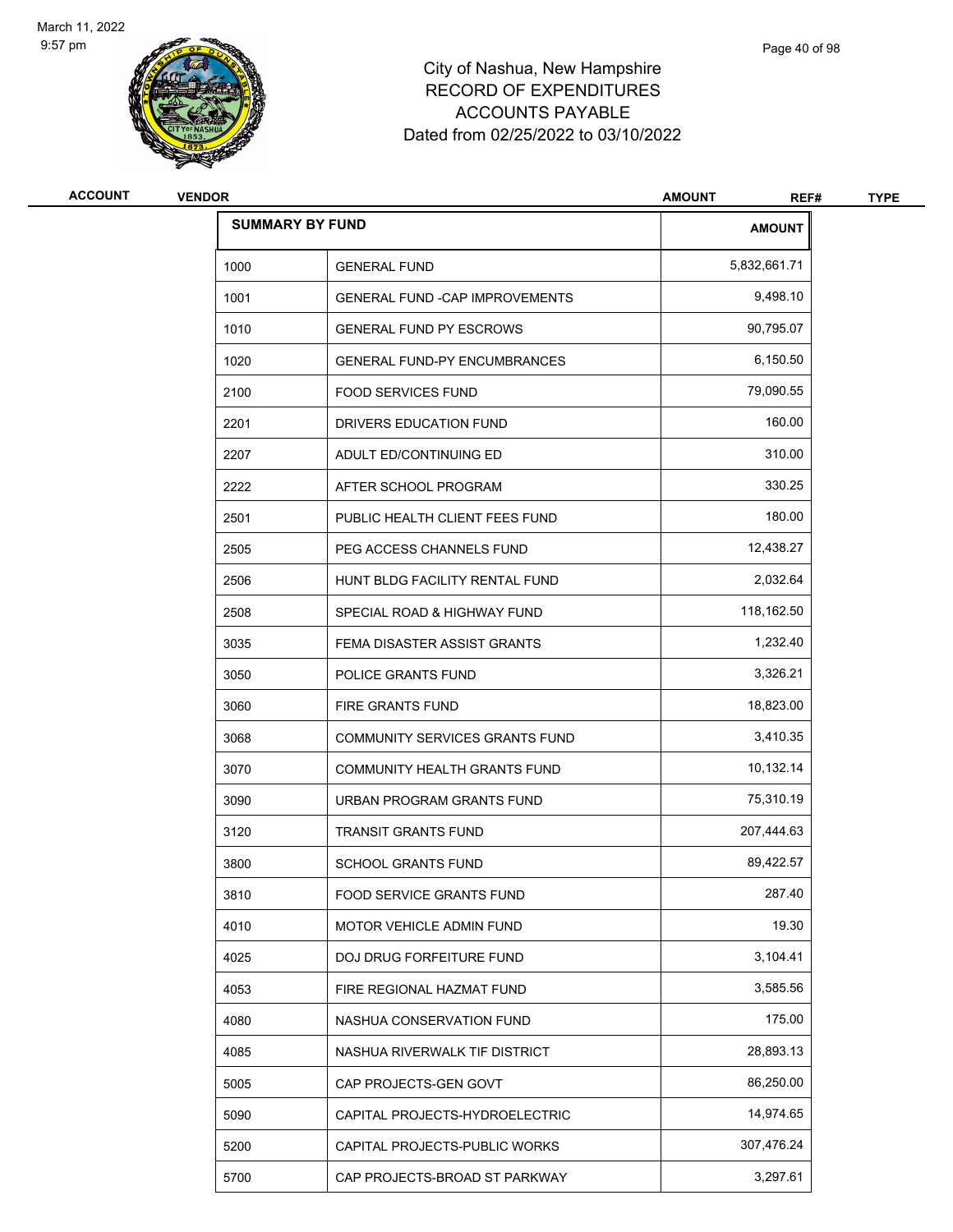

| ACCOUNT | <b>VENDOR</b> |                               | <b>AMOUNT</b><br>REF# | <b>TYPE</b> |  |
|---------|---------------|-------------------------------|-----------------------|-------------|--|
|         |               |                               | <b>AMOUNT</b>         |             |  |
|         | 6000          | SOLID WASTE FUND              | 178,054.47            |             |  |
|         | 6200          | <b>WASTEWATER FUND</b>        | 271,157.77            |             |  |
|         | 6500          | PROPERTY & CASUALTY FUND      | 78,496.49             |             |  |
|         | 6600          | BENEFITS SELF INSURANCE FUND  | 1,209,841.05          |             |  |
|         | 7052          | MINE FALLS PARK ETF           | 1,345.50              |             |  |
|         | 7506          | ETF CONTRIB-WOODLAWN CEMETERY | 17,805.00             |             |  |
|         | 7549          | LIBRARY-MISC LIB DONATIONS    | 2,000.00              |             |  |
|         | 7565          | SCHOOL RELATED PROGRAMS-ETF   | 39.32                 |             |  |
|         | 8063          | LIBRARY-HENRY STEARNS FUND    | 1,246.87              |             |  |
|         | 8400          | AGENCY-DEVELOPER ESCROWS      | 9,000.00              |             |  |
|         | <b>TOTAL:</b> |                               | 8,777,960.85          |             |  |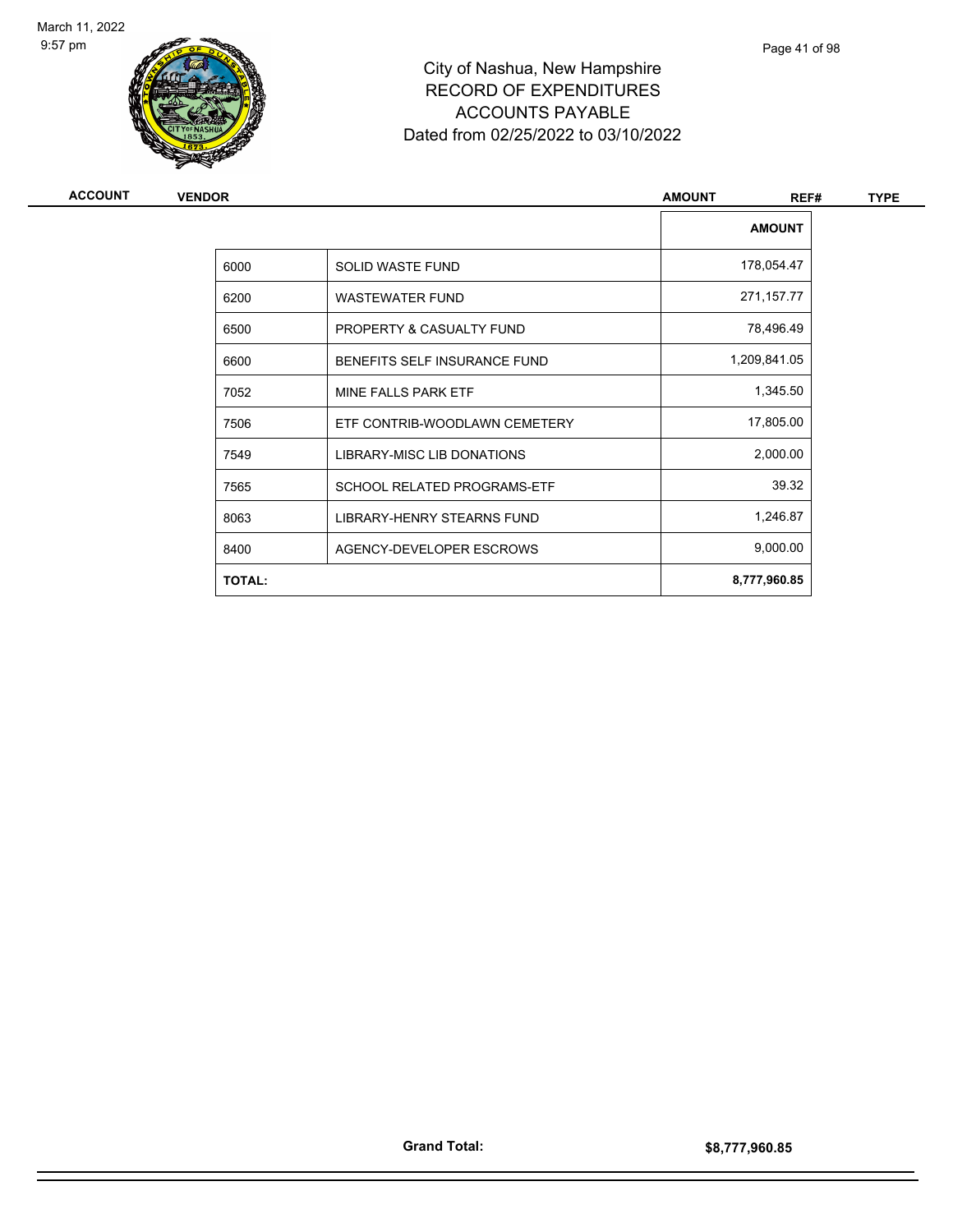

Page 42 of 98

| <b>PAY DATE</b>            | <b>ACCOUNT</b>                             | <b>DESCRIPTION</b>                           | <b>AMOUNT</b> |
|----------------------------|--------------------------------------------|----------------------------------------------|---------------|
| FUND#: 1000 - GENERAL FUND |                                            |                                              |               |
| 101<br><b>MAYOR</b>        |                                            |                                              |               |
| 3/3/22                     | 51100                                      | COMMUNICATIONS & SPECIAL PRJ COORDINATOR     | 1,008.35      |
| 3/10/22                    | 51100                                      | COMMUNICATIONS & SPECIAL PRJ COORDINATOR     | 1,008.35      |
| 3/3/22                     | 51100                                      | CONSTITUENT SERVICES COORDINATOR             | 1,090.70      |
| 3/10/22                    | 51100                                      | CONSTITUENT SERVICES COORDINATOR             | 1,090.70      |
| 3/3/22                     | 51100                                      | POLICY & LEGISLATIVE AFFAIRS COORDINATOR     | 1,008.35      |
| 3/10/22                    | 51100                                      | POLICY & LEGISLATIVE AFFAIRS COORDINATOR     | 1,008.35      |
| 3/3/22                     | 51500                                      | <b>MAYOR</b>                                 | 2,374.00      |
| 3/10/22                    | 51500                                      | <b>MAYOR</b>                                 | 2,374.00      |
| <b>TOTAL 101 - MAYOR</b>   |                                            |                                              | \$10,962.80   |
|                            |                                            |                                              |               |
| 102                        | <b>BOARD OF ALDERMEN</b>                   |                                              |               |
| 3/3/22                     | 51100                                      | LEGISLATIVE AFFAIRS MANAGER                  | 1,769.70      |
| 3/10/22                    | 51100                                      | LEGISLATIVE AFFAIRS MANAGER                  | 1,769.70      |
|                            | <b>TOTAL 102 - BOARD OF ALDERMEN</b>       |                                              | \$3,539.40    |
| <b>LEGAL</b><br>103        |                                            |                                              |               |
| 3/3/22                     | 51100                                      | <b>CORPORATION COUNSEL</b>                   | 2,760.80      |
| 3/10/22                    | 51100                                      | <b>CORPORATION COUNSEL</b>                   | 2,760.80      |
| 3/3/22                     | 51100                                      | DEPUTY CORPORATION COUNSEL                   | 4,773.45      |
| 3/10/22                    | 51100                                      | DEPUTY CORPORATION COUNSEL                   | 4,773.45      |
| 3/3/22                     | 51100                                      | <b>LEGAL ASSISTANT</b>                       | 2,221.70      |
| 3/10/22                    | 51100                                      | <b>LEGAL ASSISTANT</b>                       | 2,221.70      |
| 3/3/22                     | 51100                                      | RIGHT TO KNOW COORDINATOR                    | 1,607.00      |
| 3/10/22                    | 51100                                      | RIGHT TO KNOW COORDINATOR                    | 1,607.00      |
| <b>TOTAL 103 - LEGAL</b>   |                                            |                                              | \$22,725.90   |
| 106                        | <b>ADMINISTRATIVE SERVICES</b>             |                                              |               |
| 3/3/22                     | 51100                                      | ADMINISTRATIVE SERVICES DIRECTOR             | 1,928.45      |
| 3/10/22                    | 51100                                      | ADMINISTRATIVE SERVICES DIRECTOR             | 1,928.45      |
| 3/3/22                     | 51100                                      | ADMINISTRATIVE SERVICES OFFICE ADMINISTRATOR | 1,573.05      |
| 3/10/22                    | 51100                                      | ADMINISTRATIVE SERVICES OFFICE ADMINISTRATOR | 1,573.05      |
| 3/3/22                     | 51100                                      | <b>GRANT WRITER</b>                          | 737.40        |
| 3/10/22                    | 51100                                      | <b>GRANT WRITER</b>                          | 737.40        |
|                            | <b>TOTAL 106 - ADMINISTRATIVE SERVICES</b> |                                              | \$8,477.80    |
| 107<br><b>CITY CLERK</b>   |                                            |                                              |               |
| 3/3/22                     | 51100                                      | <b>CITY CLERK</b>                            | 2,045.05      |
| 3/10/22                    | 51100                                      | <b>CITY CLERK</b>                            | 2,045.05      |
| 3/3/22                     | 51100                                      | <b>CLERK VITAL RECORDS II</b>                | 1,077.78      |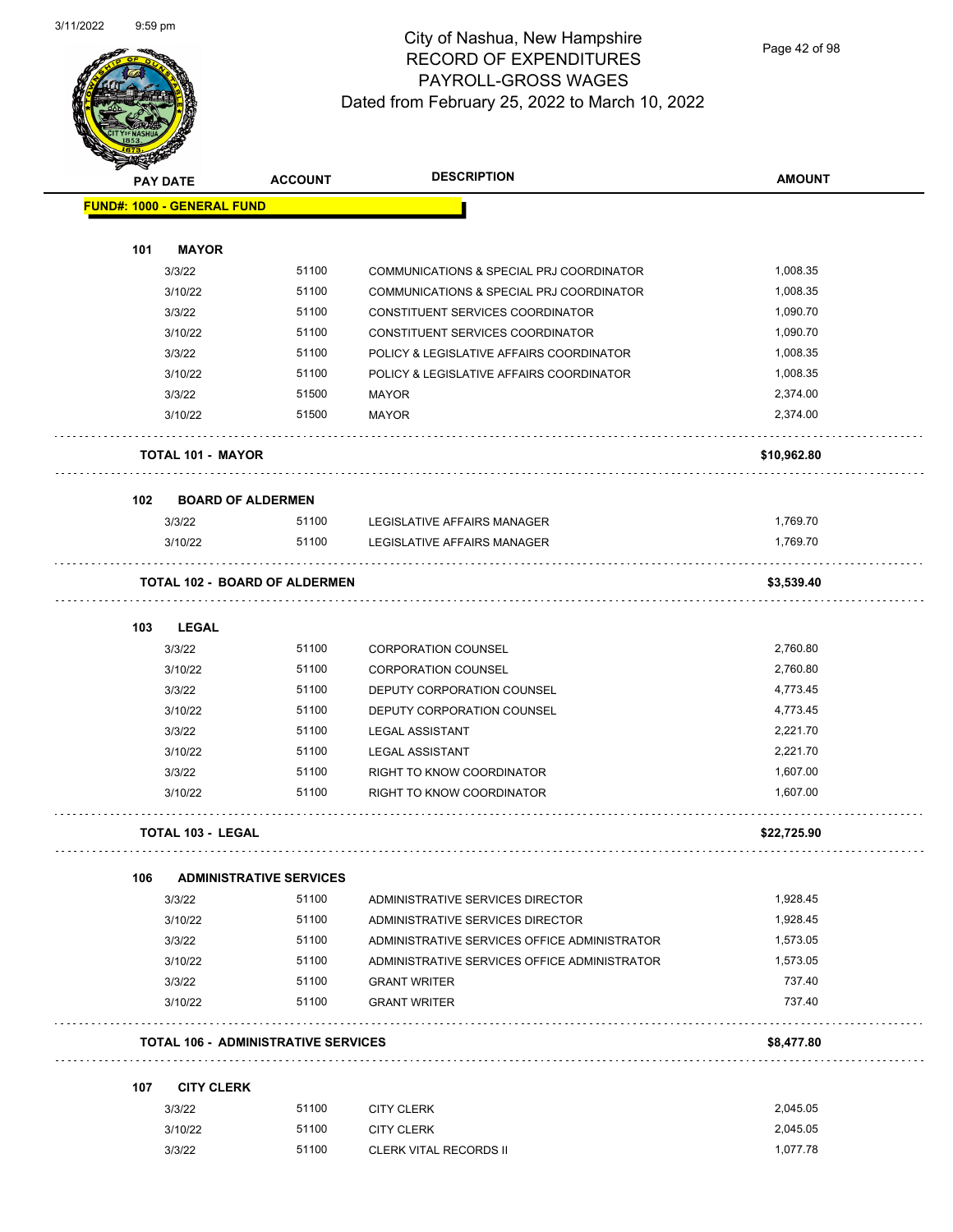$\overline{\phantom{0}}$ 



# City of Nashua, New Hampshire RECORD OF EXPENDITURES PAYROLL-GROSS WAGES Dated from February 25, 2022 to March 10, 2022

Page 43 of 98

|                                                  | <b>ACCOUNT</b>                       | <b>DESCRIPTION</b>                                 | <b>AMOUNT</b> |
|--------------------------------------------------|--------------------------------------|----------------------------------------------------|---------------|
| <b>FUND#: 1000 - GENERAL FUND</b>                |                                      |                                                    |               |
|                                                  |                                      |                                                    |               |
| 107<br><b>CITY CLERK</b><br>3/10/22              | 51100                                |                                                    | 692.55        |
| 3/3/22                                           | 51100                                | <b>CLERK VITAL RECORDS II</b><br>DEPUTY CITY CLERK | 1,165.25      |
| 3/10/22                                          | 51100                                | DEPUTY CITY CLERK                                  | 1,165.25      |
| 3/3/22                                           | 51100                                | VITAL RECORDS CLERK III                            | 1,441.03      |
| 3/10/22                                          | 51100                                | VITAL RECORDS CLERK III                            | 1,441.04      |
| 3/3/22                                           | 51300                                | VITAL RECORDS CLERK III                            | 121.59        |
| 3/10/22                                          | 51300                                | VITAL RECORDS CLERK III                            | 114.83        |
| <b>TOTAL 107 - CITY CLERK</b>                    |                                      |                                                    | \$11,309.42   |
| 108                                              | <b>ENERGY MANAGEMENT</b>             |                                                    |               |
| 3/3/22                                           | 51100                                | <b>ENERGY MANAGER</b>                              | 1,573.05      |
| 3/10/22                                          | 51100                                | <b>ENERGY MANAGER</b>                              | 1,573.05      |
| <b>TOTAL 108 - ENERGY MANAGEMENT</b>             |                                      |                                                    | \$3,146.10    |
| 110                                              | <b>ARLINGTON ST COMMUNITY CENTER</b> |                                                    |               |
| 3/3/22                                           | 51100                                | STRATEGIC INITIATIVES ANALYST                      | 1,124.80      |
| 3/10/22                                          | 51100                                | STRATEGIC INITIATIVES ANALYST                      | 1,124.80      |
| <b>TOTAL 110 - ARLINGTON ST COMMUNITY CENTER</b> |                                      |                                                    | \$2,249.60    |
| 111<br><b>HUMAN RESOURCES</b>                    |                                      |                                                    |               |
| 3/3/22                                           | 51100                                | HR SPECIALIST                                      | 969.50        |
| 3/10/22                                          | 51100                                | HR SPECIALIST                                      | 969.51        |
| 3/3/22                                           | 51100                                | HRIS & PAYROLL ANALYST                             | 1,398.25      |
| 3/10/22                                          | 51100                                | HRIS & PAYROLL ANALYST                             | 1,398.25      |
| 3/3/22                                           | 51100                                | HUMAN RESOURCES MANAGER                            | 1,512.50      |
| 3/10/22                                          | 51100                                | HUMAN RESOURCES MANAGER                            | 1,512.50      |
| 3/3/22                                           | 51100                                | PAYROLL MANAGER                                    | 1,738.30      |
| 3/10/22                                          | 51100                                | PAYROLL MANAGER                                    | 1,738.30      |
| 3/3/22                                           | 51100                                | PAYROLL SUPERVISOR                                 | 1,417.96      |
|                                                  | 51100                                | PAYROLL SUPERVISOR                                 | 1,417.95      |
| 3/10/22                                          | 51200                                | ADMINISTRATIVE ASSISTANT I                         | 554.58        |
| 3/3/22                                           |                                      |                                                    | 554.60        |
| 3/10/22                                          | 51200                                | ADMINISTRATIVE ASSISTANT I                         |               |
| 3/3/22                                           | 51300                                | <b>HR SPECIALIST</b>                               | 9.09          |
| 3/10/22                                          | 51300                                | HR SPECIALIST                                      | 18.18         |
| 3/3/22                                           | 51300                                | PAYROLL SUPERVISOR                                 | 279.15        |
| 3/10/22                                          | 51300                                | PAYROLL SUPERVISOR                                 | 159.51        |

### **122 INFORMATION TECHNOLOGY**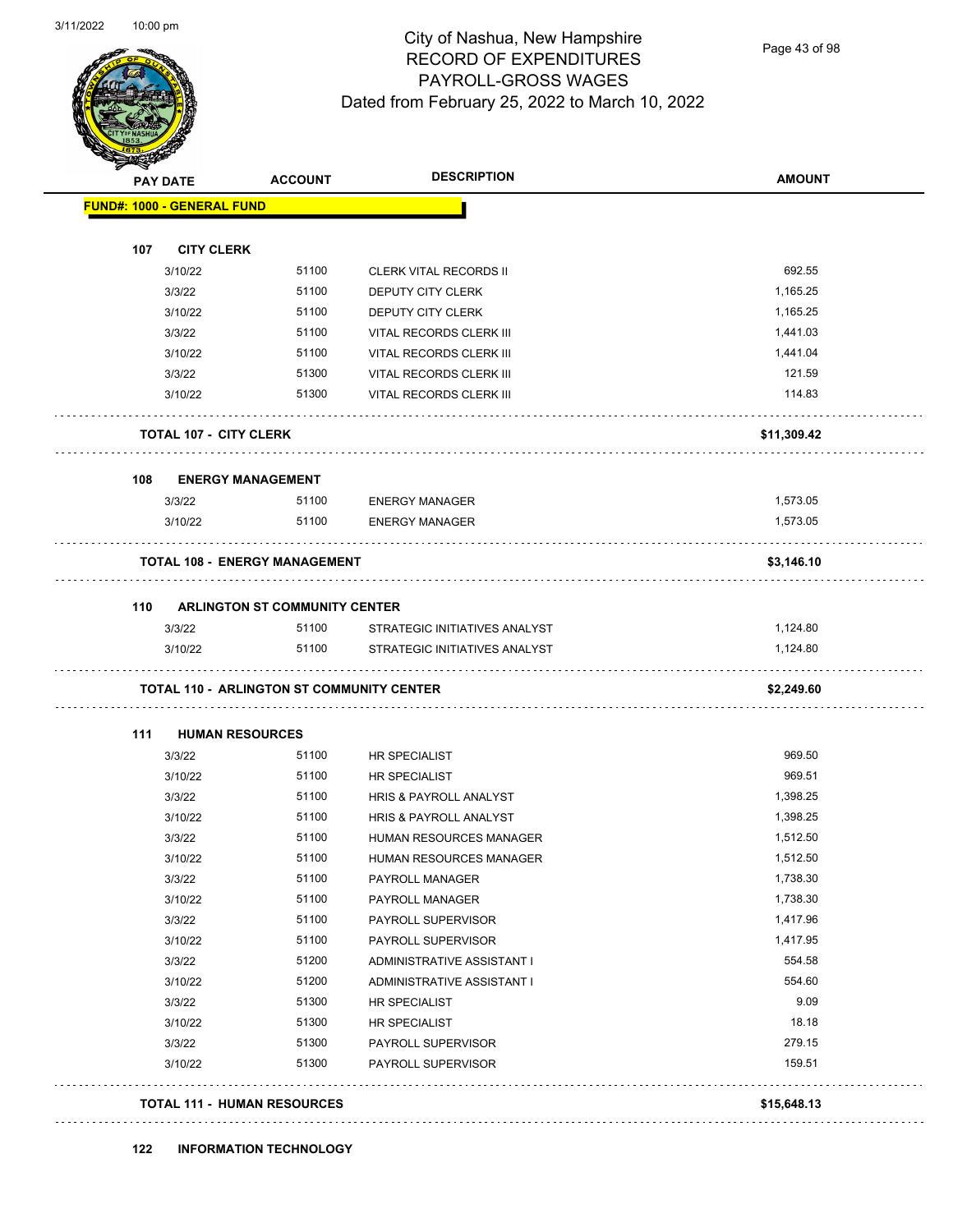$\overline{\phantom{0}}$ 



### City of Nashua, New Hampshire RECORD OF EXPENDITURES PAYROLL-GROSS WAGES Dated from February 25, 2022 to March 10, 2022

Page 44 of 98

| PAY DATE                          | <b>ACCOUNT</b>                            | <b>DESCRIPTION</b>                       | <b>AMOUNT</b> |
|-----------------------------------|-------------------------------------------|------------------------------------------|---------------|
| <b>FUND#: 1000 - GENERAL FUND</b> |                                           |                                          |               |
|                                   |                                           |                                          |               |
| 122                               | <b>INFORMATION TECHNOLOGY</b>             |                                          |               |
| 3/3/22                            | 51100                                     | ADMIN ASSISTANT III                      | 871.25        |
| 3/10/22                           | 51100                                     | ADMIN ASSISTANT III                      | 871.25        |
| 3/3/22                            | 51100                                     | DEPUTY DIRECTOR IT                       | 2,515.40      |
| 3/10/22                           | 51100                                     | DEPUTY DIRECTOR IT                       | 2,515.40      |
| 3/3/22                            | 51100                                     | ENTERPRISE DBA/SYSTEM ANALYST            | 1,615.85      |
| 3/10/22                           | 51100                                     | ENTERPRISE DBA/SYSTEM ANALYST            | 1,615.85      |
| 3/3/22                            | 51100                                     | ENTERPRISE SYS ADMINISTRATOR             | 1,840.55      |
| 3/10/22                           | 51100                                     | ENTERPRISE SYS ADMINISTRATOR             | 1,840.55      |
| 3/3/22                            | 51100                                     | IT APPLICATIONS ANALYST                  | 3,007.90      |
| 3/10/22                           | 51100                                     | IT APPLICATIONS ANALYST                  | 3,007.90      |
| 3/3/22                            | 51100                                     | IT INFRASTRUCTURE ANALYST                | 1,401.90      |
| 3/10/22                           | 51100                                     | IT INFRASTRUCTURE ANALYST                | 1,401.90      |
| 3/3/22                            | 51100                                     | IT MANAGER, INFRASTRUCTURE               | 1,738.30      |
| 3/10/22                           | 51100                                     | IT MANAGER, INFRASTRUCTURE               | 1,738.30      |
| 3/3/22                            | 51100                                     | IT MANAGER, PROJECT/DEVELOPMENT SERVICES | 1,840.55      |
| 3/10/22                           | 51100                                     | IT MANAGER, PROJECT/DEVELOPMENT SERVICES | 1,840.55      |
| 3/3/22                            | 51100                                     | TECHNICAL SPEC II NET SUPPORT            | 2,383.75      |
| 3/10/22                           | 51100                                     | TECHNICAL SPEC II NET SUPPORT            | 2,383.75      |
| 3/3/22                            | 51100                                     | WEB ADMINISTRATOR/GRAPHIC DESINGER       | 1,033.40      |
| 3/10/22                           | 51100                                     | WEB ADMINISTRATOR/GRAPHIC DESINGER       | 1,033.40      |
|                                   | <b>TOTAL 122 - INFORMATION TECHNOLOGY</b> |                                          | \$36,497.70   |
|                                   |                                           |                                          |               |
| 126                               | <b>FINANCIAL SERVICES</b>                 |                                          |               |
| 3/3/22                            | 51100                                     | <b>ACCOUNTANT</b>                        | 1,116.25      |
| 3/10/22                           | 51100                                     | <b>ACCOUNTANT</b>                        | 1,116.25      |
| 3/3/22                            | 51100                                     | ACCOUNTS PAYABLE COORDINATOR             | 2,482.39      |
| 3/10/22                           | 51100                                     | ACCOUNTS PAYABLE COORDINATOR             | 2,482.41      |
| 3/3/22                            | 51100                                     | ACCOUNTS PAYABLE SUPV                    | 1,227.05      |
| 3/10/22                           | 51100                                     | <b>ACCOUNTS PAYABLE SUPV</b>             | 1,227.05      |
| 3/3/22                            | 51100                                     | CFO/TREASURER/TAX COLLECTOR              | 2,760.80      |
| 3/10/22                           | 51100                                     | CFO/TREASURER/TAX COLLECTOR              | 2,760.80      |
| 3/3/22                            | 51100                                     | <b>COMPTROLLER</b>                       | 1,565.15      |
| 3/10/22                           | 51100                                     | <b>COMPTROLLER</b>                       | 1,565.15      |
| 2/28/22                           | 51100                                     | DEP TREASURER TAX COLLECTOR              | (15,649.00)   |
| 3/10/22                           | 51100                                     | DEP TREASURER TAX COLLECTOR              | 680.63        |
| 3/3/22                            | 51100                                     | MVR CLERK I                              | 504.07        |
| 3/10/22                           | 51100                                     | <b>MVR CLERK I</b>                       | 499.90        |
| 3/3/22                            | 51100                                     | MVR CLERK II                             | 1,385.10      |
| 3/10/22                           | 51100                                     | MVR CLERK II                             | 1,385.09      |
| 3/3/22                            | 51100                                     | MVR CLERK III                            | 1,666.56      |
| 3/10/22                           | 51100                                     | MVR CLERK III                            | 1,666.55      |
| 3/3/22                            | 51100                                     | ORDINANCE VIOLATIONS COORDINATOR         | 556.30        |
| 3/10/22                           | 51100                                     | ORDINANCE VIOLATIONS COORDINATOR         | 556.30        |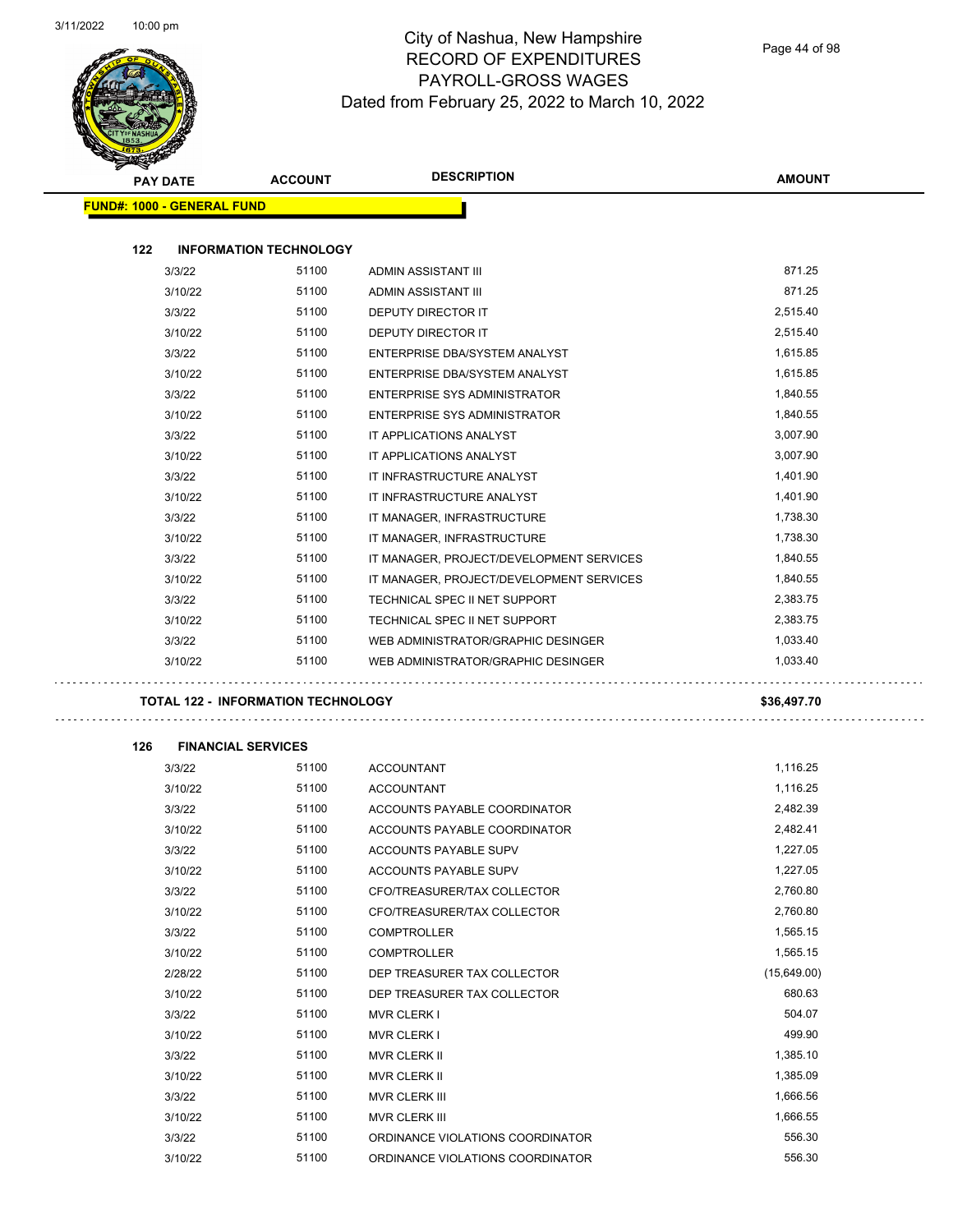

Page 45 of 98

|     | <b>PAY DATE</b>                   | <b>ACCOUNT</b>                        | <b>DESCRIPTION</b>                          | <b>AMOUNT</b> |
|-----|-----------------------------------|---------------------------------------|---------------------------------------------|---------------|
|     | <b>FUND#: 1000 - GENERAL FUND</b> |                                       |                                             |               |
|     |                                   |                                       |                                             |               |
| 126 | <b>FINANCIAL SERVICES</b>         |                                       |                                             |               |
|     | 3/3/22                            | 51100                                 | REVENUE ACCOUNTS SPEC                       | 943.70        |
|     | 3/10/22                           | 51100                                 | REVENUE ACCOUNTS SPEC                       | 943.70        |
|     | 3/3/22                            | 51100                                 | REVENUE COORDINATOR                         | 1,159.70      |
|     | 3/10/22                           | 51100                                 | REVENUE COORDINATOR                         | 1,159.70      |
|     | 3/3/22                            | 51100                                 | SENIOR FINANCE MANAGER                      | 1,966.30      |
|     | 3/10/22                           | 51100                                 | <b>SENIOR FINANCE MANAGER</b>               | 1,966.30      |
|     | 3/3/22                            | 51100                                 | SENIOR MANAGER DPW FINANCE & ADMINISTRATION | 983.10        |
|     | 3/10/22                           | 51100                                 | SENIOR MANAGER DPW FINANCE & ADMINISTRATION | 983.10        |
|     | 3/3/22                            | 51100                                 | SUPV VEHICLE REGISTRATION                   | 1,329.30      |
|     | 3/10/22                           | 51100                                 | <b>SUPV VEHICLE REGISTRATION</b>            | 1,329.30      |
|     | 3/3/22                            | 51100                                 | TREASURY MANAGEMENT OFFICER                 | 1,966.30      |
|     | 3/10/22                           | 51100                                 | <b>TREASURY MANAGEMENT OFFICER</b>          | 1,966.30      |
|     | 3/3/22                            | 51100                                 | TRUST ACCOUNTANT                            | 1,117.90      |
|     | 3/10/22                           | 51100                                 | TRUST ACCOUNTANT                            | 1,117.90      |
|     | 3/3/22                            | 51200                                 | <b>ACCOUNTING TEMP</b>                      | 45.00         |
|     | 3/10/22                           | 51200                                 | <b>ACCOUNTING TEMP</b>                      | 26.25         |
|     | 3/3/22                            | 51300                                 | MVR CLERK III                               | 61.11         |
|     | 3/3/22                            | 51300                                 | REVENUE ACCOUNTS SPEC                       | 8.85          |
|     | 3/3/22                            | 51400                                 | <b>FINANCIAL SERVICE TEMP</b>               | 540.00        |
|     | 3/10/22                           | 55118                                 | TELEPHONE-CELLULAR                          | (50.00)       |
|     |                                   |                                       |                                             |               |
|     |                                   | <b>TOTAL 126 - FINANCIAL SERVICES</b> |                                             | \$31,118.61   |
|     |                                   |                                       |                                             |               |
| 129 | <b>CITY BUILDINGS</b>             |                                       |                                             |               |
|     | 3/3/22                            | 51100                                 | <b>BUILDING MANAGER</b>                     | 1,461.05      |
|     | 3/10/22                           | 51100                                 | <b>BUILDING MANAGER</b>                     | 1,461.06      |
|     | 3/3/22                            | 51100                                 | <b>CUSTODIAN I</b>                          | 1,818.95      |
|     | 3/10/22                           | 51100                                 | <b>CUSTODIAN I</b>                          | 1,703.94      |
|     | 3/3/22                            | 51100                                 | MAINTENANCE SPEC                            | 1,465.10      |
|     | 3/10/22                           | 51100                                 | MAINTENANCE SPEC                            | 1,465.10      |
|     | 3/3/22                            | 51300                                 | <b>BUILDING MANAGER</b>                     | 68.49         |
|     |                                   |                                       |                                             |               |
|     | <b>TOTAL 129 - CITY BUILDINGS</b> |                                       |                                             | \$9,443.69    |
|     |                                   |                                       |                                             |               |
| 130 | <b>PURCHASING</b>                 |                                       |                                             |               |
|     | 3/3/22                            | 51100                                 | PURCHASING AGENT I                          | 814.30        |
|     | 3/10/22                           | 51100                                 | PURCHASING AGENT I                          | 814.30        |
|     | 3/3/22                            | 51100                                 | PURCHASING AGENT II                         | 1,011.05      |
|     | 3/10/22                           | 51100                                 | PURCHASING AGENT II                         | 1,011.05      |
|     | 3/3/22                            | 51100                                 | PURCHASING MANAGER                          | 1,840.55      |
|     | 3/10/22                           | 51100                                 | PURCHASING MANAGER                          | 1,840.55      |
|     | 3/3/22                            | 51200                                 | MESSENGER MAIL DISTRIBUTION CL              | 269.36        |
|     | 3/10/22                           | 51200                                 | MESSENGER MAIL DISTRIBUTION CL              | 340.91        |
|     |                                   |                                       |                                             |               |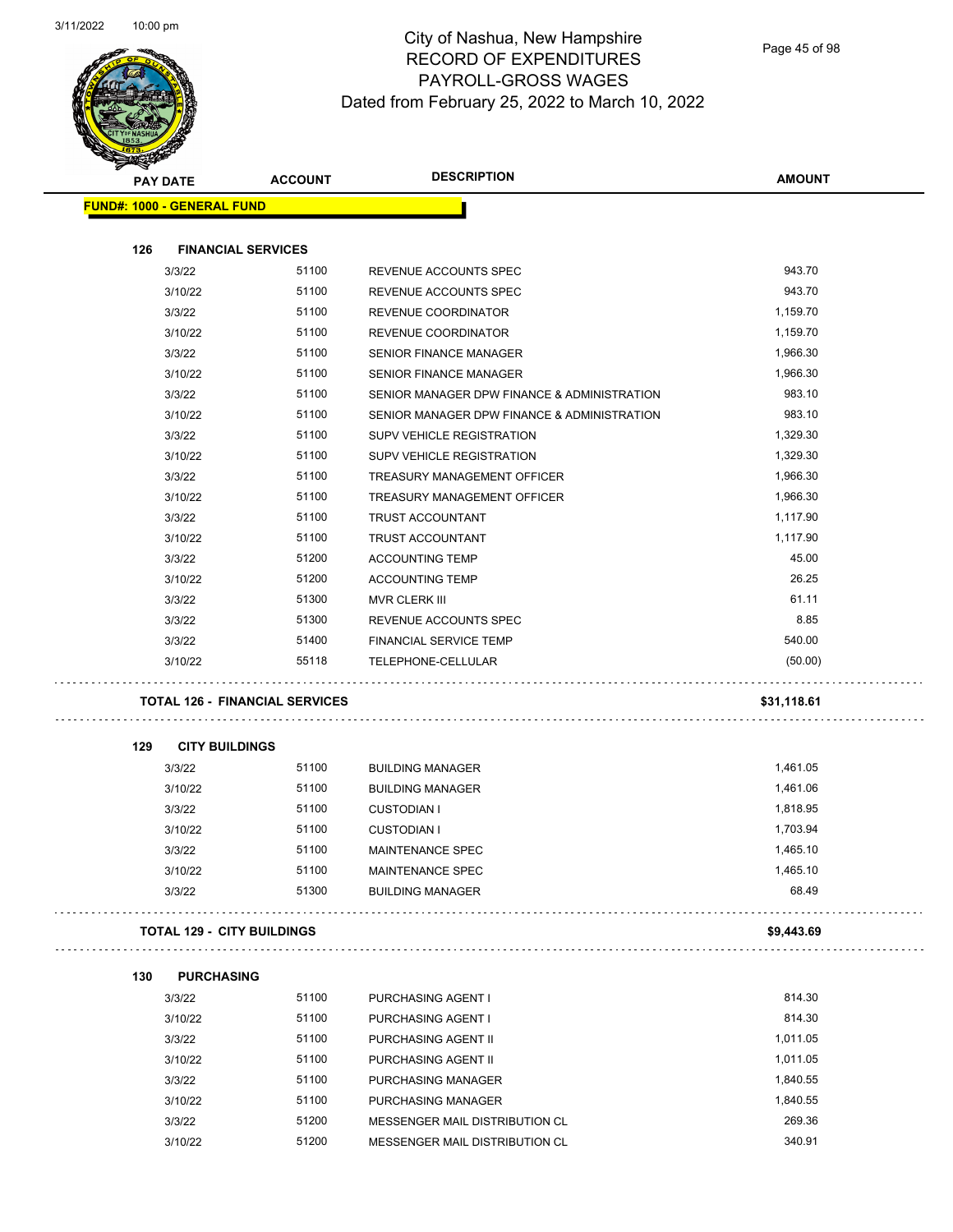

Page 46 of 98

|     | <b>PAY DATE</b>                   | <b>ACCOUNT</b>                            | <b>DESCRIPTION</b>            | <b>AMOUNT</b> |
|-----|-----------------------------------|-------------------------------------------|-------------------------------|---------------|
|     | <b>FUND#: 1000 - GENERAL FUND</b> |                                           |                               |               |
|     | <b>TOTAL 130 - PURCHASING</b>     |                                           |                               | \$7,942.07    |
| 131 | <b>HUNT BUILDING</b>              |                                           |                               |               |
|     | 3/3/22                            | 51100                                     | OED COORDINATOR               | 605.95        |
|     | 3/10/22                           | 51100                                     | OED COORDINATOR               | 605.95        |
|     | <b>TOTAL 131 - HUNT BUILDING</b>  |                                           |                               | \$1,211.90    |
| 132 | <b>ASSESSING</b>                  |                                           |                               |               |
|     | 3/3/22                            | 51100                                     | ASSESSING ADMIN SPEC II CSR   | 814.80        |
|     | 3/10/22                           | 51100                                     | ASSESSING ADMIN SPEC II CSR   | 814.80        |
|     | 3/3/22                            | 51100                                     | ASSESSING ADMIN SPEC III CSR  | 1,208.30      |
|     | 3/10/22                           | 51100                                     | ASSESSING ADMIN SPEC III CSR  | 1,208.30      |
|     | 3/3/22                            | 51100                                     | ASSESSOR I                    | 1,062.80      |
|     | 3/10/22                           | 51100                                     | ASSESSOR I                    | 1,062.77      |
|     | 3/3/22                            | 51100                                     | ASSESSOR III                  | 2,646.75      |
|     | 3/10/22                           | 51100                                     | <b>ASSESSOR III</b>           | 2,646.75      |
|     | 3/3/22                            | 51100                                     | <b>CHIEF ASSESSOR</b>         | 2,418.55      |
|     | 3/10/22                           | 51100                                     | <b>CHIEF ASSESSOR</b>         | 2,418.55      |
|     | 3/3/22                            | 51100                                     | DEPARTMENT COORDINATOR        | 774.06        |
|     | 3/10/22                           | 51100                                     | DEPARTMENT COORDINATOR        | 651.84        |
|     | <b>TOTAL 132 - ASSESSING</b>      |                                           |                               | \$17,728.27   |
| 134 | GIS                               |                                           |                               |               |
|     | 3/3/22                            | 51100                                     | <b>GIS TECHNICIAN II</b>      | 1,260.70      |
|     | 3/10/22                           | 51100                                     | <b>GIS TECHNICIAN II</b>      | 1,260.70      |
|     | <b>TOTAL 134 - GIS</b>            |                                           |                               | \$2,521.40    |
| 142 |                                   | <b>WOODLAWN CEMETERY</b>                  |                               |               |
|     | 3/3/22                            | 51100                                     | <b>GROUNDSKEEPER CEMETERY</b> | 1,533.80      |
|     | 3/10/22                           | 51100                                     | <b>GROUNDSKEEPER CEMETERY</b> | 1,533.80      |
|     | 3/3/22                            | 51100                                     | SUBFOREMAN CEMETERY           | 971.40        |
|     | 3/10/22                           | 51100                                     | SUBFOREMAN CEMETERY           | 971.40        |
|     | 3/3/22                            | 51100                                     | SUPERINTENDENT CEMETERY I     | 1,329.30      |
|     | 3/10/22                           | 51100                                     | SUPERINTENDENT CEMETERY I     | 1,329.30      |
|     |                                   | <b>TOTAL 142 - WOODLAWN CEMETERY</b>      |                               | \$7,669.00    |
| 144 |                                   | <b>EDGEWOOD &amp; SUBURBAN CEMETERIES</b> |                               |               |
|     | 3/3/22                            | 51100                                     | <b>GROUNDSKEEPER CEMETERY</b> | 1,529.01      |
|     | 3/10/22                           | 51100                                     | <b>GROUNDSKEEPER CEMETERY</b> | 1,533.80      |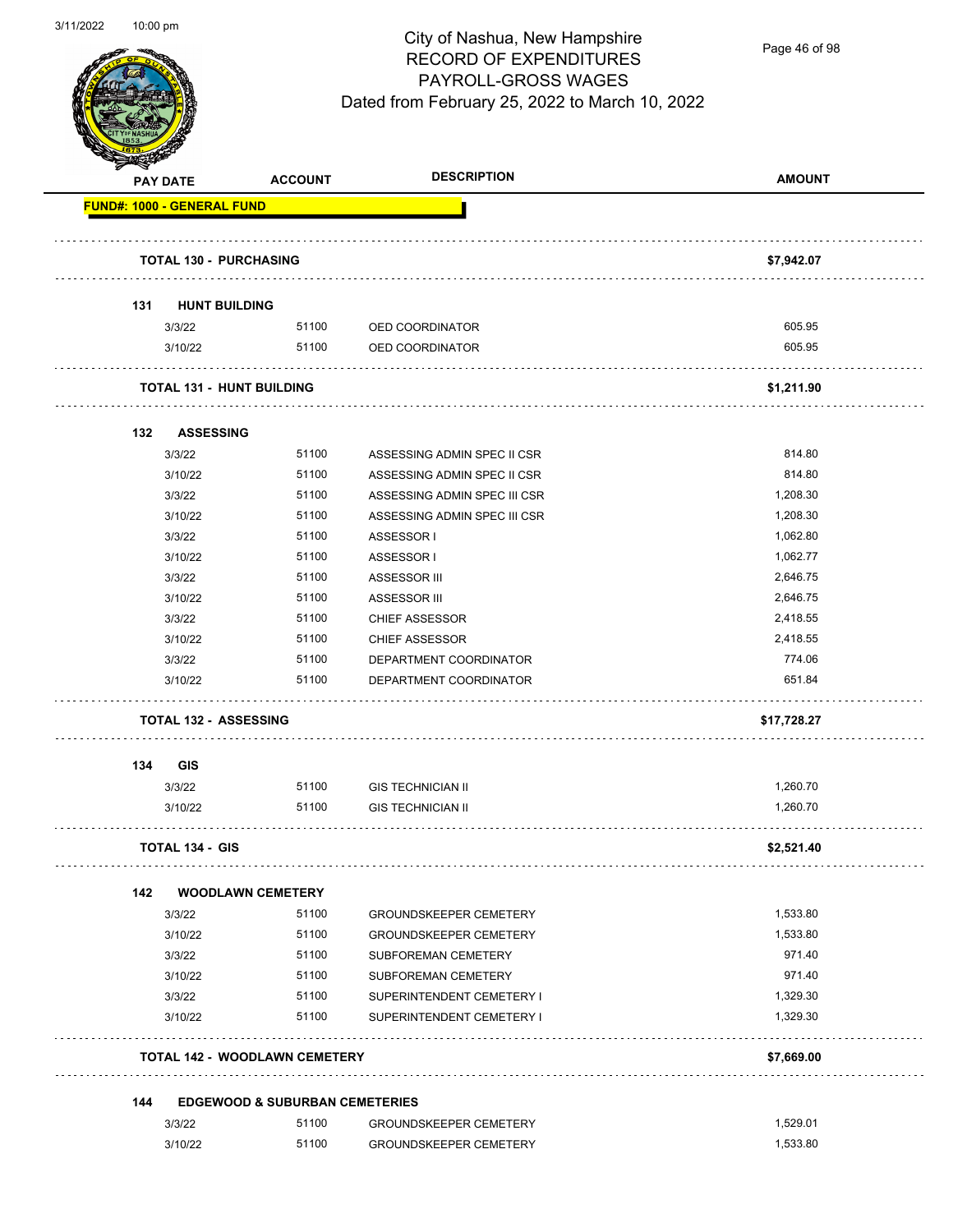Page 47 of 98

|     | PAY DATE                          | <b>ACCOUNT</b>                            | <b>DESCRIPTION</b>                                    | <b>AMOUNT</b>         |
|-----|-----------------------------------|-------------------------------------------|-------------------------------------------------------|-----------------------|
|     | <b>FUND#: 1000 - GENERAL FUND</b> |                                           |                                                       |                       |
|     |                                   |                                           |                                                       |                       |
| 144 |                                   | <b>EDGEWOOD &amp; SUBURBAN CEMETERIES</b> |                                                       |                       |
|     | 3/3/22                            | 51100                                     | SUBFOREMAN CEMETERY                                   | 871.60                |
|     | 3/10/22                           | 51100                                     | SUBFOREMAN CEMETERY                                   | 871.60                |
|     | 3/3/22                            | 51100                                     | SUPERINTENDENT CEMETERY II                            | 1,329.30              |
|     | 3/10/22                           | 51100                                     | SUPERINTENDENT CEMETERY II                            | 1,329.30              |
|     |                                   |                                           | <b>TOTAL 144 - EDGEWOOD &amp; SUBURBAN CEMETERIES</b> | \$7,464.61            |
| 150 | <b>POLICE</b>                     |                                           |                                                       |                       |
|     | 3/3/22                            | 51100                                     | <b>1ST YEAR OFFICERS</b>                              | 4,358.00              |
|     | 3/10/22                           | 51100                                     | <b>1ST YEAR OFFICERS</b>                              | 4,358.00              |
|     | 3/3/22                            | 51100                                     | 1st YR SPECIAL OFFICER CERTIFIED II                   | 4,507.32              |
|     | 3/10/22                           | 51100                                     | 1st YR SPECIAL OFFICER CERTIFIED II                   | 4,507.31              |
|     | 3/3/22                            | 51100                                     | ACCOUNT CLERK IV                                      | 2,701.05              |
|     | 3/10/22                           | 51100                                     | ACCOUNT CLERK IV                                      | 2,701.05              |
|     | 3/3/22                            | 51100                                     | ADMIN ASSISTANT I DETECTIVES                          | 3,128.60              |
|     | 3/10/22                           | 51100                                     | ADMIN ASSISTANT I DETECTIVES                          | 3,128.59              |
|     | 3/3/22                            | 51100                                     | ADMIN ASSISTANT I LEGAL                               | 817.20                |
|     | 3/10/22                           | 51100                                     | ADMIN ASSISTANT I LEGAL                               | 817.20                |
|     | 3/3/22                            | 51100                                     | ADMIN ASSISTANT II LEGAL                              | 827.95                |
|     | 3/10/22                           | 51100                                     | ADMIN ASSISTANT II LEGAL                              | 827.95                |
|     | 3/3/22                            | 51100                                     | ADMIN ASSISTANT III PROF STANDARDS                    | 1,038.10              |
|     | 3/10/22                           | 51100                                     | ADMIN ASSISTANT III PROF STANDARDS                    | 1,038.09              |
|     | 3/3/22                            | 51100                                     | ADMIN ASSISTANT III SERVICES                          | 855.75                |
|     | 3/10/22                           | 51100                                     | ADMIN ASSISTANT III SERVICES                          | 855.75                |
|     | 3/3/22                            | 51100                                     | ADMIN ASSISTANT IV UNIFORM FIELD OPS                  | 900.59                |
|     | 3/10/22                           | 51100                                     | ADMIN ASSISTANT IV UNIFORM FIELD OPS                  | 900.60                |
|     | 3/3/22                            | 51100                                     | ADMINISTRATIVE PROJECT SPEC                           | 1,474.75              |
|     | 3/10/22                           | 51100                                     | ADMINISTRATIVE PROJECT SPEC                           | 1,474.75              |
|     | 3/3/22                            | 51100                                     | ANIMAL CONTROL OFFICER                                | 1,078.35              |
|     | 3/10/22                           | 51100                                     | ANIMAL CONTROL OFFICER                                | 1,078.35              |
|     | 3/3/22                            | 51100                                     | ASSISTANT RECORDS MANAGER                             | 1,148.85              |
|     | 3/10/22                           | 51100                                     | ASSISTANT RECORDS MANAGER                             | 1,148.85              |
|     | 3/3/22                            | 51100                                     | AUTO MECHANIC 1ST CLASS                               | 1,853.10              |
|     | 3/10/22                           | 51100                                     | AUTO MECHANIC 1ST CLASS                               | 1,853.10              |
|     | 3/3/22                            | 51100                                     | <b>BUILDING MAINTENANCE SUPV</b>                      | 1,148.85              |
|     | 3/10/22                           | 51100                                     | <b>BUILDING MAINTENANCE SUPV</b>                      | 1,148.85              |
|     | 3/3/22                            | 51100                                     | <b>CAPTAIN</b>                                        | 17,300.15             |
|     |                                   | 51100                                     |                                                       |                       |
|     | 3/10/22<br>3/3/22                 | 51100                                     | CAPTAIN                                               | 17,581.54<br>5,922.50 |
|     |                                   | 51100                                     | CHIEF OF POLICE                                       | 3,670.10              |
|     | 3/10/22                           |                                           | CHIEF OF POLICE                                       |                       |
|     | 3/3/22                            | 51100                                     | COMM TECH ALL DESIGNATIONS                            | 6,995.35              |
|     | 3/10/22                           | 51100                                     | COMM TECH ALL DESIGNATIONS                            | 6,995.35              |
|     | 3/3/22                            | 51100                                     | COMMUNITY POLICING COORDINATOR                        | 1,445.95              |
|     | 3/10/22                           | 51100                                     | COMMUNITY POLICING COORDINATOR                        | 1,445.95              |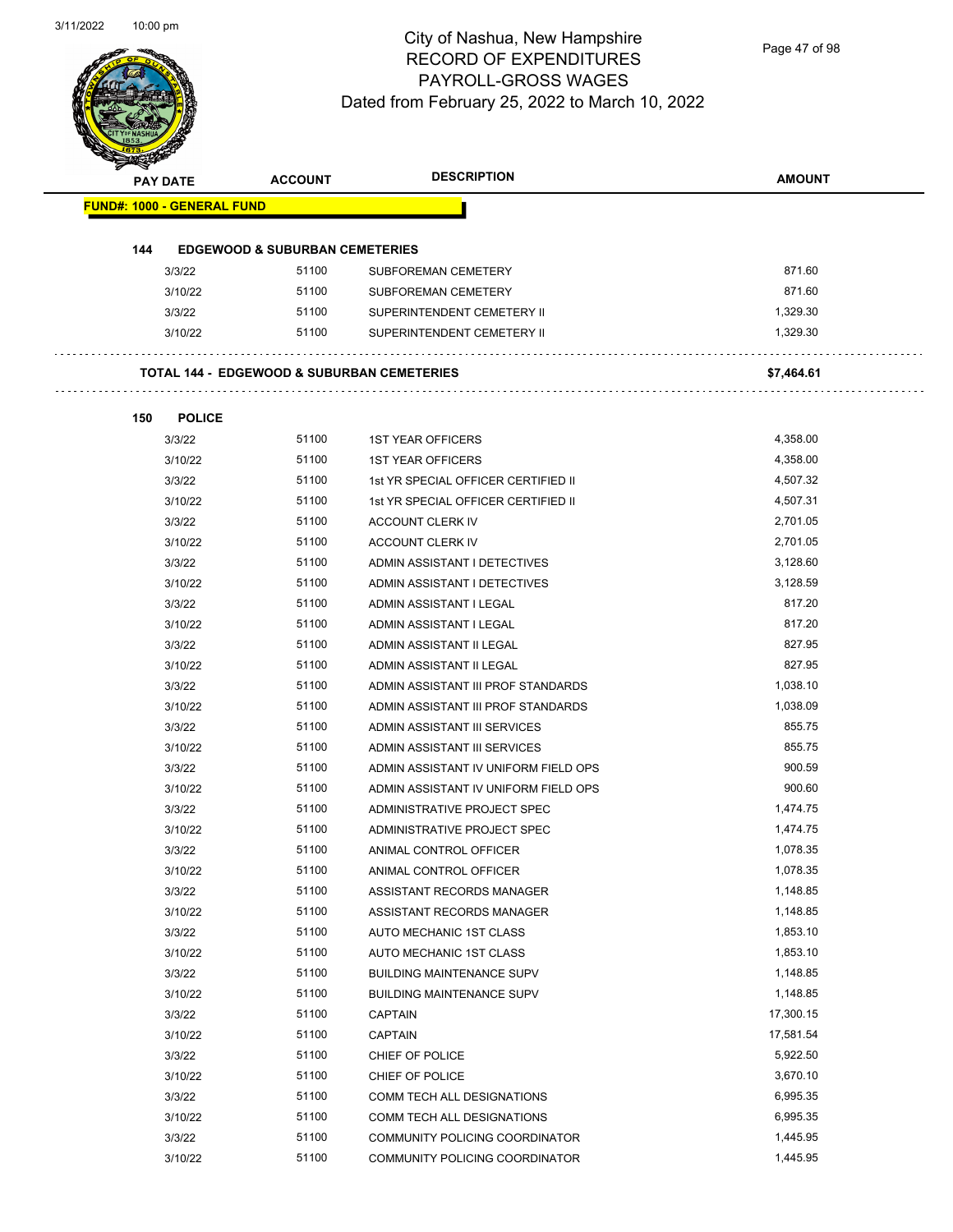

Page 48 of 98

|     | <b>PAY DATE</b>                    | <b>ACCOUNT</b> | <b>DESCRIPTION</b>                      | <b>AMOUNT</b> |
|-----|------------------------------------|----------------|-----------------------------------------|---------------|
|     | <u> FUND#: 1000 - GENERAL FUND</u> |                |                                         |               |
|     |                                    |                |                                         |               |
| 150 | <b>POLICE</b>                      |                |                                         |               |
|     | 3/3/22                             | 51100          | <b>CRIME ANALYST</b>                    | 1,157.85      |
|     | 3/10/22                            | 51100          | <b>CRIME ANALYST</b>                    | 1,157.85      |
|     | 3/3/22                             | 51100          | <b>CUSTODIAN II</b>                     | 734.80        |
|     | 3/10/22                            | 51100          | <b>CUSTODIAN II</b>                     | 734.80        |
|     | 3/3/22                             | 51100          | <b>CUSTODIAN III</b>                    | 1,673.60      |
|     | 3/10/22                            | 51100          | <b>CUSTODIAN III</b>                    | 1,673.60      |
|     | 3/3/22                             | 51100          | DEPUTY CHIEF OF POLICE                  | 5,337.20      |
|     | 3/10/22                            | 51100          | DEPUTY CHIEF OF POLICE                  | 5,572.24      |
|     | 3/3/22                             | 51100          | DETENTION SPEC                          | 2,870.85      |
|     | 3/10/22                            | 51100          | DETENTION SPEC                          | 2,870.85      |
|     | 3/3/22                             | 51100          | DISPATCHERS ALL DESIGNATIONS            | 3,924.30      |
|     | 3/10/22                            | 51100          | DISPATCHERS ALL DESIGNATIONS            | 3,924.30      |
|     | 3/3/22                             | 51100          | DOMESTIC VIOLENCE ADVOCATE              | 1,049.80      |
|     | 3/10/22                            | 51100          | DOMESTIC VIOLENCE ADVOCATE              | 1,049.80      |
|     | 3/3/22                             | 51100          | FLEET MAINTENANCE ASST SUPV             | 1,076.20      |
|     | 3/10/22                            | 51100          | FLEET MAINTENANCE ASST SUPV             | 1,076.18      |
|     | 3/3/22                             | 51100          | <b>IT MANAGER</b>                       | 1,826.90      |
|     | 3/10/22                            | 51100          | <b>IT MANAGER</b>                       | 1,826.90      |
|     | 3/3/22                             | 51100          | IT PROGRAMS ADMIN & INSTRUCTOR          | 1,208.35      |
|     | 3/10/22                            | 51100          | IT PROGRAMS ADMIN & INSTRUCTOR          | 1,208.35      |
|     | 3/3/22                             | 51100          | LIEUTENANT                              | 19,085.54     |
|     | 3/10/22                            | 51100          | LIEUTENANT                              | 19,235.62     |
|     | 3/3/22                             | 51100          | NPD BUSINESS COORDINATOR                | 1,207.40      |
|     | 3/10/22                            | 51100          | NPD BUSINESS COORDINATOR                | 1,207.40      |
|     | 3/3/22                             | 51100          | NPD BUSINESS MANAGER                    | 1,966.30      |
|     | 3/10/22                            | 51100          | NPD BUSINESS MANAGER                    | 1,966.30      |
|     | 3/3/22                             | 51100          | NPD NETWORK ADMINISTRATOR               | 1,539.10      |
|     | 3/10/22                            | 51100          | NPD NETWORK ADMINISTRATOR               | 1,539.10      |
|     | 3/3/22                             | 51100          | PARALEGAL                               | 919.65        |
|     | 3/10/22                            | 51100          | PARALEGAL                               | 919.65        |
|     | 3/3/22                             | 51100          | PATROLMAN ALL RANKS                     | 178,548.92    |
|     | 3/10/22                            | 51100          | PATROLMAN ALL RANKS                     | 182,575.71    |
|     | 3/3/22                             | 51100          | POLICE ATTORNEY                         | 4,896.75      |
|     | 3/10/22                            | 51100          | POLICE ATTORNEY                         | 4,896.75      |
|     | 3/3/22                             | 51100          | RECORDS & COMMUNICATIONS MGR            | 1,775.85      |
|     | 3/10/22                            | 51100          | <b>RECORDS &amp; COMMUNICATIONS MGR</b> | 1,775.85      |
|     | 3/3/22                             | 51100          | <b>RECORDS TECHNICIAN I</b>             | 1,476.80      |
|     | 3/10/22                            | 51100          | <b>RECORDS TECHNICIAN I</b>             | 1,476.80      |
|     | 3/3/22                             | 51100          | RECORDS TECHNICIAN II                   | 1,909.10      |
|     | 3/10/22                            | 51100          | RECORDS TECHNICIAN II                   | 1,909.10      |
|     | 3/3/22                             | 51100          | SERGEANT                                | 46,755.00     |
|     | 3/10/22                            | 51100          | SERGEANT                                | 46,960.54     |
|     | 3/3/22                             | 51100          | SHIFT LEADER                            | 2,450.65      |
|     | 3/10/22                            | 51100          | SHIFT LEADER                            | 2,450.65      |
|     |                                    |                |                                         |               |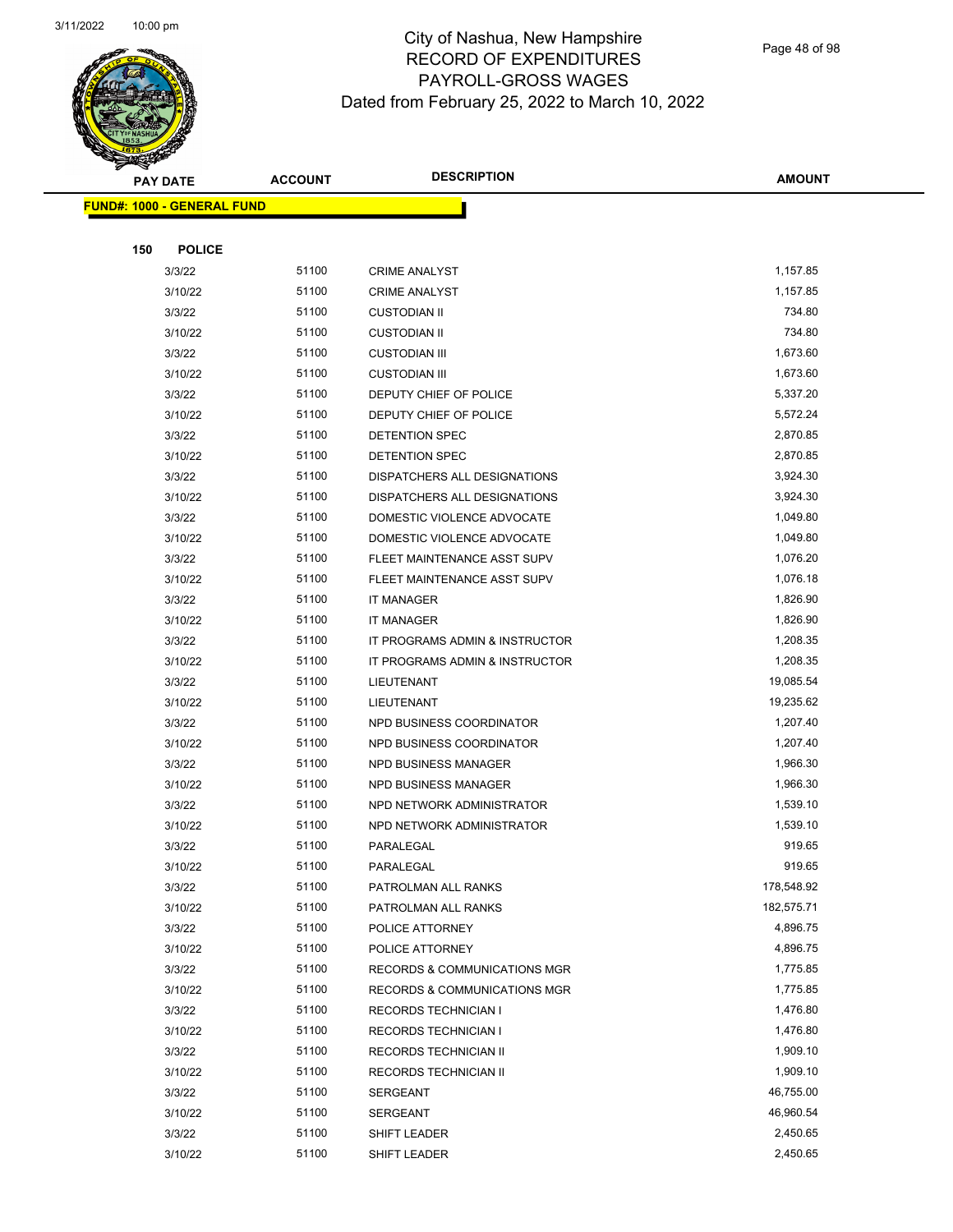

Page 49 of 98

|     | <b>PAY DATE</b>                    | <b>ACCOUNT</b> | <b>DESCRIPTION</b>                             | <b>AMOUNT</b>      |
|-----|------------------------------------|----------------|------------------------------------------------|--------------------|
|     | <u> FUND#: 1000 - GENERAL FUND</u> |                |                                                |                    |
|     |                                    |                |                                                |                    |
| 150 | <b>POLICE</b>                      |                |                                                |                    |
|     | 3/3/22                             | 51100          | <b>SUPV POLICE FLEET</b>                       | 1,459.60           |
|     | 3/10/22                            | 51100          | <b>SUPV POLICE FLEET</b>                       | 1,459.60           |
|     | 3/3/22                             | 51200          | <b>ACCREDITATION MANAGER</b>                   | 1,216.08           |
|     | 3/10/22                            | 51200          | <b>ACCREDITATION MANAGER</b>                   | 1,216.08           |
|     | 3/3/22                             | 51300          | AUTO MECHANIC 1ST CLASS                        | 542.72             |
|     | 3/10/22                            | 51300          | <b>CUSTODIAN II</b>                            | 96.45              |
|     | 3/3/22                             | 51300          | <b>CUSTODIAN III</b>                           | 139.72             |
|     | 3/10/22                            | 51300          | LIEUTENANT                                     | (429.91)           |
|     | 3/3/22                             | 51300          | PATROLMAN ALL RANKS                            | 521.71             |
|     | 3/10/22                            | 51300          | PATROLMAN ALL RANKS                            | (9, 577.14)        |
|     | 3/10/22                            | 51300          | <b>SERGEANT</b>                                | 151.17             |
|     | 3/3/22                             | 51309          | PATROLMAN ALL RANKS                            | 1,868.82           |
|     | 3/10/22                            | 51309          | PATROLMAN ALL RANKS                            | 2,663.72           |
|     | 3/3/22                             | 51309          | <b>SERGEANT</b>                                | 600.64             |
|     | 3/3/22                             | 51315          | PATROLMAN ALL RANKS                            | 989.89             |
|     | 3/10/22                            | 51315          | PATROLMAN ALL RANKS                            | 588.39             |
|     | 3/10/22                            | 51315          | <b>SERGEANT</b>                                | 220.98             |
|     | 3/3/22                             | 51322          | <b>1ST YEAR OFFICERS</b>                       | 490.30             |
|     | 3/10/22                            | 51322          | <b>1ST YEAR OFFICERS</b>                       | 510.71             |
|     | 3/3/22                             | 51322          | PATROLMAN ALL RANKS                            | 7,500.90           |
|     | 3/10/22                            | 51322          | PATROLMAN ALL RANKS                            | 8,826.89           |
|     | 3/10/22                            | 51322          | <b>SERGEANT</b>                                | 148.71             |
|     | 3/3/22                             | 51330          | <b>1ST YEAR OFFICERS</b>                       | 326.85             |
|     | 3/3/22                             | 51330          | 1st YR SPECIAL OFFICER CERTIFIED II            | 450.73             |
|     | 3/10/22                            | 51330          | 1st YR SPECIAL OFFICER CERTIFIED II            | 1,352.18           |
|     | 3/3/22                             | 51330          | ADMIN ASSISTANT I DETECTIVES                   | 504.18             |
|     | 3/10/22                            | 51330          | ADMIN ASSISTANT I DETECTIVES                   | 5,683.40           |
|     | 3/3/22                             | 51330          | COMM TECH ALL DESIGNATIONS                     | 719.60             |
|     | 3/10/22                            | 51330          | COMM TECH ALL DESIGNATIONS                     | 1,250.96<br>295.82 |
|     | 3/3/22                             | 51330<br>51330 | DETENTION SPEC                                 | 581.72             |
|     | 3/10/22<br>3/3/22                  | 51330          | DETENTION SPEC<br>DISPATCHERS ALL DESIGNATIONS | 826.04             |
|     | 3/10/22                            | 51330          | DISPATCHERS ALL DESIGNATIONS                   | 279.70             |
|     | 3/3/22                             | 51330          | LIEUTENANT                                     | 595.04             |
|     | 3/10/22                            | 51330          | LIEUTENANT                                     | 326.52             |
|     | 3/3/22                             | 51330          | PATROLMAN ALL RANKS                            | 11,274.15          |
|     | 3/10/22                            | 51330          | PATROLMAN ALL RANKS                            | 22,247.14          |
|     | 3/3/22                             | 51330          | <b>SERGEANT</b>                                | 3,591.23           |
|     | 3/10/22                            | 51330          | SERGEANT                                       | 6,224.53           |
|     | 3/3/22                             | 51330          | SHIFT LEADER                                   | 387.96             |
|     | 3/10/22                            | 51330          | SHIFT LEADER                                   | 1,049.04           |
|     | 3/3/22                             | 51412          | ADMIN ASSISTANT I DETECTIVES                   | (227.25)           |
|     | 3/10/22                            | 51412          | ADMIN ASSISTANT I DETECTIVES                   | (5,683.40)         |
|     | 3/10/22                            | 51412          | PER DIEM                                       | 227.25             |
|     |                                    |                |                                                |                    |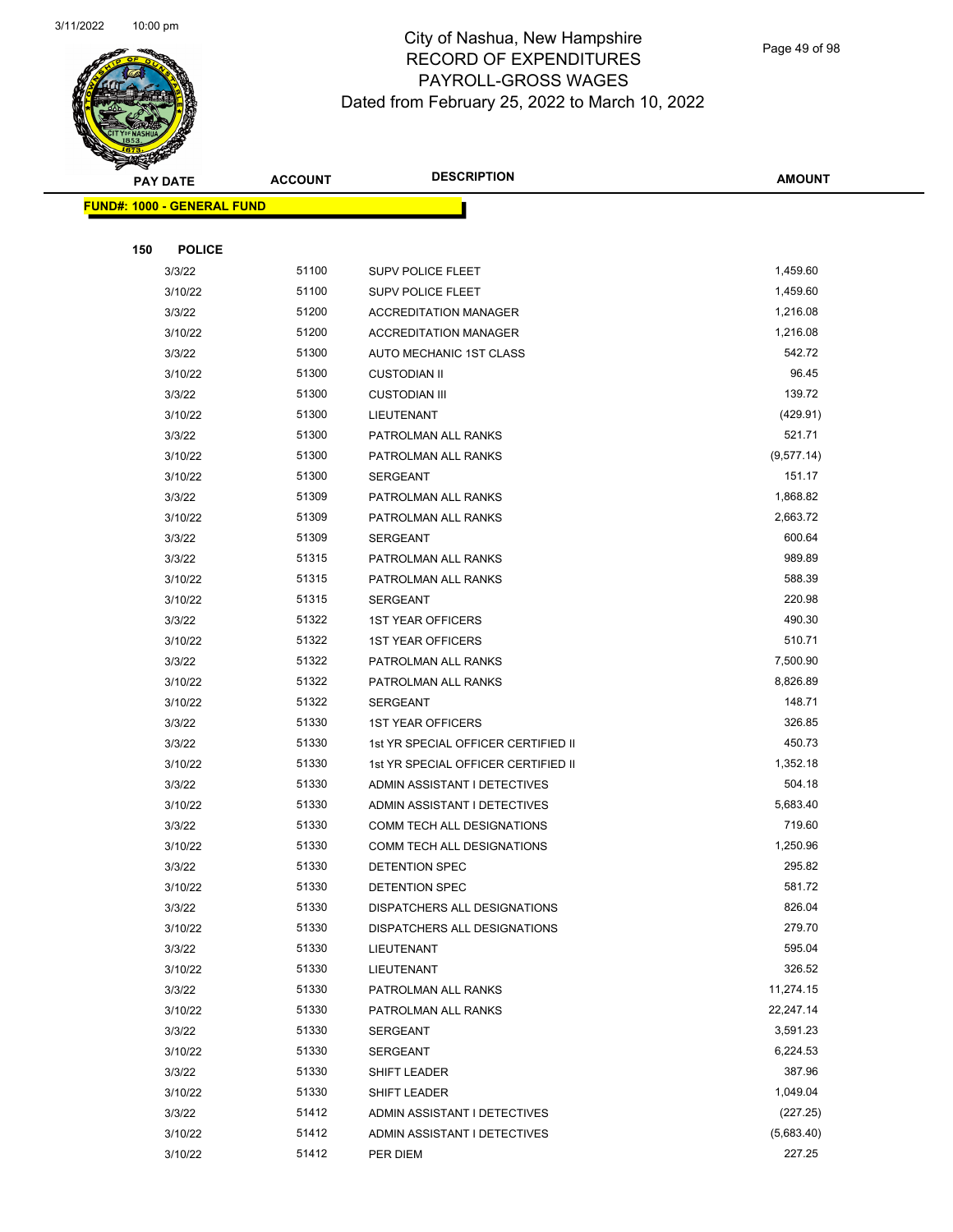$\overline{\phantom{0}}$ 



### City of Nashua, New Hampshire RECORD OF EXPENDITURES PAYROLL-GROSS WAGES Dated from February 25, 2022 to March 10, 2022

Page 50 of 98

| B.<br><b>PAY DATE</b>             | <b>ACCOUNT</b> | <b>DESCRIPTION</b>                  | <b>AMOUNT</b> |
|-----------------------------------|----------------|-------------------------------------|---------------|
| <b>FUND#: 1000 - GENERAL FUND</b> |                |                                     |               |
|                                   |                |                                     |               |
| 150<br><b>POLICE</b>              |                |                                     |               |
| 3/3/22                            | 51600          | ADMIN ASSISTANT I LEGAL             | 500.00        |
| 3/10/22                           | 51600          | CHIEF OF POLICE                     | 1,020.85      |
| 3/3/22                            | 51628          | <b>1ST YEAR OFFICERS</b>            | 871.60        |
| 3/3/22                            | 51628          | 1st YR SPECIAL OFFICER CERTIFIED II | 901.47        |
| 3/3/22                            | 51628          | ANIMAL CONTROL OFFICER              | 215.67        |
| 3/3/22                            | 51628          | <b>CAPTAIN</b>                      | 3,460.03      |
| 3/3/22                            | 51628          | CHIEF OF POLICE                     | 1,184.50      |
| 3/3/22                            | 51628          | COMM TECH ALL DESIGNATIONS          | 1,399.07      |
| 3/3/22                            | 51628          | DEPUTY CHIEF OF POLICE              | 1,067.44      |
| 3/3/22                            | 51628          | DETENTION SPEC                      | 574.17        |
| 3/3/22                            | 51628          | <b>DISPATCHERS ALL DESIGNATIONS</b> | 784.86        |
| 3/3/22                            | 51628          | LIEUTENANT                          | 3,817.11      |
| 3/3/22                            | 51628          | PATROLMAN ALL RANKS                 | 35,955.01     |
| 3/3/22                            | 51628          | SERGEANT                            | 9,351.01      |
| 3/3/22                            | 51628          | SHIFT LEADER                        | 490.13        |
| 3/10/22                           | 51750          | CHIEF OF POLICE                     | 99,424.00     |
| 3/10/22                           | 52809          | <b>WELLNESS PROGRAM</b>             | 200.00        |
| 3/3/22                            | 61107          | <b>CLOTHING &amp; UNIFORMS</b>      | 1,163.49      |
| 3/10/22                           | 61107          | <b>CLOTHING &amp; UNIFORMS</b>      | 1,391.73      |
| <b>TOTAL 150 - POLICE</b>         |                |                                     | \$921,694.60  |
| 152<br><b>FIRE</b>                |                |                                     |               |
| 3/3/22                            | 51100          | ADMINISTRATIVE ASSISTANT II         | 2,584.30      |
| 3/10/22                           | 51100          | ADMINISTRATIVE ASSISTANT II         | 2,584.30      |
| 3/3/22                            | 51100          | <b>ASST FIRE CHIEF</b>              | 2,312.38      |
| 3/10/22                           | 51100          | <b>ASST FIRE CHIEF</b>              | 2,312.38      |
| 3/3/22                            | 51100          | ASST SUPERINTENDENT FIRE ALARM      | 1,843.36      |
| 3/10/22                           | 51100          | ASST SUPERINTENDENT FIRE ALARM      | 1,843.36      |
| 3/3/22                            | 51100          | ASST SUPERINTENDENT FIRE FLEET      | 1,694.72      |
| 3/10/22                           | 51100          | ASST SUPERINTENDENT FIRE FLEET      | 1,694.72      |
| 3/3/22                            | 51100          | ASST SUPERINTENDENT PREVENTION      | 5,604.24      |
| 3/10/22                           | 51100          | ASST SUPERINTENDENT PREVENTION      | 5,660.64      |
| 3/3/22                            | 51100          | <b>CAPTAIN</b>                      | 10,994.98     |
| 3/10/22                           | 51100          | <b>CAPTAIN</b>                      | 11,154.31     |
| 3/3/22                            | 51100          | CAPTAIN FIRE TRAINING SAFETY        | 2,035.72      |
| 3/10/22                           | 51100          | CAPTAIN FIRE TRAINING SAFETY        | 2,035.72      |
| 3/3/22                            | 51100          | DEPUTY FIRE CHIEF                   | 11,294.41     |
| 3/10/22                           | 51100          | DEPUTY FIRE CHIEF                   | 9,342.12      |
| 3/3/22                            | 51100          | <b>EXEC ASST BUSINESS COORD</b>     | 1,160.25      |
| 3/10/22                           | 51100          | <b>EXEC ASST BUSINESS COORD</b>     | 1,160.25      |
| 3/3/22                            | 51100          | FIRE CHIEF                          | 2,617.68      |
| 3/10/22                           | 51100          | FIRE CHIEF                          | 2,801.73      |
| 3/3/22                            | 51100          | FIRE DISPATCH ALL RANKS             | 9,203.67      |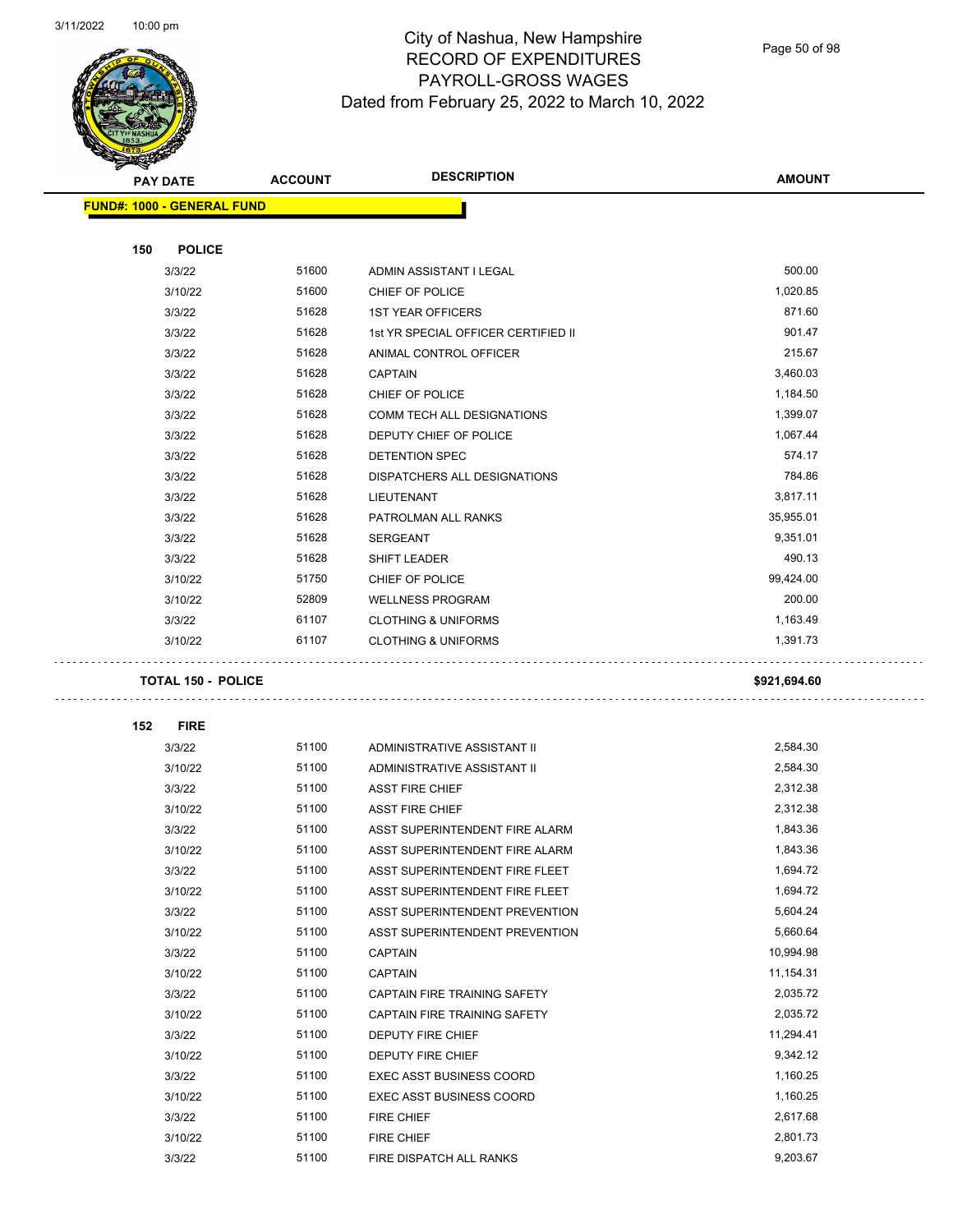

Page 51 of 98

|     | <b>PAY DATE</b>                    | <b>ACCOUNT</b> | <b>DESCRIPTION</b>             | <b>AMOUNT</b> |
|-----|------------------------------------|----------------|--------------------------------|---------------|
|     | <u> FUND#: 1000 - GENERAL FUND</u> |                |                                |               |
|     |                                    |                |                                |               |
| 152 | <b>FIRE</b>                        |                |                                |               |
|     | 3/10/22                            | 51100          | FIRE DISPATCH ALL RANKS        | 9,761.29      |
|     | 3/3/22                             | 51100          | FIRE DISPATCH SUPERVISOR       | 4,448.56      |
|     | 3/10/22                            | 51100          | FIRE DISPATCH SUPERVISOR       | 4,448.56      |
|     | 3/3/22                             | 51100          | <b>FIRE LIEUTENANT</b>         | 45,671.04     |
|     | 3/10/22                            | 51100          | FIRE LIEUTENANT                | 45,778.71     |
|     | 3/3/22                             | 51100          | <b>FIRE MECHANIC</b>           | 1,517.56      |
|     | 3/10/22                            | 51100          | <b>FIRE MECHANIC</b>           | 1,517.56      |
|     | 3/3/22                             | 51100          | FIRE TRAINING OFFICER          | 1,754.48      |
|     | 3/10/22                            | 51100          | FIRE TRAINING OFFICER          | 1,754.48      |
|     | 3/3/22                             | 51100          | FIREFIGHTERS ALL RANKS         | 136,494.47    |
|     | 3/10/22                            | 51100          | FIREFIGHTERS ALL RANKS         | 136,494.49    |
|     | 3/3/22                             | 51100          | SUPERINTENDENT FIRE ALARM      | 2,076.64      |
|     | 3/10/22                            | 51100          | SUPERINTENDENT FIRE ALARM      | 2,076.64      |
|     | 3/3/22                             | 51100          | SUPERINTENDENT FIRE FLEET      | 1,956.84      |
|     | 3/10/22                            | 51100          | SUPERINTENDENT FIRE FLEET      | 1,956.84      |
|     | 3/3/22                             | 51100          | SUPERINTENDENT FIRE PREVENTION | 2,056.04      |
|     | 3/10/22                            | 51100          | SUPERINTENDENT FIRE PREVENTION | 2,056.04      |
|     | 3/3/22                             | 51300          | <b>ASST FIRE CHIEF</b>         | 371.64        |
|     | 3/10/22                            | 51300          | ASST SUPERINTENDENT FIRE ALARM | 215.95        |
|     | 3/10/22                            | 51300          | ASST SUPERINTENDENT PREVENTION | 657.63        |
|     | 3/3/22                             | 51300          | DEPUTY FIRE CHIEF              | 1,686.78      |
|     | 3/10/22                            | 51300          | <b>DEPUTY FIRE CHIEF</b>       | 165.17        |
|     | 3/10/22                            | 51300          | FIRE LIEUTENANT                | 58.62         |
|     | 3/3/22                             | 51300          | <b>FIRE MECHANIC</b>           | 170.73        |
|     | 3/3/22                             | 51300          | FIREFIGHTERS ALL RANKS         | 618.97        |
|     | 3/10/22                            | 51300          | SUPERINTENDENT FIRE ALARM      | 243.28        |
|     | 3/3/22                             | 51300          | SUPERINTENDENT FIRE FLEET      | 631.54        |
|     | 3/3/22                             | 51330          | <b>CAPTAIN</b>                 | 2,874.09      |
|     | 3/10/22                            | 51330          | <b>CAPTAIN</b>                 | 4,784.90      |
|     | 3/3/22                             | 51330          | <b>DEPUTY FIRE CHIEF</b>       | 884.18        |
|     | 3/10/22                            | 51330          | DEPUTY FIRE CHIEF              | 3,693.30      |
|     | 3/3/22                             | 51330          | FIRE DISPATCH ALL RANKS        | 3,869.29      |
|     | 3/10/22                            | 51330          | FIRE DISPATCH ALL RANKS        | 2,215.41      |
|     | 3/3/22                             | 51330          | FIRE DISPATCH SUPERVISOR       | 2,663.92      |
|     | 3/10/22                            | 51330          | FIRE DISPATCH SUPERVISOR       | 2,663.92      |
|     | 3/3/22                             | 51330          | FIRE LIEUTENANT                | 17,966.64     |
|     | 3/10/22                            | 51330          | FIRE LIEUTENANT                | 23,805.74     |
|     | 3/3/22                             | 51330          | FIREFIGHTERS ALL RANKS         | 41,840.29     |
|     | 3/10/22                            | 51330          | FIREFIGHTERS ALL RANKS         | 38,754.81     |
|     | 3/3/22                             | 51628          | ASST SUPERINTENDENT FIRE ALARM | 460.84        |
|     | 3/3/22                             | 51628          | ASST SUPERINTENDENT FIRE FLEET | 423.68        |
|     | 3/3/22                             | 51628          | ASST SUPERINTENDENT PREVENTION | 1,401.06      |
|     | 3/3/22                             | 51628          | <b>CAPTAIN</b>                 | 3,191.66      |
|     | 3/3/22                             | 51628          | CAPTAIN FIRE TRAINING SAFETY   | 508.93        |
|     |                                    |                |                                |               |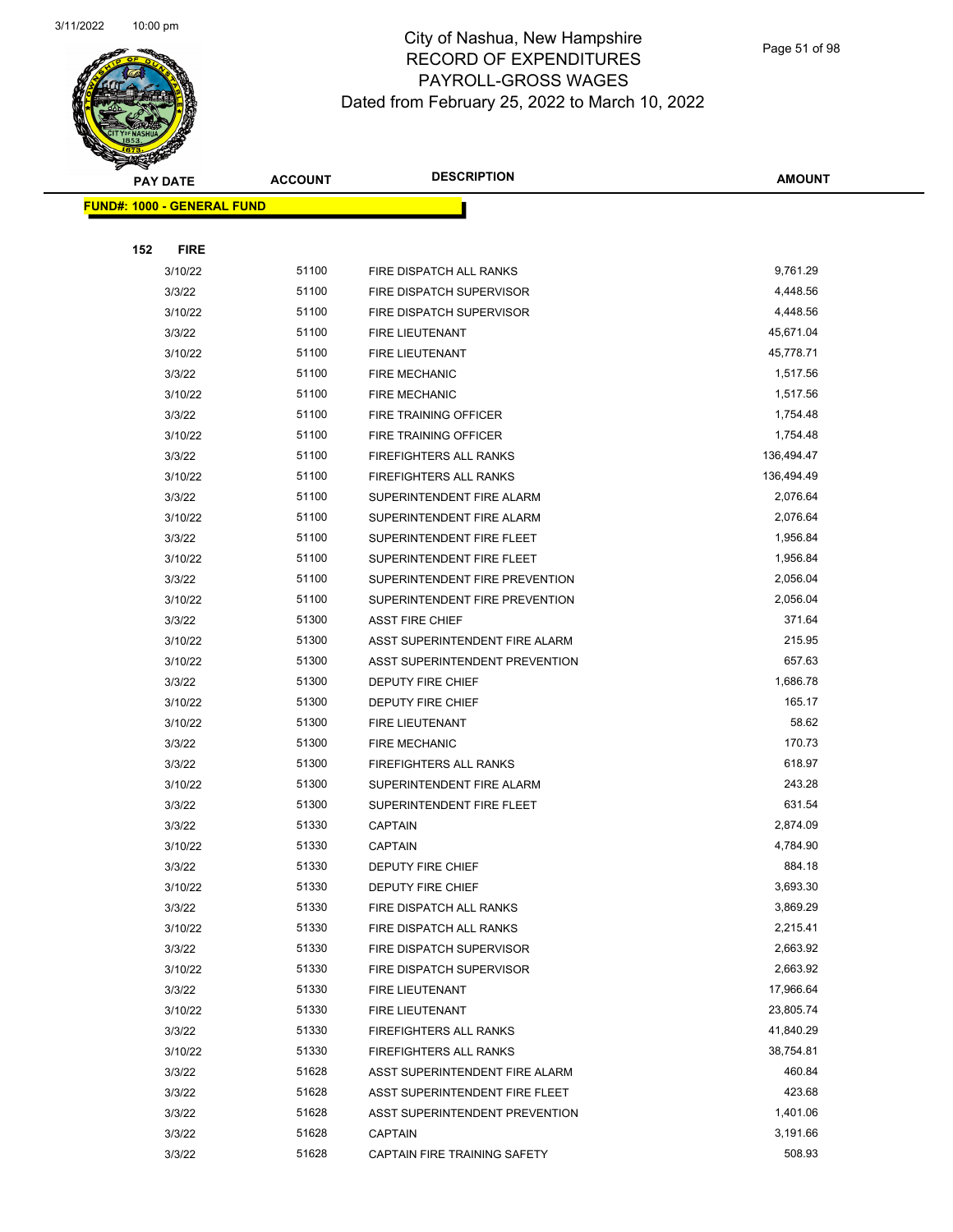

Page 52 of 98

| <b>PAY DATE</b>                   | <b>ACCOUNT</b> | <b>DESCRIPTION</b>                  | <b>AMOUNT</b> |
|-----------------------------------|----------------|-------------------------------------|---------------|
| <b>FUND#: 1000 - GENERAL FUND</b> |                |                                     |               |
|                                   |                |                                     |               |
| 152<br><b>FIRE</b>                |                |                                     |               |
| 3/3/22                            | 51628          | DEPUTY FIRE CHIEF                   | 464.93        |
| 3/3/22                            | 51628          | FIRE DISPATCH ALL RANKS             | 2,427.31      |
| 3/3/22                            | 51628          | FIRE DISPATCH SUPERVISOR            | 1,167.75      |
| 3/3/22                            | 51628          | FIRE LIEUTENANT                     | 11,417.79     |
| 3/3/22                            | 51628          | <b>FIRE MECHANIC</b>                | 379.39        |
| 3/3/22                            | 51628          | <b>FIRE TRAINING OFFICER</b>        | 438.62        |
| 3/3/22                            | 51628          | <b>FIREFIGHTERS ALL RANKS</b>       | 34,325.50     |
| 3/3/22                            | 51628          | SUPERINTENDENT FIRE ALARM           | 519.16        |
| 3/3/22                            | 51628          | SUPERINTENDENT FIRE FLEET           | 489.21        |
| 3/3/22                            | 51628          | SUPERINTENDENT FIRE PREVENTION      | 514.01        |
| 3/3/22                            | 51700          | ASST SUPERINTENDENT FIRE ALARM      | 23.04         |
| 3/10/22                           | 51700          | ASST SUPERINTENDENT FIRE ALARM      | 23.04         |
| 3/3/22                            | 51700          | ASST SUPERINTENDENT PREVENTION      | 70.05         |
| 3/10/22                           | 51700          | ASST SUPERINTENDENT PREVENTION      | 70.05         |
| 3/3/22                            | 51700          | <b>CAPTAIN</b>                      | 327.12        |
| 3/10/22                           | 51700          | <b>CAPTAIN</b>                      | 372.86        |
| 3/3/22                            | 51700          | CAPTAIN FIRE TRAINING SAFETY        | 25.45         |
| 3/10/22                           | 51700          | <b>CAPTAIN FIRE TRAINING SAFETY</b> | 25.45         |
| 3/3/22                            | 51700          | DEPUTY FIRE CHIEF                   | 66.42         |
| 3/3/22                            | 51700          | FIRE DISPATCH ALL RANKS             | 16.28         |
| 3/10/22                           | 51700          | FIRE DISPATCH ALL RANKS             | 16.28         |
| 3/3/22                            | 51700          | FIRE LIEUTENANT                     | 1,400.74      |
| 3/10/22                           | 51700          | FIRE LIEUTENANT                     | 1,400.74      |
| 3/3/22                            | 51700          | FIRE TRAINING OFFICER               | 21.93         |
| 3/10/22                           | 51700          | FIRE TRAINING OFFICER               | 21.93         |
| 3/3/22                            | 51700          | <b>FIREFIGHTERS ALL RANKS</b>       | 2,658.22      |
| 3/10/22                           | 51700          | FIREFIGHTERS ALL RANKS              | 2,642.09      |
| 3/3/22                            | 51700          | SUPERINTENDENT FIRE ALARM           | 25.96         |
| 3/10/22                           | 51700          | SUPERINTENDENT FIRE ALARM           | 25.96         |
| 3/3/22                            | 51700          | SUPERINTENDENT FIRE FLEET           | 24.46         |
| 3/10/22                           | 51700          | SUPERINTENDENT FIRE FLEET           | 24.46         |
| 3/3/22                            | 51700          | SUPERINTENDENT FIRE PREVENTION      | 25.70         |
| 3/10/22                           | 51700          | SUPERINTENDENT FIRE PREVENTION      | 25.70         |
| 3/3/22                            | 51750          | <b>DEPUTY FIRE CHIEF</b>            | 84,340.32     |
| 3/10/22                           | 61107          | <b>CLOTHING &amp; UNIFORMS</b>      | 304.95        |
| <b>TOTAL 152 - FIRE</b>           |                |                                     | \$796,701.32  |

| 153 | <b>BUILDING INSPECTION</b> |
|-----|----------------------------|
|-----|----------------------------|

| 3/3/22  | 51100 | BLD INSP ASST PLANS EXAMINER       | 1.123.44 |
|---------|-------|------------------------------------|----------|
| 3/10/22 | 51100 | BLD INSP ASST PLANS EXAMINER       | 1.123.45 |
| 3/3/22  | 51100 | BUILDING AND UTILITIES INSPCTR     | 3.901.50 |
| 3/10/22 | 51100 | BUILDING AND UTILITIES INSPCTR     | 3.901.50 |
| 3/3/22  | 51100 | <b>BUILDING DEPARTMENT MANAGER</b> | 1.738.30 |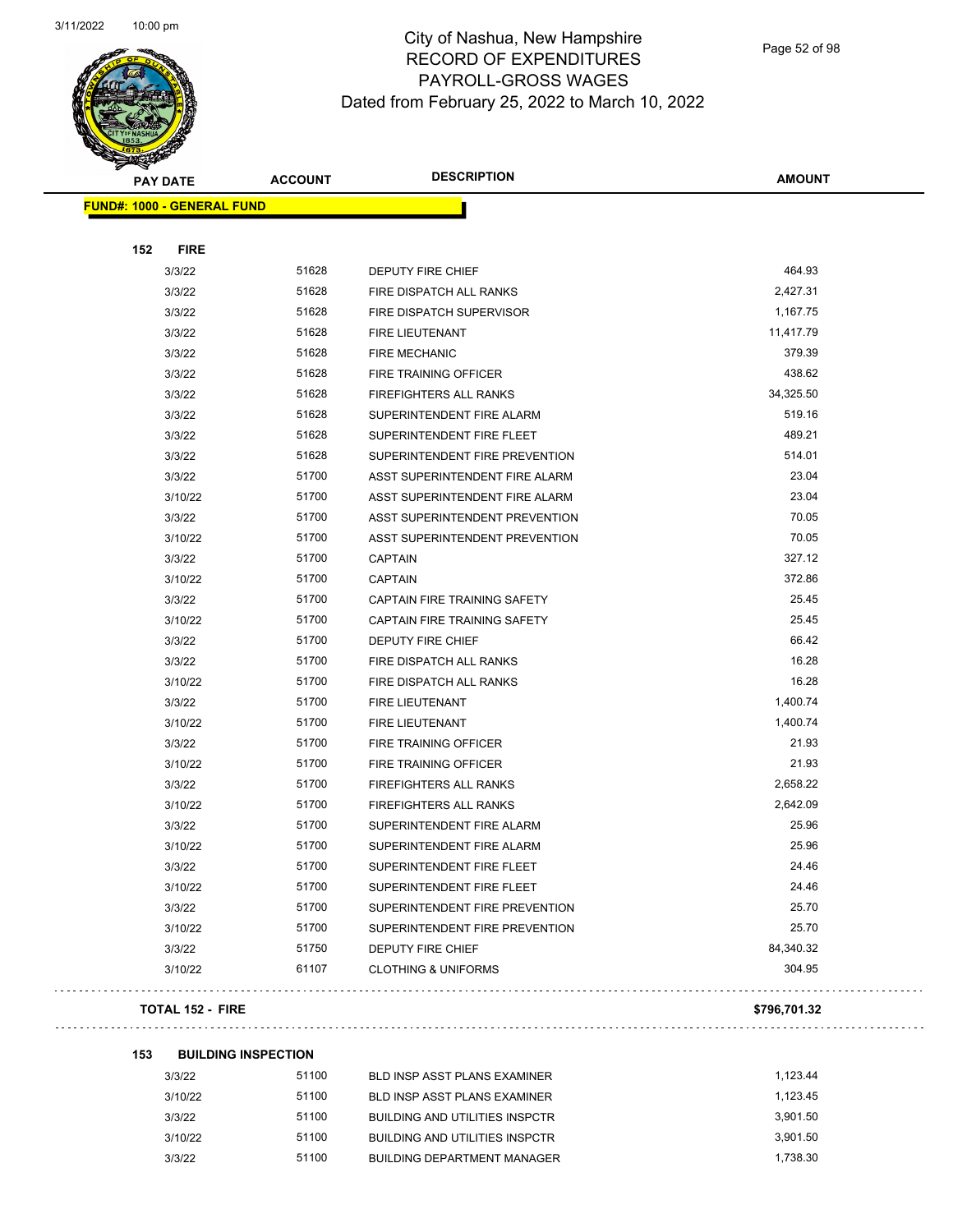Page 53 of 98

|     | <b>PAY DATE</b>                   | <b>ACCOUNT</b>                             | <b>DESCRIPTION</b>                                             | <b>AMOUNT</b>        |
|-----|-----------------------------------|--------------------------------------------|----------------------------------------------------------------|----------------------|
|     | <b>FUND#: 1000 - GENERAL FUND</b> |                                            |                                                                |                      |
|     |                                   |                                            |                                                                |                      |
| 153 |                                   | <b>BUILDING INSPECTION</b>                 |                                                                |                      |
|     | 3/10/22                           | 51100                                      | <b>BUILDING DEPARTMENT MANAGER</b>                             | 1,738.30             |
|     | 3/3/22                            | 51100                                      | DEPUTY BUILDING OFFICIAL PLANS EXAMINER                        | 1,500.60             |
|     | 3/10/22                           | 51100                                      | DEPUTY BUILDING OFFICIAL PLANS EXAMINER<br>PERMIT TECHNICIAN I | 1,500.60             |
|     | 3/3/22                            | 51100<br>51100                             |                                                                | 1,439.90<br>1,439.90 |
|     | 3/10/22                           |                                            | PERMIT TECHNICIAN I                                            |                      |
|     |                                   | <b>TOTAL 153 - BUILDING INSPECTION</b>     |                                                                | \$19,407.49          |
| 155 |                                   | <b>CODE ENFORCEMENT</b>                    |                                                                |                      |
|     | 3/3/22                            | 51100                                      | <b>CODE ENFORCEMENT OFFICER II</b>                             | 1,764.20             |
|     | 3/10/22                           | 51100                                      | <b>CODE ENFORCEMENT OFFICER II</b>                             | 1,764.20             |
|     | 3/3/22                            | 51100                                      | MGR CODE ENFORCEMENT DEPT                                      | 1,738.30             |
|     | 3/10/22                           | 51100                                      | MGR CODE ENFORCEMENT DEPT                                      | 1,738.30             |
|     | 3/3/22                            | 51200                                      | CODE ENFORCEMENT OFFICER PART TIME TEMP                        | 450.75               |
|     | 3/10/22                           | 51200                                      | CODE ENFORCEMENT OFFICER PART TIME TEMP                        | 450.75               |
|     |                                   | <b>TOTAL 155 - CODE ENFORCEMENT</b>        |                                                                | \$7,906.50           |
|     |                                   |                                            |                                                                |                      |
| 156 | 3/3/22                            | <b>EMERGENCY MANAGEMENT</b><br>51100       | EMERGENCY MANAGEMENT COORDINAT                                 | 934.00               |
|     | 3/10/22                           | 51100                                      | EMERGENCY MANAGEMENT COORDINAT                                 | 934.00               |
|     |                                   |                                            |                                                                |                      |
|     |                                   | <b>TOTAL 156 - EMERGENCY MANAGEMENT</b>    |                                                                | \$1,868.00           |
| 157 |                                   | <b>CITYWIDE COMMUNICATIONS</b>             |                                                                |                      |
|     | 3/3/22                            | 51100                                      | ASSISTANT MANAGER RADIO SYSTEMS NETWORK ADMINI                 | 2,029.80             |
|     | 3/10/22                           | 51100                                      | ASSISTANT MANAGER RADIO SYSTEMS NETWORK ADMINI                 | 2,029.80             |
|     | 3/3/22                            | 51200                                      | <b>RADIO SYSTEMS MANAGER</b>                                   | 1,532.88             |
|     | 3/10/22                           | 51200                                      | RADIO SYSTEMS MANAGER                                          | 1,532.88             |
|     | 3/3/22                            | 51700                                      | <b>RADIO SYSTEMS MANAGER</b>                                   | 287.42               |
|     |                                   | <b>TOTAL 157 - CITYWIDE COMMUNICATIONS</b> |                                                                | \$7,412.78           |
| 158 |                                   | <b>PARKING ENFORCEMENT</b>                 |                                                                |                      |
|     | 3/3/22                            | 51100                                      | <b>MVR CLERK II</b>                                            | 346.30               |
|     | 3/10/22                           |                                            | MVR CLERK II                                                   | 346.30               |
|     |                                   | 51100                                      |                                                                |                      |
|     | 3/3/22                            | 51100                                      | ORDINANCE VIOLATIONS COORDINATOR                               | 238.40               |
|     | 3/10/22                           | 51100                                      | ORDINANCE VIOLATIONS COORDINATOR                               | 238.40               |
|     | 3/3/22                            | 51100                                      | PARKING MANAGER                                                | 353.55               |
|     |                                   | 51100                                      |                                                                | 353.54               |
|     | 3/10/22<br>3/3/22                 | 51200                                      | PARKING MANAGER<br>PARKING ENFORCEMENT SPECIALIST- PT          | 1,044.11             |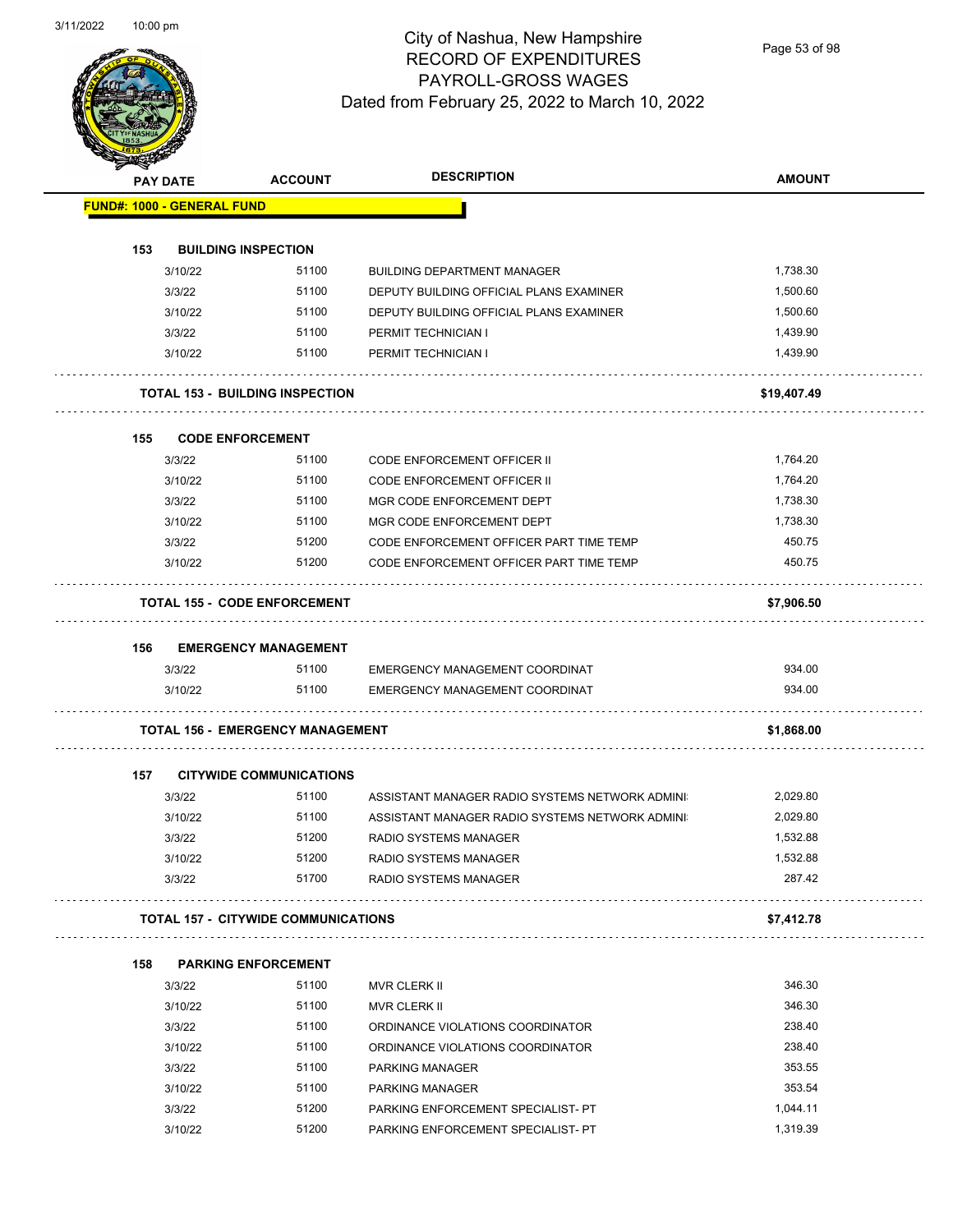

Page 54 of 98

| <b>FUND#: 1000 - GENERAL FUND</b><br><b>TOTAL 158 - PARKING ENFORCEMENT</b><br>160<br>3/3/22<br>3/10/22<br>3/3/22<br>3/10/22<br>3/3/22<br>3/10/22<br>3/3/22<br>3/10/22<br>3/3/22<br>3/10/22<br>3/3/22<br>3/10/22<br>3/3/22<br>3/10/22<br>3/3/22<br>3/10/22<br>3/3/22<br>3/10/22<br>3/3/22 | <b>PW-ADMIN &amp; ENGINEERING</b><br>51100<br>51100<br>51100<br>51100<br>51100<br>51100<br>51100<br>51100<br>51100<br>51100<br>51100<br>51100<br>51100<br>51100<br>51100 | ADMINISTRATIVE ASSISTANT II<br>ADMINISTRATIVE ASSISTANT II<br>ASSISTANT DIRECTOR OF PUBLIC WORKS<br>ASSISTANT DIRECTOR OF PUBLIC WORKS<br><b>CITY ENGINEER</b><br><b>CITY ENGINEER</b><br><b>CITY SURVEYOR</b><br><b>CITY SURVEYOR</b><br>COMMUNICATIONS AND RECREATION ADMINISTRATOR<br>COMMUNICATIONS AND RECREATION ADMINISTRATOR<br><b>DEPUTY CITY ENGINEER</b><br>DEPUTY CITY ENGINEER<br><b>DIRECTOR PUBLIC WORKS</b><br>DIRECTOR PUBLIC WORKS | \$4,239.99<br>835.05<br>835.05<br>1,832.35<br>1,832.35<br>1,308.85<br>1,308.85<br>1,321.06<br>1,321.05<br>797.60<br>785.65<br>828.25<br>828.25<br>2,004.15<br>2,004.15 |
|-------------------------------------------------------------------------------------------------------------------------------------------------------------------------------------------------------------------------------------------------------------------------------------------|--------------------------------------------------------------------------------------------------------------------------------------------------------------------------|------------------------------------------------------------------------------------------------------------------------------------------------------------------------------------------------------------------------------------------------------------------------------------------------------------------------------------------------------------------------------------------------------------------------------------------------------|------------------------------------------------------------------------------------------------------------------------------------------------------------------------|
|                                                                                                                                                                                                                                                                                           |                                                                                                                                                                          |                                                                                                                                                                                                                                                                                                                                                                                                                                                      |                                                                                                                                                                        |
|                                                                                                                                                                                                                                                                                           |                                                                                                                                                                          |                                                                                                                                                                                                                                                                                                                                                                                                                                                      |                                                                                                                                                                        |
|                                                                                                                                                                                                                                                                                           |                                                                                                                                                                          |                                                                                                                                                                                                                                                                                                                                                                                                                                                      |                                                                                                                                                                        |
|                                                                                                                                                                                                                                                                                           |                                                                                                                                                                          |                                                                                                                                                                                                                                                                                                                                                                                                                                                      |                                                                                                                                                                        |
|                                                                                                                                                                                                                                                                                           |                                                                                                                                                                          |                                                                                                                                                                                                                                                                                                                                                                                                                                                      |                                                                                                                                                                        |
|                                                                                                                                                                                                                                                                                           |                                                                                                                                                                          |                                                                                                                                                                                                                                                                                                                                                                                                                                                      |                                                                                                                                                                        |
|                                                                                                                                                                                                                                                                                           |                                                                                                                                                                          |                                                                                                                                                                                                                                                                                                                                                                                                                                                      |                                                                                                                                                                        |
|                                                                                                                                                                                                                                                                                           |                                                                                                                                                                          |                                                                                                                                                                                                                                                                                                                                                                                                                                                      |                                                                                                                                                                        |
|                                                                                                                                                                                                                                                                                           |                                                                                                                                                                          |                                                                                                                                                                                                                                                                                                                                                                                                                                                      |                                                                                                                                                                        |
|                                                                                                                                                                                                                                                                                           |                                                                                                                                                                          |                                                                                                                                                                                                                                                                                                                                                                                                                                                      |                                                                                                                                                                        |
|                                                                                                                                                                                                                                                                                           |                                                                                                                                                                          |                                                                                                                                                                                                                                                                                                                                                                                                                                                      |                                                                                                                                                                        |
|                                                                                                                                                                                                                                                                                           |                                                                                                                                                                          |                                                                                                                                                                                                                                                                                                                                                                                                                                                      |                                                                                                                                                                        |
|                                                                                                                                                                                                                                                                                           |                                                                                                                                                                          |                                                                                                                                                                                                                                                                                                                                                                                                                                                      |                                                                                                                                                                        |
|                                                                                                                                                                                                                                                                                           |                                                                                                                                                                          |                                                                                                                                                                                                                                                                                                                                                                                                                                                      |                                                                                                                                                                        |
|                                                                                                                                                                                                                                                                                           |                                                                                                                                                                          |                                                                                                                                                                                                                                                                                                                                                                                                                                                      |                                                                                                                                                                        |
|                                                                                                                                                                                                                                                                                           |                                                                                                                                                                          |                                                                                                                                                                                                                                                                                                                                                                                                                                                      |                                                                                                                                                                        |
|                                                                                                                                                                                                                                                                                           |                                                                                                                                                                          |                                                                                                                                                                                                                                                                                                                                                                                                                                                      |                                                                                                                                                                        |
|                                                                                                                                                                                                                                                                                           |                                                                                                                                                                          | DIVISION OPERATIONS MANAGER                                                                                                                                                                                                                                                                                                                                                                                                                          | 1,607.01                                                                                                                                                               |
|                                                                                                                                                                                                                                                                                           | 51100                                                                                                                                                                    | DIVISION OPERATIONS MANAGER                                                                                                                                                                                                                                                                                                                                                                                                                          | 1,607.00                                                                                                                                                               |
|                                                                                                                                                                                                                                                                                           | 51100                                                                                                                                                                    | DPW CONTRACT ADMINISTRATOR                                                                                                                                                                                                                                                                                                                                                                                                                           | 391.80                                                                                                                                                                 |
|                                                                                                                                                                                                                                                                                           | 51100                                                                                                                                                                    | DPW CONTRACT ADMINISTRATOR                                                                                                                                                                                                                                                                                                                                                                                                                           | 391.80                                                                                                                                                                 |
|                                                                                                                                                                                                                                                                                           | 51100                                                                                                                                                                    | <b>ENGINEERING INSPECTOR</b>                                                                                                                                                                                                                                                                                                                                                                                                                         | 2,199.65                                                                                                                                                               |
| 3/10/22                                                                                                                                                                                                                                                                                   | 51100                                                                                                                                                                    | <b>ENGINEERING INSPECTOR</b>                                                                                                                                                                                                                                                                                                                                                                                                                         | 2,199.65                                                                                                                                                               |
| 3/3/22                                                                                                                                                                                                                                                                                    | 51100                                                                                                                                                                    | <b>EXECUTIVE ASSISTANT</b>                                                                                                                                                                                                                                                                                                                                                                                                                           | 858.94                                                                                                                                                                 |
| 3/10/22                                                                                                                                                                                                                                                                                   | 51100                                                                                                                                                                    | <b>EXECUTIVE ASSISTANT</b>                                                                                                                                                                                                                                                                                                                                                                                                                           | 858.95                                                                                                                                                                 |
| 3/3/22                                                                                                                                                                                                                                                                                    | 51100                                                                                                                                                                    | <b>GIS SPECIALIST</b>                                                                                                                                                                                                                                                                                                                                                                                                                                | 537.80                                                                                                                                                                 |
| 3/10/22                                                                                                                                                                                                                                                                                   | 51100                                                                                                                                                                    | <b>GIS SPECIALIST</b>                                                                                                                                                                                                                                                                                                                                                                                                                                | 537.80                                                                                                                                                                 |
| 3/3/22                                                                                                                                                                                                                                                                                    | 51100                                                                                                                                                                    | SENIOR STAFF ENGINEER                                                                                                                                                                                                                                                                                                                                                                                                                                | 1,989.45                                                                                                                                                               |
| 3/10/22                                                                                                                                                                                                                                                                                   | 51100                                                                                                                                                                    | SENIOR STAFF ENGINEER                                                                                                                                                                                                                                                                                                                                                                                                                                | 1,989.44                                                                                                                                                               |
| 3/3/22                                                                                                                                                                                                                                                                                    | 51100                                                                                                                                                                    | SENIOR TRAFFIC ENGINEER                                                                                                                                                                                                                                                                                                                                                                                                                              | 1,840.55                                                                                                                                                               |
| 3/10/22                                                                                                                                                                                                                                                                                   | 51100                                                                                                                                                                    | SENIOR TRAFFIC ENGINEER                                                                                                                                                                                                                                                                                                                                                                                                                              | 1,840.55                                                                                                                                                               |
| 3/3/22                                                                                                                                                                                                                                                                                    | 51100                                                                                                                                                                    | <b>STAFF ENGINEER</b>                                                                                                                                                                                                                                                                                                                                                                                                                                | 1,258.90                                                                                                                                                               |
| 3/10/22                                                                                                                                                                                                                                                                                   | 51100                                                                                                                                                                    | <b>STAFF ENGINEER</b>                                                                                                                                                                                                                                                                                                                                                                                                                                | 1,258.89                                                                                                                                                               |
| 3/3/22                                                                                                                                                                                                                                                                                    | 51100                                                                                                                                                                    | STREET CONSTRUCTION ENGINEER                                                                                                                                                                                                                                                                                                                                                                                                                         | 1,533.80                                                                                                                                                               |
| 3/10/22                                                                                                                                                                                                                                                                                   | 51100                                                                                                                                                                    | STREET CONSTRUCTION ENGINEER                                                                                                                                                                                                                                                                                                                                                                                                                         | 1,533.80                                                                                                                                                               |

### **161 STREETS**

| 3/3/22  | 51100 | ADMINISTRATIVE ASSISTANT II | 864.70   |
|---------|-------|-----------------------------|----------|
| 3/10/22 | 51100 | ADMINISTRATIVE ASSISTANT II | 864.70   |
| 3/3/22  | 51100 | AUTO MECH 1ST CLASS NIGHTS  | 3.495.61 |
| 3/10/22 | 51100 | AUTO MECH 1ST CLASS NIGHTS  | 3.488.32 |
| 3/3/22  | 51100 | AUTO MECH 2ND CLASS         | 2.120.80 |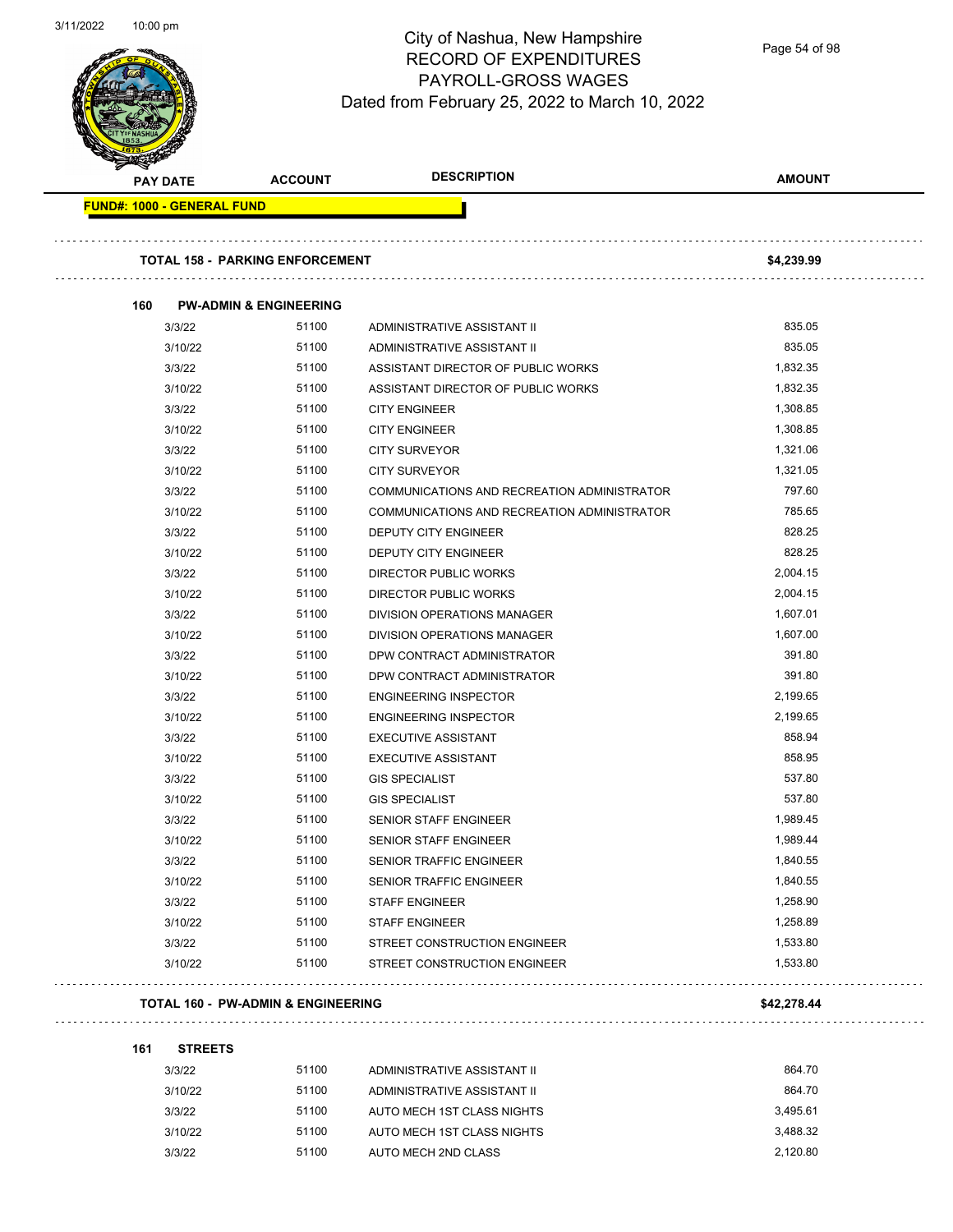

Page 55 of 98

|     | <b>PAY DATE</b>                   | <b>ACCOUNT</b> | <b>DESCRIPTION</b>                                       | <b>AMOUNT</b>         |
|-----|-----------------------------------|----------------|----------------------------------------------------------|-----------------------|
|     | <b>FUND#: 1000 - GENERAL FUND</b> |                |                                                          |                       |
|     |                                   |                |                                                          |                       |
| 161 | <b>STREETS</b>                    |                |                                                          |                       |
|     | 3/10/22                           | 51100          | AUTO MECH 2ND CLASS                                      | 2,120.80              |
|     | 3/3/22                            | 51100          | AUTO MECHANIC 1ST CLASS                                  | 3,495.60              |
|     | 3/10/22                           | 51100          | AUTO MECHANIC 1ST CLASS                                  | 3,495.60              |
|     | 3/3/22                            | 51100          | EQUIP OPR STREET REPAIR                                  | 5,302.01              |
|     | 3/10/22                           | 51100          | EQUIP OPR STREET REPAIR                                  | 5,302.00              |
|     | 3/3/22                            | 51100          | <b>FLEET MAINTENANCE FOREMAN</b>                         | 1,391.90              |
|     | 3/10/22                           | 51100          | FLEET MAINTENANCE FOREMAN                                | 1,391.90              |
|     | 3/3/22                            | 51100          | FLEET MANAGER STREET DEPT                                | 1,251.60              |
|     | 3/10/22                           | 51100          | FLEET MANAGER STREET DEPT                                | 1,251.60              |
|     | 3/3/22                            | 51100          | FOREMAN LABOR STREET                                     | 2,783.80              |
|     | 3/10/22                           | 51100          | FOREMAN LABOR STREET                                     | 2,783.80              |
|     | 3/3/22                            | 51100          | <b>MASON PIPELAYER</b>                                   | 2,028.80              |
|     | 3/10/22                           | 51100          | <b>MASON PIPELAYER</b>                                   | 2,028.80              |
|     | 3/3/22                            | 51100          | OPERATIONS SUPERVISOR                                    | 1,173.09              |
|     | 3/10/22                           | 51100          | OPERATIONS SUPERVISOR                                    | 1,173.09              |
|     | 3/3/22                            | 51100          | <b>SIGN MAINTENANCE</b>                                  | 2,019.20              |
|     | 3/10/22                           | 51100          | <b>SIGN MAINTENANCE</b>                                  | 2,019.20              |
|     | 3/3/22                            | 51100          | STOREKEEPER PWD                                          | 1,080.21              |
|     | 3/10/22                           | 51100          | STOREKEEPER PWD                                          | 1,080.20              |
|     | 3/3/22                            | 51100          | <b>STREET FOREMAN</b>                                    | 2,783.80              |
|     | 3/10/22                           | 51100          | <b>STREET FOREMAN</b>                                    | 2,783.80              |
|     | 3/3/22                            | 51100          | SUPERINTENDENT OF STREETS                                | 2,045.05              |
|     | 3/10/22                           | 51100          | SUPERINTENDENT OF STREETS                                | 2,045.05              |
|     | 3/3/22                            | 51100          | <b>TRAFFIC FOREMAN</b>                                   | 1,419.75              |
|     | 3/10/22                           | 51100          | <b>TRAFFIC FOREMAN</b>                                   | 1,419.75              |
|     | 3/3/22                            | 51100          | <b>TRAFFIC TECHNICIAN I</b>                              | 2,567.00              |
|     | 3/10/22                           | 51100          | <b>TRAFFIC TECHNICIAN I</b>                              | 2,559.45              |
|     | 3/3/22                            | 51100          | <b>TRUCK DRIVER STREET REPAIR</b>                        | 17,333.49             |
|     | 3/10/22                           | 51100<br>51100 | TRUCK DRIVER STREET REPAIR                               | 17,571.56<br>1,152.80 |
|     | 3/3/22                            | 51100          | <b>WELDER FIRST CLASS</b>                                | 1,152.80              |
|     | 3/10/22<br>3/3/22                 | 51300          | <b>WELDER FIRST CLASS</b><br>ADMINISTRATIVE ASSISTANT II | 40.53                 |
|     | 3/3/22                            | 51300          | AUTO MECH 1ST CLASS NIGHTS                               | 1,500.21              |
|     | 3/10/22                           | 51300          | AUTO MECH 1ST CLASS NIGHTS                               | 662.28                |
|     | 3/3/22                            | 51300          | AUTO MECH 2ND CLASS                                      | 2,123.42              |
|     | 3/10/22                           | 51300          | AUTO MECH 2ND CLASS                                      | 907.03                |
|     | 3/3/22                            | 51300          | AUTO MECHANIC 1ST CLASS                                  | 1,550.02              |
|     | 3/10/22                           | 51300          | AUTO MECHANIC 1ST CLASS                                  | 887.94                |
|     | 3/3/22                            | 51300          | AUTOMATED TRASH COLLECTION OPR                           | 3,696.85              |
|     | 3/10/22                           | 51300          | AUTOMATED TRASH COLLECTION OPR                           | 911.62                |
|     | 3/3/22                            | 51300          | <b>COLLECTION EQUIP OPR</b>                              | 3,838.01              |
|     | 3/10/22                           | 51300          | <b>COLLECTION EQUIP OPR</b>                              | 854.23                |
|     | 3/3/22                            | 51300          | COLLECTION EQUIP OPR LANDFILL                            | 844.43                |
|     | 3/10/22                           | 51300          | COLLECTION EQUIP OPR LANDFILL                            | 361.13                |
|     |                                   |                |                                                          |                       |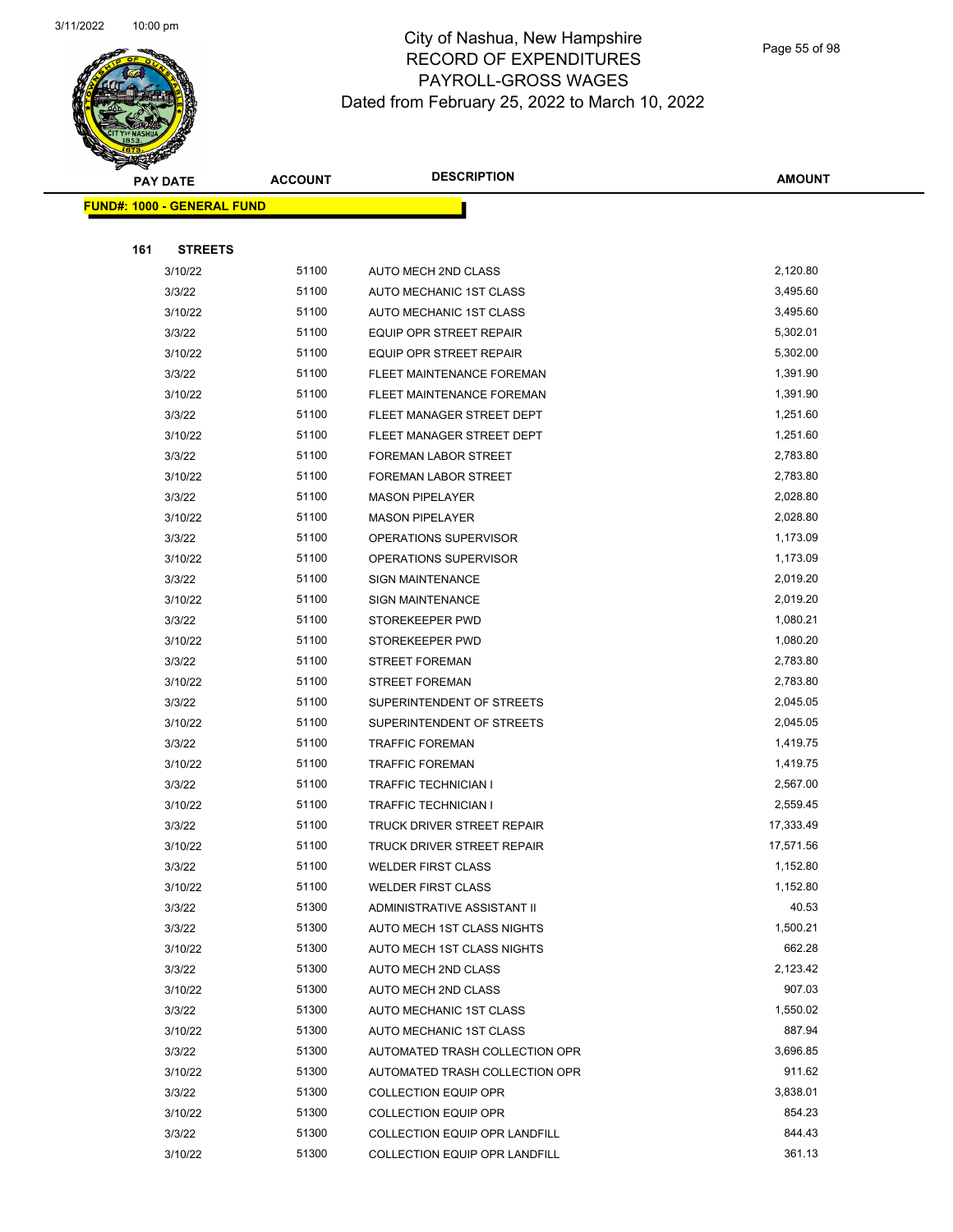

Page 56 of 98

|     | <b>PAY DATE</b>                   | <b>ACCOUNT</b> | <b>DESCRIPTION</b>                 | <b>AMOUNT</b> |
|-----|-----------------------------------|----------------|------------------------------------|---------------|
|     | <b>FUND#: 1000 - GENERAL FUND</b> |                |                                    |               |
|     |                                   |                |                                    |               |
| 161 | <b>STREETS</b>                    |                |                                    |               |
|     | 3/3/22                            | 51300          | <b>COLLECTION SYSTEMS OPERATOR</b> | 360.45        |
|     | 3/3/22                            | 51300          | DIVISION OPERATIONS MANAGER        | 391.71        |
|     | 3/10/22                           | 51300          | DIVISION OPERATIONS MANAGER        | 60.27         |
|     | 3/3/22                            | 51300          | EQUIP OPR STREET REPAIR            | 2,995.90      |
|     | 3/10/22                           | 51300          | EQUIP OPR STREET REPAIR            | 2,204.45      |
|     | 3/3/22                            | 51300          | <b>EQUIPMENT OPERATOR, PARKS</b>   | 467.31        |
|     | 3/3/22                            | 51300          | <b>EQUIPMENT OPR LANDFILL</b>      | 672.66        |
|     | 3/10/22                           | 51300          | <b>EQUIPMENT OPR LANDFILL</b>      | 363.09        |
|     | 3/3/22                            | 51300          | FLEET MAINTENANCE FOREMAN          | 535.02        |
|     | 3/10/22                           | 51300          | FLEET MAINTENANCE FOREMAN          | 1,422.35      |
|     | 3/3/22                            | 51300          | FOREMAN LABOR PARK                 | 1,670.31      |
|     | 3/10/22                           | 51300          | FOREMAN LABOR PARK                 | 365.40        |
|     | 3/3/22                            | 51300          | FOREMAN LABOR STREET               | 1,383.20      |
|     | 3/10/22                           | 51300          | FOREMAN LABOR STREET               | 1,487.58      |
|     | 3/3/22                            | 51300          | <b>GROUNDSKEEPER MAINTENANCE</b>   | 3,183.88      |
|     | 3/10/22                           | 51300          | <b>GROUNDSKEEPER MAINTENANCE</b>   | 1,131.06      |
|     | 3/3/22                            | 51300          | <b>GROUNDSMAN I</b>                | 1,709.10      |
|     | 3/10/22                           | 51300          | <b>GROUNDSMAN I</b>                | 616.28        |
|     | 3/3/22                            | 51300          | <b>LEAD GROUNDSMAN</b>             | 566.28        |
|     | 3/10/22                           | 51300          | <b>LEAD GROUNDSMAN</b>             | 184.21        |
|     | 3/3/22                            | 51300          | <b>MASON PIPELAYER</b>             | 525.30        |
|     | 3/10/22                           | 51300          | <b>MASON PIPELAYER</b>             | 340.48        |
|     | 3/3/22                            | 51300          | OPERATIONS SUPERVISOR              | 406.91        |
|     | 3/10/22                           | 51300          | OPERATIONS SUPERVISOR              | 483.90        |
|     | 3/3/22                            | 51300          | <b>SIGN MAINTENANCE</b>            | 1,005.25      |
|     | 3/10/22                           | 51300          | <b>SIGN MAINTENANCE</b>            | 593.59        |
|     | 3/3/22                            | 51300          | SOLID WASTE FOREMAN                | 404.51        |
|     | 3/10/22                           | 51300          | SOLID WASTE FOREMAN                | 1,866.00      |
|     | 3/3/22                            | 51300          | STELLOS STADIUM ATTENDANT          | 512.25        |
|     | 3/10/22                           | 51300          | STELLOS STADIUM ATTENDANT          | 182.19        |
|     | 3/3/22                            | 51300          | STOREKEEPER PWD                    | 354.45        |
|     | 3/10/22                           | 51300          | STOREKEEPER PWD                    | 10.13         |
|     | 3/3/22                            | 51300          | <b>STREET FOREMAN</b>              | 1,056.97      |
|     | 3/10/22                           | 51300          | <b>STREET FOREMAN</b>              | 1,461.48      |
|     | 3/3/22                            | 51300          | <b>TRAFFIC TECHNICIAN I</b>        | 1,339.49      |
|     | 3/10/22                           | 51300          | <b>TRAFFIC TECHNICIAN I</b>        | 672.70        |
|     | 3/3/22                            | 51300          | TRUCK DRIVER STREET REPAIR         | 10,901.61     |
|     | 3/10/22                           | 51300          | TRUCK DRIVER STREET REPAIR         | 5,520.19      |
|     | 3/3/22                            | 51300          | <b>WELDER FIRST CLASS</b>          | 209.48        |
|     | 3/10/22                           | 51600          | TRAFFIC TECHNICIAN I               | 800.00        |
|     |                                   |                |                                    |               |

### **TOTAL 161 - STREETS \$177,436.72**

 $\bar{\psi}$  .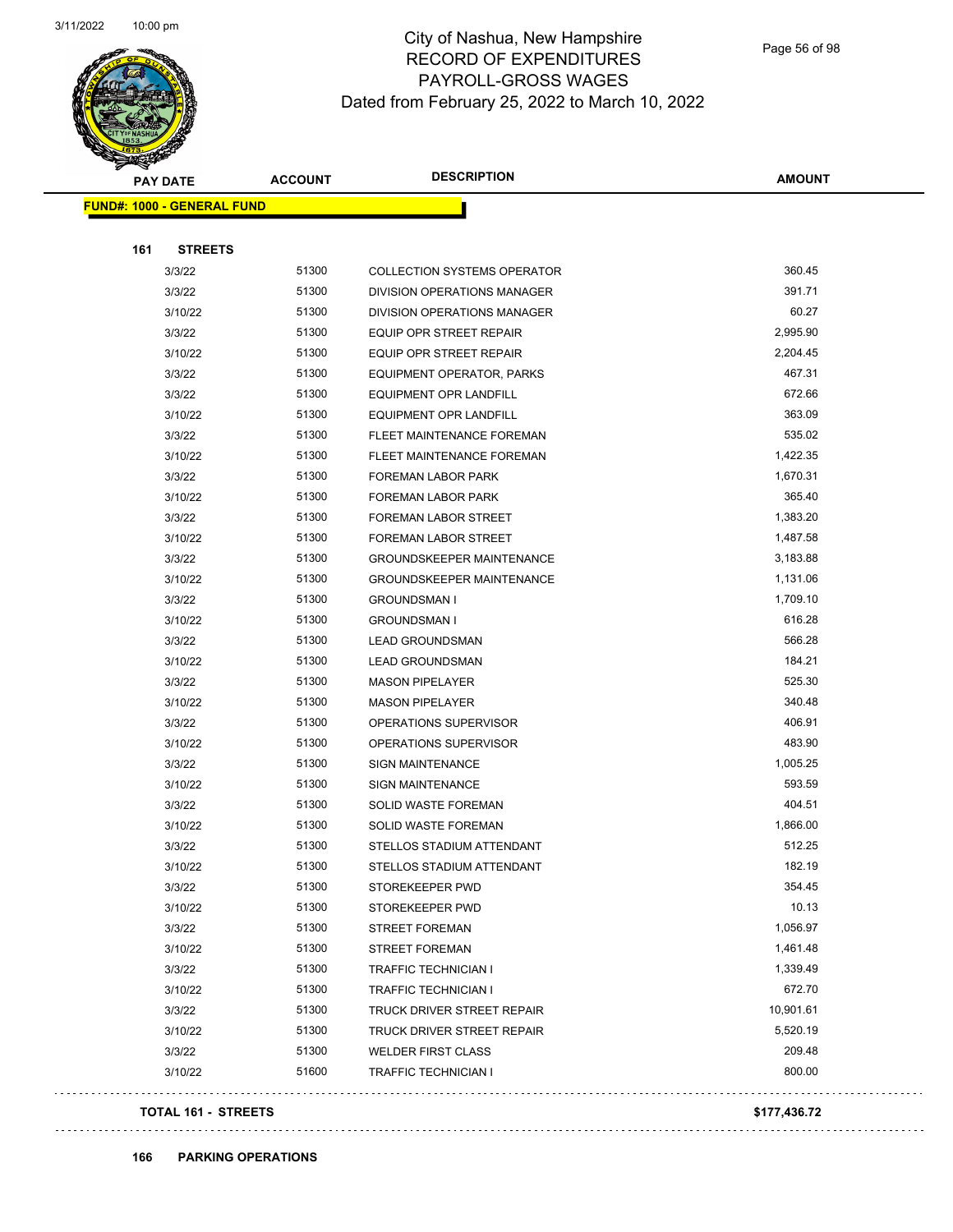

Page 57 of 98

| <b>REAL PROPERTY</b>              |                 |                                       |                                             |               |
|-----------------------------------|-----------------|---------------------------------------|---------------------------------------------|---------------|
|                                   | <b>PAY DATE</b> | <b>ACCOUNT</b>                        | <b>DESCRIPTION</b>                          | <b>AMOUNT</b> |
| <b>FUND#: 1000 - GENERAL FUND</b> |                 |                                       |                                             |               |
|                                   |                 |                                       |                                             |               |
| 166                               |                 | <b>PARKING OPERATIONS</b>             |                                             |               |
|                                   | 3/3/22          | 51100                                 | PARKING MAINTENANCE                         | 720.50        |
|                                   | 3/10/22         | 51100                                 | PARKING MAINTENANCE                         | 720.52        |
|                                   | 3/3/22          | 51100                                 | <b>PARKING MANAGER</b>                      | 1,060.65      |
|                                   | 3/10/22         | 51100                                 | <b>PARKING MANAGER</b>                      | 1,060.67      |
|                                   | 3/3/22          | 51200                                 | PARKING MAINTENANCE                         | 437.09        |
|                                   | 3/3/22          | 51300                                 | PARKING MAINTENANCE                         | 445.82        |
|                                   | 3/10/22         | 51300                                 | PARKING MAINTENANCE                         | 54.03         |
|                                   |                 | <b>TOTAL 166 - PARKING OPERATIONS</b> |                                             | \$4,499.28    |
| 171                               |                 | <b>COMMUNITY SERVICES</b>             |                                             |               |
|                                   | 3/3/22          | 51100                                 | DIRECTOR HEALTH AND COMM SVS                | 2,325.45      |
|                                   | 3/10/22         | 51100                                 | DIRECTOR HEALTH AND COMM SVS                | 2,325.45      |
|                                   | 3/3/22          | 51100                                 | <b>EPIDEMIOLOGIST</b>                       | 1,087.55      |
|                                   | 3/10/22         | 51100                                 | <b>EPIDEMIOLOGIST</b>                       | 1,087.55      |
|                                   | 3/3/22          | 51100                                 | HEALTH PROMOTION & COMMUNICATION SPECIALIST | 1,036.16      |
|                                   | 3/10/22         | 51100                                 | HEALTH PROMOTION & COMMUNICATION SPECIALIST | 818.02        |
|                                   |                 | <b>TOTAL 171 - COMMUNITY SERVICES</b> |                                             | \$8,680.18    |
| 172                               |                 | <b>COMMUNITY HEALTH</b>               |                                             |               |
|                                   | 3/3/22          | 51100                                 | ADMINISTRATIVE ASSISTANT III                | 945.30        |
|                                   | 3/10/22         | 51100                                 | ADMINISTRATIVE ASSISTANT III                | 945.30        |
|                                   | 3/3/22          | 51100                                 | <b>BILINGUAL OUTREACH WORKER</b>            | 1,034.95      |
|                                   | 3/10/22         | 51100                                 | <b>BILINGUAL OUTREACH WORKER</b>            | 1,034.94      |
|                                   | 3/3/22          | 51100                                 | CHIEF PUBLIC HEALTH NURSE                   | 1,840.55      |
|                                   | 3/10/22         | 51100                                 | CHIEF PUBLIC HEALTH NURSE                   | 1,840.55      |
|                                   | 3/3/22          | 51100                                 | PUB HEALTH NURSE                            | 4,092.20      |
|                                   | 3/10/22         | 51100                                 | PUB HEALTH NURSE                            | 4,092.20      |
|                                   | 3/10/22         | 51300                                 | BILINGUAL OUTREACH WORKER                   | 19.41         |
|                                   | 3/3/22          | 51412                                 | NURSE PER DIEM                              | 113.09        |
|                                   | 3/10/22         | 51412                                 | NURSE PER DIEM                              | 129.24        |
|                                   |                 | <b>TOTAL 172 - COMMUNITY HEALTH</b>   |                                             | \$16,087.73   |
|                                   |                 |                                       |                                             |               |
| 173                               |                 | <b>ENVIRONMENTAL HEALTH</b>           |                                             |               |
|                                   | 3/3/22          | 51100                                 | DEP HEALTH OFFICER/LAB DIRECTOR             | 1,386.90      |
|                                   | 3/10/22         | 51100                                 | DEP HEALTH OFFICER/LAB DIRECTOR             | 1,386.90      |
|                                   | 3/3/22          | 51100                                 | ENVIRONMENTAL HEALTH SPEC                   | 2,937.78      |
|                                   | 3/10/22         | 51100                                 | ENVIRONMENTAL HEALTH SPEC                   | 2,937.78      |
|                                   | 3/3/22          | 51100                                 | ENVIRONMENTAL TECH OFFICE MGR               | 1,124.80      |
|                                   | 3/10/22         | 51100                                 | ENVIRONMENTAL TECH OFFICE MGR               | 1,124.80      |
|                                   | 3/3/22          | 51100                                 | MANAGER ENVIRONMENTAL HEALTH                | 1,738.30      |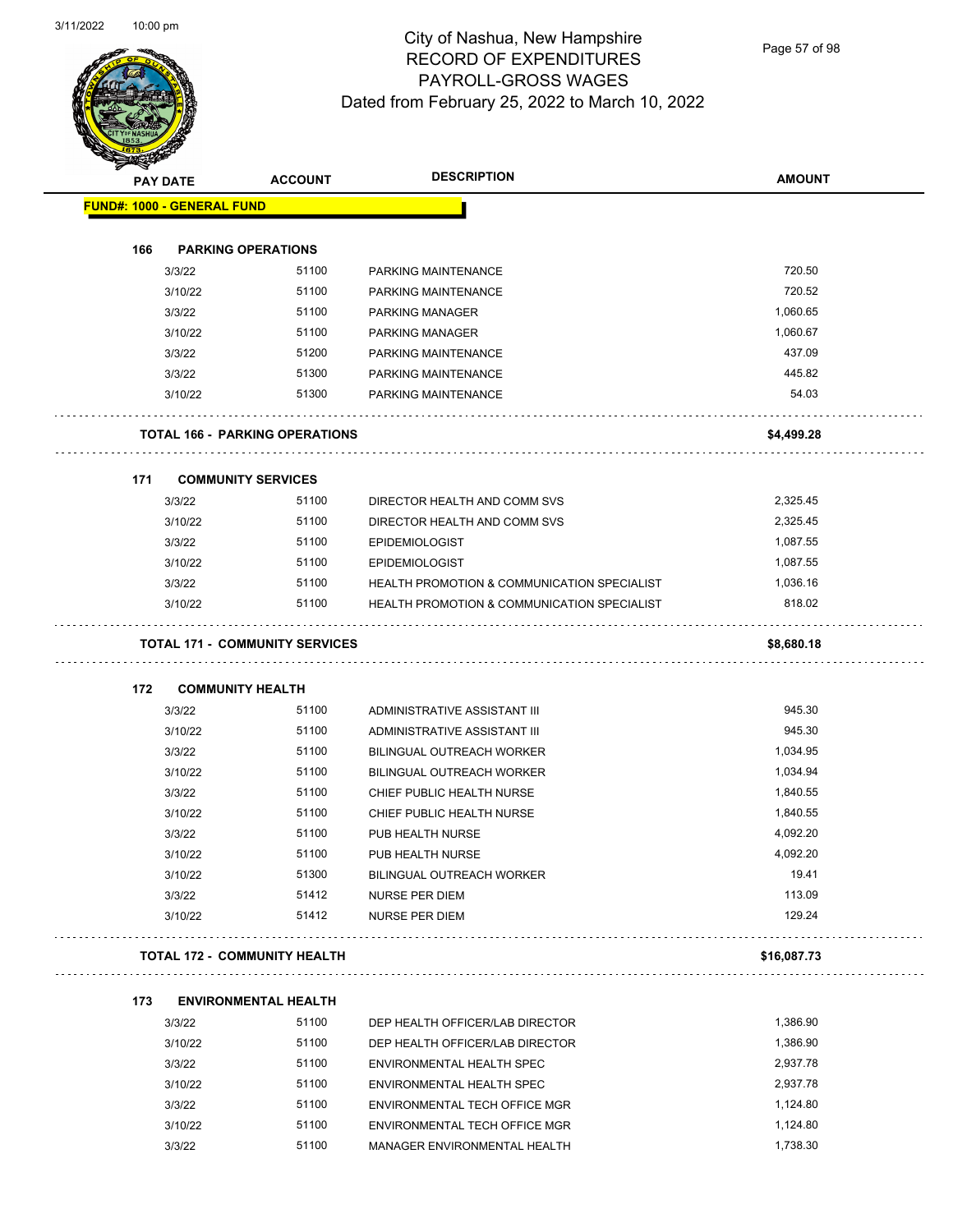

Page 58 of 98

|     | <b>PAY DATE</b>                           | <b>ACCOUNT</b> | <b>DESCRIPTION</b>                          | <b>AMOUNT</b> |
|-----|-------------------------------------------|----------------|---------------------------------------------|---------------|
|     | <b>FUND#: 1000 - GENERAL FUND</b>         |                |                                             |               |
|     |                                           |                |                                             |               |
| 173 | <b>ENVIRONMENTAL HEALTH</b>               |                |                                             |               |
|     | 3/10/22                                   | 51100          | MANAGER ENVIRONMENTAL HEALTH                | 1,738.30      |
|     | 3/3/22                                    | 51300          | ENVIRONMENTAL HEALTH SPEC                   | 16.66         |
|     | <b>TOTAL 173 - ENVIRONMENTAL HEALTH</b>   |                |                                             | \$14,392.22   |
|     |                                           |                |                                             |               |
| 174 | <b>WELFARE ADMINISTRATION</b>             |                |                                             |               |
|     | 3/3/22                                    | 51100          | CASE TECHNICIAN WELFARE                     | 2,878.44      |
|     | 3/10/22                                   | 51100          | CASE TECHNICIAN WELFARE                     | 2,878.45      |
|     | 3/3/22                                    | 51100          | <b>INTAKE WORKER</b>                        | 950.75        |
|     | 3/10/22                                   | 51100          | <b>INTAKE WORKER</b>                        | 950.75        |
|     | 3/3/22                                    | 51100          | <b>SENIOR CASE TECHNICIAN</b>               | 1,134.35      |
|     | 3/10/22                                   | 51100          | SENIOR CASE TECHNICIAN                      | 1,134.35      |
|     | 3/3/22                                    | 51100          | <b>WELFARE OFFICER</b>                      | 1,840.55      |
|     | 3/10/22                                   | 51100          | <b>WELFARE OFFICER</b>                      | 1,840.55      |
|     | <b>TOTAL 174 - WELFARE ADMINISTRATION</b> |                |                                             | \$13,608.19   |
|     | .                                         |                |                                             |               |
| 177 | <b>PARKS &amp; RECREATION</b>             |                |                                             |               |
|     | 3/3/22                                    | 51100          | ADMINISTRATIVE ASSISTANT II                 | 903.85        |
|     | 3/10/22                                   | 51100          | ADMINISTRATIVE ASSISTANT II                 | 903.85        |
|     | 3/10/22                                   | 51100          | COMMUNICATIONS AND RECREATION ADMINISTRATOR | 200.00        |
|     | 3/3/22                                    | 51100          | EQUIPMENT OPERATOR, PARKS                   | 1,060.40      |
|     | 3/10/22                                   | 51100          | EQUIPMENT OPERATOR, PARKS                   | 1,060.40      |
|     | 3/3/22                                    | 51100          | <b>FOREMAN LABOR PARK</b>                   | 4,166.99      |
|     | 3/10/22                                   | 51100          | <b>FOREMAN LABOR PARK</b>                   | 4,175.70      |
|     | 3/3/22                                    | 51100          | <b>GROUNDSKEEPER MAINTENANCE</b>            | 7,702.80      |
|     | 3/10/22                                   | 51100          | <b>GROUNDSKEEPER MAINTENANCE</b>            | 7,710.80      |
|     | 3/3/22                                    | 51100          | <b>GROUNDSMAN I</b>                         | 3,636.80      |
|     | 3/10/22                                   | 51100          | <b>GROUNDSMAN I</b>                         | 3,655.60      |
|     | 3/3/22                                    | 51100          | <b>GROUNDSMAN II</b>                        | 954.81        |
|     | 3/10/22                                   | 51100          | <b>GROUNDSMAN II</b>                        | 954.80        |
|     | 3/3/22                                    | 51100          | <b>LEAD GROUNDSMAN</b>                      | 2,017.45      |
|     | 3/10/22                                   | 51100          | <b>LEAD GROUNDSMAN</b>                      | 2,272.16      |
|     | 3/3/22                                    | 51100          | PROGRAM COORDINATOR                         | 410.80        |
|     | 3/10/22                                   | 51100          | PROGRAM COORDINATOR                         | 440.83        |
|     | 3/3/22                                    | 51100          | RECREATION PROGRAM MANAGER                  | 1,223.21      |
|     | 3/10/22                                   | 51100          | RECREATION PROGRAM MANAGER                  | 1,223.20      |
|     | 3/3/22                                    | 51100          | STELLOS STADIUM ATTENDANT                   | 1,060.40      |
|     | 3/10/22                                   | 51100          | STELLOS STADIUM ATTENDANT                   | 1,060.41      |
|     |                                           | 51100          |                                             | 2,035.95      |
|     | 3/3/22                                    |                | SUPERINTENDENT OF PARKS RECR                |               |
|     | 3/10/22                                   | 51100          | SUPERINTENDENT OF PARKS RECR                | 2,035.95      |
|     | 3/10/22                                   | 51300          | DIVISION OPERATIONS MANAGER                 | 180.79        |
|     | 3/3/22                                    | 51300          | EQUIPMENT OPERATOR, PARKS                   | 10.16         |
|     |                                           |                |                                             |               |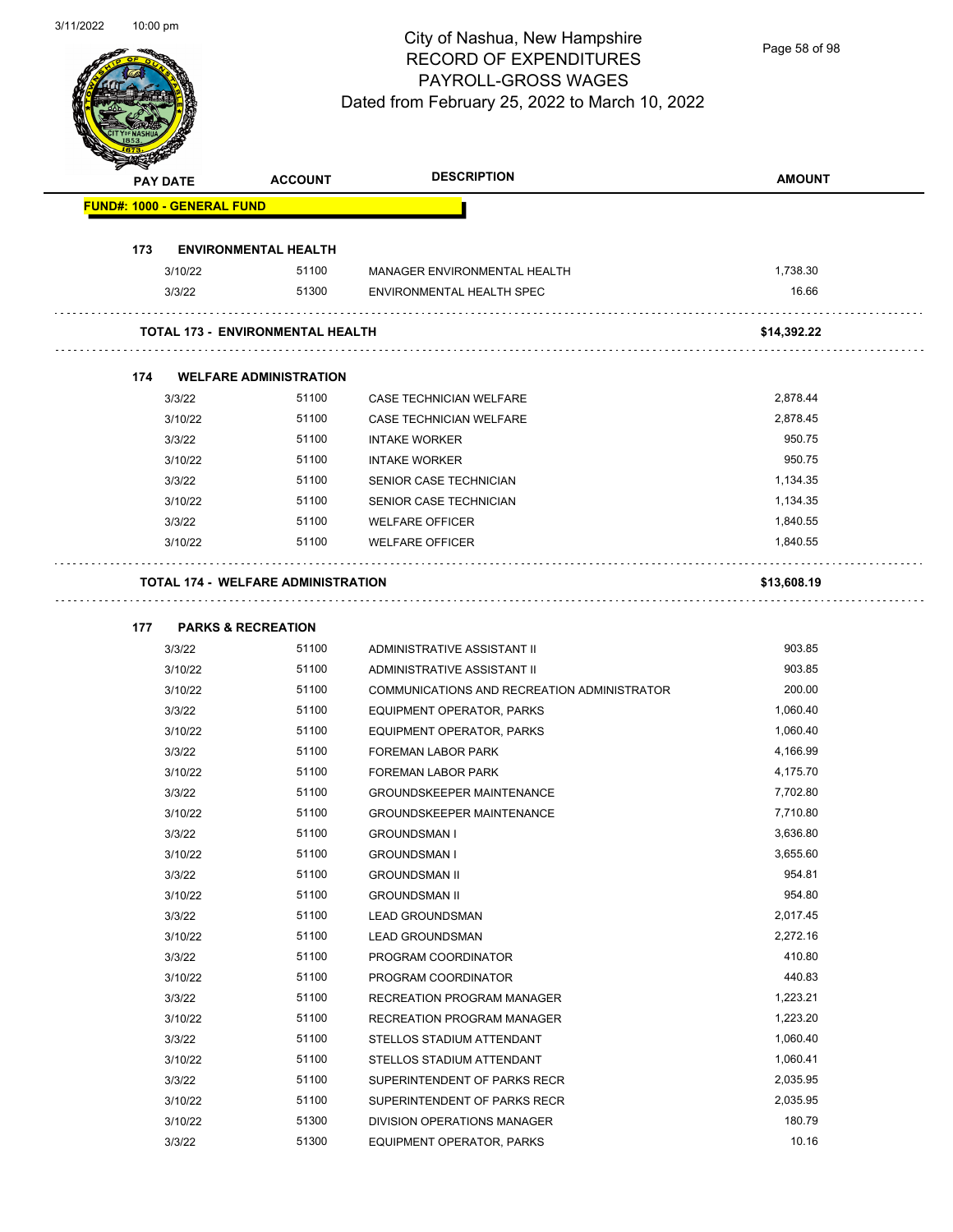

Page 59 of 98

| A.  | <b>PAY DATE</b>                           | <b>ACCOUNT</b> | <b>DESCRIPTION</b>                          | <b>AMOUNT</b> |
|-----|-------------------------------------------|----------------|---------------------------------------------|---------------|
|     | <b>FUND#: 1000 - GENERAL FUND</b>         |                |                                             |               |
|     |                                           |                |                                             |               |
| 177 | <b>PARKS &amp; RECREATION</b>             |                |                                             |               |
|     | 3/3/22                                    | 51300          | <b>FOREMAN LABOR PARK</b>                   | 626.39        |
|     | 3/10/22                                   | 51300          | FOREMAN LABOR PARK                          | 456.75        |
|     | 3/3/22                                    | 51300          | <b>GROUNDSKEEPER MAINTENANCE</b>            | 20.93         |
|     | 3/10/22                                   | 51300          | <b>GROUNDSKEEPER MAINTENANCE</b>            | 125.96        |
|     | 3/3/22                                    | 51300          | <b>GROUNDSMAN I</b>                         | 17.20         |
|     | 3/3/22                                    | 51300          | STELLOS STADIUM ATTENDANT                   | 10.12         |
|     | 3/10/22                                   | 51600          | EQUIPMENT OPERATOR, PARKS                   | 1,200.00      |
|     | 3/10/22                                   | 51750          | RECREATION PROGRAM MANAGER                  | 4,631.42      |
|     | <b>TOTAL 177 - PARKS &amp; RECREATION</b> |                |                                             | \$58,146.88   |
|     |                                           |                |                                             |               |
| 179 | <b>LIBRARY</b>                            |                |                                             |               |
|     | 3/3/22                                    | 51100          | ASSISTANT DIRECTOR LIBRARY                  | 1,738.30      |
|     | 3/10/22                                   | 51100          | ASSISTANT DIRECTOR LIBRARY                  | 1,738.30      |
|     | 3/3/22                                    | 51100          | ASSISTANT LIBRARIAN CIRCULATIO              | 1,144.95      |
|     | 3/10/22                                   | 51100          | ASSISTANT LIBRARIAN CIRCULATIO              | 1,144.95      |
|     | 3/3/22                                    | 51100          | ASSISTANT LIBRARIAN PROGRAMMING & MARKETING | 923.10        |
|     | 3/10/22                                   | 51100          | ASSISTANT LIBRARIAN PROGRAMMING & MARKETING | 923.10        |
|     | 3/3/22                                    | 51100          | <b>DIRECTOR LIBRARY</b>                     | 2,290.45      |
|     | 3/10/22                                   | 51100          | <b>DIRECTOR LIBRARY</b>                     | 2,290.45      |
|     | 3/3/22                                    | 51100          | EXECUTIVE ASST OFFICE MANAGER               | 1,039.84      |
|     | 3/10/22                                   | 51100          | EXECUTIVE ASST OFFICE MANAGER               | 1,039.85      |
|     | 3/3/22                                    | 51100          | IT COORDINATOR                              | 1,128.10      |
|     | 3/10/22                                   | 51100          | IT COORDINATOR                              | 1,128.10      |
|     | 3/3/22                                    | 51100          | <b>JANITOR</b>                              | 634.67        |
|     | 3/10/22                                   | 51100          | <b>JANITOR</b>                              | 630.69        |
|     | 3/3/22                                    | 51100          | LIBRARIAN ADULT SERVICES                    | 1,115.65      |
|     | 3/10/22                                   | 51100          | LIBRARIAN ADULT SERVICES                    | 1,115.63      |
|     | 3/3/22                                    | 51100          | <b>LIBRARIAN CIRCULATION</b>                | 1,281.50      |
|     | 3/10/22                                   | 51100          | <b>LIBRARIAN CIRCULATION</b>                | 1,281.50      |
|     | 3/3/22                                    | 51100          | LIBRARIAN PROGRAMMING & MARKETING           | 1,281.50      |
|     | 3/10/22                                   | 51100          | LIBRARIAN PROGRAMMING & MARKETING           | 1,281.50      |
|     | 3/3/22                                    | 51100          | <b>LIBRARIAN TECH SERVICES</b>              | 1,281.50      |
|     | 3/10/22                                   | 51100          | <b>LIBRARIAN TECH SERVICES</b>              | 1,281.51      |
|     | 3/3/22                                    | 51100          | LIBRARIAN YOUTH SERVICES                    | 1,883.80      |
|     | 3/10/22                                   | 51100          | LIBRARIAN YOUTH SERVICES                    | 1,883.80      |
|     | 3/3/22                                    | 51100          | LIBRARY ASSISTANT CIRCULATION               | 7,216.80      |
|     | 3/10/22                                   | 51100          | <b>LIBRARY ASSISTANT CIRCULATION</b>        | 7,216.80      |
|     | 3/3/22                                    | 51100          | LIBRARY ASSISTANT TECH SVS                  | 943.00        |
|     | 3/10/22                                   | 51100          | LIBRARY ASSISTANT TECH SVS                  | 943.00        |
|     | 3/3/22                                    | 51100          | LIBRARY ASSISTANT YOUTH SERVIC              | 2,351.75      |

3/10/22 51100 LIBRARY ASSISTANT YOUTH SERVIC 2,351.74 3/3/22 51100 MAINTENANCE SUPV 1,062.25 3/10/22 51100 MAINTENANCE SUPV 1,062.25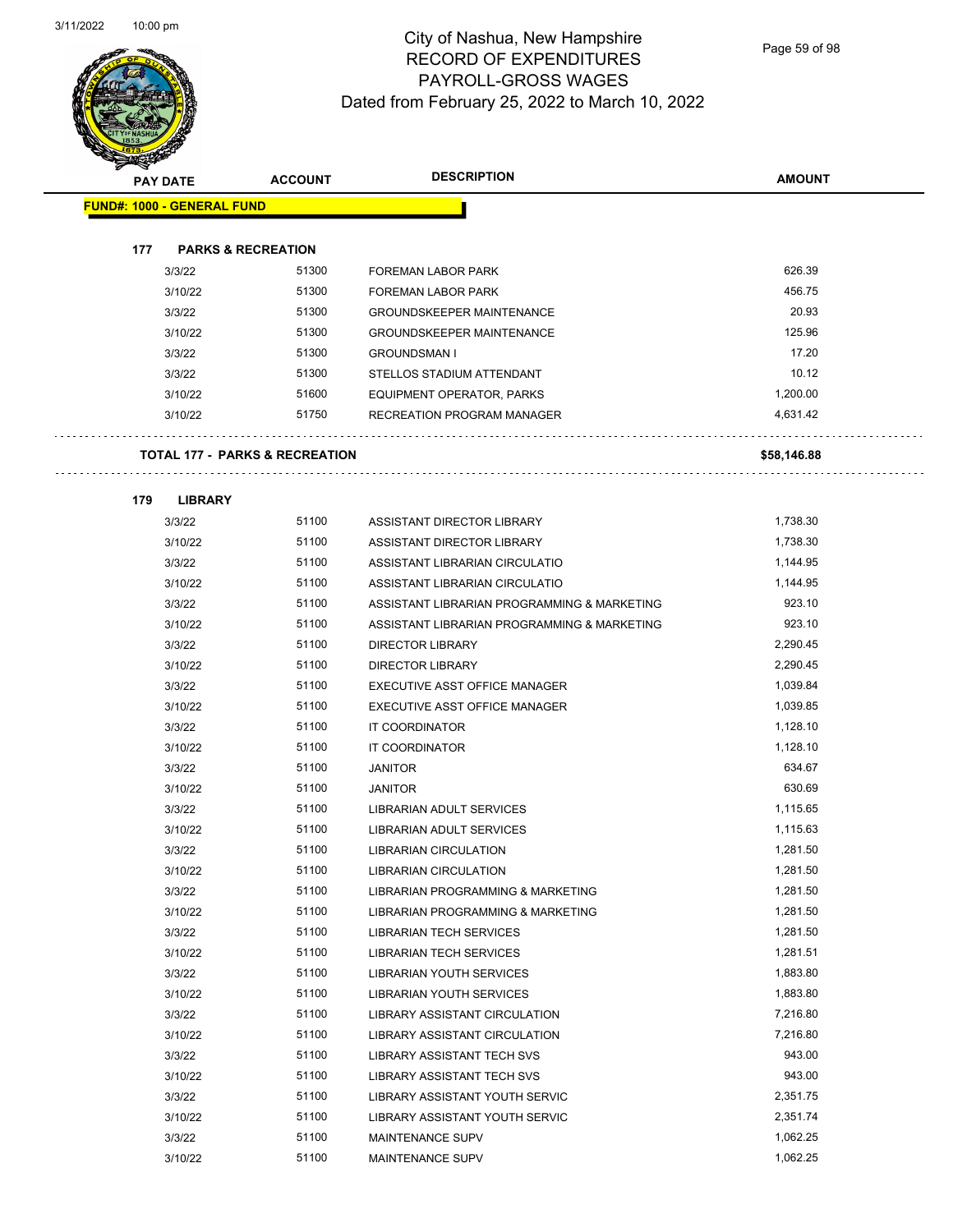

Page 60 of 98

|     | <b>PAY DATE</b>                   | <b>ACCOUNT</b> | <b>DESCRIPTION</b>                    | <b>AMOUNT</b> |
|-----|-----------------------------------|----------------|---------------------------------------|---------------|
|     | <b>FUND#: 1000 - GENERAL FUND</b> |                |                                       |               |
| 179 | <b>LIBRARY</b>                    |                |                                       |               |
|     | 3/3/22                            | 51100          | PAGE & COLLECTION COORDINATOR         | 976.90        |
|     | 3/10/22                           | 51100          | PAGE & COLLECTION COORDINATOR         | 976.90        |
|     | 3/3/22                            | 51100          | REFERENCE LIBRARIAN ADULT SERV        | 4,888.91      |
|     | 3/10/22                           | 51100          | REFERENCE LIBRARIAN ADULT SERV        | 4,888.91      |
|     | 3/3/22                            | 51100          | <b>REFERENCE LIBRARIAN TECH SVS</b>   | 2,019.80      |
|     | 3/10/22                           | 51100          | REFERENCE LIBRARIAN TECH SVS          | 2,019.80      |
|     | 3/3/22                            | 51100          | <b>SECURITY LIBRARY</b>               | 752.14        |
|     | 3/10/22                           | 51100          | <b>SECURITY LIBRARY</b>               | 720.23        |
|     | 3/3/22                            | 51100          | SUPERVISOR YOUTH SERVICES             | 1,051.30      |
|     | 3/10/22                           | 51100          | SUPERVISOR YOUTH SERVICES             | 1,051.29      |
|     | 3/3/22                            | 51200          | <b>GRAPHIC DESIGNER LIBRARY</b>       | 327.82        |
|     | 3/10/22                           | 51200          | <b>GRAPHIC DESIGNER LIBRARY</b>       | 327.81        |
|     | 3/3/22                            | 51200          | <b>JANITOR</b>                        | 303.47        |
|     | 3/10/22                           | 51200          | <b>JANITOR</b>                        | 327.76        |
|     | 3/3/22                            | 51200          | LIBRARY ASSISTANT YOUTH SERVIC        | 539.80        |
|     | 3/10/22                           | 51200          | LIBRARY ASSISTANT YOUTH SERVIC        | 539.80        |
|     | 3/3/22                            | 51200          | <b>SECURITY LIBRARY</b>               | 439.15        |
|     | 3/10/22                           | 51200          | <b>SECURITY LIBRARY</b>               | 394.75        |
|     | 3/10/22                           | 51300          | <b>JANITOR</b>                        | 29.75         |
|     | 3/3/22                            | 51300          | <b>LIBRARIAN TECH SERVICES</b>        | 48.05         |
|     | 3/10/22                           | 51300          | <b>LIBRARY ASSISTANT CIRCULATION</b>  | 294.97        |
|     | 3/10/22                           | 51300          | <b>LIBRARY ASSISTANT YOUTH SERVIC</b> | 210.54        |
|     | 3/10/22                           | 51300          | REFERENCE LIBRARIAN ADULT SERV        | 111.45        |
|     | 3/10/22                           | 51300          | <b>SECURITY LIBRARY</b>               | 109.40        |

### **TOTAL 179 - LIBRARY \$77,981.03**

 $\ldots$  .

| 181 |         | <b>COMMUNITY DEVELOPMENT</b> |                                |           |
|-----|---------|------------------------------|--------------------------------|-----------|
|     | 3/3/22  | 51100                        | ADMINISTRATIVE ASSISTANT II    | 835.05    |
|     | 3/10/22 | 51100                        | ADMINISTRATIVE ASSISTANT II    | 829.83    |
|     | 3/3/22  | 51100                        | DIRECTOR COMMUNITY DEVELOPMENT | 2,149.85  |
|     | 3/10/22 | 51100                        | DIRECTOR COMMUNITY DEVELOPMENT | 2,149.85  |
|     | 3/3/22  | 51100                        | <b>TRANSPORTATION ANALYST</b>  | 1,354.30  |
|     | 3/10/22 | 51100                        | <b>TRANSPORTATION ANALYST</b>  | 812.58    |
|     | 3/3/22  | 51100                        | <b>WATERWAYS MANAGER</b>       | 1,738.30  |
|     | 3/10/22 | 51100                        | <b>WATERWAYS MANAGER</b>       | 1,738.30  |
|     | 3/3/22  | 51200                        | ADMINISTRATIVE ASSISTANT I     | 412.68    |
|     | 3/10/22 | 51200                        | ADMINISTRATIVE ASSISTANT I     | 418.11    |
|     | 3/3/22  | 51400                        | <b>INTERN</b>                  | 100.00    |
|     | 3/10/22 | 51400                        | <b>INTERN</b>                  | 100.00    |
|     | 3/10/22 | 51750                        | <b>TRANSPORTATION ANALYST</b>  | 15,066.94 |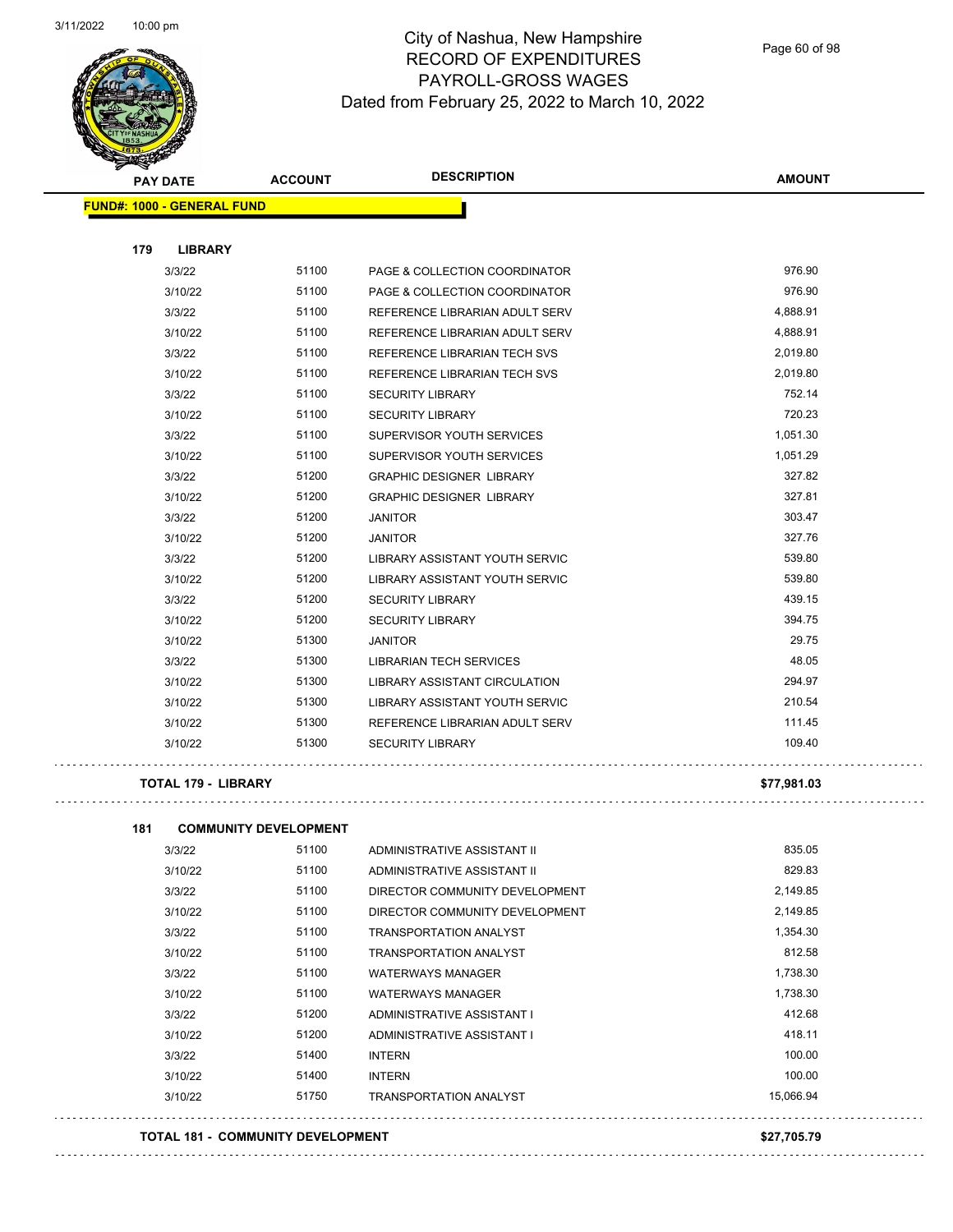

Page 61 of 98

| <b>PAY DATE</b>                   |               | <b>ACCOUNT</b>                          | <b>DESCRIPTION</b>          | <b>AMOUNT</b> |
|-----------------------------------|---------------|-----------------------------------------|-----------------------------|---------------|
| <b>FUND#: 1000 - GENERAL FUND</b> |               |                                         |                             |               |
|                                   |               |                                         |                             |               |
| 182                               |               | <b>PLANNING AND ZONING</b>              |                             |               |
|                                   | 3/3/22        | 51100                                   | DEPARTMENT COORDINATOR      | 1,101.80      |
|                                   | 3/10/22       | 51100                                   | DEPARTMENT COORDINATOR      | 1,101.80      |
|                                   | 3/3/22        | 51100                                   | DEPUTY PLANNING MANAGER     | 3,006.50      |
|                                   | 3/10/22       | 51100                                   | DEPUTY PLANNING MANAGER     | 3,006.50      |
|                                   | 3/3/22        | 51100                                   | PLANNER I                   | 2,015.60      |
|                                   | 3/10/22       | 51100                                   | PLANNER I                   | 2,015.60      |
|                                   | 3/3/22        | 51100                                   | ZONING COORDINATOR          | 882.00        |
|                                   | 3/10/22       | 51100                                   | ZONING COORDINATOR          | 882.00        |
|                                   | 3/3/22        | 53428                                   | STENOGRAPHIC SERVICES       | 500.00        |
|                                   |               | <b>TOTAL 182 - PLANNING AND ZONING</b>  |                             | \$14,511.80   |
| 183                               |               | <b>ECONOMIC DEVELOPMENT</b>             |                             |               |
|                                   | 3/3/22        | 51100                                   | ECONOMIC DEV DIRECTOR       | 2,465.75      |
|                                   | 3/10/22       | 51100                                   | ECONOMIC DEV DIRECTOR       | 2,465.76      |
|                                   | 3/3/22        | 51100                                   | OED COORDINATOR             | 605.95        |
|                                   | 3/10/22       | 51100                                   | OED COORDINATOR             | 605.95        |
|                                   |               | <b>TOTAL 183 - ECONOMIC DEVELOPMENT</b> |                             | \$6,143.41    |
| 191                               | <b>SCHOOL</b> |                                         |                             |               |
|                                   | 3/10/22       | 51100                                   | 21 CENTURY COORDINATOR      | 2,497.80      |
|                                   | 3/3/22        | 51100                                   | <b>7PAR CTE NHN</b>         | 286.44        |
|                                   | 3/10/22       | 51100                                   | ASSISTANT DIRECTOR BUSINESS | 3,333.70      |
|                                   | 3/10/22       | 51100                                   | ASSISTANT PRINCIPAL AMH     | 1,437.50      |
|                                   | 3/10/22       | 51100                                   | ASSISTANT PRINCIPAL BIC     | 3,278.21      |
|                                   | 3/10/22       | 51100                                   | ASSISTANT PRINCIPAL BIR     | 3,115.39      |
|                                   | 3/10/22       | 51100                                   | ASSISTANT PRINCIPAL BRO     | 2,875.00      |
|                                   | 3/10/22       | 51100                                   | ASSISTANT PRINCIPAL CHARL   | 2,875.00      |
|                                   | 3/10/22       | 51100                                   | ASSISTANT PRINCIPAL DR CRSP | 1,461.52      |
|                                   | 3/10/22       | 51100                                   | ASSISTANT PRINCIPAL ELM     | 6,961.53      |
|                                   | 3/10/22       | 51100                                   | ASSISTANT PRINCIPAL FES     | 2,971.17      |
|                                   | 3/10/22       | 51100                                   | ASSISTANT PRINCIPAL FMS     | 3,384.61      |
|                                   | 3/10/22       | 51100                                   | ASSISTANT PRINCIPAL LEDGE   | 2,875.00      |
|                                   | 3/10/22       | 51100                                   | ASSISTANT PRINCIPAL MDE     | 3,211.52      |
|                                   | 3/10/22       | 51100                                   | ASSISTANT PRINCIPAL MTP     | 1,485.58      |
|                                   | 3/10/22       | 51100                                   | ASSISTANT PRINCIPAL NHN     | 14,072.69     |
|                                   | 3/10/22       | 51100                                   | ASSISTANT PRINCIPAL NHS     | 14,319.25     |
|                                   | 3/10/22       | 51100                                   | ASSISTANT PRINCIPAL NSE     | 3,163.48      |
|                                   | 3/10/22       | 51100                                   | ASSISTANT PRINCIPAL PMS     | 3,723.09      |
|                                   | 3/10/22       | 51100                                   | ASSISTANT PRINCIPAL SHE     | 1,851.01      |
|                                   | 3/10/22       | 51100                                   | ASSISTANT SUPERINTENDENT    | 9,245.50      |
|                                   |               |                                         |                             | 5,274.00      |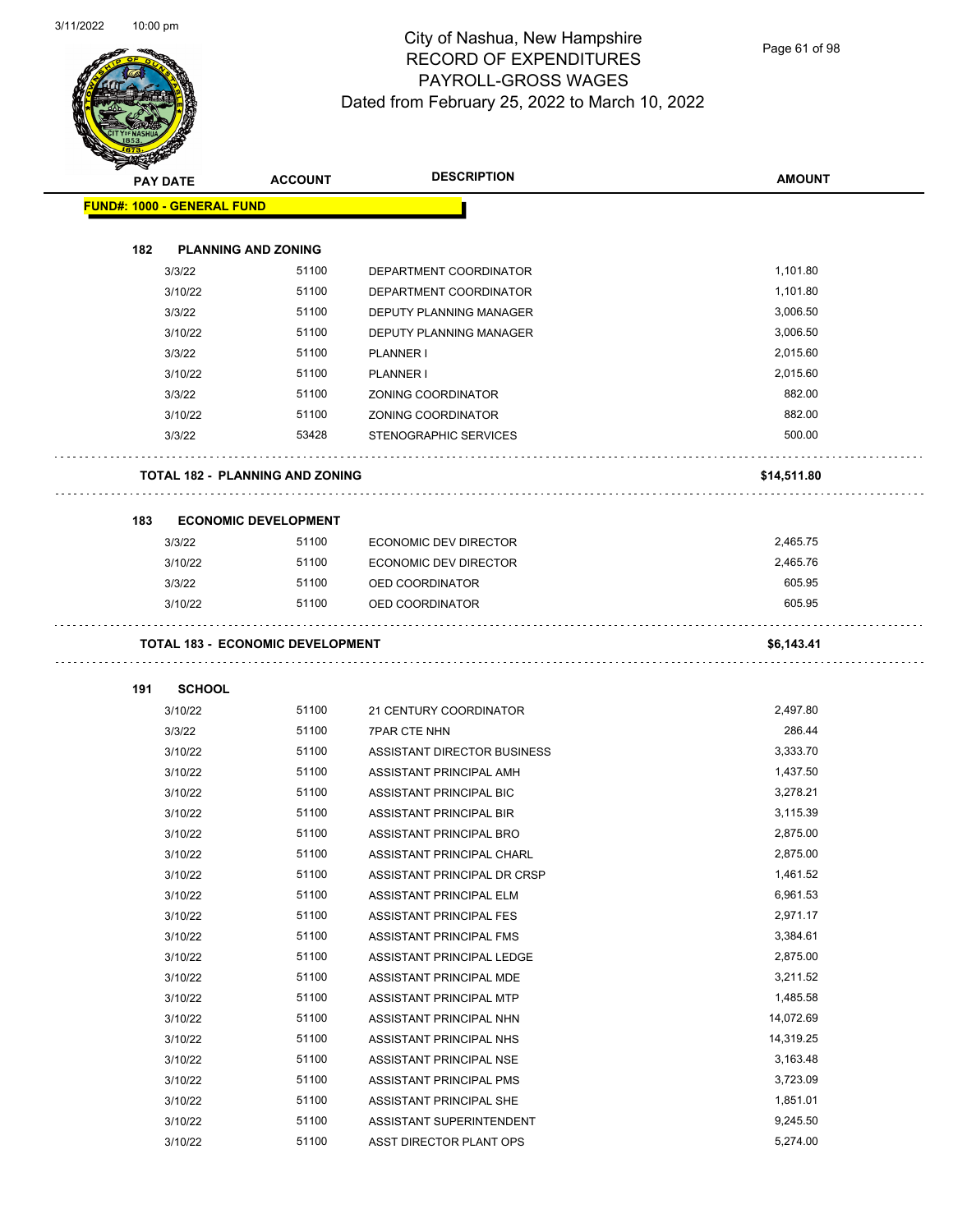

Page 62 of 98

| <b>PAY DATE</b>                    | <b>ACCOUNT</b> | <b>DESCRIPTION</b>                                      | AMOUNT             |
|------------------------------------|----------------|---------------------------------------------------------|--------------------|
| <u> FUND#: 1000 - GENERAL FUND</u> |                |                                                         |                    |
|                                    |                |                                                         |                    |
| 191<br><b>SCHOOL</b>               |                |                                                         |                    |
| 3/10/22                            | 51100          | ASST DIRECTOR SPED                                      | 6,415.00           |
| 3/10/22                            | 51100          | ASST SYSTEMS ADMIN FULL YEAR                            | 18,176.20          |
| 3/10/22                            | 51100          | ATTENDANCE OFFICER                                      | 2,622.80           |
| 3/10/22                            | 51100          | BRENTWOOD COORDINATOR                                   | 3,070.60           |
| 3/10/22                            | 51100          | CAREER CENTER COORD NHS                                 | 1,596.12           |
| 3/10/22                            | 51100          | CHIEF OPERATING OFFICER                                 | 4,542.60           |
| 3/3/22                             | 51100          | CLERICAL ACADEMY NHN                                    | 2,826.96           |
| 3/3/22                             | 51100          | CLERICAL ACADEMY NHS                                    | 2,526.24           |
| 3/3/22                             | 51100          | CLERICAL ADULT ED NHN                                   | 387.81             |
| 3/10/22                            | 51100          | CLERICAL ADULT ED NHN                                   | 223.20             |
| 3/3/22                             | 51100          | <b>CLERICAL ASST SUPER SUP</b>                          | 1,712.88           |
| 3/10/22                            | 51100          | <b>CLERICAL ASST SUPER SUP</b>                          | 1,615.92           |
| 3/3/22                             | 51100          | CLERICAL ATHLETIC NHN                                   | 735.15             |
| 3/3/22                             | 51100          | <b>CLERICAL ATHLETIC NHS</b>                            | 689.88             |
| 3/3/22                             | 51100          | <b>CLERICAL BUSINESS</b>                                | 3,120.89           |
| 3/10/22                            | 51100          | <b>CLERICAL BUSINESS</b>                                | 3,081.83           |
| 3/3/22                             | 51100          | CLERICAL CHIEF OP OFFICER SUP                           | 909.48             |
| 3/10/22                            | 51100          | CLERICAL CHIEF OP OFFICER SUP                           | 880.88             |
| 3/3/22                             | 51100          | <b>CLERICAL CTE NHN</b>                                 | 573.89             |
| 3/3/22                             | 51100          | <b>CLERICAL CTE NHS</b>                                 | 655.88             |
| 3/3/22                             | 51100          | CLERICAL GUIDANCE ELM                                   | 940.42             |
| 3/3/22                             | 51100          | <b>CLERICAL GUIDANCE NHN</b>                            | 1,517.84           |
| 3/3/22                             | 51100          | <b>CLERICAL GUIDANCE NHS</b>                            | 1,103.63           |
| 3/3/22                             | 51100          | <b>CLERICAL HUMAN RESOURCES</b>                         | 1,741.35           |
| 3/10/22                            | 51100          | <b>CLERICAL HUMAN RESOURCES</b>                         | 2,276.58           |
| 3/3/22                             | 51100          | <b>CLERICAL PAYROLL SUP</b>                             | 1,634.25           |
| 3/10/22                            | 51100          | <b>CLERICAL PAYROLL SUP</b>                             | 1,634.25           |
| 3/3/22                             | 51100          | <b>CLERICAL PLANT OPS</b>                               | 797.25             |
| 3/10/22                            | 51100          | <b>CLERICAL PLANT OPS</b>                               | 797.25             |
| 3/3/22                             | 51100          | <b>CLERICAL PRINCIPAL AMH</b>                           | 1,268.60           |
| 3/10/22                            | 51100          | <b>CLERICAL PRINCIPAL AMH</b>                           | 263.77             |
| 3/3/22                             | 51100          | <b>CLERICAL PRINCIPAL BIC</b>                           | 1,316.40           |
| 3/3/22                             | 51100          | <b>CLERICAL PRINCIPAL BIR</b>                           | 1,342.97           |
| 3/3/22                             | 51100          | CLERICAL PRINCIPAL BRO                                  | 1,571.65           |
| 3/3/22                             | 51100          | CLERICAL PRINCIPAL CHA                                  | 1,378.72           |
| 3/3/22                             | 51100          | CLERICAL PRINCIPAL DRC                                  | 1,392.44           |
| 3/3/22                             | 51100          | <b>CLERICAL PRINCIPAL ELM</b>                           | 1,843.32           |
| 3/10/22                            | 51100<br>51100 | CLERICAL PRINCIPAL ELM                                  | 514.56<br>1,032.80 |
| 3/3/22                             | 51100          | CLERICAL PRINCIPAL FES                                  | 2,071.66           |
| 3/3/22                             | 51100          | <b>CLERICAL PRINCIPAL FMS</b>                           | 1,195.26           |
| 3/3/22                             | 51100          | <b>CLERICAL PRINCIPAL LDG</b>                           | 1,285.08           |
| 3/3/22<br>3/3/22                   | 51100          | CLERICAL PRINCIPAL MDE<br><b>CLERICAL PRINCIPAL MTP</b> | 1,414.76           |
| 3/3/22                             | 51100          | CLERICAL PRINCIPAL NHN                                  | 1,301.56           |
|                                    |                |                                                         |                    |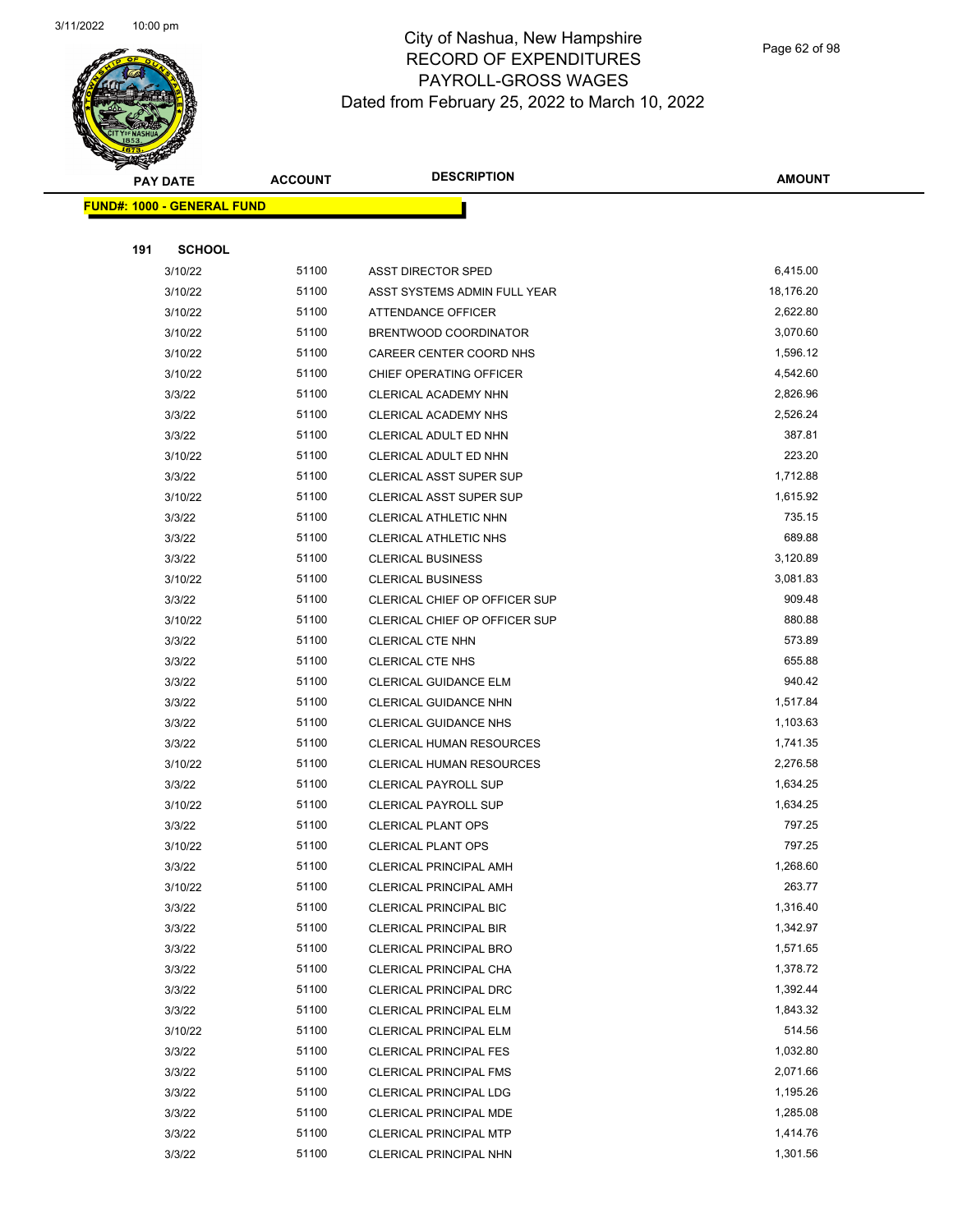

Page 63 of 98

|     | <b>PAY DATE</b>                    | <b>ACCOUNT</b> | <b>DESCRIPTION</b>               | <b>AMOUNT</b> |  |
|-----|------------------------------------|----------------|----------------------------------|---------------|--|
|     | <u> FUND#: 1000 - GENERAL FUND</u> |                |                                  |               |  |
|     |                                    |                |                                  |               |  |
| 191 | <b>SCHOOL</b>                      |                |                                  |               |  |
|     | 3/3/22                             | 51100          | <b>CLERICAL PRINCIPAL NHS</b>    | 1,340.93      |  |
|     | 3/3/22                             | 51100          | <b>CLERICAL PRINCIPAL NSE</b>    | 1,284.59      |  |
|     | 3/3/22                             | 51100          | <b>CLERICAL PRINCIPAL PMS</b>    | 1,315.33      |  |
|     | 3/3/22                             | 51100          | CLERICAL PRINCIPAL SHE           | 1,287.32      |  |
|     | 3/3/22                             | 51100          | CLERICAL RECEPTIONIST NHN        | 893.50        |  |
|     | 3/3/22                             | 51100          | CLERICAL RECEPTIONIST NHS        | 684.82        |  |
|     | 3/3/22                             | 51100          | <b>CLERICAL REGISTRAR NHN</b>    | 578.72        |  |
|     | 3/3/22                             | 51100          | CLERICAL SPECIAL ED NHN          | 689.87        |  |
|     | 3/3/22                             | 51100          | CLERICAL SPECIAL ED NHS          | 1,345.76      |  |
|     | 3/3/22                             | 51100          | CLERICAL SPECIAL ED SUP          | 723.40        |  |
|     | 3/10/22                            | 51100          | CLERICAL SPECIAL ED SUP          | 1,359.99      |  |
|     | 3/3/22                             | 51100          | <b>CLERICAL STUDENT SERV SUP</b> | 881.68        |  |
|     | 3/10/22                            | 51100          | <b>CLERICAL STUDENT SERV SUP</b> | 870.16        |  |
|     | 3/3/22                             | 51100          | CLERICAL SUPERINTENDANT HRLY     | 748.12        |  |
|     | 3/10/22                            | 51100          | CLERICAL SUPERINTENDANT HRLY     | 682.60        |  |
|     | 3/10/22                            | 51100          | CLERICAL SUPERINTENDANT SUP      | 1,941.90      |  |
|     | 3/3/22                             | 51100          | <b>CUSTODIAN AMH</b>             | 1,505.60      |  |
|     | 3/10/22                            | 51100          | <b>CUSTODIAN AMH</b>             | 1,505.61      |  |
|     | 3/3/22                             | 51100          | <b>CUSTODIAN ASST HEAD ELM</b>   | 685.76        |  |
|     | 3/10/22                            | 51100          | <b>CUSTODIAN ASST HEAD ELM</b>   | 857.20        |  |
|     | 3/3/22                             | 51100          | <b>CUSTODIAN ASST HEAD FMS</b>   | 857.20        |  |
|     | 3/10/22                            | 51100          | <b>CUSTODIAN ASST HEAD FMS</b>   | 857.20        |  |
|     | 3/3/22                             | 51100          | <b>CUSTODIAN ASST HEAD NHN</b>   | 1,722.41      |  |
|     | 3/10/22                            | 51100          | <b>CUSTODIAN ASST HEAD NHN</b>   | 1,722.42      |  |
|     | 3/3/22                             | 51100          | <b>CUSTODIAN ASST HEAD NHS</b>   | 1,722.41      |  |
|     | 3/10/22                            | 51100          | <b>CUSTODIAN ASST HEAD NHS</b>   | 1,722.41      |  |
|     | 3/3/22                             | 51100          | <b>CUSTODIAN ASST HEAD PMS</b>   | 857.20        |  |
|     | 3/10/22                            | 51100          | <b>CUSTODIAN ASST HEAD PMS</b>   | 857.20        |  |
|     | 3/3/22                             | 51100          | <b>CUSTODIAN BIC</b>             | 752.80        |  |
|     | 3/10/22                            | 51100          | <b>CUSTODIAN BIC</b>             | 752.80        |  |
|     | 3/3/22                             | 51100          | <b>CUSTODIAN BIR</b>             | 1,505.60      |  |
|     | 3/10/22                            | 51100          | <b>CUSTODIAN BIR</b>             | 1,505.60      |  |
|     | 3/3/22                             | 51100          | <b>CUSTODIAN BRO</b>             | 1,505.60      |  |
|     | 3/10/22                            | 51100          | <b>CUSTODIAN BRO</b>             | 1,505.60      |  |
|     | 3/3/22                             | 51100          | <b>CUSTODIAN CHA</b>             | 1,505.60      |  |
|     | 3/10/22                            | 51100          | <b>CUSTODIAN CHA</b>             | 1,505.60      |  |
|     | 3/3/22                             | 51100          | <b>CUSTODIAN DRC</b>             | 1,505.60      |  |
|     | 3/10/22                            | 51100          | <b>CUSTODIAN DRC</b>             | 1,505.60      |  |
|     | 3/3/22                             | 51100          | <b>CUSTODIAN ELM</b>             | 4,614.00      |  |
|     | 3/10/22                            | 51100          | <b>CUSTODIAN ELM</b>             | 4,741.04      |  |
|     | 3/3/22                             | 51100          | <b>CUSTODIAN FES</b>             | 1,505.60      |  |
|     | 3/10/22                            | 51100          | <b>CUSTODIAN FES</b>             | 1,505.60      |  |
|     | 3/3/22                             | 51100          | <b>CUSTODIAN FMS</b>             | 3,205.44      |  |
|     | 3/10/22                            | 51100          | <b>CUSTODIAN FMS</b>             | 3,254.00      |  |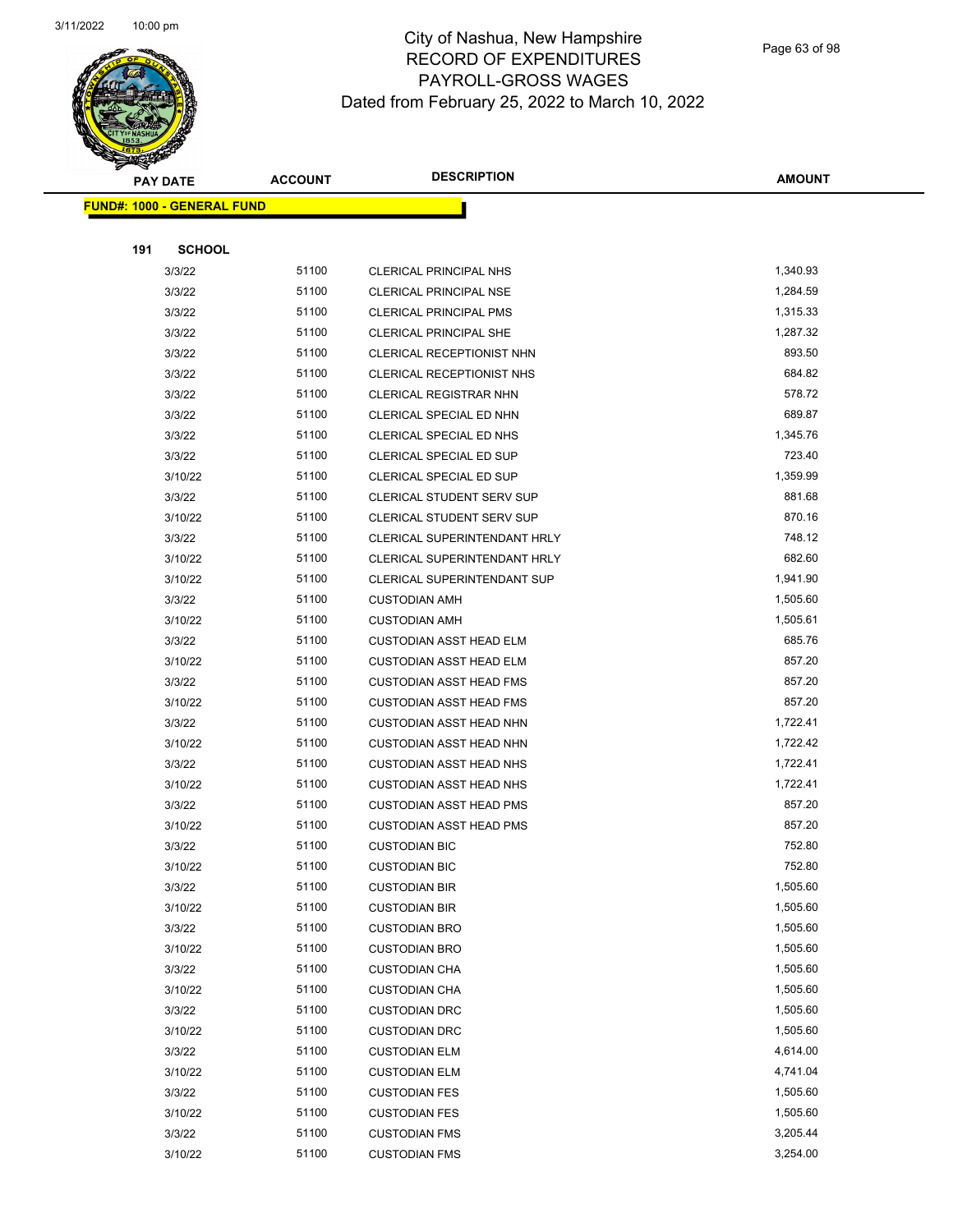

Page 64 of 98

| <b>PAY DATE</b>                    | <b>ACCOUNT</b> | <b>DESCRIPTION</b>        | <b>AMOUNT</b> |
|------------------------------------|----------------|---------------------------|---------------|
| <u> FUND#: 1000 - GENERAL FUND</u> |                |                           |               |
|                                    |                |                           |               |
| 191                                | <b>SCHOOL</b>  |                           |               |
| 3/3/22                             | 51100          | <b>CUSTODIAN HEAD AMH</b> | 857.20        |
| 3/10/22                            | 51100          | <b>CUSTODIAN HEAD AMH</b> | 857.20        |
| 3/3/22                             | 51100          | <b>CUSTODIAN HEAD BIC</b> | 857.20        |
| 3/10/22                            | 51100          | <b>CUSTODIAN HEAD BIC</b> | 857.20        |
| 3/3/22                             | 51100          | <b>CUSTODIAN HEAD BIR</b> | 857.20        |
| 3/10/22                            | 51100          | <b>CUSTODIAN HEAD BIR</b> | 857.20        |
| 3/3/22                             | 51100          | <b>CUSTODIAN HEAD BRO</b> | 857.20        |
| 3/10/22                            | 51100          | <b>CUSTODIAN HEAD BRO</b> | 857.20        |
| 3/3/22                             | 51100          | <b>CUSTODIAN HEAD CHA</b> | 857.20        |
| 3/10/22                            | 51100          | <b>CUSTODIAN HEAD CHA</b> | 857.20        |
| 3/3/22                             | 51100          | <b>CUSTODIAN HEAD DRC</b> | 857.20        |
| 3/10/22                            | 51100          | <b>CUSTODIAN HEAD DRC</b> | 857.20        |
| 3/3/22                             | 51100          | <b>CUSTODIAN HEAD ELM</b> | 1,016.00      |
| 3/10/22                            | 51100          | <b>CUSTODIAN HEAD ELM</b> | 1,016.00      |
| 3/3/22                             | 51100          | <b>CUSTODIAN HEAD FES</b> | 857.20        |
| 3/10/22                            | 51100          | <b>CUSTODIAN HEAD FES</b> | 857.20        |
| 3/3/22                             | 51100          | <b>CUSTODIAN HEAD FMS</b> | 412.75        |
| 3/10/22                            | 51100          | <b>CUSTODIAN HEAD FMS</b> | 412.75        |
| 3/3/22                             | 51100          | <b>CUSTODIAN HEAD FPS</b> | 857.20        |
| 3/10/22                            | 51100          | <b>CUSTODIAN HEAD FPS</b> | 857.20        |
| 3/3/22                             | 51100          | <b>CUSTODIAN HEAD LDG</b> | 857.21        |
| 3/10/22                            | 51100          | <b>CUSTODIAN HEAD LDG</b> | 857.20        |
| 3/3/22                             | 51100          | <b>CUSTODIAN HEAD MDE</b> | 857.20        |
| 3/10/22                            | 51100          | <b>CUSTODIAN HEAD MDE</b> | 857.22        |
| 3/3/22                             | 51100          | <b>CUSTODIAN HEAD MTP</b> | 857.20        |
| 3/10/22                            | 51100          | <b>CUSTODIAN HEAD MTP</b> | 857.20        |
| 3/3/22                             | 51100          | <b>CUSTODIAN HEAD NHN</b> | 1,022.00      |
| 3/10/22                            | 51100          | <b>CUSTODIAN HEAD NHN</b> | 1,022.00      |
| 3/3/22                             | 51100          | <b>CUSTODIAN HEAD NHS</b> | 1,022.00      |
| 3/10/22                            | 51100          | <b>CUSTODIAN HEAD NHS</b> | 1,022.00      |
| 3/3/22                             | 51100          | <b>CUSTODIAN HEAD NSE</b> | 865.20        |
| 3/10/22                            | 51100          | <b>CUSTODIAN HEAD NSE</b> | 865.20        |
| 3/3/22                             | 51100          | <b>CUSTODIAN HEAD PMS</b> | 1,016.00      |
| 3/10/22                            | 51100          | <b>CUSTODIAN HEAD PMS</b> | 1,016.00      |
| 3/3/22                             | 51100          | <b>CUSTODIAN HEAD SHE</b> | 857.20        |
| 3/10/22                            | 51100          | <b>CUSTODIAN HEAD SHE</b> | 857.20        |
| 3/3/22                             | 51100          | <b>CUSTODIAN LDG</b>      | 1,505.60      |
| 3/10/22                            | 51100          | <b>CUSTODIAN LDG</b>      | 1,505.60      |
| 3/3/22                             | 51100          | <b>CUSTODIAN MDE</b>      | 752.80        |
| 3/10/22                            | 51100          | <b>CUSTODIAN MDE</b>      | 752.80        |
| 3/3/22                             | 51100          | <b>CUSTODIAN MTP</b>      | 1,526.49      |
| 3/10/22                            | 51100          | <b>CUSTODIAN MTP</b>      | 1,505.60      |
| 3/3/22                             | 51100          | <b>CUSTODIAN NHN</b>      | 10,549.60     |
| 3/10/22                            | 51100          | <b>CUSTODIAN NHN</b>      | 10,549.60     |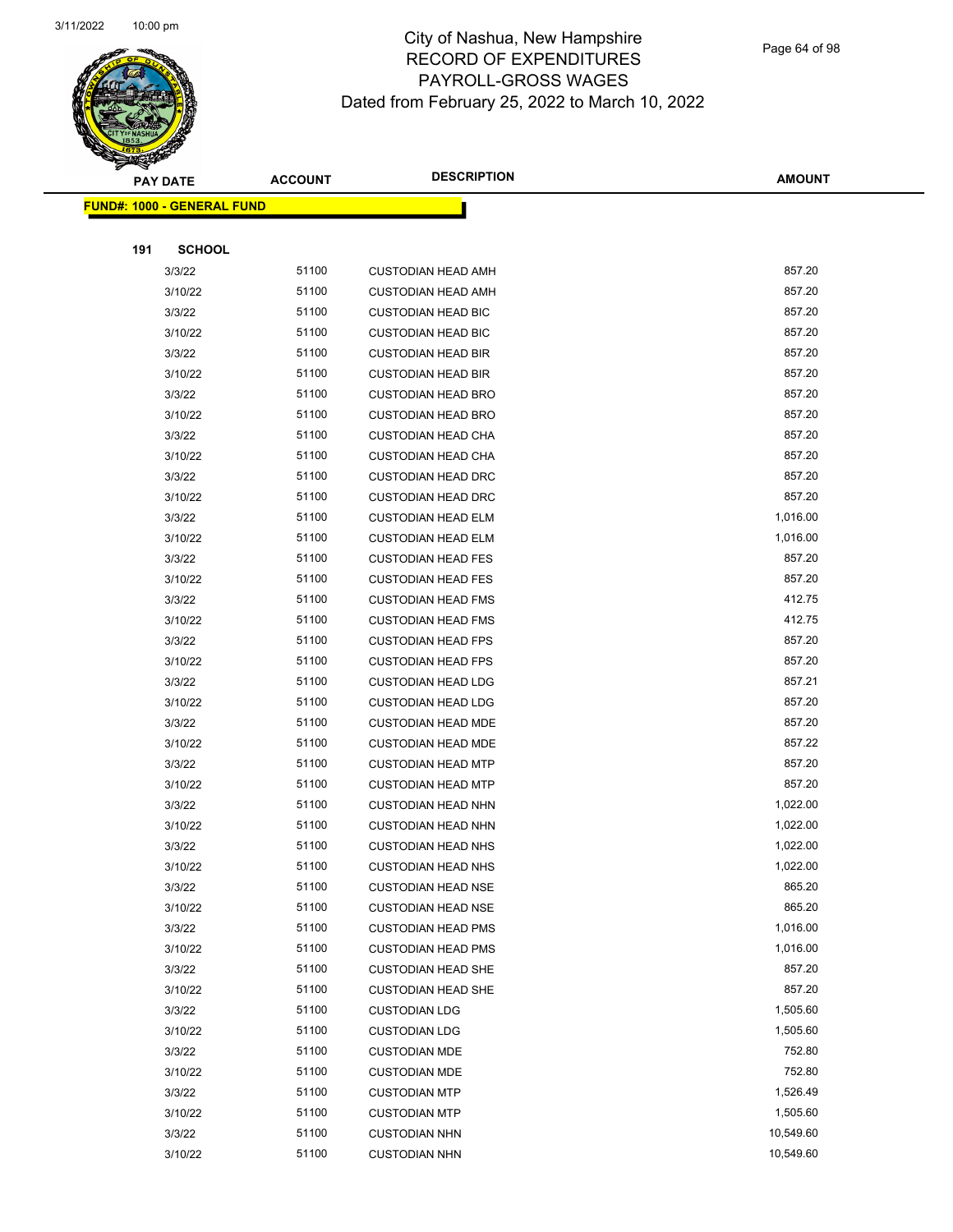

Page 65 of 98

|     | <b>PAY DATE</b>                   | <b>ACCOUNT</b> | <b>DESCRIPTION</b>                 | <b>AMOUNT</b> |
|-----|-----------------------------------|----------------|------------------------------------|---------------|
|     | <b>FUND#: 1000 - GENERAL FUND</b> |                |                                    |               |
|     |                                   |                |                                    |               |
| 191 | <b>SCHOOL</b>                     |                |                                    |               |
|     | 3/3/22                            | 51100          | <b>CUSTODIAN NHS</b>               | 10,520.90     |
|     | 3/10/22                           | 51100          | <b>CUSTODIAN NHS</b>               | 10,512.19     |
|     | 3/3/22                            | 51100          | <b>CUSTODIAN NSE</b>               | 1,526.48      |
|     | 3/10/22                           | 51100          | <b>CUSTODIAN NSE</b>               | 1,505.60      |
|     | 3/3/22                            | 51100          | <b>CUSTODIAN PMS</b>               | 1,500.90      |
|     | 3/10/22                           | 51100          | <b>CUSTODIAN PMS</b>               | 1,505.61      |
|     | 3/3/22                            | 51100          | <b>CUSTODIAN SHE</b>               | 1,505.60      |
|     | 3/10/22                           | 51100          | <b>CUSTODIAN SHE</b>               | 1,505.60      |
|     | 3/10/22                           | 51100          | <b>CUSTODIAN SUPERVISOR WPO</b>    | 4,416.70      |
|     | 3/3/22                            | 51100          | <b>CUSTODIAN WID</b>               | 2,936.00      |
|     | 3/10/22                           | 51100          | <b>CUSTODIAN WID</b>               | 2,936.00      |
|     | 3/10/22                           | 51100          | DIRECTOR ATHLETICS                 | 4,014.30      |
|     | 3/10/22                           | 51100          | <b>DIRECTOR COM GRANTS</b>         | 3,460.50      |
|     | 3/10/22                           | 51100          | <b>DIRECTOR GUIDANCE</b>           | 7,067.30      |
|     | 3/10/22                           | 51100          | DIRECTOR HUMAN RESOURCES           | 4,423.10      |
|     | 3/10/22                           | 51100          | <b>DIRECTOR PLANT OPS</b>          | 4,114.70      |
|     | 3/10/22                           | 51100          | DIRECTOR SPECIAL ED                | 4,014.30      |
|     | 3/10/22                           | 51100          | DIRECTOR STUDENT SERVICES          | 3,679.80      |
|     | 3/10/22                           | 51100          | DIRECTOR TECHNOLOGY                | 3,820.90      |
|     | 3/10/22                           | 51100          | DIRECTOR TRANSPORTATION            | 3,446.40      |
|     | 3/10/22                           | 51100          | <b>DIRECTOR VOCATIONAL</b>         | 8,087.10      |
|     | 3/10/22                           | 51100          | ELL COMMUNICATIONS COORDINATOR     | 2,127.00      |
|     | 3/10/22                           | 51100          | ELL OUTREACH WORKER                | 1,796.30      |
|     | 3/3/22                            | 51100          | <b>GRANT WRITER</b>                | 737.35        |
|     | 3/10/22                           | 51100          | <b>GRANT WRITER</b>                | 737.35        |
|     | 3/10/22                           | 51100          | GUIDANCE COUNSELOR AMH             | 2,469.50      |
|     | 3/10/22                           | 51100          | GUIDANCE COUNSELOR BIC             | 2,168.59      |
|     | 3/10/22                           | 51100          | <b>GUIDANCE COUNSELOR BIR</b>      | 3,071.59      |
|     | 3/10/22                           | 51100          | <b>GUIDANCE COUNSELOR BRO</b>      | 2,036.22      |
|     | 3/10/22                           | 51100          | <b>GUIDANCE COUNSELOR CHA</b>      | 3,071.59      |
|     | 3/10/22                           | 51100          | GUIDANCE COUNSELOR DRC             | 2,103.17      |
|     | 3/10/22                           | 51100          | <b>GUIDANCE COUNSELOR ELM</b>      | 13,092.45     |
|     | 3/10/22                           | 51100          | <b>GUIDANCE COUNSELOR FES</b>      | 2,168.59      |
|     | 3/10/22                           | 51100          | <b>GUIDANCE COUNSELOR FMS</b>      | 5,417.26      |
|     | 3/10/22                           | 51100          | GUIDANCE COUNSELOR LDG             | 3,071.59      |
|     | 3/10/22                           | 51100          | GUIDANCE COUNSELOR MDE             | 2,933.59      |
|     | 3/10/22                           | 51100          | <b>GUIDANCE COUNSELOR MTP</b>      | 2,979.48      |
|     | 3/10/22                           | 51100          | GUIDANCE COUNSELOR NHN             | 17,194.06     |
|     | 3/10/22                           | 51100          | GUIDANCE COUNSELOR NHS             | 20,967.41     |
|     | 3/10/22                           | 51100          | GUIDANCE COUNSELOR NSE             | 2,979.48      |
|     | 3/10/22                           | 51100          | GUIDANCE COUNSELOR PMS             | 9,366.81      |
|     | 3/10/22                           | 51100          | GUIDANCE COUNSELOR SHE             | 2,979.48      |
|     | 3/10/22                           | 51100          | INSTRUCTIONAL LEADER-DISTRICT WIDE | 400.25        |
|     | 3/10/22                           | 51100          | JOB DEVELOPER SPED NHN             | 3,071.59      |
|     |                                   |                |                                    |               |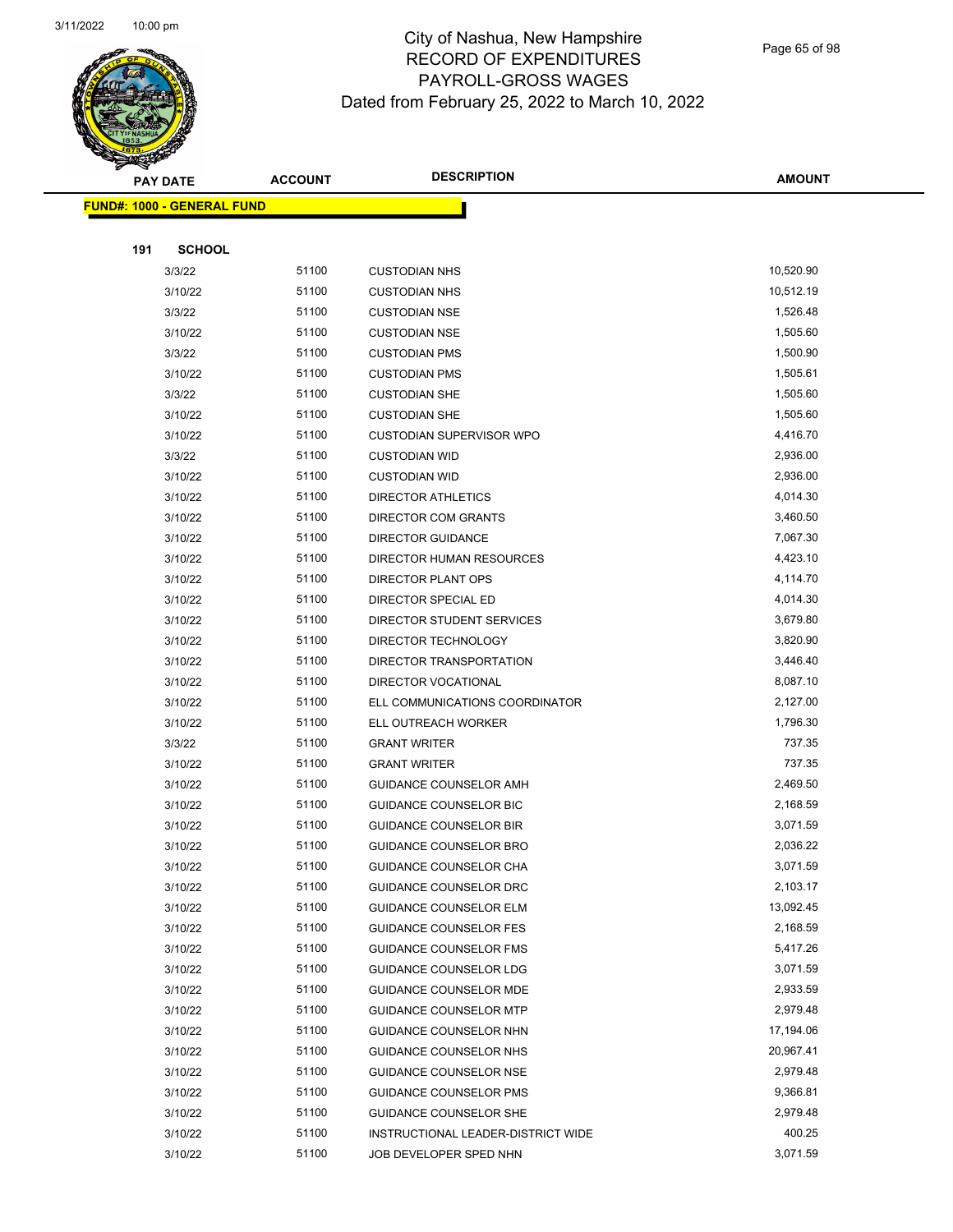Page 66 of 98

| <b>Anthony</b> |                                   |                |                                                            |                      |
|----------------|-----------------------------------|----------------|------------------------------------------------------------|----------------------|
|                | <b>PAY DATE</b>                   | <b>ACCOUNT</b> | <b>DESCRIPTION</b>                                         | <b>AMOUNT</b>        |
|                | <b>FUND#: 1000 - GENERAL FUND</b> |                |                                                            |                      |
|                |                                   |                |                                                            |                      |
| 191            | <b>SCHOOL</b>                     |                |                                                            |                      |
|                | 3/10/22                           | 51100          | LIBRARIAN AMH                                              | 2,045.30             |
|                | 3/10/22                           | 51100          | <b>LIBRARIAN BIC</b>                                       | 1,960.02             |
|                | 3/10/22                           | 51100          | LIBRARIAN BIR                                              | 1,712.22             |
|                | 3/10/22                           | 51100          | LIBRARIAN BRO                                              | 2,259.98             |
|                | 3/10/22                           | 51100          | LIBRARIAN CHA                                              | 3,071.59             |
|                | 3/10/22                           | 51100          | <b>LIBRARIAN DRC</b>                                       | 2,316.41             |
|                | 3/10/22                           | 51100          | LIBRARIAN ELM                                              | 2,162.89             |
|                | 3/10/22                           | 51100          | <b>LIBRARIAN FES</b>                                       | 2,979.48             |
|                | 3/10/22                           | 51100          | <b>LIBRARIAN FMS</b>                                       | 3,071.59             |
|                | 3/10/22                           | 51100          | <b>LIBRARIAN LDG</b>                                       | 1,891.39             |
|                | 3/10/22                           | 51100          | LIBRARIAN MDE                                              | 2,933.59             |
|                | 3/10/22                           | 51100          | <b>LIBRARIAN MTP</b>                                       | 1,792.58             |
|                | 3/10/22                           | 51100          | LIBRARIAN NHN                                              | 4,773.46             |
|                | 3/10/22                           | 51100          | <b>LIBRARIAN NHS</b>                                       | 5,093.67             |
|                | 3/10/22                           | 51100          | <b>LIBRARIAN NSE</b>                                       | 2,933.59             |
|                | 3/10/22                           | 51100          | <b>LIBRARIAN PMS</b>                                       | 2,728.52             |
|                | 3/10/22                           | 51100          | <b>LIBRARIAN SHE</b>                                       | 2,979.48             |
|                | 3/10/22                           | 51100          | LICENSED PRACTICAL NURSE ELM                               | 186.08               |
|                | 3/10/22                           | 51100          | LICENSED PRACTICAL NURSE FMS                               | 1,490.91             |
|                | 3/3/22                            | 51100          | MAINTENANCE ALARM WPO                                      | 1,048.40             |
|                | 3/10/22                           | 51100          | MAINTENANCE ALARM WPO                                      | 1,048.40             |
|                | 3/3/22                            | 51100          | MAINTENANCE CARPENTER WPO                                  | 1,048.40             |
|                | 3/10/22                           | 51100          | MAINTENANCE CARPENTER WPO                                  | 1,048.40             |
|                | 3/3/22                            | 51100          | MAINTENANCE ELECTRICIAN WPO                                | 2,228.00             |
|                |                                   | 51100          |                                                            | 2,228.00             |
|                | 3/10/22                           | 51100          | MAINTENANCE ELECTRICIAN WPO<br>MAINTENANCE GRDS FORMEN WPO | 1,056.40             |
|                | 3/3/22                            |                |                                                            |                      |
|                | 3/10/22                           | 51100          | MAINTENANCE GRDS FORMEN WPO                                | 1,056.40             |
|                | 3/3/22                            | 51100          | MAINTENANCE GROUNDS WPO                                    | 4,566.52<br>4,490.80 |
|                | 3/10/22                           | 51100          | MAINTENANCE GROUNDS WPO                                    |                      |
|                | 3/3/22                            | 51100          | MAINTENANCE HVAC WPO                                       | 6,539.20             |
|                | 3/10/22                           | 51100          | MAINTENANCE HVAC WPO                                       | 6,539.20             |
|                | 3/3/22                            | 51100          | MAINTENANCE MESSENGER WPO                                  | 1,016.00             |
|                | 3/10/22                           | 51100          | MAINTENANCE MESSENGER WPO                                  | 1,016.00             |
|                | 3/3/22                            | 51100          | MAINTENANCE PLUMBER WPO                                    | 2,232.00             |
|                | 3/10/22                           | 51100          | MAINTENANCE PLUMBER WPO                                    | 2,232.00             |
|                | 3/3/22                            | 51100          | MAINTENANCE TRADES WPO                                     | 2,104.80             |
|                | 3/10/22                           | 51100          | MAINTENANCE TRADES WPO                                     | 2,104.80             |
|                | 3/10/22                           | 51100          | MARKETING TEACHER NHS                                      | 2,876.80             |
|                | 3/10/22                           | 51100          | <b>NURSE AMH</b>                                           | 2,795.39             |
|                | 3/10/22                           | 51100          | <b>NURSE BIC</b>                                           | 2,795.39             |
|                | 3/10/22                           | 51100          | <b>NURSE BIR</b>                                           | 2,751.30             |
|                | 3/10/22                           | 51100          | <b>NURSE BRO</b>                                           | 2,795.39             |
|                | 3/10/22                           | 51100          | <b>NURSE CHA</b>                                           | 1,831.98             |
|                | 3/10/22                           | 51100          | <b>NURSE DRC</b>                                           | 1,697.00             |
|                |                                   |                |                                                            |                      |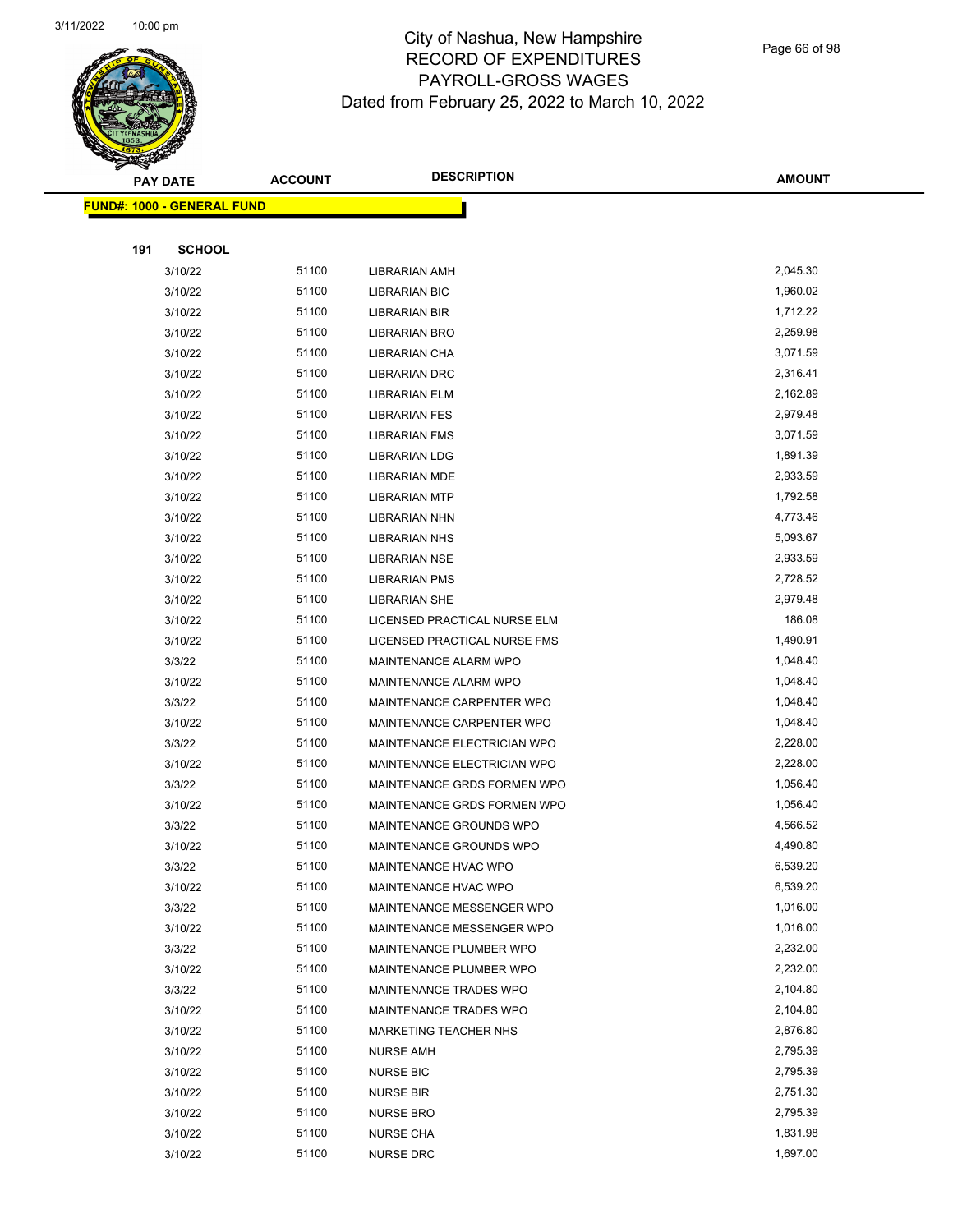

Page 67 of 98

|     | <b>PAY DATE</b>                    | <b>ACCOUNT</b> | <b>DESCRIPTION</b>                         | <b>AMOUNT</b>        |
|-----|------------------------------------|----------------|--------------------------------------------|----------------------|
|     | <u> FUND#: 1000 - GENERAL FUND</u> |                |                                            |                      |
|     |                                    |                |                                            |                      |
| 191 | <b>SCHOOL</b>                      |                |                                            |                      |
|     | 3/10/22                            | 51100          | NURSE ELM                                  | 3,303.62             |
|     | 2/24/22                            | 51100          | <b>NURSE FES</b>                           | 3,205.76             |
|     | 3/10/22                            | 51100          | <b>NURSE FES</b>                           | 1,602.87             |
|     | 3/10/22                            | 51100          | <b>NURSE LDG</b>                           | 2,632.70             |
|     | 3/10/22                            | 51100          | <b>NURSE MDE</b>                           | 2,319.38             |
|     | 3/10/22                            | 51100          | <b>NURSE MTP</b>                           | 1,913.89             |
|     | 3/10/22                            | 51100          | <b>NURSE NHN</b>                           | 3,728.45             |
|     | 3/10/22                            | 51100          | <b>NURSE NHS</b>                           | 6,473.30             |
|     | 3/10/22                            | 51100          | <b>NURSE NSE</b>                           | 2,795.39             |
|     | 3/10/22                            | 51100          | <b>NURSE PMS</b>                           | 4,406.91             |
|     | 3/10/22                            | 51100          | <b>NURSE SHE</b>                           | 1,888.78             |
|     | 3/10/22                            | 51100          | OFFICE MANAGER BUSINESS                    | 2,269.20             |
|     | 3/10/22                            | 51100          | OFFICE MANAGER HUMAN RESOURCES             | 2,307.70             |
|     | 3/10/22                            | 51100          | OFFICE MANAGER SPED                        | 2,153.80             |
|     | 3/10/22                            | 51100          | OFFICE MANAGER TITLE 1                     | 165.68               |
|     | 3/10/22                            | 51100          | OUT DISTRICT COORDINATOR                   | 3,024.80             |
|     | 3/3/22                             | 51100          | PARA PRE SCHOOL BIR                        | 668.69               |
|     | 3/3/22                             | 51100          | PARA ALT AMH                               | 541.77               |
|     | 3/3/22                             | 51100          | PARA ALT FMS                               | 591.04               |
|     | 3/3/22                             | 51100          | PARA ALT MTP                               | 282.68               |
|     | 3/3/22                             | 51100          | PARA DW SPEC ED AMH                        | 7,192.54             |
|     | 3/3/22                             | 51100          | PARA DW SPEC ED BIR                        | 1,349.35             |
|     | 3/3/22                             | 51100          | PARA DW SPEC ED BRO                        | 5,149.54             |
|     | 3/3/22                             | 51100          | PARA DW SPEC ED CHA                        | 7,347.87             |
|     | 3/3/22                             | 51100          | PARA DW SPEC ED FMS                        | 1,428.04             |
|     | 3/3/22                             | 51100          | PARA DW SPEC ED LDG                        | 268.15               |
|     | 3/3/22                             | 51100          | PARA DW SPEC ED MDE                        | 5,304.12             |
|     | 3/3/22                             | 51100          | PARA DW SPEC ED MTP                        | 657.73               |
|     | 3/3/22                             | 51100          | PARA DW SPEC ED NHN                        | 2,984.42             |
|     | 3/3/22                             | 51100          | PARA DW SPEC ED NHS                        | 5,288.95<br>5,054.33 |
|     | 3/3/22<br>3/3/22                   | 51100<br>51100 | PARA DW SPEC ED NSE                        | 7,635.19             |
|     | 3/3/22                             | 51100          | PARA DW SPEC ED SHE<br>PARA DW SPEC ED WID | 475.26               |
|     | 3/3/22                             | 51100          | PARA DW SPEC ELM                           | 5,941.70             |
|     | 3/3/22                             | 51100          | PARA ELL BIR                               | 351.39               |
|     | 3/3/22                             | 51100          | PARA ELL DRC                               | 449.57               |
|     | 3/3/22                             | 51100          | PARA ELL ELM                               | 642.39               |
|     | 3/3/22                             | 51100          | PARA ELL FES                               | 395.21               |
|     | 3/3/22                             | 51100          | PARA ELL FMS                               | 281.58               |
|     | 3/3/22                             | 51100          | PARA ELL LDG                               | 428.90               |
|     | 3/3/22                             | 51100          | PARA ELL MTP                               | 366.72               |
|     | 3/3/22                             | 51100          | PARA ELL PMS                               | 382.89               |
|     | 3/3/22                             | 51100          | PARA ELL SHE                               | 408.24               |
|     | 3/3/22                             | 51100          | PARA INST AMH                              | 1,955.91             |
|     |                                    |                |                                            |                      |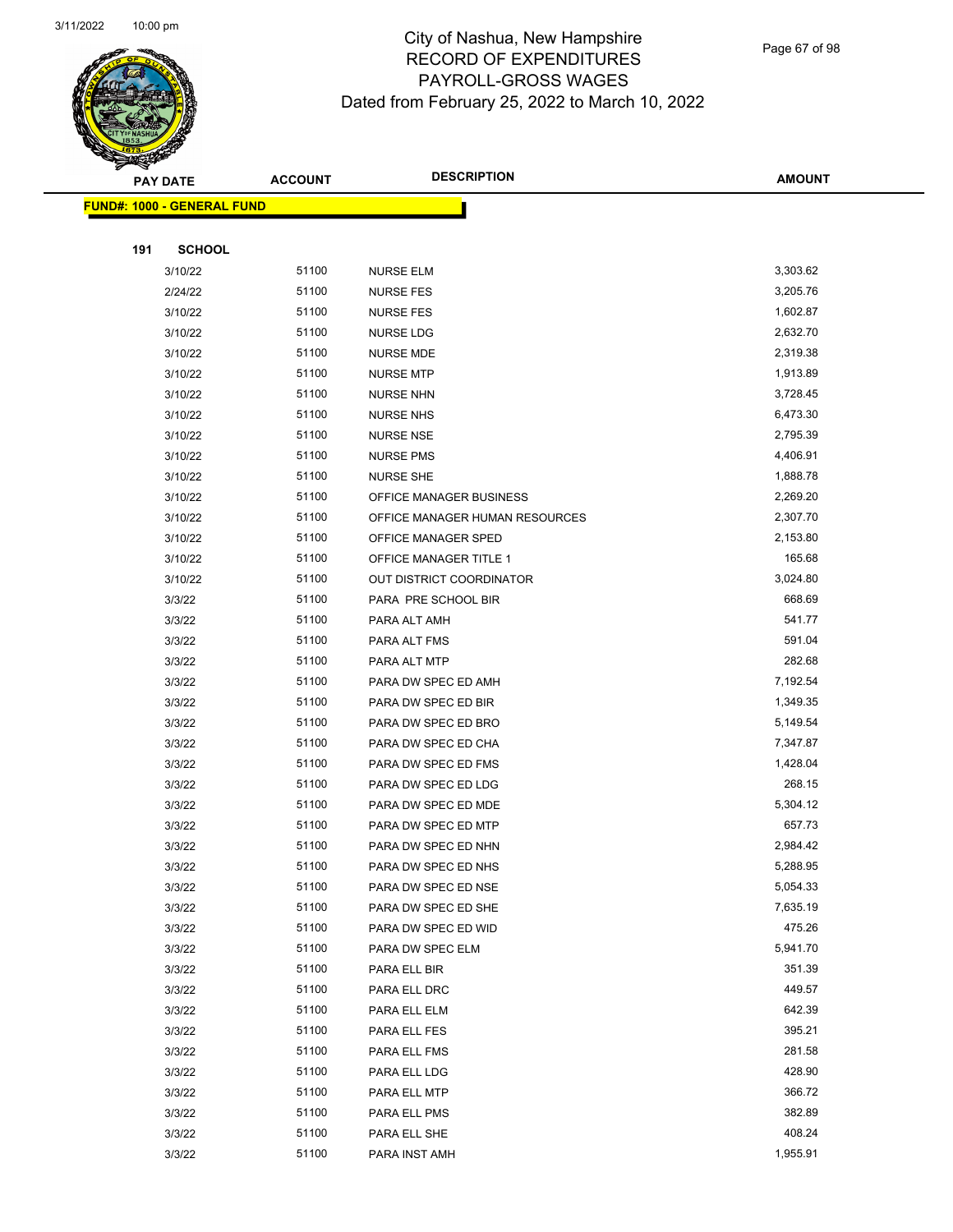

Page 68 of 98

| ॼ   | <b>PAY DATE</b>                   | <b>ACCOUNT</b> | <b>DESCRIPTION</b>                 | <b>AMOUNT</b>    |
|-----|-----------------------------------|----------------|------------------------------------|------------------|
|     | <b>FUND#: 1000 - GENERAL FUND</b> |                |                                    |                  |
|     |                                   |                |                                    |                  |
| 191 | <b>SCHOOL</b>                     |                |                                    |                  |
|     | 3/3/22                            | 51100          | PARA INST BIC                      | 3,759.20         |
|     | 3/3/22                            | 51100          | PARA INST BIR                      | 2,214.32         |
|     | 3/3/22                            | 51100          | PARA INST BRO                      | 2,157.31         |
|     | 3/3/22                            | 51100          | PARA INST CHA                      | 2,893.95         |
|     | 3/3/22                            | 51100          | PARA INST DRC                      | 2,307.78         |
|     | 3/3/22                            | 51100          | PARA INST ELM                      | 3,402.57         |
|     | 3/3/22                            | 51100          | PARA INST FES                      | 3,631.16         |
|     | 3/3/22                            | 51100          | PARA INST FMS                      | 2,697.18         |
|     | 3/3/22                            | 51100          | PARA INST LDG                      | 2,397.55         |
|     | 3/3/22                            | 51100          | PARA INST MDE                      | 3,051.89         |
|     | 3/3/22                            | 51100          | PARA INST MTP                      | 2,608.60         |
|     | 3/3/22                            | 51100          | PARA INST NHN                      | 1,342.37         |
|     | 3/3/22                            | 51100          | PARA INST NHS                      | 861.51           |
|     | 3/3/22                            | 51100          | PARA INST NSE                      | 3,360.67         |
|     | 3/3/22                            | 51100          | PARA INST PMS                      | 3,020.30         |
|     | 3/3/22                            | 51100          | PARA INST SHE                      | 2,766.63         |
|     | 3/3/22                            | 51100          | PARA JOB COACH                     | 189.72           |
|     | 3/10/22                           | 51100          | PARA JOB COACH                     | 100.44           |
|     | 3/3/22                            | 51100          | PARA KIND AMH                      | 397.90           |
|     | 3/3/22                            | 51100          | PARA KIND BIC                      | 742.17           |
|     | 3/3/22                            | 51100          | PARA KIND BIR                      | 273.99           |
|     | 3/3/22                            | 51100          | PARA KIND BRO                      | 392.74           |
|     | 3/3/22                            | 51100          | PARA KIND CHA                      | 663.10           |
|     | 3/3/22                            | 51100          | PARA KIND DRC                      | 926.28           |
|     | 3/3/22                            | 51100          | PARA KIND FES                      | 831.85           |
|     | 3/3/22                            | 51100          | PARA KIND LDG                      | 387.57           |
|     | 3/3/22                            | 51100          | PARA KIND MDE                      | 752.31           |
|     | 3/3/22                            | 51100          | PARA KIND MTP                      | 482.16           |
|     | 3/3/22                            | 51100          | PARA KIND NSE                      | 878.38           |
|     | 3/3/22                            | 51100          | PARA KIND SHE                      | 817.19           |
|     | 3/3/22                            | 51100          | PARA LIB NHN                       | 209.80           |
|     | 3/3/22                            | 51100          | PARA LIB NHS                       | 170.33           |
|     | 3/3/22                            | 51100          | PARA LIB PMS                       | 129.96<br>565.51 |
|     | 3/3/22                            | 51100<br>51100 | PARA MEDIA NHN                     | 807.24           |
|     | 3/3/22<br>3/3/22                  | 51100          | PARA MEDIA NHS<br>PARA PRE SCH BIC | 906.85           |
|     | 3/3/22                            | 51100          | PARA PRE SCH MTP                   | 563.94           |
|     | 3/3/22                            | 51100          | PARA PRE SCH NSE                   | 2,164.04         |
|     | 3/3/22                            | 51100          | PARA READ ELM                      | 393.39           |
|     | 3/3/22                            | 51100          | PARA SCI NHN                       | 412.91           |
|     | 3/3/22                            | 51100          | PARA SCI NHS                       | 528.52           |
|     | 3/3/22                            | 51100          | PARA SPED FES                      | 286.50           |
|     | 3/3/22                            | 51100          | PARA TTI LDG                       | 5.17             |
|     | 3/3/22                            | 51100          | PARA VOC NHS                       | 519.72           |
|     |                                   |                |                                    |                  |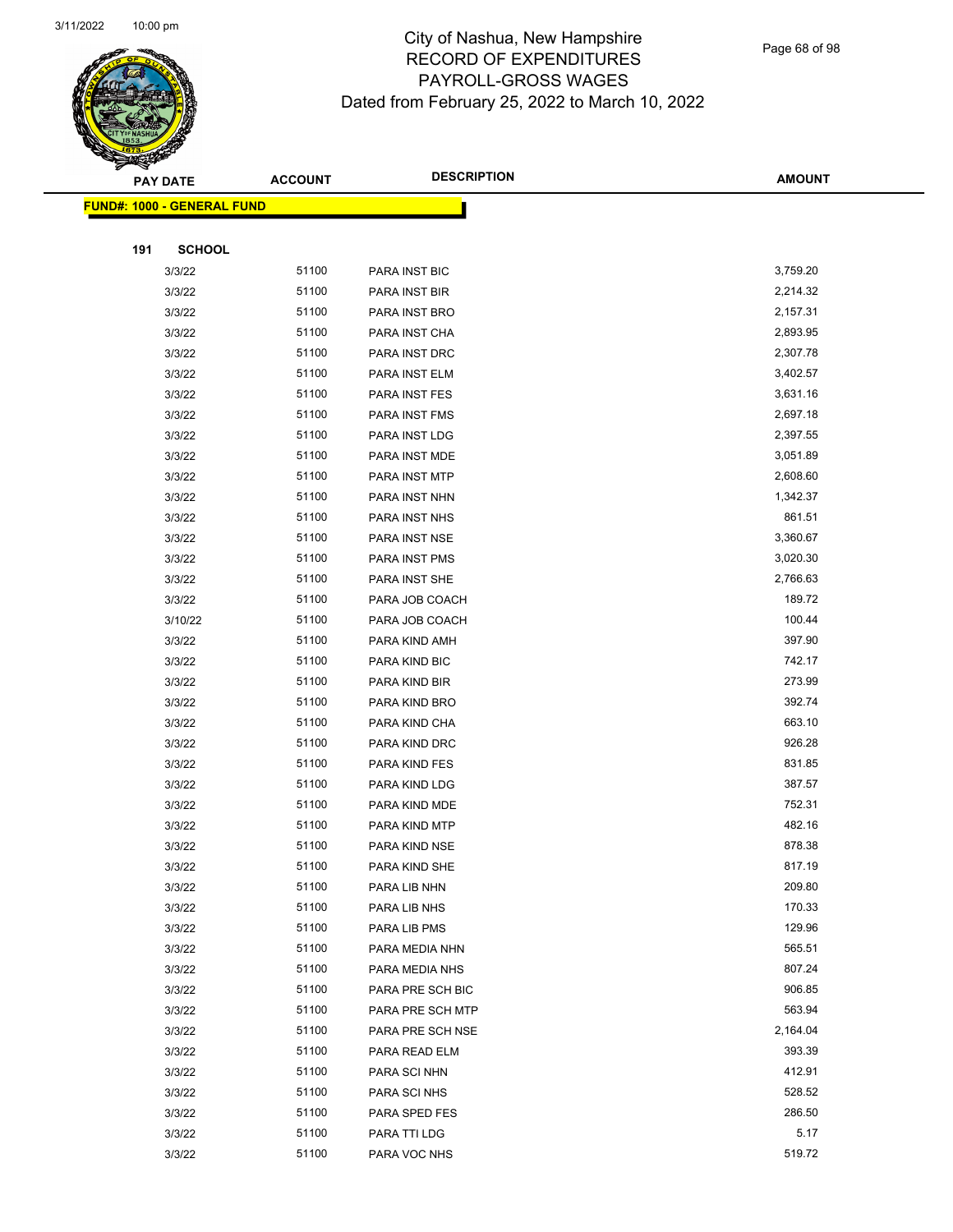

Page 69 of 98

| <b>PAY DATE</b>                    | <b>ACCOUNT</b> | <b>DESCRIPTION</b>                               | <b>AMOUNT</b>        |
|------------------------------------|----------------|--------------------------------------------------|----------------------|
| <u> FUND#: 1000 - GENERAL FUND</u> |                |                                                  |                      |
|                                    |                |                                                  |                      |
| 191<br><b>SCHOOL</b>               |                |                                                  |                      |
| 3/10/22                            | 51100          | PEER COACH                                       | 8,073.16             |
| 3/10/22                            | 51100          | PRESCHOOL COORDINATOR                            | 2,686.70             |
| 3/3/22                             | 51100          | PRESCHOOL PARA FPS                               | 1,450.26             |
| 3/10/22                            | 51100          | PRESCHOOL TEACHER FPS                            | 12,044.79            |
| 3/10/22                            | 51100          | PRINCIPAL AMH                                    | 4,115.40             |
| 3/10/22                            | 51100          | PRINCIPAL BIC                                    | 3,942.30             |
| 3/10/22                            | 51100          | PRINCIPAL BIR                                    | 3,307.20             |
| 3/10/22                            | 51100          | PRINCIPAL BRO                                    | 4,115.40             |
| 3/10/22                            | 51100          | PRINCIPAL CHA                                    | 4,076.90             |
| 3/10/22                            | 51100          | PRINCIPAL DRC                                    | 3,903.80             |
| 3/10/22                            | 51100          | PRINCIPAL ELM                                    | 4,169.20             |
| 3/10/22                            | 51100          | PRINCIPAL FES                                    | 3,973.09             |
| 3/10/22                            | 51100          | PRINCIPAL FMS                                    | 4,207.70             |
| 3/10/22                            | 51100          | PRINCIPAL LDG                                    | 4,115.40             |
| 3/10/22                            | 51100          | PRINCIPAL MDE                                    | 3,973.10             |
| 3/10/22                            | 51100          | PRINCIPAL MTP                                    | 3,973.10             |
| 3/10/22                            | 51100          | PRINCIPAL NHN                                    | 4,158.70             |
| 3/10/22                            | 51100          | PRINCIPAL NHS                                    | 4,357.69             |
| 3/10/22                            | 51100          | PRINCIPAL NSE                                    | 3,942.30             |
| 3/10/22                            | 51100          | PRINCIPAL PMS                                    | 3,913.50             |
| 3/10/22                            | 51100          | PRINCIPAL SHE                                    | 3,586.50             |
| 3/10/22                            | 51100          | SCHOOL PSYCHOLOGIST WID                          | 36,058.67            |
| 3/10/22                            | 51100          | SCHOOL PSYCHOLOGY INTERN                         | 2,400.00             |
| 3/3/22                             | 51100          | SECURITY MONITOR NHN                             | 1,355.04             |
| 3/3/22                             | 51100          | SECURITY MONITOR NHS                             | 1,726.74             |
| 3/3/22                             | 51100          | SIGN LANGUAGE INTERPRETER                        | 6,341.93             |
| 3/10/22                            | 51100          | SOCIAL WORKER                                    | 4,190.67             |
| 3/10/22                            | 51100          | SOCIAL WORKER FMS                                | 2,979.48             |
| 3/10/22                            | 51100          | SPEECH LANG PATHOLOGIST WID                      | 58,699.39            |
| 3/3/22                             | 51100          | SPEECH LANGUAGE ASST                             | 457.23               |
| 3/10/22                            | 51100          | STUDENT ACTIVITY COORD NHN                       | 1,148.37             |
| 3/10/22                            | 51100          | <b>SUPERINTENDENT</b>                            | 6,292.30             |
| 2/24/22                            | 51100          | SYSTEMS ADMIN FULL YEAR                          | (2,070.51)           |
| 3/10/22                            | 51100          | SYSTEMS ADMIN FULL YEAR                          | 12,280.68            |
| 3/10/22                            | 51100          | <b>TEACHER ART AMH</b>                           | 2,795.39             |
| 3/10/22                            | 51100          | TEACHER ART BIC                                  | 2,290.98             |
| 3/10/22                            | 51100          | <b>TEACHER ART BIR</b>                           | 2,979.48             |
| 3/10/22                            | 51100          | TEACHER ART CHA                                  | 2,227.33             |
| 3/10/22                            | 51100          | TEACHER ART DRC                                  | 1,572.48             |
| 3/10/22                            | 51100          | TEACHER ART ELM                                  | 5,015.70             |
| 3/10/22                            | 51100          | <b>TEACHER ART FES</b>                           | 1,764.50<br>744.47   |
| 3/10/22                            | 51100          | <b>TEACHER ART FMS</b>                           |                      |
| 3/10/22<br>3/10/22                 | 51100<br>51100 | <b>TEACHER ART LDG</b><br><b>TEACHER ART MDE</b> | 2,795.39<br>2,168.59 |
|                                    |                |                                                  |                      |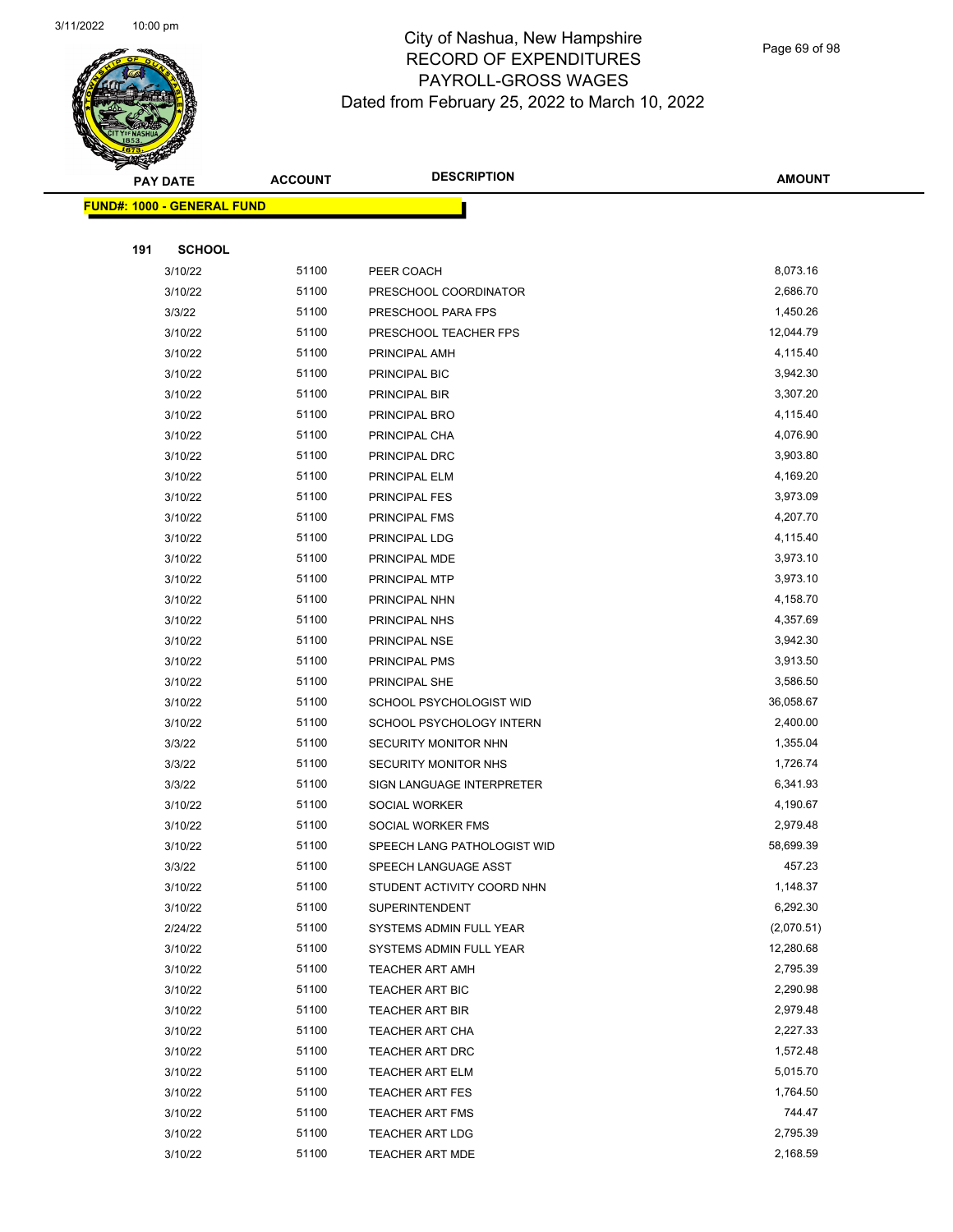

Page 70 of 98

|     | <b>PAY DATE</b>                    | <b>ACCOUNT</b> | <b>DESCRIPTION</b>          | <b>AMOUNT</b> |
|-----|------------------------------------|----------------|-----------------------------|---------------|
|     | <u> FUND#: 1000 - GENERAL FUND</u> |                |                             |               |
|     |                                    |                |                             |               |
| 191 | <b>SCHOOL</b>                      |                |                             |               |
|     | 3/10/22                            | 51100          | <b>TEACHER ART MTP</b>      | 2,979.48      |
|     | 3/10/22                            | 51100          | <b>TEACHER ART NHN</b>      | 11,091.40     |
|     | 3/10/22                            | 51100          | <b>TEACHER ART NHS</b>      | 10,930.46     |
|     | 3/10/22                            | 51100          | <b>TEACHER ART NSE</b>      | 2,979.48      |
|     | 3/10/22                            | 51100          | <b>TEACHER ART PMS</b>      | 4,270.11      |
|     | 3/10/22                            | 51100          | <b>TEACHER ART SHE</b>      | 2,632.70      |
|     | 3/10/22                            | 51100          | <b>TEACHER AUTO NHN</b>     | 2,795.39      |
|     | 3/10/22                            | 51100          | TEACHER BEHAVIOR SPEC WID   | 20,744.15     |
|     | 3/10/22                            | 51100          | TEACHER BIO TEC NHN         | 2,564.69      |
|     | 3/10/22                            | 51100          | TEACHER BUILD CONST NHS     | 2,795.39      |
|     | 3/10/22                            | 51100          | <b>TEACHER BUSINESS NHN</b> | 7,806.50      |
|     | 3/10/22                            | 51100          | TEACHER BUSINESS NHS        | 9,019.98      |
|     | 3/10/22                            | 51100          | <b>TEACHER COMPUTER ELM</b> | 3,818.50      |
|     | 3/10/22                            | 51100          | <b>TEACHER COMPUTER FMS</b> | 4,551.96      |
|     | 3/10/22                            | 51100          | TEACHER COMPUTER NHN        | 5,584.30      |
|     | 3/10/22                            | 51100          | TEACHER COMPUTER NHS        | 1,787.61      |
|     | 3/10/22                            | 51100          | <b>TEACHER COMPUTER PMS</b> | 2,979.48      |
|     | 3/10/22                            | 51100          | TEACHER COSMETOLOGY NHN     | 4,684.17      |
|     | 3/10/22                            | 51100          | <b>TEACHER CULINARY NHN</b> | 5,637.87      |
|     | 3/10/22                            | 51100          | <b>TEACHER DEAF NSE</b>     | 2,979.48      |
|     | 3/10/22                            | 51100          | <b>TEACHER DEAF WID</b>     | 8,938.44      |
|     | 3/10/22                            | 51100          | <b>TEACHER DWSE AMH</b>     | 2,979.48      |
|     | 3/10/22                            | 51100          | <b>TEACHER DWSE BIR</b>     | 4,963.98      |
|     | 3/10/22                            | 51100          | <b>TEACHER DWSE BRO</b>     | 3,071.59      |
|     | 3/10/22                            | 51100          | <b>TEACHER DWSE CHA</b>     | 2,758.90      |
|     | 3/10/22                            | 51100          | <b>TEACHER DWSE ELM</b>     | 15,151.35     |
|     | 3/10/22                            | 51100          | <b>TEACHER DWSE FMS</b>     | 2,168.59      |
|     | 3/10/22                            | 51100          | <b>TEACHER DWSE MDE</b>     | 1,963.09      |
|     | 3/10/22                            | 51100          | TEACHER DWSE SHE            | 3,863.00      |
|     | 3/10/22                            | 51100          | TEACHER ECE NHS             | 5,958.96      |
|     | 3/10/22                            | 51100          | TEACHER ELECTRICAL NHS      | 2,795.39      |
|     | 3/10/22                            | 51100          | <b>TEACHER ELL AMH</b>      | 1,549.89      |
|     | 3/10/22                            | 51100          | TEACHER ELL BIC             | 3,982.11      |
|     | 3/10/22                            | 51100          | TEACHER ELL BIR             | 4,503.10      |
|     | 3/10/22                            | 51100          | TEACHER ELL CHA             | 2,359.11      |
|     | 3/10/22                            | 51100          | TEACHER ELL DRC             | 3,561.26      |
|     | 3/10/22                            | 51100          | TEACHER ELL ELM             | 6,726.90      |
|     | 3/10/22                            | 51100          | TEACHER ELL FES             | 7,039.46      |
|     | 3/10/22                            | 51100          | TEACHER ELL FMS             | 4,319.13      |
|     | 3/10/22                            | 51100          | TEACHER ELL LDG             | 9,228.30      |
|     | 3/10/22                            | 51100          | TEACHER ELL MTP             | 2,979.48      |
|     | 3/10/22                            | 51100          | TEACHER ELL NHN             | 8,366.00      |
|     | 3/10/22                            | 51100          | TEACHER ELL NHS             | 10,589.98     |
|     | 3/10/22                            | 51100          | TEACHER ELL PMS             | 2,751.30      |
|     |                                    |                |                             |               |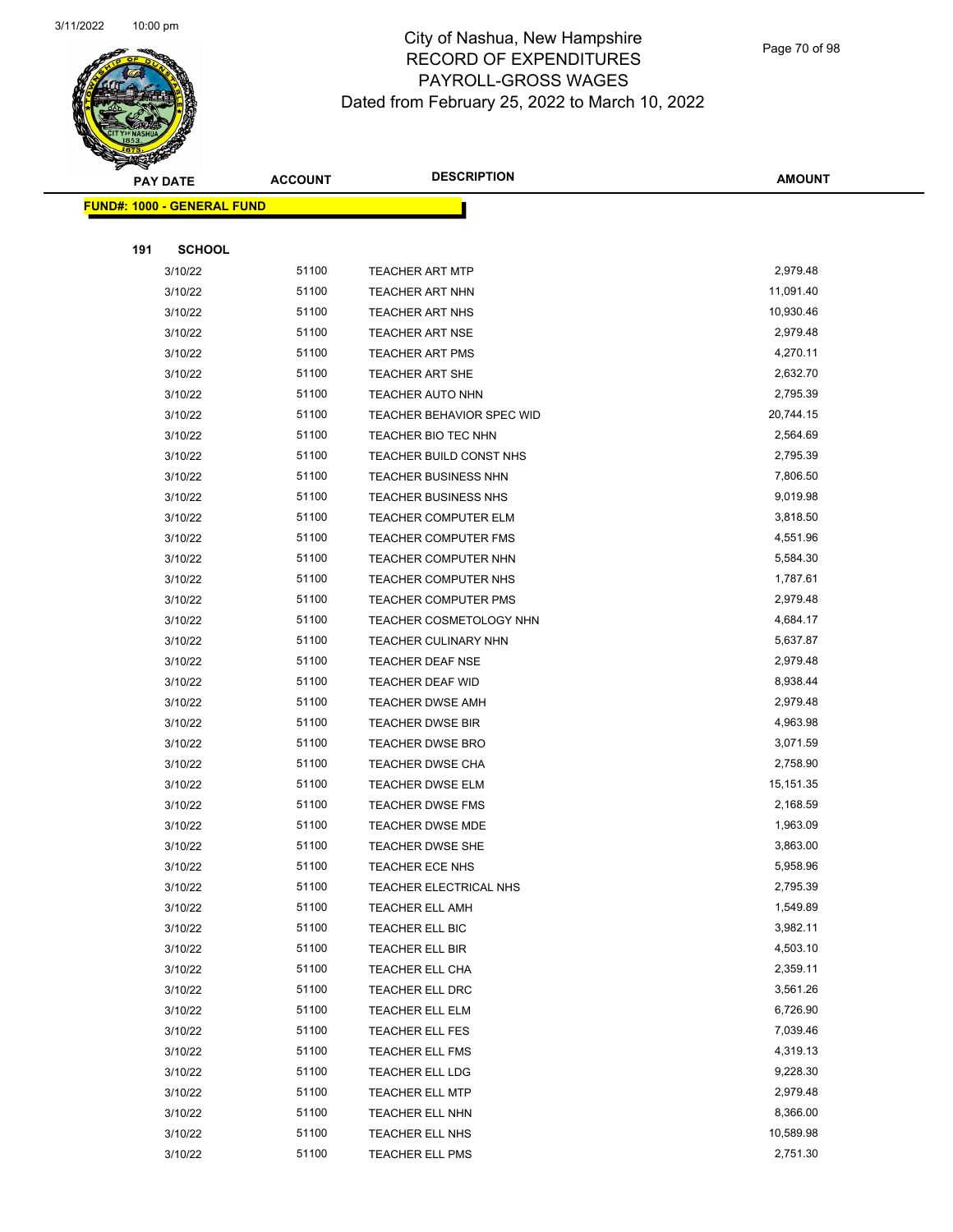

Page 71 of 98

|     | <b>PAY DATE</b>                    | <b>ACCOUNT</b> | <b>DESCRIPTION</b>         | <b>AMOUNT</b> |
|-----|------------------------------------|----------------|----------------------------|---------------|
|     | <u> FUND#: 1000 - GENERAL FUND</u> |                |                            |               |
|     |                                    |                |                            |               |
| 191 | <b>SCHOOL</b>                      |                |                            |               |
|     | 3/10/22                            | 51100          | TEACHER ELL SHE            | 4,971.70      |
|     | 3/10/22                            | 51100          | <b>TEACHER ENGLISH ELM</b> | 28,207.57     |
|     | 3/10/22                            | 51100          | <b>TEACHER ENGLISH FMS</b> | 15,962.00     |
|     | 3/10/22                            | 51100          | <b>TEACHER ENGLISH NHN</b> | 48,010.54     |
|     | 3/10/22                            | 51100          | <b>TEACHER ENGLISH NHS</b> | 47,537.66     |
|     | 3/10/22                            | 51100          | <b>TEACHER ENGLISH PMS</b> | 16,524.28     |
|     | 3/10/22                            | 51100          | <b>TEACHER FACS ELM</b>    | 2,047.02      |
|     | 3/10/22                            | 51100          | <b>TEACHER FACS FMS</b>    | 4,868.26      |
|     | 3/10/22                            | 51100          | <b>TEACHER FACS NHN</b>    | 8,003.69      |
|     | 3/10/22                            | 51100          | <b>TEACHER FACS NHS</b>    | 7,737.74      |
|     | 3/10/22                            | 51100          | <b>TEACHER FACS PMS</b>    | 4,288.40      |
|     | 3/10/22                            | 51100          | TEACHER FOREIGN LANG ELM   | 6,143.18      |
|     | 3/10/22                            | 51100          | TEACHER FOREIGN LANG FMS   | 1,900.09      |
|     | 3/10/22                            | 51100          | TEACHER FOREIGN LANG NHN   | 14,056.73     |
|     | 3/10/22                            | 51100          | TEACHER FOREIGN LANG NHS   | 19,013.56     |
|     | 3/10/22                            | 51100          | TEACHER FOREIGN LANG PMS   | 3,024.78      |
|     | 3/10/22                            | 51100          | <b>TEACHER GR1 AMH</b>     | 6,478.10      |
|     | 3/10/22                            | 51100          | <b>TEACHER GR1 BIC</b>     | 10,119.11     |
|     | 3/10/22                            | 51100          | <b>TEACHER GR1 BIR</b>     | 6,725.96      |
|     | 3/10/22                            | 51100          | <b>TEACHER GR1 BRO</b>     | 5,730.78      |
|     | 3/10/22                            | 51100          | TEACHER GR1 CHA            | 6,458.96      |
|     | 3/10/22                            | 51100          | <b>TEACHER GR1 DRC</b>     | 3,828.81      |
|     | 3/10/22                            | 51100          | <b>TEACHER GR1 FES</b>     | 9,769.29      |
|     | 3/10/22                            | 51100          | <b>TEACHER GR1 LDG</b>     | 7,652.18      |
|     | 3/10/22                            | 51100          | <b>TEACHER GR1 MDE</b>     | 8,153.89      |
|     | 3/10/22                            | 51100          | <b>TEACHER GR1 MTP</b>     | 6,826.24      |
|     | 3/10/22                            | 51100          | <b>TEACHER GR1 NSE</b>     | 7,801.85      |
|     | 3/10/22                            | 51100          | <b>TEACHER GR1 SHE</b>     | 8,938.81      |
|     | 3/10/22                            | 51100          | <b>TEACHER GR2 AMH</b>     | 6,533.90      |
|     | 3/10/22                            | 51100          | TEACHER GR2 BIC            | 9,142.19      |
|     | 3/10/22                            | 51100          | <b>TEACHER GR2 BIR</b>     | 10,983.74     |
|     | 3/10/22                            | 51100          | <b>TEACHER GR2 BRO</b>     | 5,913.07      |
|     | 3/10/22                            | 51100          | TEACHER GR2 CHA            | 9,017.75      |
|     | 3/10/22                            | 51100          | TEACHER GR2 DRC            | 5,971.78      |
|     | 3/10/22                            | 51100          | <b>TEACHER GR2 FES</b>     | 10,581.15     |
|     | 3/10/22                            | 51100          | <b>TEACHER GR2 LDG</b>     | 9,439.24      |
|     | 3/10/22                            | 51100          | <b>TEACHER GR2 MDE</b>     | 9,577.20      |
|     | 3/10/22                            | 51100          | <b>TEACHER GR2 MTP</b>     | 7,439.05      |
|     | 3/10/22                            | 51100          | <b>TEACHER GR2 NSE</b>     | 5,590.78      |
|     | 3/10/22                            | 51100          | <b>TEACHER GR2 SHE</b>     | 4,831.61      |
|     | 3/10/22                            | 51100          | <b>TEACHER GR3 AMH</b>     | 4,886.90      |
|     | 3/10/22                            | 51100          | <b>TEACHER GR3 BIC</b>     | 10,400.84     |
|     | 3/10/22                            | 51100          | <b>TEACHER GR3 BIR</b>     | 9,886.54      |
|     | 3/10/22                            | 51100          | <b>TEACHER GR3 BRO</b>     | 5,774.86      |
|     |                                    |                |                            |               |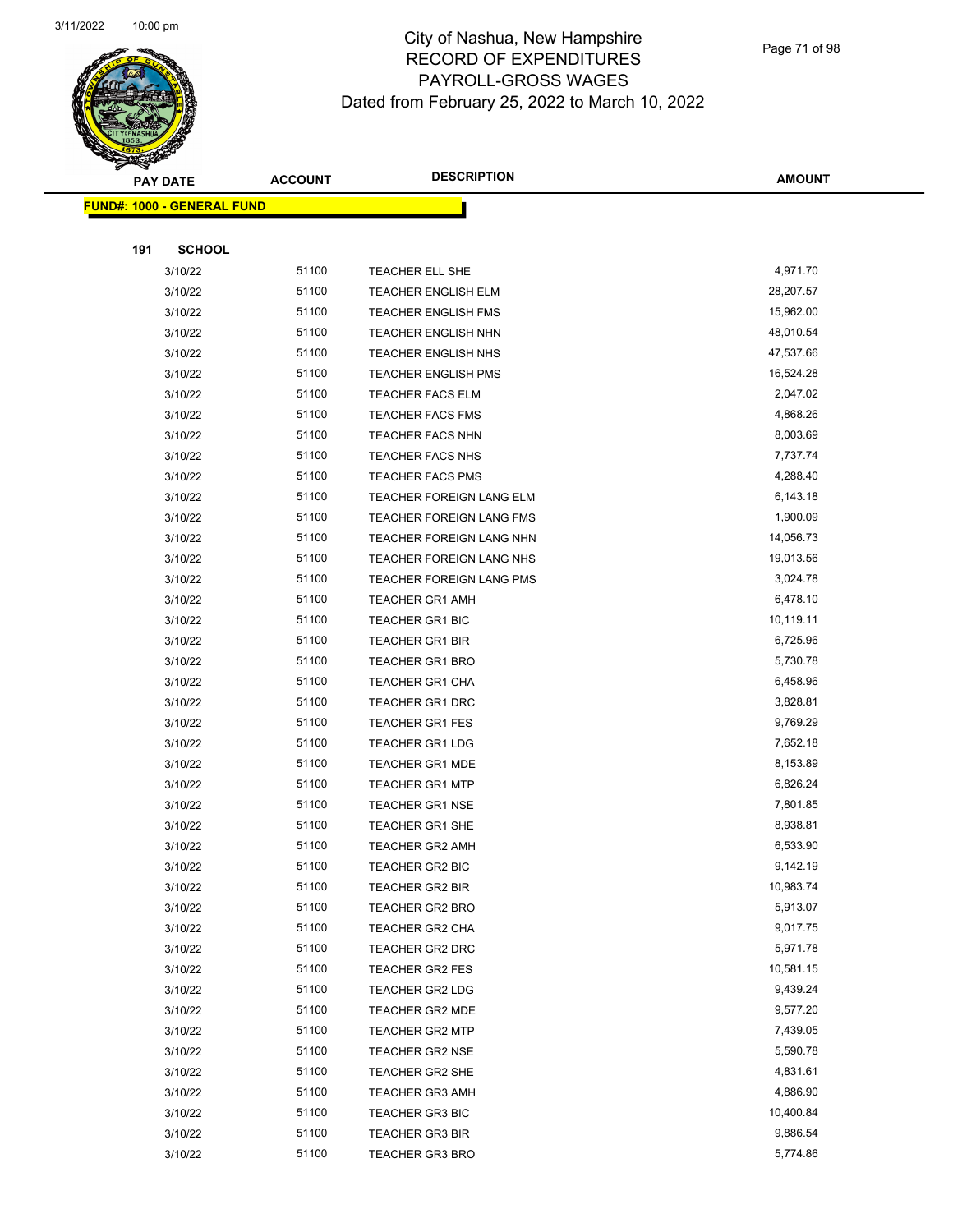

Page 72 of 98

|     | <b>PAY DATE</b>                    | <b>ACCOUNT</b> | <b>DESCRIPTION</b>            | <b>AMOUNT</b> |
|-----|------------------------------------|----------------|-------------------------------|---------------|
|     | <u> FUND#: 1000 - GENERAL FUND</u> |                |                               |               |
|     |                                    |                |                               |               |
| 191 | <b>SCHOOL</b>                      |                |                               |               |
|     | 3/10/22                            | 51100          | TEACHER GR3 CHA               | 9,821.42      |
|     | 3/10/22                            | 51100          | <b>TEACHER GR3 DRC</b>        | 7,531.70      |
|     | 3/10/22                            | 51100          | <b>TEACHER GR3 FES</b>        | 9,865.18      |
|     | 3/10/22                            | 51100          | <b>TEACHER GR3 LDG</b>        | 8,173.34      |
|     | 3/10/22                            | 51100          | <b>TEACHER GR3 MDE</b>        | 10,382.16     |
|     | 3/10/22                            | 51100          | <b>TEACHER GR3 MTP</b>        | 7,009.28      |
|     | 3/10/22                            | 51100          | <b>TEACHER GR3 NSE</b>        | 5,086.37      |
|     | 3/10/22                            | 51100          | <b>TEACHER GR3 SHE</b>        | 7,889.07      |
|     | 3/10/22                            | 51100          | <b>TEACHER GR4 AMH</b>        | 4,540.30      |
|     | 3/10/22                            | 51100          | <b>TEACHER GR4 BIC</b>        | 8,913.62      |
|     | 3/10/22                            | 51100          | <b>TEACHER GR4 BIR</b>        | 6,221.87      |
|     | 3/10/22                            | 51100          | <b>TEACHER GR4 BRO</b>        | 7,252.28      |
|     | 3/10/22                            | 51100          | <b>TEACHER GR4 CHA</b>        | 11,061.18     |
|     | 3/10/22                            | 51100          | <b>TEACHER GR4 DRC</b>        | 7,324.69      |
|     | 3/10/22                            | 51100          | <b>TEACHER GR4 FES</b>        | 8,089.73      |
|     | 3/10/22                            | 51100          | <b>TEACHER GR4 LDG</b>        | 8,812.78      |
|     | 3/10/22                            | 51100          | <b>TEACHER GR4 MDE</b>        | 9,492.26      |
|     | 3/10/22                            | 51100          | <b>TEACHER GR4 MTP</b>        | 6,871.61      |
|     | 3/10/22                            | 51100          | <b>TEACHER GR4 NSE</b>        | 6,726.90      |
|     | 3/10/22                            | 51100          | <b>TEACHER GR4 SHE</b>        | 6,516.36      |
|     | 3/10/22                            | 51100          | <b>TEACHER GR5 AMH</b>        | 4,724.39      |
|     | 3/10/22                            | 51100          | <b>TEACHER GR5 BIC</b>        | 8,960.01      |
|     | 3/10/22                            | 51100          | <b>TEACHER GR5 BIR</b>        | 8,273.96      |
|     | 3/10/22                            | 51100          | <b>TEACHER GR5 BRO</b>        | 5,958.96      |
|     | 3/10/22                            | 51100          | <b>TEACHER GR5 CHA</b>        | 11,374.45     |
|     | 3/10/22                            | 51100          | <b>TEACHER GR5 DRC</b>        | 6,873.15      |
|     | 3/10/22                            | 51100          | <b>TEACHER GR5 FES</b>        | 9,818.05      |
|     | 3/10/22                            | 51100          | <b>TEACHER GR5 LDG</b>        | 10,089.96     |
|     | 3/10/22                            | 51100          | <b>TEACHER GR5 MDE</b>        | 9,598.58      |
|     | 3/10/22                            | 51100          | TEACHER GR5 MTP               | 6,356.77      |
|     | 3/10/22                            | 51100          | <b>TEACHER GR5 NSE</b>        | 5,866.89      |
|     | 3/10/22                            | 51100          | <b>TEACHER GR5 SHE</b>        | 7,746.57      |
|     | 3/10/22                            | 51100          | <b>TEACHER GR6 ELM</b>        | 25,917.23     |
|     | 3/10/22                            | 51100          | <b>TEACHER GR6 FMS</b>        | 28,481.71     |
|     | 3/10/22                            | 51100          | <b>TEACHER GR6 PMS</b>        | 16,098.38     |
|     | 3/10/22                            | 51100          | <b>TEACHER GRAPH NHS</b>      | 3,599.81      |
|     | 3/10/22                            | 51100          | <b>TEACHER GRAPHICS NHN</b>   | 4,370.50      |
|     | 3/10/22                            | 51100          | <b>TEACHER HEALTH NHN</b>     | 3,630.03      |
|     | 3/10/22                            | 51100          | <b>TEACHER HEALTH NHS</b>     | 4,587.98      |
|     | 3/10/22                            | 51100          | TEACHER HEALTHOC NHS          | 5,246.87      |
|     | 3/10/22                            | 51100          | TEACHER HVAC NHS              | 2,045.30      |
|     | 3/10/22                            | 51100          | TEACHER IN SCH SUSPENSION ELM | 1,899.91      |
|     | 3/10/22                            | 51100          | TEACHER IN SCH SUSPENSION NHN | 2,979.48      |
|     | 3/10/22                            | 51100          | TEACHER IN SCH SUSPENSION NHS | 3,071.59      |
|     |                                    |                |                               |               |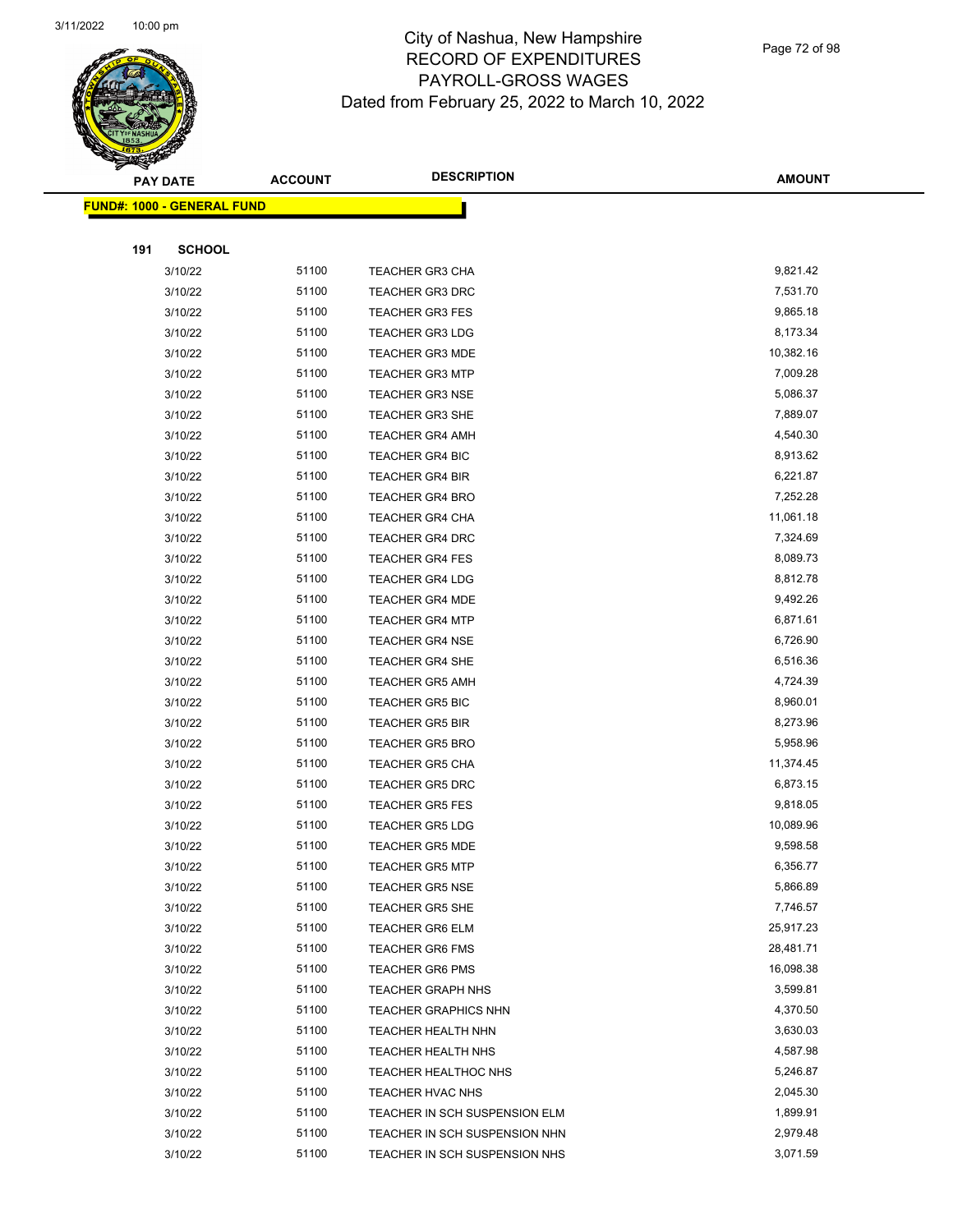

Page 73 of 98

|     | <b>PAY DATE</b>                    | <b>ACCOUNT</b> | <b>DESCRIPTION</b>               | <b>AMOUNT</b>        |
|-----|------------------------------------|----------------|----------------------------------|----------------------|
|     | <u> FUND#: 1000 - GENERAL FUND</u> |                |                                  |                      |
|     |                                    |                |                                  |                      |
| 191 | <b>SCHOOL</b>                      |                |                                  |                      |
|     | 3/10/22                            | 51100          | TEACHER INST SPED WID            | 1,723.22             |
|     | 3/10/22                            | 51100          | <b>TEACHER KIND AMH</b>          | 7,661.23             |
|     | 3/10/22                            | 51100          | <b>TEACHER KIND BIC</b>          | 9,447.11             |
|     | 3/10/22                            | 51100          | <b>TEACHER KIND BIR</b>          | 7,183.83             |
|     | 3/10/22                            | 51100          | <b>TEACHER KIND BRO</b>          | 5,866.98             |
|     | 3/10/22                            | 51100          | TEACHER KIND CHA                 | 7,046.87             |
|     | 3/10/22                            | 51100          | <b>TEACHER KIND DRC</b>          | 10,255.16            |
|     | 3/10/22                            | 51100          | <b>TEACHER KIND FES</b>          | 11,539.94            |
|     | 3/10/22                            | 51100          | <b>TEACHER KIND LDG</b>          | 11,072.54            |
|     | 3/10/22                            | 51100          | <b>TEACHER KIND MDE</b>          | 10,729.57            |
|     | 3/10/22                            | 51100          | <b>TEACHER KIND MTP</b>          | 6,377.20             |
|     | 3/10/22                            | 51100          | <b>TEACHER KIND NSE</b>          | 2,394.80             |
|     | 3/10/22                            | 51100          | <b>TEACHER KIND SHE</b>          | 6,270.78             |
|     | 3/10/22                            | 51100          | <b>TEACHER MATH ELM</b>          | 23,580.33            |
|     | 3/10/22                            | 51100          | <b>TEACHER MATH FMS</b>          | 14,750.83            |
|     | 3/10/22                            | 51100          | <b>TEACHER MATH NHN</b>          | 35,707.40            |
|     | 3/10/22                            | 51100          | <b>TEACHER MATH NHS</b>          | 47,379.88            |
|     | 3/10/22                            | 51100          | <b>TEACHER MATH PMS</b>          | 15,893.06            |
|     | 3/10/22                            | 51100          | <b>TEACHER MUSIC AMH</b>         | 1,913.89             |
|     | 3/10/22                            | 51100          | <b>TEACHER MUSIC BIC</b>         | 2,795.39             |
|     | 3/10/22                            | 51100          | <b>TEACHER MUSIC BIR</b>         | 1,824.67             |
|     | 3/10/22                            | 51100          | <b>TEACHER MUSIC BRO</b>         | 1,831.78             |
|     | 3/10/22                            | 51100          | <b>TEACHER MUSIC CHA</b>         | 2,979.48             |
|     | 3/10/22                            | 51100          | <b>TEACHER MUSIC DRC</b>         | 2,887.41             |
|     | 3/10/22                            | 51100          | <b>TEACHER MUSIC ELM</b>         | 7,744.85             |
|     | 3/10/22                            | 51100          | <b>TEACHER MUSIC FES</b>         | 1,764.50             |
|     | 3/10/22                            | 51100          | <b>TEACHER MUSIC FMS</b>         | 5,958.96             |
|     | 3/10/22                            | 51100          | <b>TEACHER MUSIC LDG</b>         | 1,643.61             |
|     | 3/10/22                            | 51100          | <b>TEACHER MUSIC MDE</b>         | 2,359.11             |
|     | 3/10/22                            | 51100          | <b>TEACHER MUSIC MTP</b>         | 2,703.72             |
|     | 3/10/22                            | 51100          | <b>TEACHER MUSIC NHN</b>         | 4,879.39             |
|     | 3/10/22                            | 51100          | <b>TEACHER MUSIC NHS</b>         | 4,817.48             |
|     | 3/10/22                            | 51100<br>51100 | <b>TEACHER MUSIC NSE</b>         | 943.49               |
|     | 3/10/22                            | 51100          | <b>TEACHER MUSIC PMS</b>         | 4,439.00<br>1,744.91 |
|     | 3/10/22                            | 51100          | <b>TEACHER MUSIC SHE</b>         | 2,585.20             |
|     | 3/10/22<br>3/10/22                 | 51100          | TEACHER PE BIC<br>TEACHER PE BIR | 3,071.59             |
|     | 3/10/22                            | 51100          | TEACHER PE BRO                   | 2,887.41             |
|     | 3/10/22                            | 51100          | TEACHER PE CHA                   | 2,751.30             |
|     | 3/10/22                            | 51100          | TEACHER PE DRC                   | 2,979.48             |
|     | 3/10/22                            | 51100          | TEACHER PE ELM                   | 9,944.67             |
|     | 3/10/22                            | 51100          | TEACHER PE FMS                   | 5,590.78             |
|     | 3/10/22                            | 51100          | TEACHER PE LDG                   | 2,155.02             |
|     | 3/10/22                            | 51100          | TEACHER PE MDE                   | 3,071.59             |
|     |                                    |                |                                  |                      |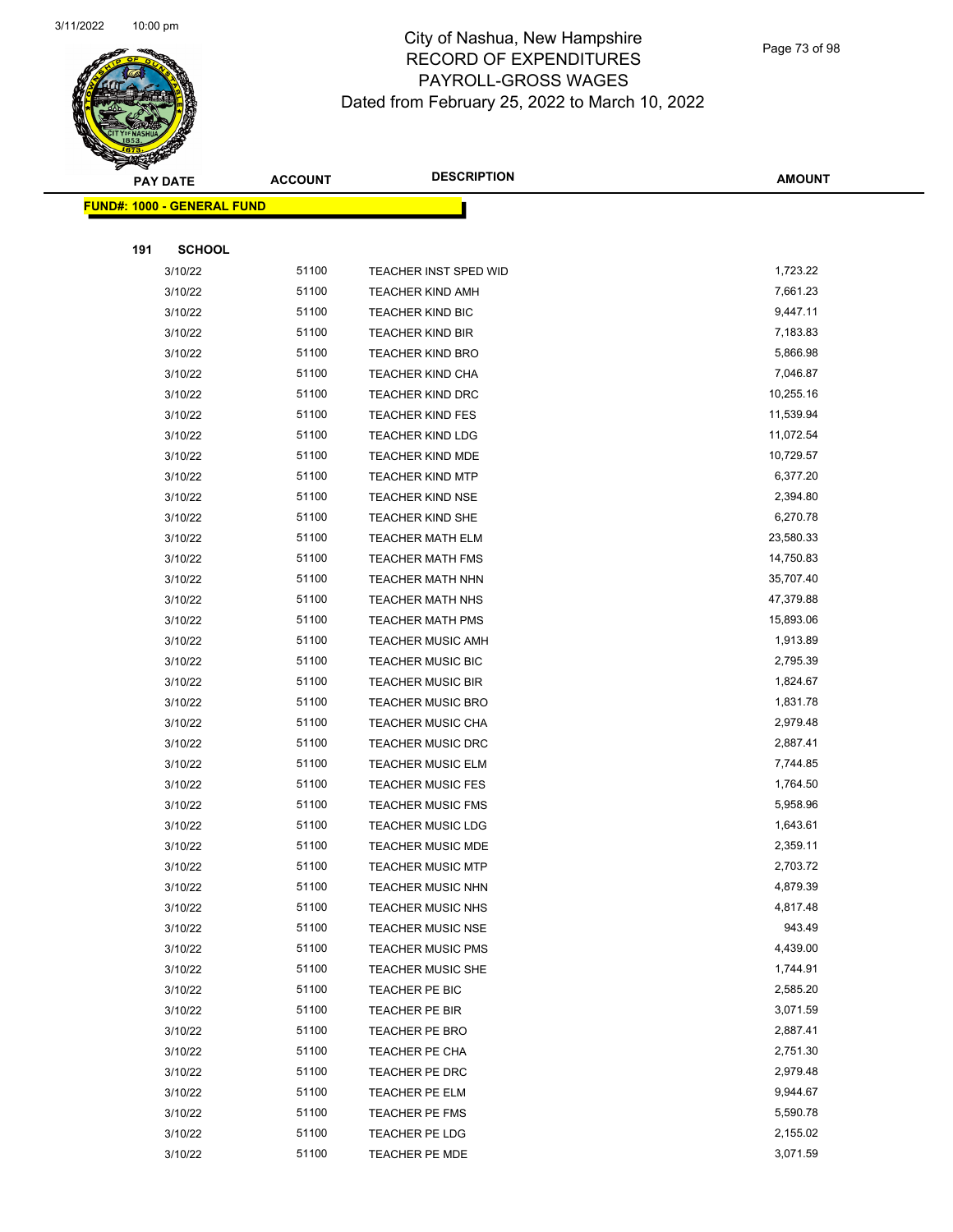

Page 74 of 98

|     | <b>PAY DATE</b>            | <b>ACCOUNT</b> | <b>DESCRIPTION</b>           | <b>AMOUNT</b> |
|-----|----------------------------|----------------|------------------------------|---------------|
|     | FUND#: 1000 - GENERAL FUND |                |                              |               |
|     |                            |                |                              |               |
| 191 | <b>SCHOOL</b>              |                |                              |               |
|     | 3/10/22                    | 51100          | <b>TEACHER PE MTP</b>        | 2,089.59      |
|     | 3/10/22                    | 51100          | <b>TEACHER PE NHN</b>        | 9,187.28      |
|     | 3/10/22                    | 51100          | TEACHER PE NHS               | 7,038.37      |
|     | 3/10/22                    | 51100          | TEACHER PE NSE               | 3,055.21      |
|     | 3/10/22                    | 51100          | <b>TEACHER PE PMS</b>        | 5,239.46      |
|     | 3/10/22                    | 51100          | TEACHER PE SHE               | 2,812.50      |
|     | 3/10/22                    | 51100          | TEACHER PRE SCHOOL BIR       | 4,830.50      |
|     | 3/10/22                    | 51100          | TEACHER PRESCHOOL BIC        | 5,866.89      |
|     | 3/10/22                    | 51100          | <b>TEACHER PRESCHOOL MTP</b> | 1,824.67      |
|     | 3/10/22                    | 51100          | TEACHER PRESCHOOL NHS        | 467.71        |
|     | 3/10/22                    | 51100          | TEACHER PRESCHOOL NSE        | 7,218.66      |
|     | 3/10/22                    | 51100          | <b>TEACHER READ AMH</b>      | 3,071.59      |
|     | 3/10/22                    | 51100          | TEACHER READ BIC             | 5,958.96      |
|     | 3/10/22                    | 51100          | <b>TEACHER READ BIR</b>      | 6,051.07      |
|     | 3/10/22                    | 51100          | <b>TEACHER READ BRO</b>      | 2,585.20      |
|     | 3/10/22                    | 51100          | TEACHER READ CHA             | 2,632.70      |
|     | 3/10/22                    | 51100          | TEACHER READ DRC             | 1,891.98      |
|     | 3/10/22                    | 51100          | <b>TEACHER READ ELM</b>      | 6,051.07      |
|     | 3/10/22                    | 51100          | <b>TEACHER READ FES</b>      | 2,979.47      |
|     | 3/10/22                    | 51100          | <b>TEACHER READ FMS</b>      | 2,979.48      |
|     | 3/10/22                    | 51100          | <b>TEACHER READ LDG</b>      | 3,630.03      |
|     | 3/10/22                    | 51100          | TEACHER READ MDE             | 2,979.48      |
|     | 3/10/22                    | 51100          | <b>TEACHER READ MTP</b>      | 2,482.48      |
|     | 3/10/22                    | 51100          | TEACHER READ NHN             | 2,045.30      |
|     | 3/10/22                    | 51100          | <b>TEACHER READ NHS</b>      | 2,979.48      |
|     | 3/10/22                    | 51100          | <b>TEACHER READ NSE</b>      | 2,692.39      |
|     | 3/10/22                    | 51100          | <b>TEACHER READ PMS</b>      | 5,338.59      |
|     | 3/10/22                    | 51100          | <b>TEACHER READ SHE</b>      | 2,979.48      |
|     | 3/10/22                    | 51100          | <b>TEACHER ROTC NHN</b>      | 2,451.48      |
|     | 3/10/22                    | 51100          | TEACHER SCIENCE ELM          | 21,733.43     |
|     | 3/10/22                    | 51100          | <b>TEACHER SCIENCE FMS</b>   | 9,575.49      |
|     | 3/10/22                    | 51100          | <b>TEACHER SCIENCE NHN</b>   | 31,224.63     |
|     | 3/10/22                    | 51100          | TEACHER SCIENCE NHS          | 34,920.23     |
|     | 3/10/22                    | 51100          | TEACHER SCIENCE PMS          | 9,422.78      |
|     | 3/10/22                    | 51100          | TEACHER SOCIAL STUDIES ELM   | 18,561.48     |
|     | 3/10/22                    | 51100          | TEACHER SOCIAL STUDIES FMS   | 12,937.84     |
|     | 3/10/22                    | 51100          | TEACHER SOCIAL STUDIES NHN   | 33,903.10     |
|     | 3/10/22                    | 51100          | TEACHER SOCIAL STUDIES NHS   | 41,720.49     |
|     | 3/10/22                    | 51100          | TEACHER SOCIAL STUDIES PMS   | 12,123.26     |
|     | 3/10/22                    | 51100          | <b>TEACHER SPED AMH</b>      | 6,481.09      |
|     | 3/10/22                    | 51100          | <b>TEACHER SPED BIC</b>      | 5,637.31      |
|     | 3/10/22                    | 51100          | <b>TEACHER SPED BIR</b>      | 4,724.39      |
|     | 3/10/22                    | 51100          | <b>TEACHER SPED BRO</b>      | 6,866.46      |
|     | 3/10/22                    | 51100          | <b>TEACHER SPED CHA</b>      | 7,163.26      |
|     |                            |                |                              |               |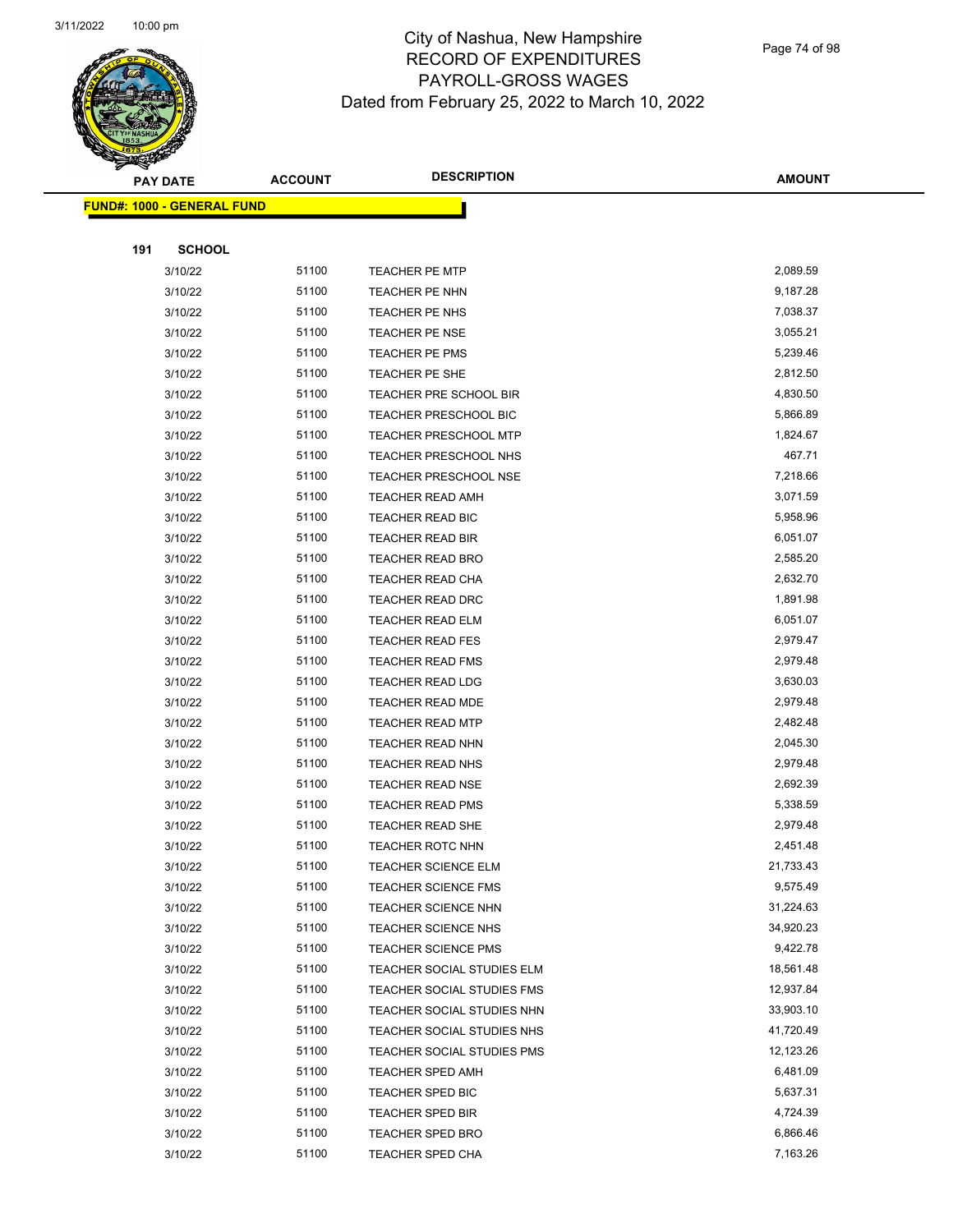

Page 75 of 98

|     | <b>PAY DATE</b>                    | <b>ACCOUNT</b> | <b>DESCRIPTION</b>             | <b>AMOUNT</b> |  |
|-----|------------------------------------|----------------|--------------------------------|---------------|--|
|     | <u> FUND#: 1000 - GENERAL FUND</u> |                |                                |               |  |
|     |                                    |                |                                |               |  |
| 191 | <b>SCHOOL</b>                      |                |                                |               |  |
|     | 3/10/22                            | 51100          | <b>TEACHER SPED DRC</b>        | 5,810.51      |  |
|     | 3/10/22                            | 51100          | <b>TEACHER SPED ELM</b>        | 17,257.80     |  |
|     | 3/10/22                            | 51100          | <b>TEACHER SPED FES</b>        | 3,472.39      |  |
|     | 3/10/22                            | 51100          | <b>TEACHER SPED FMS</b>        | 10,757.05     |  |
|     | 3/10/22                            | 51100          | <b>TEACHER SPED LDG</b>        | 6,591.61      |  |
|     | 3/10/22                            | 51100          | TEACHER SPED MDE               | 6,661.04      |  |
|     | 3/10/22                            | 51100          | <b>TEACHER SPED MTP</b>        | 4,058.89      |  |
|     | 3/10/22                            | 51100          | <b>TEACHER SPED NHN</b>        | 25,325.77     |  |
|     | 3/10/22                            | 51100          | <b>TEACHER SPED NHS</b>        | 29,555.61     |  |
|     | 3/10/22                            | 51100          | <b>TEACHER SPED NSE</b>        | 1,697.00      |  |
|     | 3/10/22                            | 51100          | <b>TEACHER SPED PMS</b>        | 12,352.36     |  |
|     | 3/10/22                            | 51100          | <b>TEACHER SPED SHE</b>        | 9,424.34      |  |
|     | 3/10/22                            | 51100          | <b>TEACHER TECHED ELM</b>      | 8,679.48      |  |
|     | 3/10/22                            | 51100          | <b>TEACHER TECHED FMS</b>      | 3,847.10      |  |
|     | 3/10/22                            | 51100          | TEACHER TECHED NHN             | 12,166.76     |  |
|     | 3/10/22                            | 51100          | <b>TEACHER TECHED NHS</b>      | 10,746.55     |  |
|     | 3/10/22                            | 51100          | <b>TEACHER TECHED PMS</b>      | 5,958.96      |  |
|     | 3/10/22                            | 51100          | TEACHER TV PROD NHS            | 2,979.48      |  |
|     | 3/10/22                            | 51100          | <b>TEACHER VISION WID</b>      | 5,529.94      |  |
|     | 3/3/22                             | 51100          | TECH INTERGRATION ASST BIC     | 342.00        |  |
|     | 3/3/22                             | 51100          | TECH INTERGRATION ASST CHA     | 340.41        |  |
|     | 3/3/22                             | 51100          | TECH INTERGRATION ASST FES     | 421.29        |  |
|     | 3/3/22                             | 51100          | TECH INTERGRATION ASST LDG     | 460.44        |  |
|     | 3/3/22                             | 51100          | TECH INTERGRATION ASST MDE     | 340.41        |  |
|     | 3/3/22                             | 51100          | TECH INTERGRATION ASST MTP     | 476.44        |  |
|     | 3/3/22                             | 51100          | TECH INTERGRATION ASST SHE     | 368.92        |  |
|     | 3/3/22                             | 51100          | TITLE ONE PARA FES             | 91.08         |  |
|     | 3/3/22                             | 51200          | ATHLETIC EQUIPMENT MANAGER NHN | 50.00         |  |
|     | 3/3/22                             | 51200          | <b>CLERICAL GUIDANCE NHS</b>   | 414.74        |  |
|     | 3/3/22                             | 51200          | <b>CROSSING GUARD WPO</b>      | 1,196.05      |  |
|     | 3/3/22                             | 51200          | <b>CUSTODIAN BRO</b>           | 47.91         |  |
|     | 3/3/22                             | 51200          | <b>CUSTODIAN HEAD BRO</b>      | 47.91         |  |
|     | 3/10/22                            | 51200          | DIRECTOR ADULT ED              | 2,826.00      |  |
|     | 3/3/22                             | 51200          | FOOD SERVICE ASST PT FMS       | 67.55         |  |
|     | 3/3/22                             | 51200          | <b>FOOD SERVICECOOK MTP</b>    | 23.96         |  |
|     | 3/3/22                             | 51200          | LUNCH MONITOR AMH              | 358.16        |  |
|     | 3/3/22                             | 51200          | LUNCH MONITOR BIC              | 602.97        |  |
|     | 3/3/22                             | 51200          | LUNCH MONITOR BIR              | 198.54        |  |
|     | 3/3/22                             | 51200          | LUNCH MONITOR BRO              | 183.52        |  |
|     | 3/3/22                             | 51200          | LUNCH MONITOR CHA              | 381.84        |  |
|     | 3/3/22                             | 51200          | LUNCH MONITOR DRC              | 177.60        |  |
|     | 3/3/22                             | 51200          | LUNCH MONITOR FES              | 363.83        |  |
|     | 3/3/22                             | 51200          | LUNCH MONITOR FMS              | 121.36        |  |
|     | 3/3/22                             | 51200          | LUNCH MONITOR LDG              | 79.92         |  |
|     |                                    |                |                                |               |  |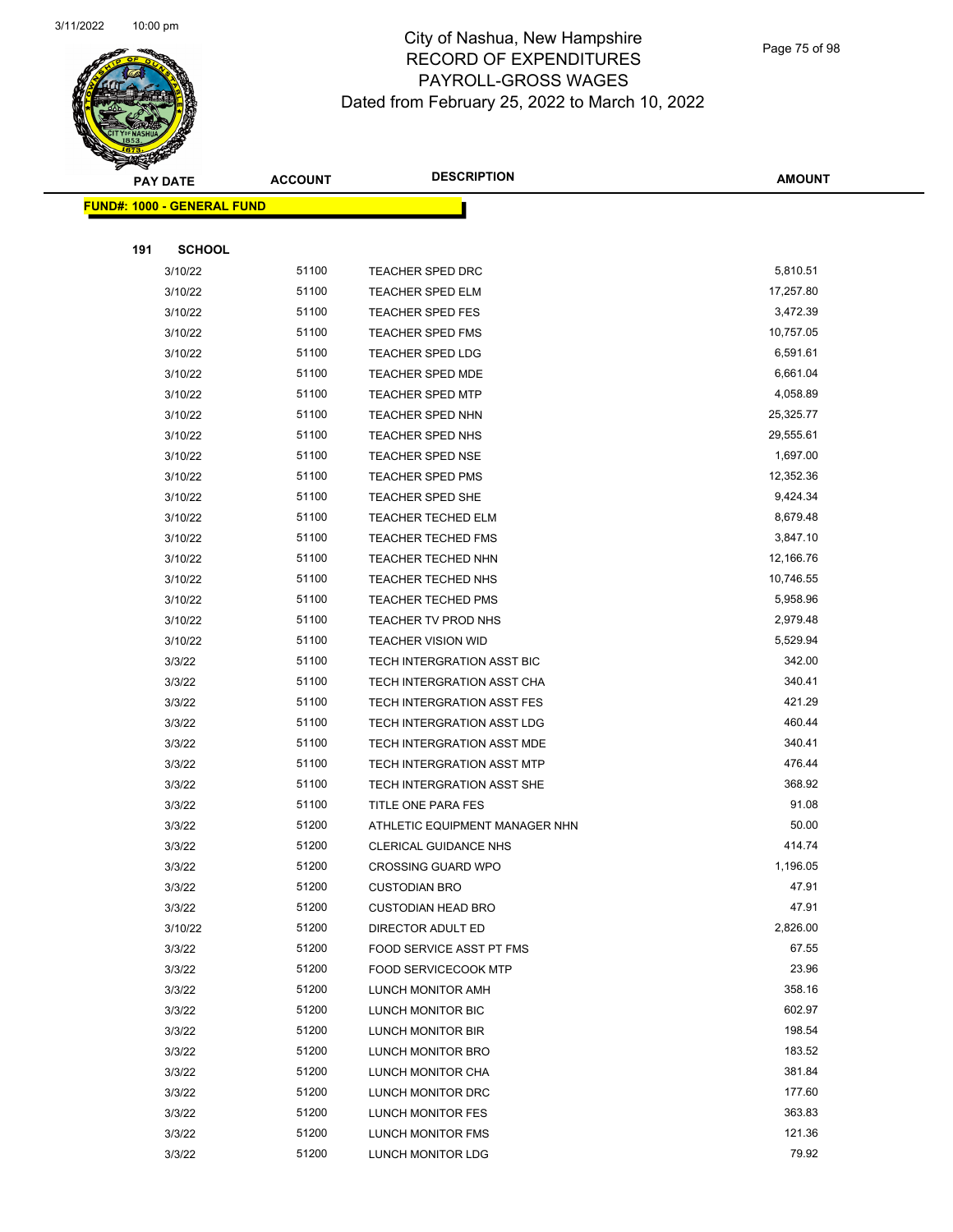

Page 76 of 98

|     | <b>PAY DATE</b>                    | <b>ACCOUNT</b> | <b>DESCRIPTION</b>              | <b>AMOUNT</b> |  |
|-----|------------------------------------|----------------|---------------------------------|---------------|--|
|     | <u> FUND#: 1000 - GENERAL FUND</u> |                |                                 |               |  |
|     |                                    |                |                                 |               |  |
| 191 | <b>SCHOOL</b>                      |                |                                 |               |  |
|     | 3/3/22                             | 51200          | LUNCH MONITOR MDE               | 393.68        |  |
|     | 3/3/22                             | 51200          | LUNCH MONITOR MTP               | 219.04        |  |
|     | 3/3/22                             | 51200          | LUNCH MONITOR NSE               | 248.64        |  |
|     | 3/3/22                             | 51200          | LUNCH MONITOR SHE               | 88.80         |  |
|     | 3/3/22                             | 51200          | PARA DW SPEC ED BIR             | 903.26        |  |
|     | 3/3/22                             | 51200          | PARA DW SPEC ED BRO             | 17.76         |  |
|     | 3/3/22                             | 51200          | PARA DW SPEC ED NSE             | 17.76         |  |
|     | 3/3/22                             | 51200          | PARA INST AMH                   | 661.89        |  |
|     | 3/3/22                             | 51200          | PARA INST BIC                   | 274.68        |  |
|     | 3/3/22                             | 51200          | PARA INST DRC                   | 11.84         |  |
|     | 3/3/22                             | 51200          | PARA INST FMS                   | 17.76         |  |
|     | 3/3/22                             | 51200          | PARA INST MDE                   | 26.64         |  |
|     | 3/3/22                             | 51200          | PARA INST NHN                   | 315.22        |  |
|     | 3/3/22                             | 51200          | PARA INST PMS                   | 48.51         |  |
|     | 3/3/22                             | 51200          | PARA INST SHE                   | 209.38        |  |
|     | 3/3/22                             | 51200          | PARA PRE SCH BIC                | 790.73        |  |
|     | 3/3/22                             | 51200          | PARA PRE SCH NSE                | 1,293.54      |  |
|     | 3/10/22                            | 51200          | PARA PRE SCH NSE                | 131.34        |  |
|     | 3/3/22                             | 51200          | PARA TTI LDG                    | 80.01         |  |
|     | 3/3/22                             | 51200          | PRESCHOOL PARA FPS              | 3,017.89      |  |
|     | 3/10/22                            | 51200          | SCHOOL PSYCHOLOGIST WID         | 2,530.90      |  |
|     | 3/10/22                            | 51200          | SPEECH LANG PATHOLOGIST WID     | 6,689.15      |  |
|     | 3/10/22                            | 51200          | STUDENT ACTIVITY COORD NHS      | 1,120.33      |  |
|     | 3/3/22                             | 51200          | <b>SUB CLERICAL</b>             | 792.50        |  |
|     | 3/10/22                            | 51200          | <b>SUB CLERICAL</b>             | 765.00        |  |
|     | 3/3/22                             | 51200          | SUB PARA PROFESSIONAL           | 17.76         |  |
|     | 3/3/22                             | 51200          | <b>SUB TEACHER</b>              | 336.00        |  |
|     | 3/10/22                            | 51200          | <b>SUB TEACHER</b>              | 112.00        |  |
|     | 3/10/22                            | 51200          | <b>TEACHER ART FMS</b>          | 2,095.80      |  |
|     | 3/10/22                            | 51200          | <b>TEACHER ART NHS</b>          | 1,022.67      |  |
|     | 3/10/22                            | 51200          | TEACHER BIO TEC NHN             | 579.10        |  |
|     | 3/10/22                            | 51200          | <b>TEACHER ENGLISH NHS</b>      | 2,730.95      |  |
|     | 3/10/22                            | 51200          | <b>TEACHER GR6 ELM</b>          | 50.00         |  |
|     | 3/10/22                            | 51200          | <b>TEACHER READ ELM</b>         | 1,760.59      |  |
|     | 3/10/22                            | 51200          | TEACHER SOCIAL STUDIES NHS      | 120.00        |  |
|     | 3/10/22                            | 51200          | <b>TEACHER SPED NHN</b>         | 1,638.20      |  |
|     | 3/10/22                            | 51200          | <b>TEACHER VISION WID</b>       | 842.81        |  |
|     | 3/3/22                             | 51300          | CLERICAL ACADEMY NHS            | 0.01          |  |
|     | 3/3/22                             | 51300          | <b>CLERICAL BUSINESS</b>        | 31.43         |  |
|     | 3/10/22                            | 51300          | <b>CLERICAL BUSINESS</b>        | 7.23          |  |
|     | 3/3/22                             | 51300          | <b>CLERICAL HUMAN RESOURCES</b> | 57.87         |  |
|     | 3/10/22                            | 51300          | CLERICAL HUMAN RESOURCES        | 120.00        |  |
|     | 3/3/22                             | 51300          | <b>CLERICAL PLANT OPS</b>       | 7.98          |  |
|     | 3/10/22                            | 51300          | <b>CLERICAL PLANT OPS</b>       | 15.96         |  |
|     |                                    |                |                                 |               |  |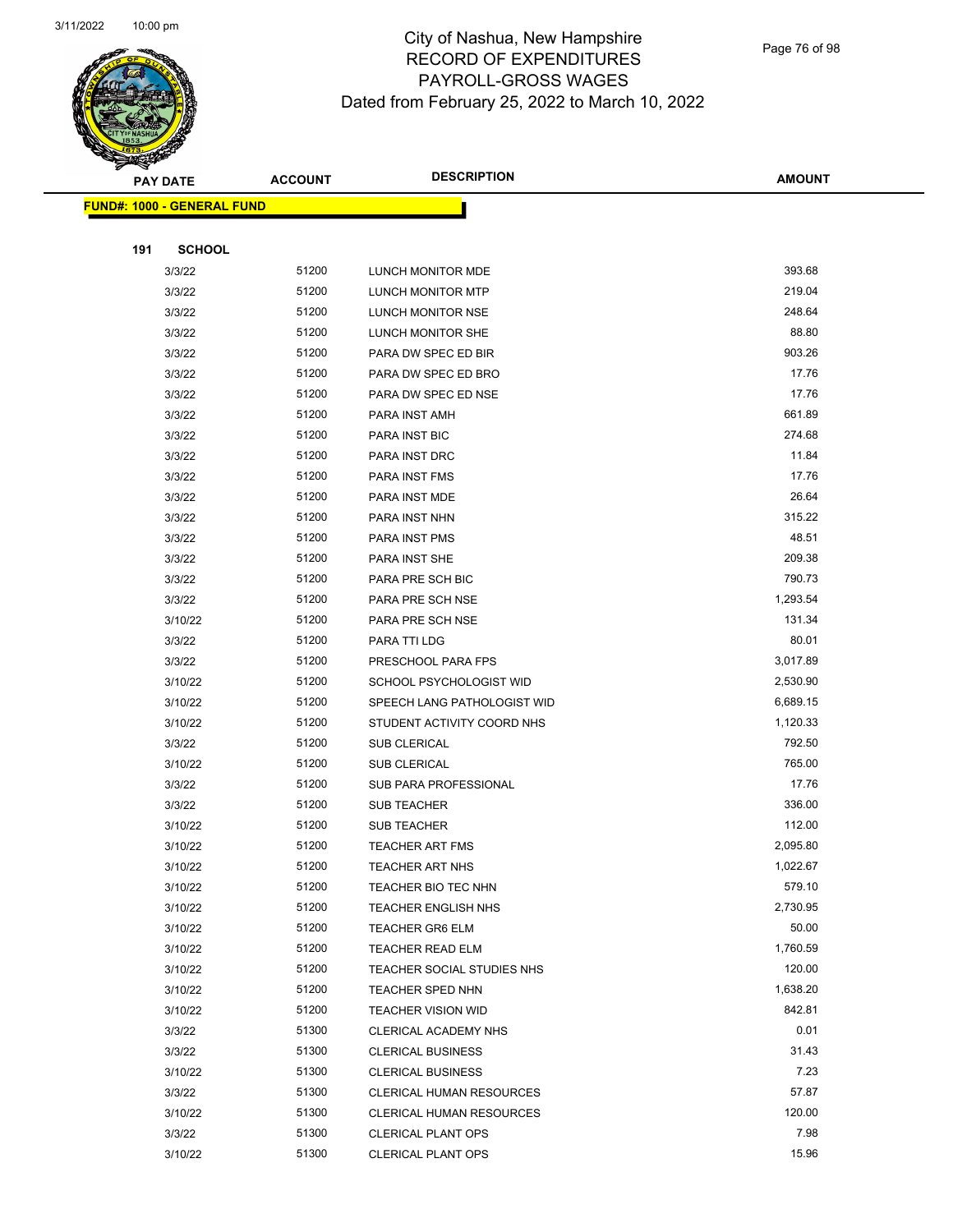

Page 77 of 98

|     | <b>PAY DATE</b>                         | <b>ACCOUNT</b> | <b>DESCRIPTION</b>             | <b>AMOUNT</b> |
|-----|-----------------------------------------|----------------|--------------------------------|---------------|
|     | <mark>FUND#: 1000 - GENERAL FUND</mark> |                |                                |               |
|     |                                         |                |                                |               |
| 191 | <b>SCHOOL</b>                           |                |                                |               |
|     | 3/3/22                                  | 51300          | CLERICAL PRINCIPAL AMH         | 30.44         |
|     | 3/3/22                                  | 51300          | <b>CLERICAL PRINCIPAL BIC</b>  | 16.98         |
|     | 3/3/22                                  | 51300          | <b>CLERICAL PRINCIPAL BIR</b>  | 7.23          |
|     | 3/3/22                                  | 51300          | <b>CLERICAL PRINCIPAL BRO</b>  | 15.72         |
|     | 3/3/22                                  | 51300          | CLERICAL PRINCIPAL DRC         | 33.48         |
|     | 3/3/22                                  | 51300          | CLERICAL PRINCIPAL ELM         | (0.01)        |
|     | 3/3/22                                  | 51300          | <b>CLERICAL PRINCIPAL FMS</b>  | (0.01)        |
|     | 3/3/22                                  | 51300          | <b>CLERICAL PRINCIPAL LDG</b>  | 7.98          |
|     | 3/3/22                                  | 51300          | CLERICAL PRINCIPAL NHN         | (0.01)        |
|     | 3/3/22                                  | 51300          | <b>CLERICAL PRINCIPAL NSE</b>  | 78.60         |
|     | 3/3/22                                  | 51300          | <b>CLERICAL PRINCIPAL PMS</b>  | 38.05         |
|     | 3/3/22                                  | 51300          | CLERICAL SPECIAL ED NHS        | (0.01)        |
|     | 3/3/22                                  | 51300          | CLERICAL SPECIAL ED SUP        | 7.23          |
|     | 3/10/22                                 | 51300          | CLERICAL SPECIAL ED SUP        | 14.46         |
|     | 3/3/22                                  | 51300          | <b>CUSTODIAN ASST HEAD ELM</b> | 450.03        |
|     | 3/3/22                                  | 51300          | <b>CUSTODIAN ASST HEAD NHN</b> | 184.83        |
|     | 3/3/22                                  | 51300          | <b>CUSTODIAN ASST HEAD NHS</b> | 202.78        |
|     | 3/3/22                                  | 51300          | <b>CUSTODIAN ASST HEAD PMS</b> | 160.74        |
|     | 3/10/22                                 | 51300          | <b>CUSTODIAN ASST HEAD PMS</b> | 136.62        |
|     | 3/3/22                                  | 51300          | <b>CUSTODIAN BIR</b>           | 91.76         |
|     | 3/3/22                                  | 51300          | <b>CUSTODIAN ELM</b>           | 225.86        |
|     | 3/10/22                                 | 51300          | <b>CUSTODIAN ELM</b>           | 162.33        |
|     | 3/3/22                                  | 51300          | <b>CUSTODIAN FMS</b>           | 423.46        |
|     | 3/3/22                                  | 51300          | <b>CUSTODIAN HEAD BIR</b>      | 136.62        |
|     | 3/3/22                                  | 51300          | <b>CUSTODIAN HEAD BRO</b>      | 361.63        |
|     | 3/3/22                                  | 51300          | <b>CUSTODIAN HEAD CHA</b>      | 208.95        |
|     | 3/3/22                                  | 51300          | <b>CUSTODIAN HEAD DRC</b>      | 144.66        |
|     | 3/3/22                                  | 51300          | <b>CUSTODIAN HEAD ELM</b>      | 533.40        |
|     | 3/10/22                                 | 51300          | <b>CUSTODIAN HEAD ELM</b>      | 571.50        |
|     | 3/3/22                                  | 51300          | <b>CUSTODIAN HEAD FPS</b>      | 8.04          |
|     | 3/10/22                                 | 51300          | <b>CUSTODIAN HEAD FPS</b>      | 32.16         |
|     | 3/3/22                                  | 51300          | <b>CUSTODIAN HEAD LDG</b>      | 241.09        |
|     | 3/3/22                                  | 51300          | <b>CUSTODIAN HEAD MDE</b>      | 104.47        |
|     | 3/3/22                                  | 51300          | <b>CUSTODIAN NHN</b>           | 112.92        |
|     | 3/10/22                                 | 51300          | <b>CUSTODIAN NHN</b>           | 185.45        |
|     | 3/3/22                                  | 51300          | <b>CUSTODIAN PMS</b>           | 56.47         |
|     | 3/3/22                                  | 51300          | <b>CUSTODIAN WID</b>           | 42.35         |
|     | 3/10/22                                 | 51300          | MAINTENANCE ALARM WPO          | 117.95        |
|     | 3/3/22                                  | 51300          | MAINTENANCE GRDS FORMEN WPO    | 277.32        |
|     | 3/3/22                                  | 51300          | MAINTENANCE GROUNDS WPO        | 567.80        |
|     | 3/3/22                                  | 51300          | MAINTENANCE HVAC WPO           | 214.83        |
|     | 3/3/22                                  | 51300          | MAINTENANCE PLUMBER WPO        | 83.55         |
|     | 3/3/22                                  | 51300          | MAINTENANCE TRADES WPO         | 59.43         |
|     | 3/3/22                                  | 51300          | SECURITY MONITOR NHN           | 56.46         |
|     |                                         |                |                                |               |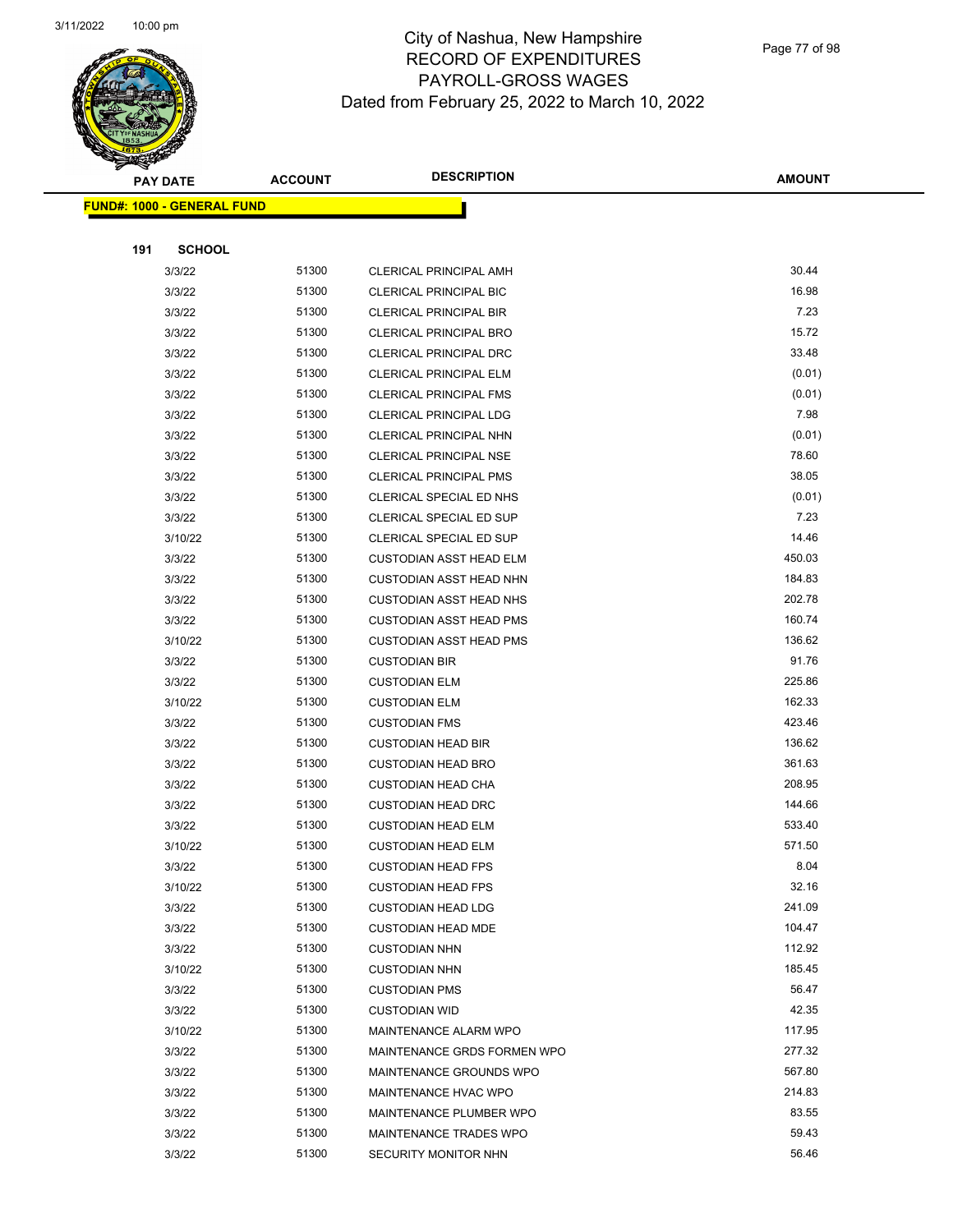

Page 78 of 98

|     | <b>PAY DATE</b>                    | <b>ACCOUNT</b> | <b>DESCRIPTION</b>             | <b>AMOUNT</b>    |
|-----|------------------------------------|----------------|--------------------------------|------------------|
|     | <u> FUND#: 1000 - GENERAL FUND</u> |                |                                |                  |
|     |                                    |                |                                |                  |
| 191 | <b>SCHOOL</b>                      |                |                                |                  |
|     | 3/3/22                             | 51300          | SECURITY MONITOR NHS           | 98.81            |
|     | 3/3/22                             | 51412          | <b>7PAR CTE NHN</b>            | 50.00            |
|     | 3/3/22                             | 51412          | PARA DW SPEC ED AMH            | 192.00           |
|     | 3/3/22                             | 51412          | PARA DW SPEC ED BIR            | 56.00            |
|     | 3/3/22                             | 51412          | PARA DW SPEC ED BRO            | 264.00           |
|     | 3/3/22                             | 51412          | PARA DW SPEC ED CHA            | 32.00            |
|     | 3/3/22                             | 51412          | PARA DW SPEC ED FMS            | 90.00            |
|     | 3/10/22                            | 51412          | PARA DW SPEC ED MDE            | 366.72           |
|     | 3/3/22                             | 51412          | PARA DW SPEC ED MTP            | 32.00            |
|     | 3/3/22                             | 51412          | PARA DW SPEC ED NHN            | 78.00            |
|     | 3/3/22                             | 51412          | PARA DW SPEC ED NHS            | 198.00           |
|     | 3/3/22                             | 51412          | PARA DW SPEC ED NSE            | 38.00            |
|     | 3/3/22                             | 51412          | PARA DW SPEC ED SHE            | 60.00            |
|     | 3/10/22                            | 51412          | PARA DW SPEC ED SHE            | 50.00            |
|     | 3/3/22                             | 51412          | PARA DW SPEC ELM               | 70.00            |
|     | 3/3/22                             | 51412          | PARA ELL DRC                   | 280.00           |
|     | 3/3/22                             | 51412          | PARA ELL ELM                   | 46.00            |
|     | 3/3/22                             | 51412          | PARA ELL FES                   | 50.00            |
|     | 3/10/22                            | 51412          | PARA ELL FMS                   | 82.00            |
|     | 3/3/22                             | 51412          | PARA INST AMH                  | 6.00             |
|     | 3/3/22                             | 51412          | PARA INST BIC                  | 30.00            |
|     | 3/3/22                             | 51412          | PARA INST BIR                  | 286.00           |
|     | 3/3/22                             | 51412          | PARA INST BRO                  | 60.00            |
|     | 3/3/22                             | 51412          | PARA INST DRC                  | 206.00           |
|     | 3/3/22                             | 51412          | PARA INST ELM                  | 1,096.00         |
|     | 3/3/22                             | 51412          | PARA INST FES                  | 66.00            |
|     | 3/3/22                             | 51412          | PARA INST FMS                  | 86.00            |
|     | 3/10/22                            | 51412          | PARA INST FMS                  | 148.00           |
|     | 3/3/22                             | 51412          | PARA INST LDG                  | 134.00           |
|     | 3/3/22                             | 51412          | PARA INST MDE                  | 100.00           |
|     | 3/3/22                             | 51412          | PARA INST MTP                  | 344.00           |
|     | 3/10/22                            | 51412          | PARA INST MTP                  | 68.00            |
|     | 3/3/22                             | 51412          | PARA INST NHN                  | 14.00            |
|     | 3/3/22                             | 51412          | PARA INST NSE                  | 112.00           |
|     | 3/3/22                             | 51412          | PARA INST PMS                  | 310.00           |
|     | 3/3/22                             | 51412          | PARA INST SHE                  | 112.80<br>308.00 |
|     | 3/10/22                            | 51412          | PARA INST SHE                  |                  |
|     | 3/3/22<br>3/3/22                   | 51412<br>51412 | PARA KIND AMH<br>PARA KIND BIR | 10.00<br>10.00   |
|     |                                    | 51412          |                                | 6.00             |
|     | 3/3/22<br>3/3/22                   | 51412          | PARA KIND BRO                  | 14.00            |
|     | 3/3/22                             | 51412          | PARA KIND CHA<br>PARA KIND DRC | 22.00            |
|     | 3/10/22                            | 51412          | PARA KIND DRC                  | 26.00            |
|     | 3/3/22                             | 51412          | PARA KIND LDG                  | 38.00            |
|     |                                    |                |                                |                  |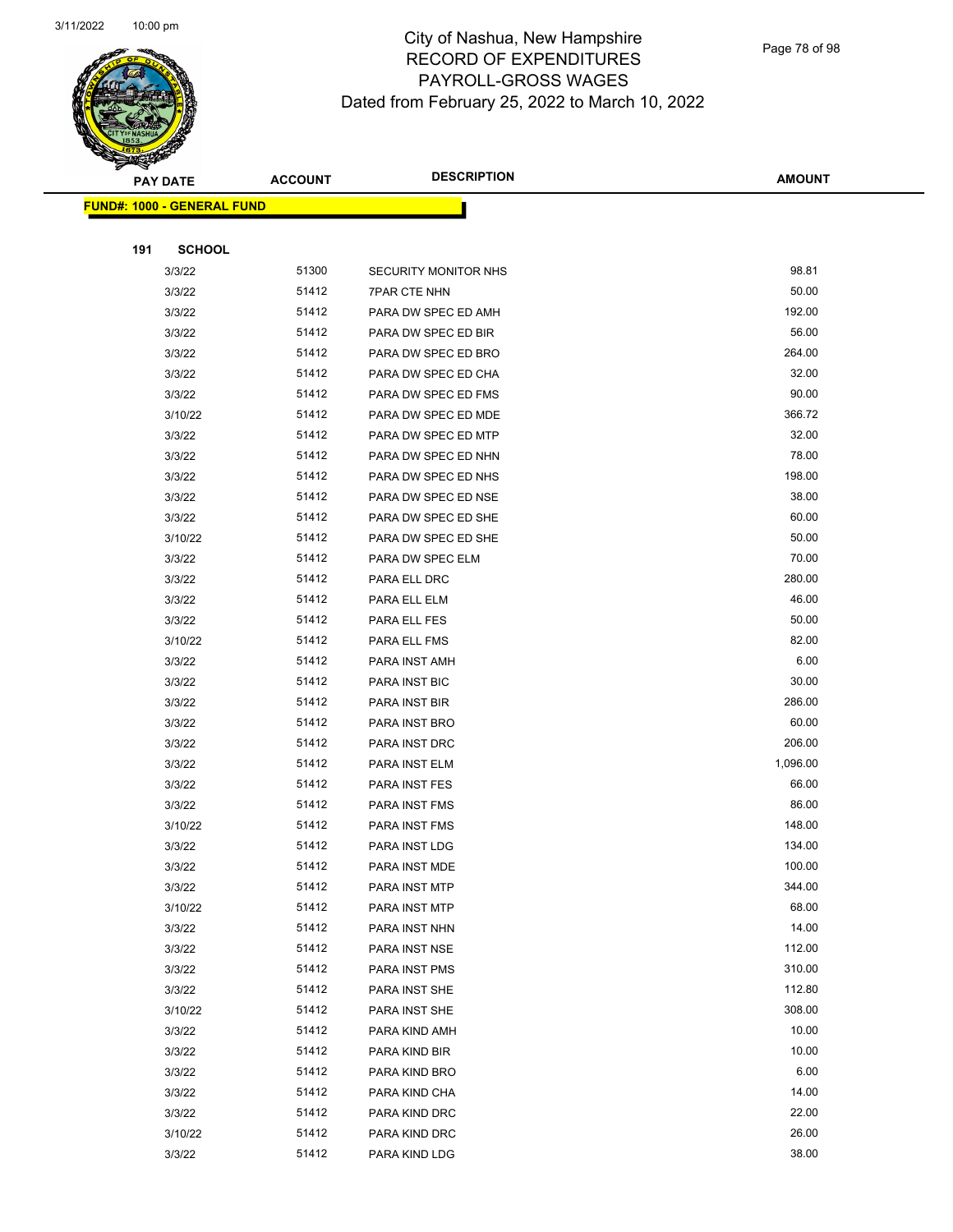

Page 79 of 98

| <b>ACCOUNT</b> | <b>DESCRIPTION</b>                                                                     | <b>AMOUNT</b>                                                                                                                                 |
|----------------|----------------------------------------------------------------------------------------|-----------------------------------------------------------------------------------------------------------------------------------------------|
|                |                                                                                        |                                                                                                                                               |
|                |                                                                                        |                                                                                                                                               |
|                |                                                                                        |                                                                                                                                               |
| 51412          | PARA KIND SHE                                                                          | 10.00                                                                                                                                         |
| 51412          | PARA READ ELM                                                                          | 86.00                                                                                                                                         |
| 51412          | PARA VOC NHS                                                                           | 94.00                                                                                                                                         |
| 51412          | PRESCHOOL PARA FPS                                                                     | 100.00                                                                                                                                        |
| 51412          | SIGN LANGUAGE INTERPRETER                                                              | 854.00                                                                                                                                        |
| 51412          | <b>SUB CLERICAL</b>                                                                    | 413.00                                                                                                                                        |
| 51412          | <b>SUB CLERICAL</b>                                                                    | 196.00                                                                                                                                        |
| 51412          | SUB FOOD SERVICE                                                                       | 106.56                                                                                                                                        |
| 51412          | <b>SUB LUNCH MONITOR</b>                                                               | 343.36                                                                                                                                        |
| 51412          | SUB PARA PROFESSIONAL                                                                  | 915.36                                                                                                                                        |
| 51412          | <b>SUB TEACHER</b>                                                                     | 1,769.42                                                                                                                                      |
| 51412          | SUB TEACHER LONG TERM                                                                  | 2,625.00                                                                                                                                      |
| 51412          | <b>TEACHER BUSINESS NHS</b>                                                            | (182.62)                                                                                                                                      |
| 51412          | TEACHER DWSE NHS                                                                       | 291.57                                                                                                                                        |
| 51412          | <b>TEACHER ENGLISH NHN</b>                                                             | 778.23                                                                                                                                        |
| 51412          | TEACHER FOREIGN LANG NHN                                                               | 159.78                                                                                                                                        |
| 51412          | <b>TEACHER MATH NHN</b>                                                                | 983.12                                                                                                                                        |
| 51412          | <b>TEACHER SCIENCE NHN</b>                                                             | 412.89                                                                                                                                        |
| 51412          | <b>TEACHER SCIENCE NHS</b>                                                             | 1,628.28                                                                                                                                      |
| 51412          | <b>TEACHER SPED AMH</b>                                                                | 104.73                                                                                                                                        |
| 51412          | <b>TEACHER SPED NHS</b>                                                                | 275.00                                                                                                                                        |
| 51412          | TITLE ONE PARA FES                                                                     | 68.00                                                                                                                                         |
| 51650          | HOME SCHOOL CORD TTI                                                                   | 25.00                                                                                                                                         |
| 51650          | <b>INSTRUMENTAL MUSIC</b>                                                              | 1,185.00                                                                                                                                      |
| 51650          | <b>INTERPRETER</b>                                                                     | 187.50                                                                                                                                        |
| 51650          | <b>INTERPRETER</b>                                                                     | 787.50                                                                                                                                        |
| 51650          | <b>NURSE NHS</b>                                                                       | 75.00                                                                                                                                         |
| 51650          | PARA DW SPEC ED NHN                                                                    | 286.61                                                                                                                                        |
| 51650          | SIGN LANGUAGE INTERPRETER                                                              | 212.45                                                                                                                                        |
| 51650          | SIGN LANGUAGE INTERPRETER                                                              | 145.89                                                                                                                                        |
| 51650          | SPEECH LANG PATHOLOGIST WID                                                            | 29.77                                                                                                                                         |
| 51650          | <b>TEACHER COSMETOLOGY NHN</b>                                                         | 50.00                                                                                                                                         |
| 51650          | <b>TEACHER DWSE NHS</b>                                                                | 250.00                                                                                                                                        |
| 51650          | TEACHER ELL NHS                                                                        | 350.00                                                                                                                                        |
|                | TEACHER FOREIGN LANG NHN                                                               | 50.00                                                                                                                                         |
|                | <b>TEACHER MUSIC AMH</b>                                                               | 120.00                                                                                                                                        |
|                | <b>TEACHER MUSIC DRC</b>                                                               | 120.00                                                                                                                                        |
|                |                                                                                        | 45.00                                                                                                                                         |
|                |                                                                                        | 30.00                                                                                                                                         |
|                | <b>TEACHER SPED AMH</b>                                                                | 187.50                                                                                                                                        |
|                | <b>TEACHER SPED PMS</b>                                                                | 700.00                                                                                                                                        |
|                |                                                                                        | 1,764.00                                                                                                                                      |
|                |                                                                                        | 1,833.00                                                                                                                                      |
|                |                                                                                        | 7,302.00                                                                                                                                      |
|                | 51650<br>51650<br>51650<br>51650<br>51650<br>51650<br>51650<br>51700<br>51700<br>51700 | <b>TEACHER MUSIC FES</b><br><b>TEACHER MUSIC LDG</b><br><b>7PAR CTE NHN</b><br><b>BASEBALL FRESHMAN NHS</b><br>BASKETBALL JR VARSITY BOYS NHS |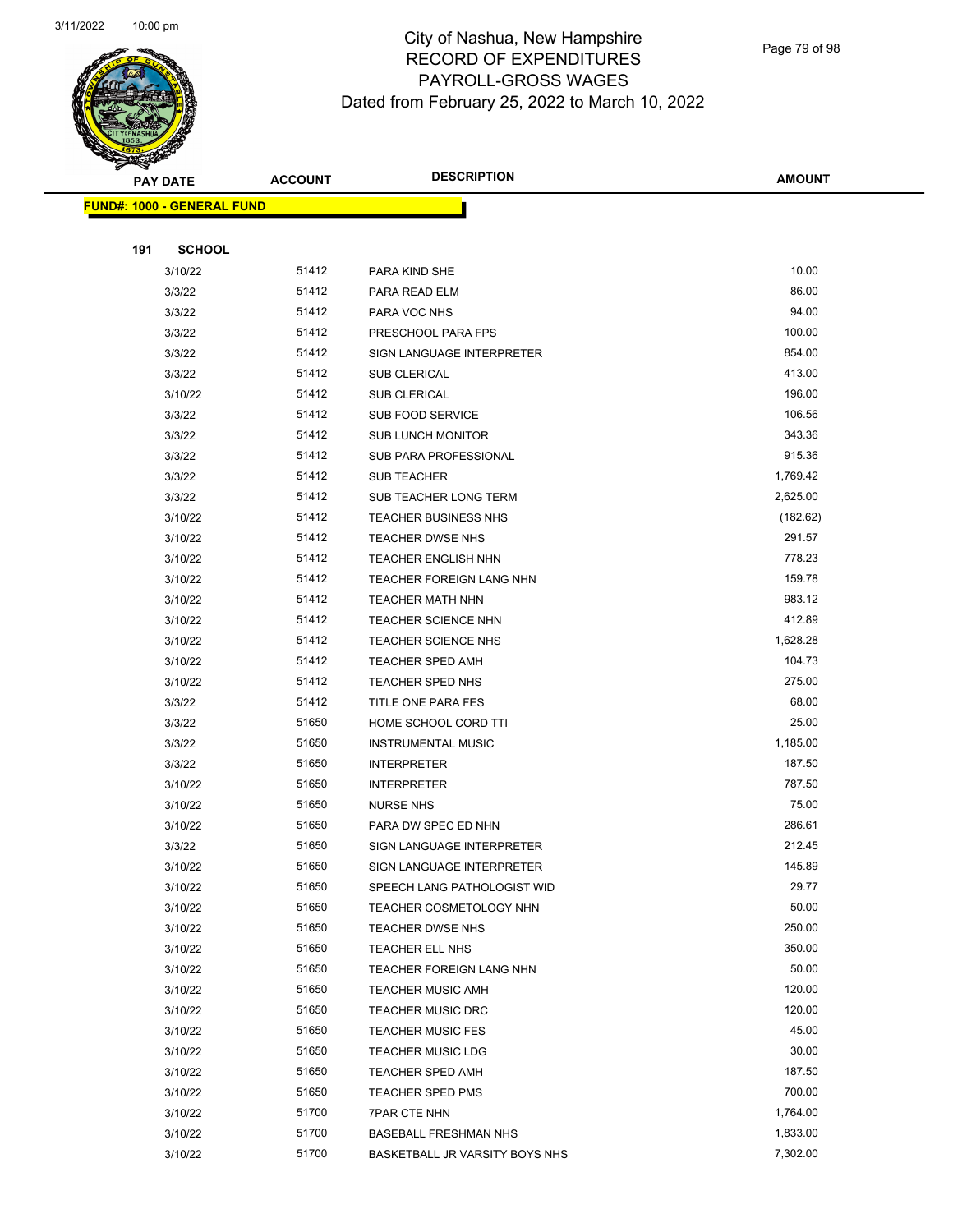

Page 80 of 98

|     | <b>PAY DATE</b>                   | <b>ACCOUNT</b> | <b>DESCRIPTION</b>                  | <b>AMOUNT</b>        |
|-----|-----------------------------------|----------------|-------------------------------------|----------------------|
|     | <b>FUND#: 1000 - GENERAL FUND</b> |                |                                     |                      |
|     |                                   |                |                                     |                      |
| 191 | <b>SCHOOL</b>                     |                |                                     |                      |
|     | 3/10/22                           | 51700          | BASKETBALL JR VARSITY GIRL NHN      | 2,287.00             |
|     | 3/10/22                           | 51700          | <b>BASKETBALL VARSITY GIRLS NHS</b> | 4,979.00             |
|     | 3/10/22                           | 51700          | CHEERLEADER JR VARSITY NHN          | 961.00               |
|     | 3/10/22                           | 51700          | CHEERLEADER JR VARSITY NHS          | 820.00               |
|     | 3/10/22                           | 51700          | CHEERLEADER VARSITY NHN             | 1,637.00             |
|     | 3/10/22                           | 51700          | CLERICAL GUIDANCE NHN               | 1,564.40             |
|     | 3/10/22                           | 51700          | <b>GUIDANCE COUNSELOR BIR</b>       | 69.23                |
|     | 3/10/22                           | 51700          | <b>GUIDANCE COUNSELOR ELM</b>       | 69.23                |
|     | 3/10/22                           | 51700          | GUIDANCE COUNSELOR NHN              | 2,002.00             |
|     | 3/10/22                           | 51700          | <b>HOCKEY ASST VARSITY NHS</b>      | 2,842.58             |
|     | 3/10/22                           | 51700          | HOCKEY VARSITY NHN                  | 3,223.00             |
|     | 3/10/22                           | 51700          | <b>HOCKEY VARSITY NHS</b>           | 3,223.00             |
|     | 3/10/22                           | 51700          | <b>LIBRARIAN NHS</b>                | 81.82                |
|     | 3/10/22                           | 51700          | <b>NURSE ELM</b>                    | 81.82                |
|     | 3/10/22                           | 51700          | PARA PRE SCHOOL BIR                 | 250.00               |
|     | 3/10/22                           | 51700          | PARA ALT AMH                        | 250.00               |
|     | 3/10/22                           | 51700          | PARA DW SPEC ED AMH                 | 4,000.00             |
|     | 3/10/22                           | 51700          | PARA DW SPEC ED BIR                 | 750.00               |
|     | 3/10/22                           | 51700          | PARA DW SPEC ED BRO                 | 1,750.00             |
|     | 3/10/22                           | 51700          | PARA DW SPEC ED CHA                 | 2,250.00             |
|     | 3/10/22                           | 51700          | PARA DW SPEC ED FMS                 | 750.00               |
|     | 3/10/22                           | 51700          | PARA DW SPEC ED LDG                 | 250.00               |
|     | 3/10/22                           | 51700          | PARA DW SPEC ED MDE                 | 3,000.00             |
|     | 3/10/22                           | 51700          | PARA DW SPEC ED MTP                 | 500.00               |
|     | 3/10/22                           | 51700          | PARA DW SPEC ED NHN                 | 1,250.00             |
|     | 3/10/22                           | 51700          | PARA DW SPEC ED NHS                 | 1,250.00             |
|     | 3/10/22                           | 51700          | PARA DW SPEC ED NSE                 | 1,000.00             |
|     | 3/10/22                           | 51700          | PARA DW SPEC ED SHE                 | 2,000.00             |
|     | 3/10/22                           | 51700          | PARA DW SPEC ELM                    | 1,500.00             |
|     | 3/10/22                           | 51700          | PARA ELL DRC                        | 250.00               |
|     | 3/10/22                           | 51700          | PARA ELL FES                        | 250.00               |
|     | 3/10/22                           | 51700          | PARA ELL LDG                        | 250.00               |
|     | 3/10/22                           | 51700          | PARA ELL MTP                        | 250.00               |
|     | 3/10/22                           | 51700          | PARA ELL SHE                        | 250.00               |
|     | 3/10/22                           | 51700          | PARA INST AMH                       | 2,000.00<br>1,750.00 |
|     | 3/10/22                           | 51700<br>51700 | PARA INST BIC                       | 1,000.00             |
|     | 3/10/22                           | 51700          | PARA INST BIR                       | 250.00               |
|     | 3/10/22<br>3/10/22                | 51700          | PARA INST BRO                       | 1,250.00             |
|     | 3/10/22                           | 51700          | PARA INST CHA<br>PARA INST DRC      | 1,500.00             |
|     | 3/10/22                           | 51700          | PARA INST ELM                       | 750.00               |
|     | 3/10/22                           | 51700          | PARA INST FES                       | 2,250.00             |
|     | 3/10/22                           | 51700          | PARA INST FMS                       | 1,250.00             |
|     | 3/10/22                           | 51700          | PARA INST LDG                       | 1,750.00             |
|     |                                   |                |                                     |                      |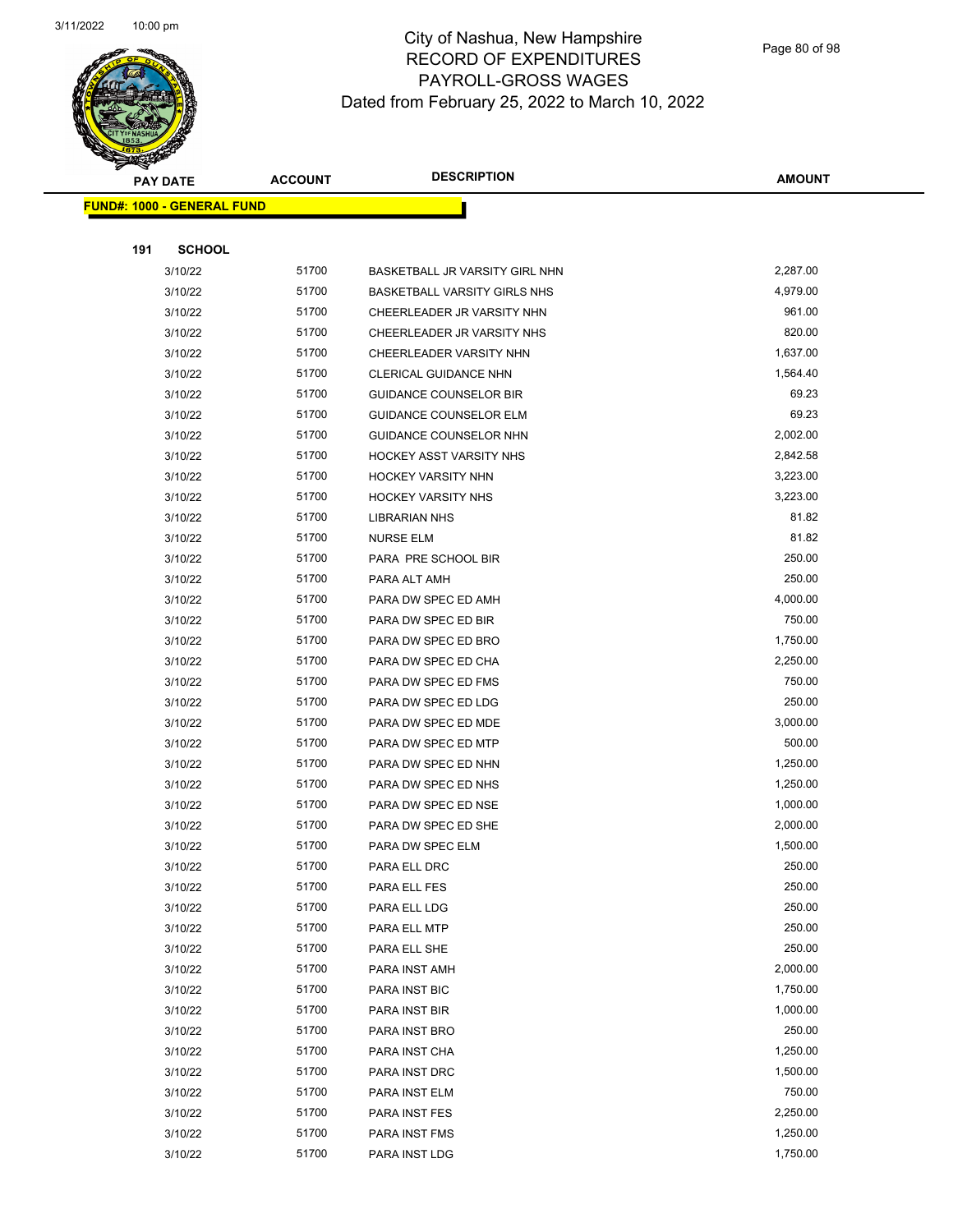

Page 81 of 98

|     | <b>PAY DATE</b>                    | <b>ACCOUNT</b> | <b>DESCRIPTION</b>          | <b>AMOUNT</b> |
|-----|------------------------------------|----------------|-----------------------------|---------------|
|     | <u> FUND#: 1000 - GENERAL FUND</u> |                |                             |               |
|     |                                    |                |                             |               |
| 191 | <b>SCHOOL</b>                      |                |                             |               |
|     | 3/10/22                            | 51700          | PARA INST MDE               | 250.00        |
|     | 3/10/22                            | 51700          | PARA INST MTP               | 1,750.00      |
|     | 3/10/22                            | 51700          | PARA INST NHN               | 730.00        |
|     | 3/10/22                            | 51700          | PARA INST NHS               | 1,000.00      |
|     | 3/10/22                            | 51700          | PARA INST NSE               | 1,500.00      |
|     | 3/10/22                            | 51700          | PARA INST PMS               | 1,000.00      |
|     | 3/10/22                            | 51700          | PARA INST SHE               | 1,500.00      |
|     | 3/10/22                            | 51700          | PARA KIND AMH               | 250.00        |
|     | 3/10/22                            | 51700          | PARA KIND BIC               | 750.00        |
|     | 3/10/22                            | 51700          | PARA KIND CHA               | 250.00        |
|     | 3/10/22                            | 51700          | PARA KIND DRC               | 500.00        |
|     | 3/10/22                            | 51700          | PARA KIND FES               | 500.00        |
|     | 3/10/22                            | 51700          | PARA KIND LDG               | 250.00        |
|     | 3/10/22                            | 51700          | PARA KIND MDE               | 500.00        |
|     | 3/10/22                            | 51700          | PARA KIND MTP               | 250.00        |
|     | 3/10/22                            | 51700          | PARA KIND NSE               | 750.00        |
|     | 3/10/22                            | 51700          | PARA KIND SHE               | 500.00        |
|     | 3/10/22                            | 51700          | PARA LIB NHN                | 250.00        |
|     | 3/10/22                            | 51700          | PARA LIB NHS                | 250.00        |
|     | 3/10/22                            | 51700          | PARA MEDIA NHN              | 250.00        |
|     | 3/10/22                            | 51700          | PARA MEDIA NHS              | 250.00        |
|     | 3/10/22                            | 51700          | PARA PRE SCH BIC            | 1,250.00      |
|     | 3/10/22                            | 51700          | PARA PRE SCH MTP            | 250.00        |
|     | 3/10/22                            | 51700          | PARA PRE SCH NSE            | 2,000.00      |
|     | 3/10/22                            | 51700          | PARA SCI NHS                | 250.00        |
|     | 3/10/22                            | 51700          | PARA SPED FES               | 250.00        |
|     | 3/10/22                            | 51700          | PARA TTI AMH                | 500.00        |
|     | 3/10/22                            | 51700          | PARA TTI LDG                | 1,000.00      |
|     | 3/10/22                            | 51700          | PARA VOC NHS                | 250.00        |
|     | 3/10/22                            | 51700          | PRESCHOOL PARA FPS          | 1,250.00      |
|     | 3/10/22                            | 51700          | SCHOOL PSYCHOLOGIST WID     | 69.23         |
|     | 3/10/22                            | 51700          | SKIING ASST VARSITY NHS     | 4,383.00      |
|     | 3/10/22                            | 51700          | <b>SKIING VARSITY NHS</b>   | 4,458.00      |
|     | 3/10/22                            | 51700          | SPEECH LANG PATHOLOGIST WID | 69.23         |
|     | 3/10/22                            | 51700          | <b>SUB TEACHER</b>          | 1,022.00      |
|     | 3/10/22                            | 51700          | SWIM ASST VARSITY NHS       | 1,460.00      |
|     | 3/10/22                            | 51700          | <b>SWIM VARSITY NHN</b>     | 2,168.00      |
|     | 3/10/22                            | 51700          | <b>SWIM VARSITY NHS</b>     | 4,628.00      |
|     | 3/10/22                            | 51700          | <b>TEACHER ART CHA</b>      | 34.62         |
|     | 3/10/22                            | 51700          | <b>TEACHER ART NHS</b>      | 34.62         |
|     | 3/10/22                            | 51700          | <b>TEACHER BUSINESS NHS</b> | 69.23         |
|     | 3/10/22                            | 51700          | TEACHER COMPUTER NHS        | 1,832.00      |
|     | 3/10/22                            | 51700          | TEACHER DWSE ELM            | 69.23         |
|     | 3/10/22                            | 51700          | <b>TEACHER ENGLISH FMS</b>  | 69.23         |
|     |                                    |                |                             |               |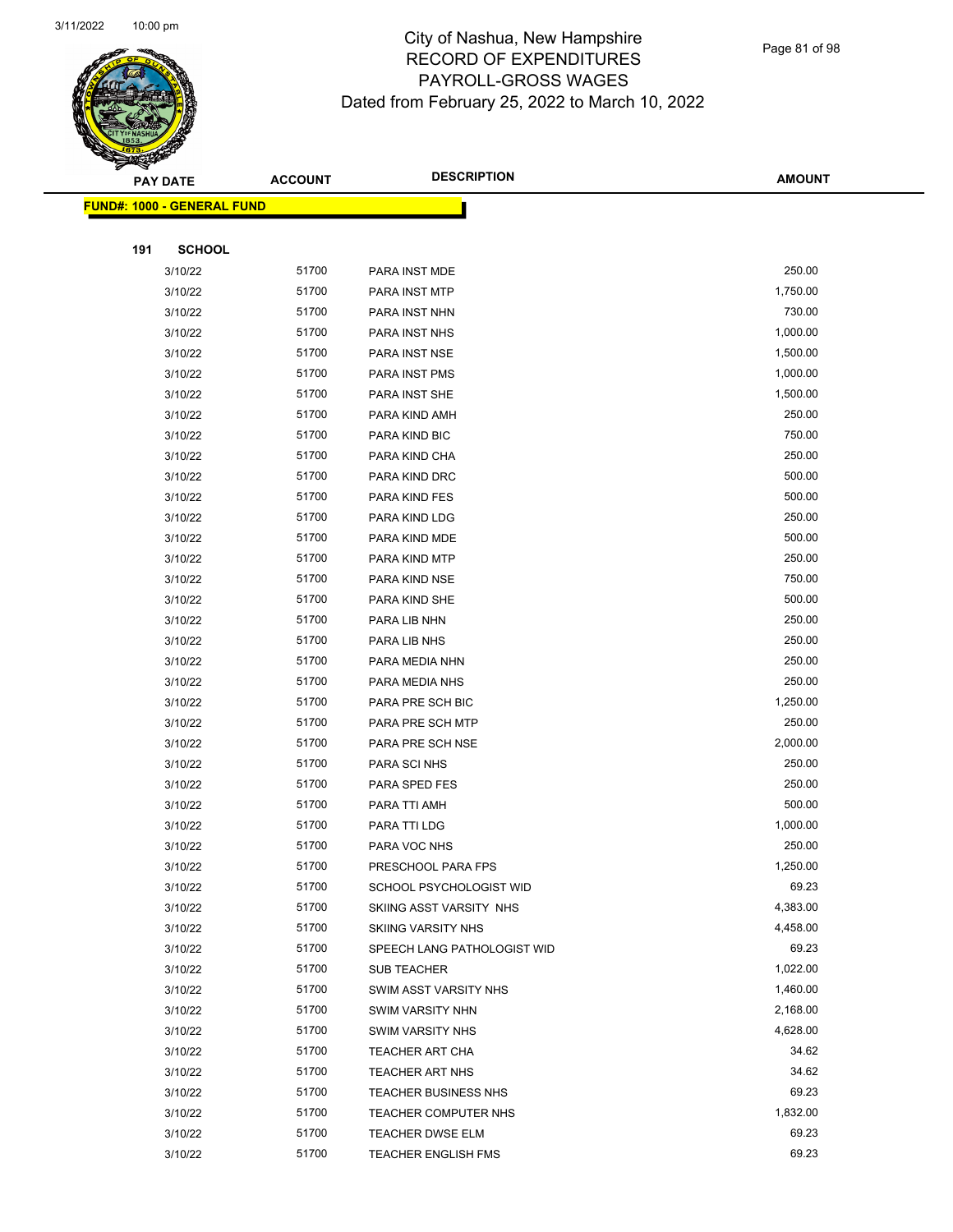

Page 82 of 98

|     | <b>PAY DATE</b>                    | <b>ACCOUNT</b> | <b>DESCRIPTION</b>                | <b>AMOUNT</b> |
|-----|------------------------------------|----------------|-----------------------------------|---------------|
|     | <u> FUND#: 1000 - GENERAL FUND</u> |                |                                   |               |
|     |                                    |                |                                   |               |
| 191 | <b>SCHOOL</b>                      |                |                                   |               |
|     | 3/10/22                            | 51700          | <b>TEACHER ENGLISH NHN</b>        | 69.23         |
|     | 3/10/22                            | 51700          | <b>TEACHER ENGLISH NHS</b>        | 3,364.20      |
|     | 3/10/22                            | 51700          | <b>TEACHER FOREIGN LANG NHN</b>   | 69.23         |
|     | 3/10/22                            | 51700          | TEACHER FOREIGN LANG NHS          | 69.23         |
|     | 3/10/22                            | 51700          | <b>TEACHER GR6 ELM</b>            | 69.23         |
|     | 3/10/22                            | 51700          | <b>TEACHER GR6 PMS</b>            | 69.23         |
|     | 3/10/22                            | 51700          | <b>TEACHER HEALTH NHS</b>         | 2,267.00      |
|     | 3/10/22                            | 51700          | TEACHER IN SCH SUSPENSION NHN     | 1,355.81      |
|     | 3/10/22                            | 51700          | TEACHER MATH ELM                  | 1,484.82      |
|     | 3/10/22                            | 51700          | <b>TEACHER MATH FMS</b>           | 69.23         |
|     | 3/10/22                            | 51700          | <b>TEACHER MATH NHN</b>           | 5,725.23      |
|     | 3/10/22                            | 51700          | <b>TEACHER MATH NHS</b>           | 2,446.23      |
|     | 3/10/22                            | 51700          | <b>TEACHER MATH PMS</b>           | 69.23         |
|     | 3/10/22                            | 51700          | <b>TEACHER MUSIC FMS</b>          | 69.23         |
|     | 3/10/22                            | 51700          | <b>TEACHER PE ELM</b>             | 3,735.00      |
|     | 3/10/22                            | 51700          | TEACHER PE MDE                    | 34.62         |
|     | 3/10/22                            | 51700          | <b>TEACHER PE NHN</b>             | 5,013.62      |
|     | 3/10/22                            | 51700          | TEACHER PE NHS                    | 1,790.00      |
|     | 3/10/22                            | 51700          | <b>TEACHER READ ELM</b>           | 34.62         |
|     | 3/10/22                            | 51700          | <b>TEACHER READ FMS</b>           | 34.62         |
|     | 3/10/22                            | 51700          | <b>TEACHER SCIENCE ELM</b>        | 69.23         |
|     | 3/10/22                            | 51700          | <b>TEACHER SCIENCE FMS</b>        | 69.23         |
|     | 3/10/22                            | 51700          | <b>TEACHER SCIENCE NHN</b>        | 69.23         |
|     | 3/10/22                            | 51700          | <b>TEACHER SCIENCE NHS</b>        | 608.40        |
|     | 3/10/22                            | 51700          | <b>TEACHER SCIENCE PMS</b>        | 69.23         |
|     | 3/10/22                            | 51700          | TEACHER SOCIAL STUDIES ELM        | 69.23         |
|     | 3/10/22                            | 51700          | <b>TEACHER SOCIAL STUDIES FMS</b> | 69.23         |
|     | 3/10/22                            | 51700          | TEACHER SOCIAL STUDIES NHN        | 69.23         |
|     | 3/10/22                            | 51700          | TEACHER SOCIAL STUDIES NHS        | 2,343.00      |
|     | 3/10/22                            | 51700          | TEACHER SOCIAL STUDIES PMS        | 69.23         |
|     | 3/10/22                            | 51700          | <b>TEACHER SPED FMS</b>           | 69.23         |
|     | 3/10/22                            | 51700          | <b>TEACHER SPED NHN</b>           | 3,143.23      |
|     | 3/10/22                            | 51700          | <b>TEACHER SPED NHS</b>           | 1,715.00      |
|     | 3/10/22                            | 51700          | TEACHER TECHED NHN                | 69.23         |
|     | 3/10/22                            | 51700          | TITLE ONE PARA FES                | 750.00        |
|     | 3/10/22                            | 51700          | TRACK ASST VS INDR BOYS NHS       | 1,758.00      |
|     | 3/10/22                            | 51700          | TRACK ASST VS INDR GRLS NHS       | 1,541.00      |
|     | 3/10/22                            | 51700          | TRACK VS INDR BOYS NHN            | 730.00        |
|     | 3/10/22                            | 51700          | TRACK VS INDR GIRLS NHS           | 2,155.00      |
|     | 3/10/22                            | 51700          | TRACK VS OUTDR BOYS NHS           | 2,155.00      |
|     | 3/10/22                            | 51700          | <b>WRESTLING VARSITY NHN</b>      | 1,719.00      |
|     | 3/10/22                            | 51700          | <b>WRESTLING VARSITY NHS</b>      | 3,735.00      |
|     | 3/3/22                             | 51750          | CLERICAL ACADEMY NHN              | 5,501.41      |
|     | 3/3/22                             | 52800          | EDUCATIONAL ASSISTANCE            | 500.00        |
|     |                                    |                |                                   |               |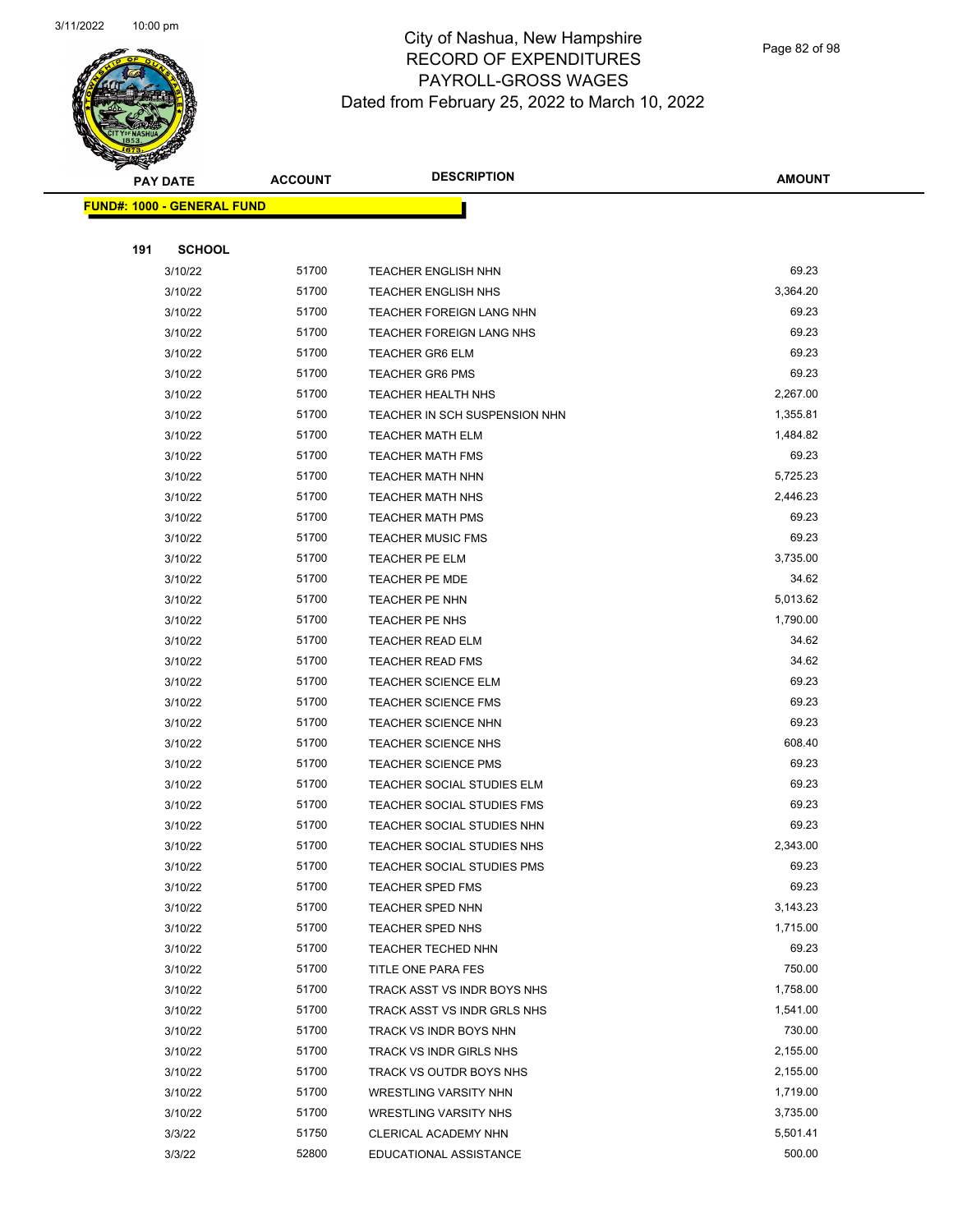

Page 83 of 98

|     | <b>PAY DATE</b>                       | <b>ACCOUNT</b> | <b>DESCRIPTION</b>     | <b>AMOUNT</b>  |
|-----|---------------------------------------|----------------|------------------------|----------------|
|     | <b>FUND#: 1000 - GENERAL FUND</b>     |                |                        |                |
| 191 | <b>SCHOOL</b>                         |                |                        |                |
|     | 3/10/22                               | 52800          | EDUCATIONAL ASSISTANCE | 7,564.00       |
|     | <b>TOTAL 191 - SCHOOL</b>             |                |                        | \$3,181,053.10 |
|     | <b>TOTAL FUND 1000 - GENERAL FUND</b> |                |                        | \$5,601,411.85 |

#### **FUND#: 2100 - FOOD SERVICES FUND**

| 3/3/22  | 51100 | CLERICAL FOOD SERVICE NHS            | 669.60    |
|---------|-------|--------------------------------------|-----------|
| 3/10/22 | 51100 | <b>CLERICAL FOOD SERVICE NHS</b>     | 669.60    |
| 3/3/22  | 51100 | DELIVERY DRIVER FOOD SERVICE         | 771.58    |
| 3/10/22 | 51100 | DIRECTOR FOOD SERVICE                | 3,173.10  |
| 3/10/22 | 51100 | <b>FOOD SERVICE BUSINESS MANAGER</b> | 2,353.00  |
| 3/3/22  | 51100 | FOOD SERVICE COOK AMH                | 413.66    |
| 3/3/22  | 51100 | FOOD SERVICE COOK BIC                | 326.13    |
| 3/3/22  | 51100 | FOOD SERVICE COOK BIR                | 390.78    |
| 3/3/22  | 51100 | FOOD SERVICE COOK BRO                | 427.08    |
| 3/3/22  | 51100 | FOOD SERVICE COOK CHA                | 431.20    |
| 3/3/22  | 51100 | FOOD SERVICE COOK DRC                | 356.46    |
| 3/3/22  | 51100 | FOOD SERVICE COOK ELM                | 425.04    |
| 3/3/22  | 51100 | <b>FOOD SERVICE COOK FES</b>         | 344.96    |
| 3/3/22  | 51100 | FOOD SERVICE COOK FMS                | 380.00    |
| 3/3/22  | 51100 | FOOD SERVICE COOK LDG                | 402.05    |
| 3/3/22  | 51100 | FOOD SERVICE COOK MDE                | 417.46    |
| 3/3/22  | 51100 | FOOD SERVICE COOK NHN                | 935.41    |
| 3/3/22  | 51100 | <b>FOOD SERVICE COOK NHS</b>         | 472.36    |
| 3/10/22 | 51100 | FOOD SERVICE COOK NHS                | 33.74     |
| 3/3/22  | 51100 | FOOD SERVICE COOK NSE                | 372.72    |
| 3/3/22  | 51100 | FOOD SERVICE COOK PMS                | 457.33    |
| 3/3/22  | 51100 | FOOD SERVICE COOK SHE                | 308.88    |
| 3/10/22 | 51100 | FOOD SERVICE SITE CORD               | 12,054.38 |
| 3/3/22  | 51100 | FOOD SERVICECOOK MTP                 | 387.22    |
| 3/3/22  | 51200 | FOOD SERVICE ASST PT AMH             | 580.41    |
| 3/3/22  | 51200 | FOOD SERVICE ASST PT BIC             | 345.78    |
| 3/3/22  | 51200 | FOOD SERVICE ASST PT BIR             | 311.85    |
| 3/3/22  | 51200 | FOOD SERVICE ASST PT BRO             | 238.68    |
| 3/3/22  | 51200 | FOOD SERVICE ASST PT CHA             | 378.23    |
| 3/3/22  | 51200 | FOOD SERVICE ASST PT DRC             | 800.10    |
| 3/3/22  | 51200 | <b>FOOD SERVICE ASST PT ELM</b>      | 1,441.27  |
| 3/3/22  | 51200 | FOOD SERVICE ASST PT FES             | 655.20    |
| 3/3/22  | 51200 | FOOD SERVICE ASST PT FMS             | 1,153.33  |
| 3/3/22  | 51200 | FOOD SERVICE ASST PT LDG             | 698.11    |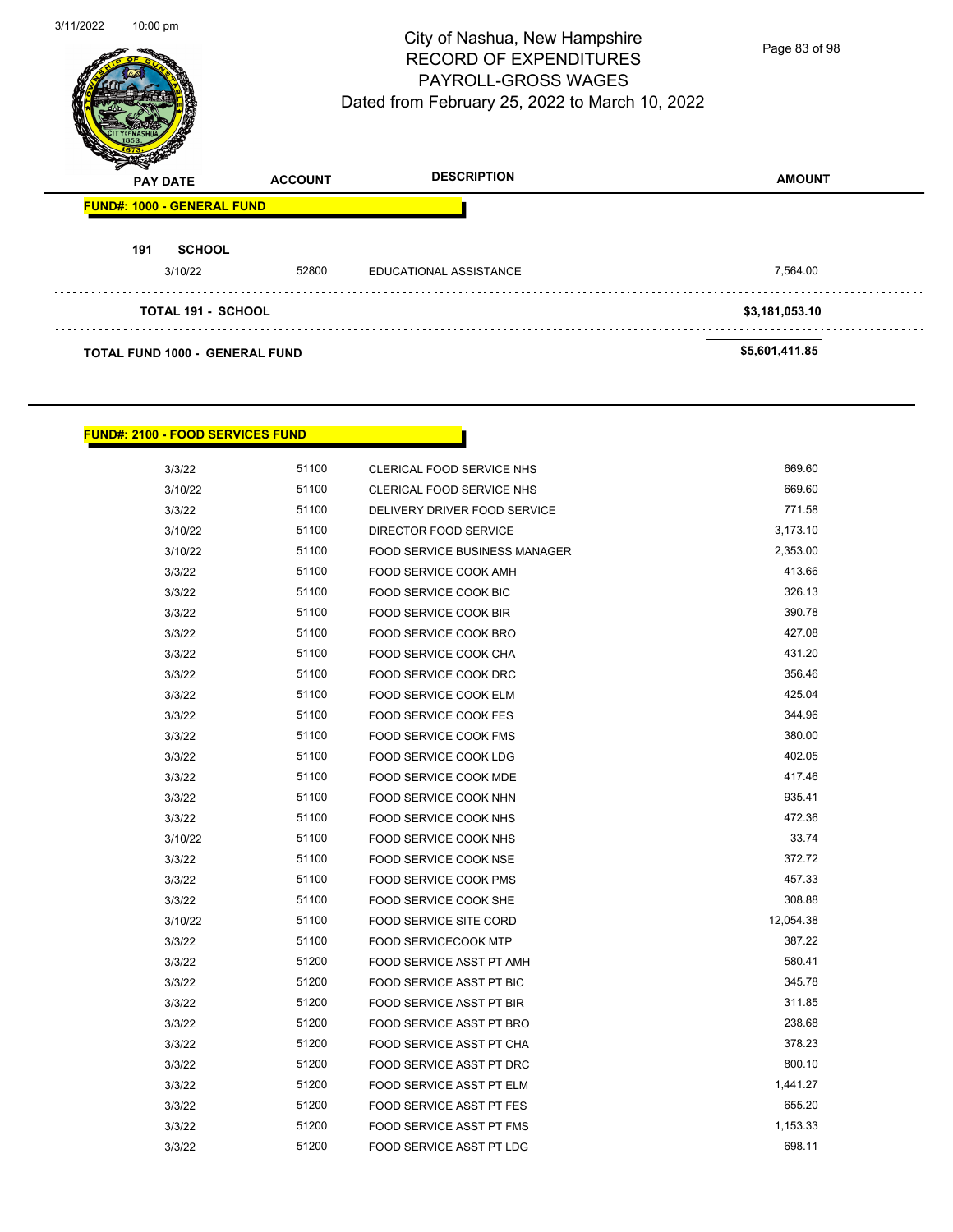Page 84 of 98

| <b>PAY DATE</b>                         | <b>ACCOUNT</b> | <b>DESCRIPTION</b>               | <b>AMOUNT</b> |  |  |
|-----------------------------------------|----------------|----------------------------------|---------------|--|--|
| <b>FUND#: 2100 - FOOD SERVICES FUND</b> |                |                                  |               |  |  |
| 3/3/22                                  | 51200          | FOOD SERVICE ASST PT MDE         | 554.10        |  |  |
| 3/3/22                                  | 51200          | <b>FOOD SERVICE ASST PT MTP</b>  | 308.70        |  |  |
| 3/3/22                                  | 51200          | FOOD SERVICE ASST PT NHN         | 2,439.10      |  |  |
| 3/3/22                                  | 51200          | <b>FOOD SERVICE ASST PT NHS</b>  | 1,776.43      |  |  |
| 3/3/22                                  | 51200          | FOOD SERVICE ASST PT NSE         | 321.56        |  |  |
| 3/3/22                                  | 51200          | <b>FOOD SERVICE ASST PT PMS</b>  | 2,057.90      |  |  |
| 3/3/22                                  | 51200          | FOOD SERVICE ASST PT SHE         | 286.65        |  |  |
| 3/3/22                                  | 51200          | FOOD SERVICE COOK NHS            | 340.47        |  |  |
| 3/3/22                                  | 51300          | CLERICAL FOOD SERVICE NHS        | 75.33         |  |  |
| 3/10/22                                 | 51300          | <b>CLERICAL FOOD SERVICE NHS</b> | 133.92        |  |  |
| 3/3/22                                  | 51300          | DELIVERY DRIVER FOOD SERVICE     | 7.23          |  |  |
| 3/3/22                                  | 51300          | <b>FOOD SERVICE ASST PT CHA</b>  | 5.11          |  |  |
| 3/3/22                                  | 51300          | <b>FOOD SERVICE ASST PT NHS</b>  | 48.04         |  |  |
| 3/3/22                                  | 51300          | <b>FOOD SERVICE COOK CHA</b>     | 5.88          |  |  |
| 3/3/22                                  | 51300          | <b>FOOD SERVICE COOK ELM</b>     | 5.70          |  |  |
| 3/3/22                                  | 51300          | FOOD SERVICE COOK MDE            | 5.70          |  |  |
| 3/3/22                                  | 51300          | FOOD SERVICE COOK NHN            | 76.65         |  |  |
| 3/3/22                                  | 51300          | FOOD SERVICE COOK NHS            | 18.98         |  |  |
| 3/3/22                                  | 51300          | <b>FOOD SERVICE COOK PMS</b>     | 6.24          |  |  |
| 3/3/22                                  | 51300          | <b>FOOD SERVICECOOK MTP</b>      | 26.65         |  |  |
| 3/3/22                                  | 51412          | <b>SUB FOOD SERVICE</b>          | 374.85        |  |  |
| TOTAL FUND 2100 - FOOD SERVICES FUND    |                |                                  | \$42,451.89   |  |  |

**TOTAL FUND 2100 - FOOD SERVICES FUND \$42,451.89** 

| <b>FUND#: 2201 - DRIVERS EDUCATION FUND</b>     |            |                           |          |
|-------------------------------------------------|------------|---------------------------|----------|
| 3/3/22                                          | 51200      | DRIVER INSTRUCTOR         | 1,120.00 |
| 3/10/22                                         | 51200      | DRIVER INSTRUCTOR         | 1,610.00 |
| 3/3/22                                          | 51200      | <b>ELL TUTOR</b>          | 50.00    |
| 3/10/22                                         | 51200      | <b>ELL TUTOR</b>          | 50.00    |
| 3/10/22                                         | 51200      | <b>TEACHER ELL FES</b>    | 350.00   |
| 3/10/22                                         | 51200      | <b>TEACHER TECHED ELM</b> | 280.00   |
| <b>TOTAL FUND 2201 - DRIVERS EDUCATION FUND</b> | \$3,460.00 |                           |          |

| <b>FUND#: 2207 - ADULT ED/CONTINUING ED</b> |       |                             |        |
|---------------------------------------------|-------|-----------------------------|--------|
| 3/3/22                                      | 51100 | CLERICAL ADULT ED NHN       | 387.81 |
| 3/10/22                                     | 51100 | CLERICAL ADULT ED NHN       | 223.20 |
| 3/3/22                                      | 51200 | ADULT ED ENRICHMENT INST    | 100.00 |
| 3/3/22                                      | 51200 | ADULT ED ENRICHMENT TEACHER | 75.00  |
|                                             |       |                             |        |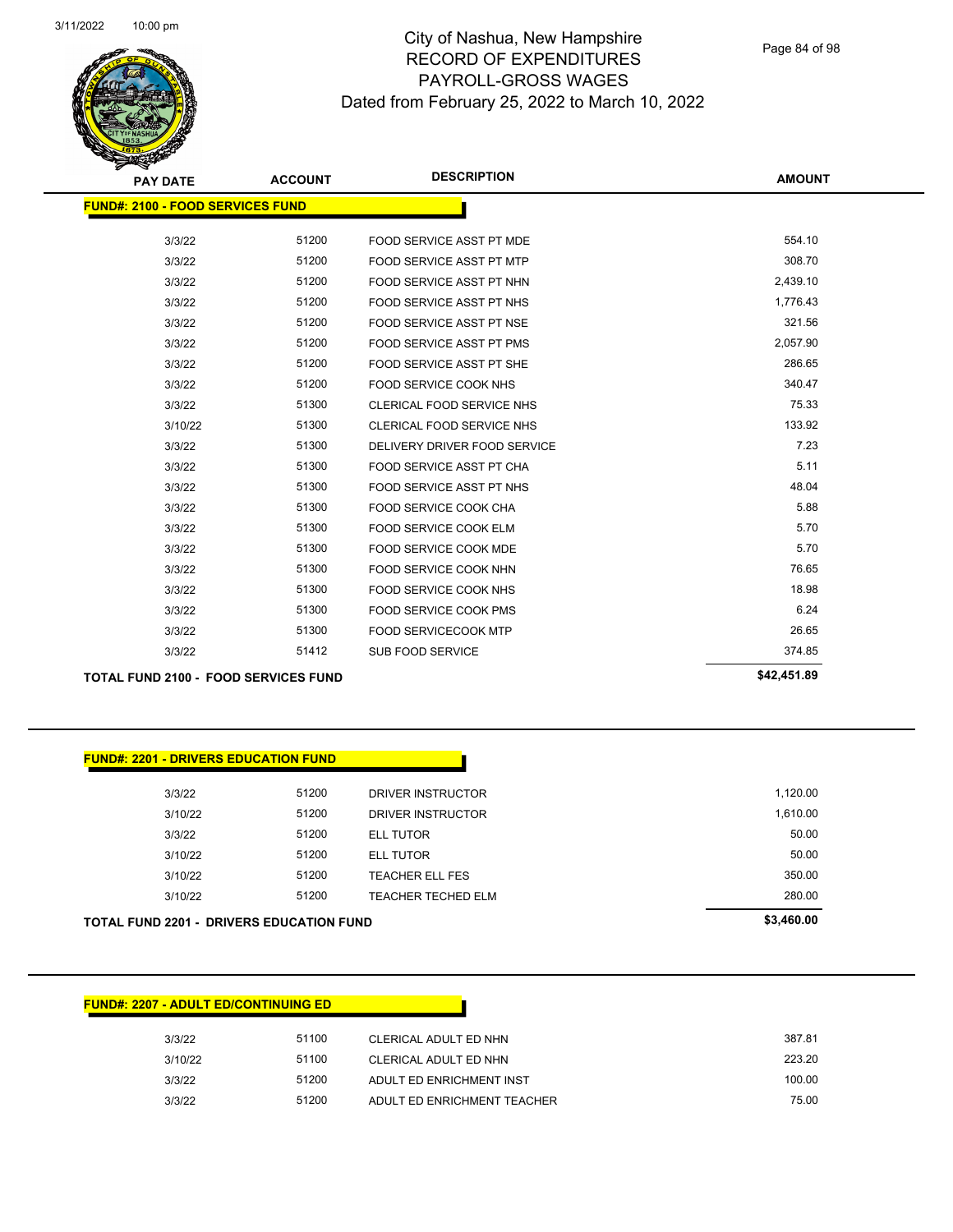

Page 85 of 98

|                                                                                                                                                                                                         |                |                                                   | <b>AMOUNT</b>        |
|---------------------------------------------------------------------------------------------------------------------------------------------------------------------------------------------------------|----------------|---------------------------------------------------|----------------------|
| <b>TOTAL FUND 2207 - ADULT ED/CONTINUING ED</b>                                                                                                                                                         |                |                                                   | \$786.01             |
| <u> FUND#: 2252 - DAY CARE</u>                                                                                                                                                                          |                |                                                   |                      |
| 3/10/22                                                                                                                                                                                                 | 51100          | PANTHER PRESCHOOL DIRECTOR                        | 1,151.63             |
| <b>TOTAL FUND 2252 - DAY CARE</b>                                                                                                                                                                       |                |                                                   | \$1,151.63           |
| <b>FUND#: 2257 - SPECIAL ED LOCAL</b>                                                                                                                                                                   |                |                                                   |                      |
| 3/3/22                                                                                                                                                                                                  | 51100          | PARA DW SPEC ED AMH                               | 382.00               |
| 3/3/22                                                                                                                                                                                                  | 51100          | PARA DW SPEC ED BRO                               | 187.18               |
| 3/3/22                                                                                                                                                                                                  | 51100          | PARA DW SPEC ED NHS                               | 391.68               |
| <b>TOTAL FUND 2257 - SPECIAL ED LOCAL</b>                                                                                                                                                               |                |                                                   | \$960.86             |
| <b>FUND#: 2503 - PARKS &amp; REC PROGRAMS FUND</b>                                                                                                                                                      |                |                                                   |                      |
| 3/3/22                                                                                                                                                                                                  | 51100<br>51100 | PROGRAM COORDINATOR                               | 410.80<br>440.84     |
| 3/10/22                                                                                                                                                                                                 |                | PROGRAM COORDINATOR                               | \$851.64             |
|                                                                                                                                                                                                         |                |                                                   |                      |
|                                                                                                                                                                                                         |                |                                                   |                      |
|                                                                                                                                                                                                         |                |                                                   |                      |
| 3/3/22                                                                                                                                                                                                  | 51100          | ECHANNEL ACCESS ADMINISTRATOR                     | 1,227.05             |
| 3/10/22                                                                                                                                                                                                 | 51100          | ECHANNEL ACCESS ADMINISTRATOR                     | 1.227.05             |
| 3/3/22                                                                                                                                                                                                  | 51100          | PEG PROGRAM MANAGER                               | 1,329.30             |
| 3/10/22                                                                                                                                                                                                 | 51100          | PEG PROGRAM MANAGER                               | 1,329.30             |
| 3/3/22                                                                                                                                                                                                  | 51200          | <b>VIDEOGRAPHER</b>                               | 877.50               |
| 3/10/22                                                                                                                                                                                                 | 51200          | <b>VIDEOGRAPHER</b>                               | 551.25               |
|                                                                                                                                                                                                         |                |                                                   | \$6,541.45           |
|                                                                                                                                                                                                         |                |                                                   |                      |
| <b>TOTAL FUND 2503 - PARKS &amp; REC PROGRAMS FUND</b><br><b>FUND#: 2505 - PEG ACCESS CHANNELS FUND</b><br><b>TOTAL FUND 2505 - PEG ACCESS CHANNELS FUND</b><br><b>FUND#: 3050 - POLICE GRANTS FUND</b> |                |                                                   |                      |
| 3/3/22<br>3/3/22                                                                                                                                                                                        | 51100<br>51100 | DOMESTIC VIOLENCE ADVOCATE<br>PATROLMAN ALL RANKS | 1,000.00<br>1,597.55 |

3/3/22 51300 1st YR SPECIAL OFFICER CERTIFIED II 450.73 3/10/22 51300 DOMESTIC VIOLENCE ADVOCATE 242.70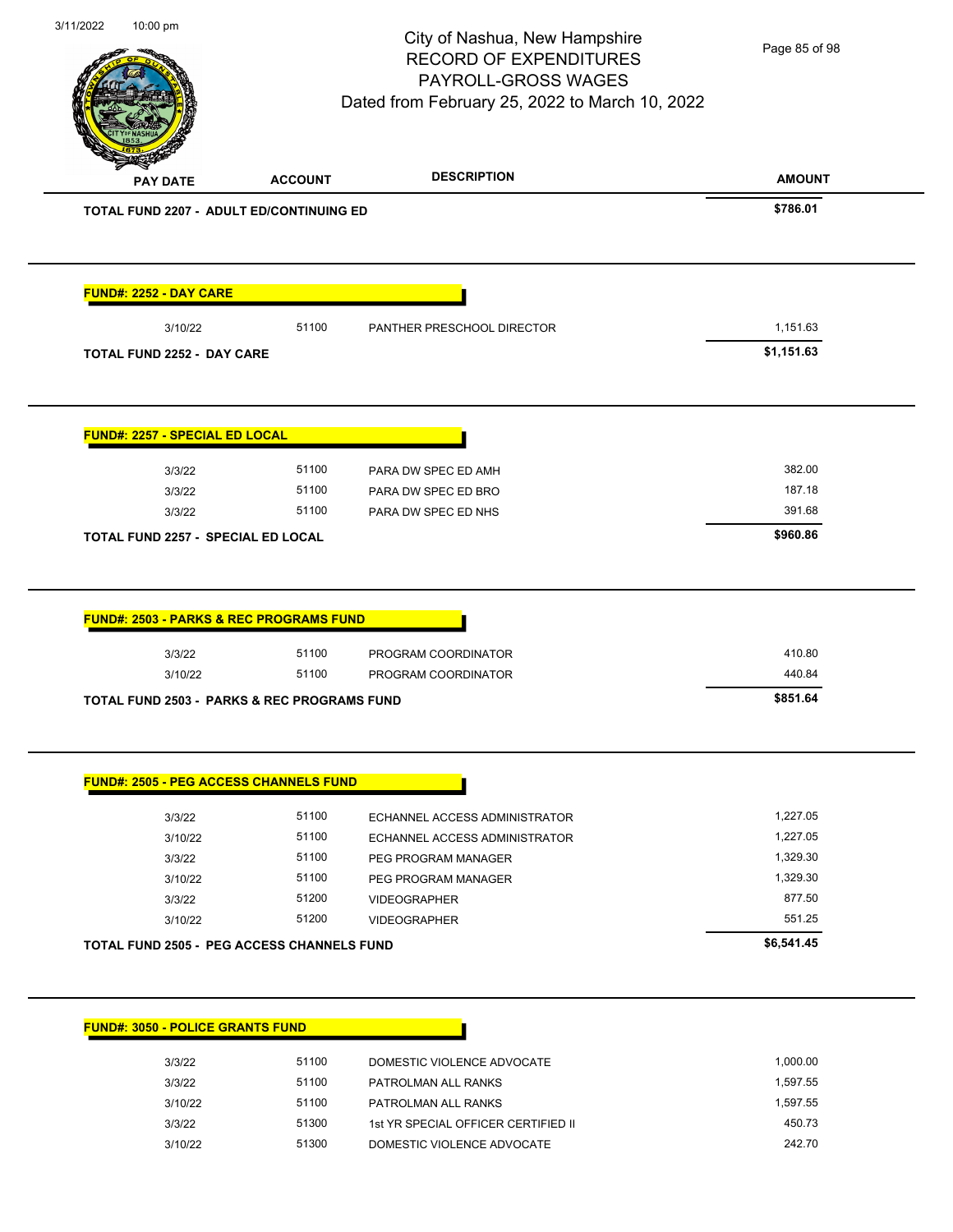

Page 86 of 98

| <b>PAY DATE</b> | <b>ACCOUNT</b>                              | <b>DESCRIPTION</b>  | <b>AMOUNT</b> |
|-----------------|---------------------------------------------|---------------------|---------------|
|                 | <b>FUND#: 3050 - POLICE GRANTS FUND</b>     |                     |               |
| 3/3/22          | 51300                                       | <b>LIEUTENANT</b>   | 327.18        |
|                 | 51300<br>3/10/22                            | <b>LIEUTENANT</b>   | 920.67        |
| 3/3/22          | 51300                                       | PATROLMAN ALL RANKS | 7,419.65      |
|                 | 51300<br>3/10/22                            | PATROLMAN ALL RANKS | 19,731.50     |
| 3/3/22          | 51300                                       | <b>SERGEANT</b>     | 736.58        |
| 3/10/22         | 51300                                       | <b>SERGEANT</b>     | 888.23        |
| 3/3/22          | 51628                                       | PATROLMAN ALL RANKS | 319.51        |
|                 | <b>TOTAL FUND 3050 - POLICE GRANTS FUND</b> |                     | \$35,231.85   |

#### **FUND#: 3068 - COMMUNITY SERVICES GRANTS FUND**

|         | <b>TOTAL FUND 3068 - COMMUNITY SERVICES GRANTS FUND</b> |                                                 | \$22,781.32 |
|---------|---------------------------------------------------------|-------------------------------------------------|-------------|
| 3/10/22 | 51412                                                   | <b>NURSE ELM</b>                                | 193.86      |
| 3/10/22 | 51412                                                   | COMMUNITY SERVICES ELC COVID-19 RESPONSE SUPPOF | 1,161.66    |
| 3/3/22  | 51412                                                   | COMMUNITY SERVICES ELC COVID-19 RESPONSE SUPPOF | 917.10      |
| 3/10/22 | 51300                                                   | PHNS PROGRAM ASSISTANT                          | 39.39       |
| 3/3/22  | 51300                                                   | PHNS PROGRAM ASSISTANT                          | 7.88        |
| 3/10/22 | 51300                                                   | BILINGUAL BICULTURAL COMMUNITY HEALTH WORKER    | 97.99       |
| 3/3/22  | 51300                                                   | BILINGUAL BICULTURAL COMMUNITY HEALTH WORKER    | 31.52       |
| 3/10/22 | 51100                                                   | PUB HEALTH PREPAREDNESS COORD                   | 1,165.25    |
| 3/3/22  | 51100                                                   | PUB HEALTH PREPAREDNESS COORD                   | 1,165.25    |
| 3/10/22 | 51100                                                   | PUB HEALTH NET SVS COORD                        | 1,310.90    |
| 3/3/22  | 51100                                                   | PUB HEALTH NET SVS COORD                        | 1,310.90    |
| 3/10/22 | 51100                                                   | PHNS PROGRAM ASSISTANT                          | 840.26      |
| 3/3/22  | 51100                                                   | PHNS PROGRAM ASSISTANT                          | 840.26      |
| 3/10/22 | 51100                                                   | <b>EPIDEMIOLOGIST</b>                           | 155.35      |
| 3/3/22  | 51100                                                   | <b>EPIDEMIOLOGIST</b>                           | 155.35      |
| 3/10/22 | 51100                                                   | COMMUNITY SERVICES PROGRAM ADMINISTRATIVE ASSIS | 888.71      |
| 3/3/22  | 51100                                                   | COMMUNITY SERVICES PROGRAM ADMINISTRATIVE ASSIS | 888.70      |
| 3/10/22 | 51100                                                   | BILINGUAL BICULTURAL COMMUNITY HEALTH WORKER    | 3,428.36    |
| 3/3/22  | 51100                                                   | BILINGUAL BICULTURAL COMMUNITY HEALTH WORKER    | 3,428.33    |
| 3/10/22 | 51100                                                   | BEHAVIORAL HEALTH STRATEGIST                    | 1,211.90    |
| 3/3/22  | 51100                                                   | BEHAVIORAL HEALTH STRATEGIST                    | 1,211.90    |
| 3/10/22 | 51100                                                   | BEHAVIORAL HEALTH SPECIALIST                    | 1,165.25    |
| 3/3/22  | 51100                                                   | BEHAVIORAL HEALTH SPECIALIST                    | 1,165.25    |

| <b>FUND#: 3070 - COMMUNITY HEALTH GRANTS FUND</b> |       |                                                |          |
|---------------------------------------------------|-------|------------------------------------------------|----------|
| 3/3/22                                            | 51100 | BILINGUAL COMM HEALTH WORKER                   | 873.91   |
| 3/10/22                                           | 51100 | BILINGUAL COMM HEALTH WORKER                   | 873.91   |
| 3/3/22                                            | 51100 | DISEASE INTERVENTION & BEHAVIORAL HEALTH NURSE | 1,211.90 |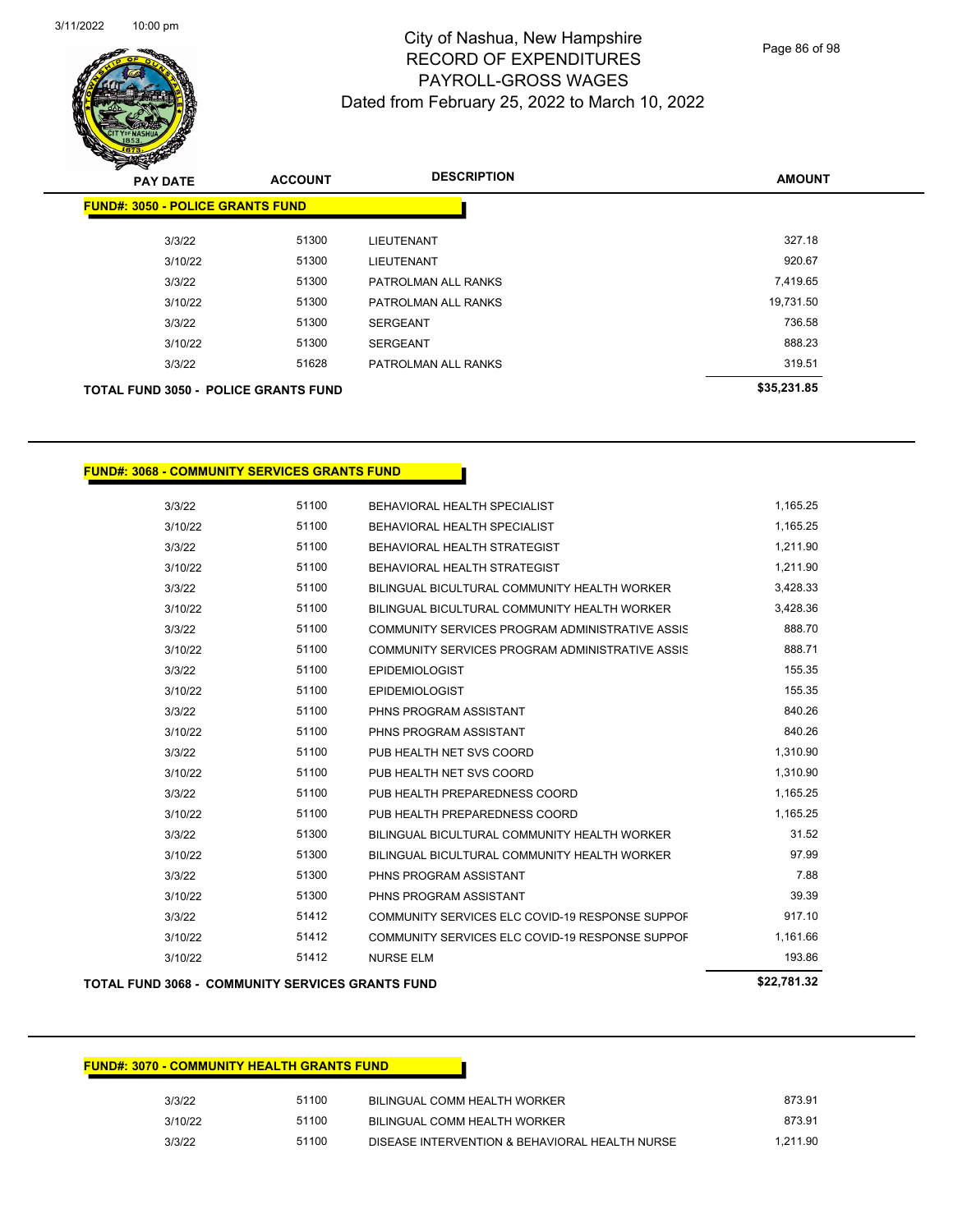

Page 87 of 98

| $\mathscr{D} \rightarrow \mathscr{D}$ |                 |                                                       |                                                |               |  |
|---------------------------------------|-----------------|-------------------------------------------------------|------------------------------------------------|---------------|--|
|                                       | <b>PAY DATE</b> | <b>ACCOUNT</b>                                        | <b>DESCRIPTION</b>                             | <b>AMOUNT</b> |  |
|                                       |                 | <b>FUND#: 3070 - COMMUNITY HEALTH GRANTS FUND</b>     |                                                |               |  |
|                                       | 3/10/22         | 51100                                                 | DISEASE INTERVENTION & BEHAVIORAL HEALTH NURSE | 1,211.90      |  |
|                                       | 3/3/22          | 51100                                                 | PUB HEALTH NURSE                               | 1,310.90      |  |
|                                       | 3/10/22         | 51100                                                 | PUB HEALTH NURSE                               | 1,310.90      |  |
|                                       | 3/3/22          | 51300                                                 | BILINGUAL COMM HEALTH WORKER                   | 8.19          |  |
|                                       | 3/10/22         | 51300                                                 | <b>BILINGUAL COMM HEALTH WORKER</b>            | 16.38         |  |
|                                       | 3/3/22          | 51412                                                 | <b>NURSE PER DIEM (PRACTIONER)</b>             | 104.45        |  |
|                                       | 3/10/22         | 51412                                                 | <b>NURSE PER DIEM (PRACTIONER)</b>             | 167.12        |  |
|                                       |                 | <b>TOTAL FUND 3070 - COMMUNITY HEALTH GRANTS FUND</b> |                                                | \$7,089.56    |  |

**FUND#: 3090 - URBAN PROGRAM GRANTS FUND**

|         |       |                                | *** ==* ** |
|---------|-------|--------------------------------|------------|
| 3/10/22 | 51100 | PROJECT SPECIALIST URBAN PROGR | 1,257.10   |
| 3/3/22  | 51100 | PROJECT SPECIALIST URBAN PROGR | 1.257.10   |
| 3/10/22 | 51100 | PROJECT ADMINISTRATOR LP&HH    | 1.321.05   |
| 3/3/22  | 51100 | PROJECT ADMINISTRATOR LP&HH    | 1,321.05   |
| 3/10/22 | 51100 | PROJECT ADMINISTRATOR          | 1.186.35   |
| 3/3/22  | 51100 | PROJECT ADMINISTRATOR          | 1.186.35   |
| 3/10/22 | 51100 | PROGRAM COORDINATOR LP&HH      | 1.347.50   |
| 3/3/22  | 51100 | PROGRAM COORDINATOR LP&HH      | 1,347.50   |
| 3/10/22 | 51100 | <b>GRANT MGMT SPECIALIST</b>   | 1,159.70   |
| 3/3/22  | 51100 | <b>GRANT MGMT SPECIALIST</b>   | 1,159.70   |
| 3/10/22 | 51100 | CODE ENFORCEMENT OFFICER II    | 513.95     |
| 3/3/22  | 51100 | CODE ENFORCEMENT OFFICER II    | 513.95     |
|         |       |                                |            |

**TOTAL FUND 3090 - URBAN PROGRAM GRANTS FUND \$13,571.30** 

| <b>FUND#: 3120 - TRANSIT GRANTS FUND</b> |       |                                      |          |
|------------------------------------------|-------|--------------------------------------|----------|
|                                          |       |                                      |          |
| 3/3/22                                   | 51100 | <b>COMMUNICATION SPEC</b>            | 1,092.35 |
| 3/10/22                                  | 51100 | <b>COMMUNICATION SPEC</b>            | 1,092.35 |
| 3/3/22                                   | 51100 | <b>TRANSIT ADMINISTRATOR</b>         | 1,890.60 |
| 3/10/22                                  | 51100 | <b>TRANSIT ADMINISTRATOR</b>         | 1,890.60 |
| 3/3/22                                   | 51100 | <b>TRANSIT FINANCE COORDINATOR</b>   | 1,374.40 |
| 3/10/22                                  | 51100 | <b>TRANSIT FINANCE COORDINATOR</b>   | 1,374.40 |
| 3/3/22                                   | 51100 | <b>TRANSIT FLEET FACILITIES SUPV</b> | 1,159.70 |
| 3/10/22                                  | 51100 | <b>TRANSIT FLEET FACILITIES SUPV</b> | 1,159.70 |
| 3/3/22                                   | 51100 | <b>TRANSIT MECHANICS</b>             | 2,123.35 |
| 3/10/22                                  | 51100 | <b>TRANSIT MECHANICS</b>             | 2,134.05 |
| 3/3/22                                   | 51100 | <b>TRANSIT MOBILITY MANAGER</b>      | 1,136.10 |
| 3/10/22                                  | 51100 | <b>TRANSIT MOBILITY MANAGER</b>      | 1,136.10 |
| 3/3/22                                   | 51100 | TRANSIT OPERATIONS COORDINATOR       | 1,115.20 |
| 3/10/22                                  | 51100 | TRANSIT OPERATIONS COORDINATOR       | 1,115.20 |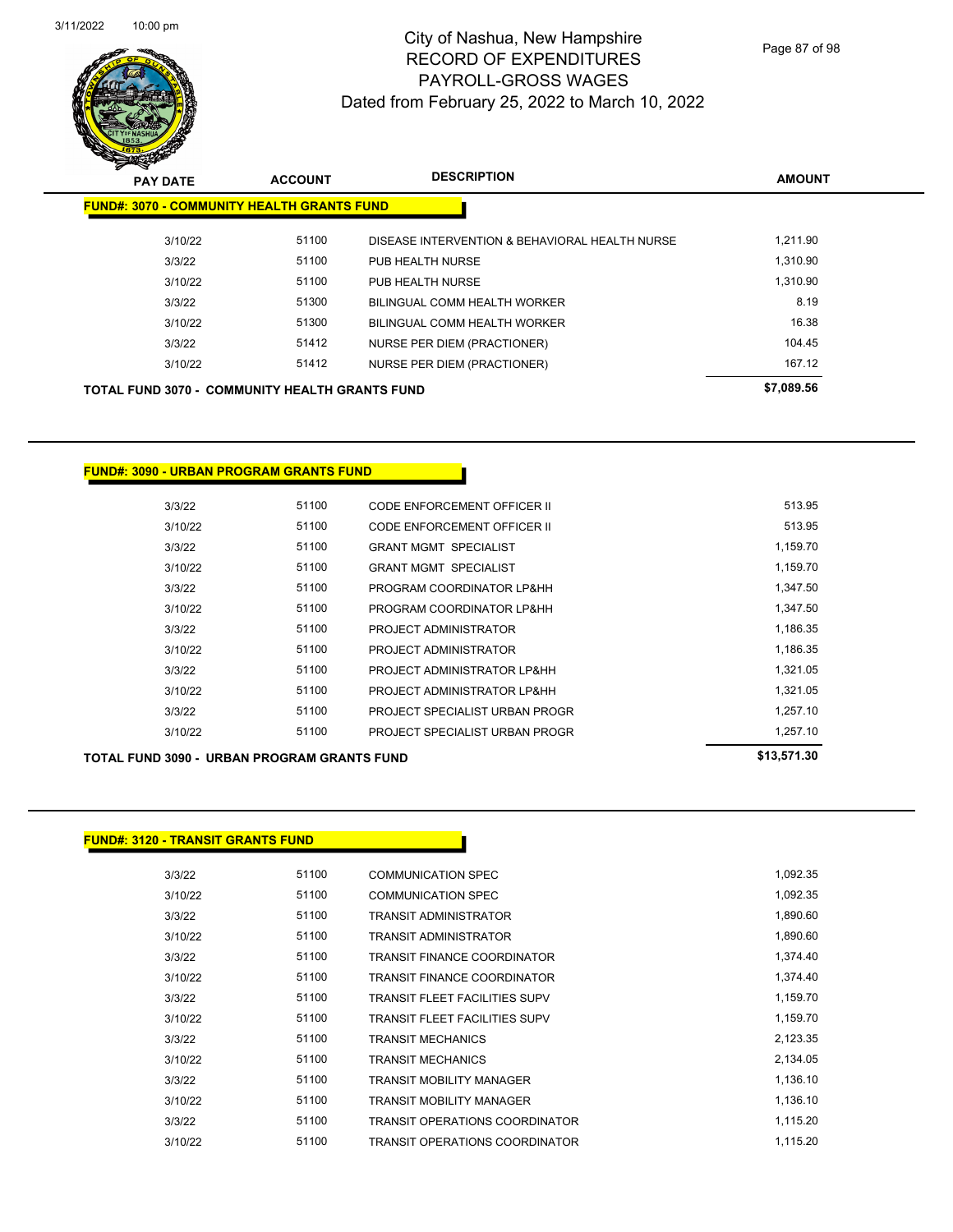

| <b>PAY DATE</b>                              | <b>ACCOUNT</b> | <b>DESCRIPTION</b>                    | <b>AMOUNT</b> |
|----------------------------------------------|----------------|---------------------------------------|---------------|
| <b>FUND#: 3120 - TRANSIT GRANTS FUND</b>     |                |                                       |               |
| 3/3/22                                       | 51100          | TRANSIT UTILITY SERVICE WORKER        | 798.35        |
| 3/10/22                                      | 51100          | TRANSIT UTILITY SERVICE WORKER        | 798.35        |
| 3/3/22                                       | 51100          | <b>TRANSPORTATION ANALYST</b>         | 193.50        |
| 3/10/22                                      | 51100          | <b>TRANSPORTATION ANALYST</b>         | 116.10        |
| 3/3/22                                       | 51300          | <b>TRANSIT MECHANICS</b>              | 567.55        |
| 3/10/22                                      | 51300          | <b>TRANSIT MECHANICS</b>              | 636.08        |
| 3/3/22                                       | 51300          | <b>TRANSIT OPERATIONS COORDINATOR</b> | 167.28        |
| 3/10/22                                      | 51300          | TRANSIT OPERATIONS COORDINATOR        | 10.45         |
| 3/10/22                                      | 51750          | <b>TRANSPORTATION ANALYST</b>         | 2,152.42      |
| <b>TOTAL FUND 3120 - TRANSIT GRANTS FUND</b> |                |                                       | \$25,234.18   |

#### **FUND#: 3800 - SCHOOL GRANTS FUND**

| 3/10/22 | 51100 | 21 CENTURY ASST COORDINATOR        | 1,923.10   |
|---------|-------|------------------------------------|------------|
| 3/10/22 | 51100 | 21 CENTURY ELEM MFAM RES COORD     | 8,873.08   |
| 3/10/22 | 51100 | ASSISTANT PRINCIPAL AMH            | 1,437.50   |
| 3/10/22 | 51100 | ASSISTANT PRINCIPAL DR CRSP        | 1,461.57   |
| 3/10/22 | 51100 | ASSISTANT PRINCIPAL MTP            | 1,485.59   |
| 3/10/22 | 51100 | <b>ASSISTANT PRINCIPAL SHE</b>     | 1,851.08   |
| 3/10/22 | 51100 | ASST SYSTEMS ADMIN FULL YEAR       | 1,853.09   |
| 3/10/22 | 51100 | <b>ATTENDANCE OFFICER</b>          | 2,387.21   |
| 3/3/22  | 51100 | <b>CLERICAL 21 CENTURY</b>         | 825.84     |
| 3/10/22 | 51100 | <b>CLERICAL 21 CENTURY</b>         | 195.30     |
| 3/10/22 | 51100 | DATABASE ADMINISTRATOR             | 2,848.90   |
| 3/3/22  | 51100 | ELL OUTREACH WORKER HOURLY         | 1,227.01   |
| 3/3/22  | 51100 | HOME SCHOOL CORD TTI               | 2,384.21   |
| 3/3/22  | 51100 | <b>HOMELESS LIASION</b>            | 1,195.92   |
| 3/10/22 | 51100 | INSTRUCTIONAL LEADER-DISTRICT WIDE | 3,602.25   |
| 3/10/22 | 51100 | LICENSED PRACTICAL NURSE NHS       | 1,496.12   |
| 2/24/22 | 51100 | <b>NURSE FES</b>                   | (3,205.76) |
| 3/10/22 | 51100 | <b>OFFICE MANAGER TITLE 1</b>      | 1,491.12   |
| 3/3/22  | 51100 | PARA DW SPEC ED AMH                | 404.43     |
| 3/3/22  | 51100 | PARA INST AMH                      | 263.53     |
| 3/3/22  | 51100 | PARA INST LDG                      | 246.36     |
| 3/3/22  | 51100 | PARA INST NSE                      | 273.99     |
| 3/3/22  | 51100 | <b>PARA INST SHE</b>               | 296.65     |
| 3/3/22  | 51100 | PARA KIND NSE                      | 521.93     |
| 3/3/22  | 51100 | PARA TTI AMH                       | 562.21     |
| 3/3/22  | 51100 | <b>PARA TTI LDG</b>                | 1,116.75   |
| 3/10/22 | 51100 | PEER COACH                         | 15,745.62  |
| 3/10/22 | 51100 | SEL TITLE 1 - LDG                  | 3,409.60   |
| 3/3/22  | 51100 | <b>SIGN LANGUAGE INTERPRETER</b>   | 975.80     |
| 3/10/22 | 51100 | <b>SOCIAL WORKER</b>               | 12,429.91  |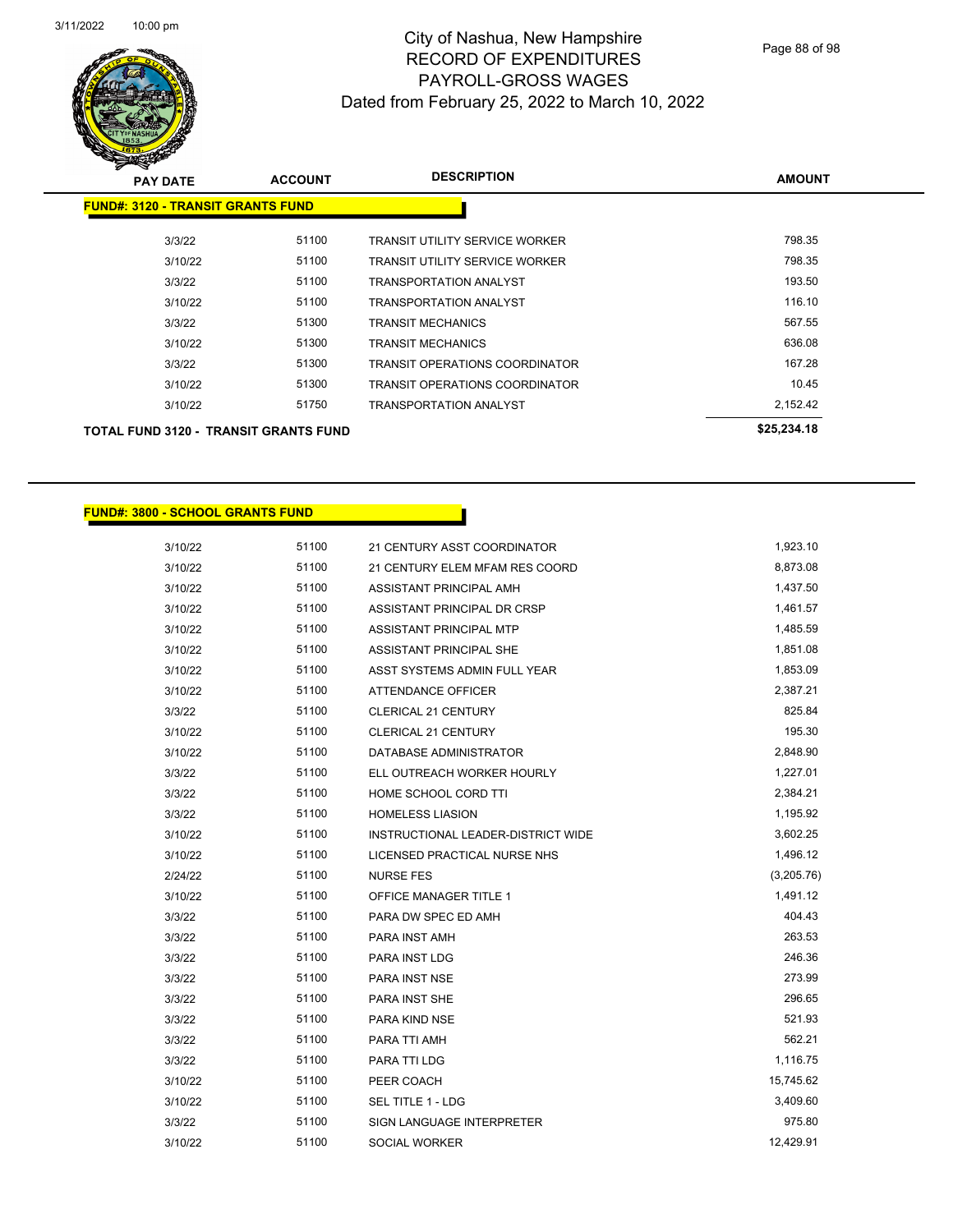

| <b>PAY DATE</b>                          | <b>ACCOUNT</b> | <b>DESCRIPTION</b>           | <b>AMOUNT</b> |
|------------------------------------------|----------------|------------------------------|---------------|
| <u> FUND#: 3800 - SCHOOL GRANTS FUND</u> |                |                              |               |
|                                          |                |                              |               |
| 3/10/22                                  | 51100          | SPEECH LANG PATHOLOGIST WID  | 2,383.52      |
| 2/24/22                                  | 51100          | SYSTEMS ADMIN FULL YEAR      | 2,070.51      |
| 3/10/22                                  | 51100          | SYSTEMS ADMIN FULL YEAR      | 3,551.22      |
| 3/10/22                                  | 51100          | TEACHER BEHAVIOR SPEC WID    | 2,979.48      |
| 3/10/22                                  | 51100          | <b>TEACHER DWSE BRO</b>      | 1,888.78      |
| 3/10/22                                  | 51100          | TEACHER DWSE CHA             | 3,932.46      |
| 3/10/22                                  | 51100          | <b>TEACHER DWSE ELM</b>      | 1,971.58      |
| 3/10/22                                  | 51100          | TEACHER DWSE NHS             | 5,179.64      |
| 3/10/22                                  | 51100          | TEACHER ELL DRC              | 2,019.51      |
| 3/10/22                                  | 51100          | TEACHER ELL LDG              | 2,022.09      |
| 3/10/22                                  | 51100          | <b>TEACHER ELL MTP</b>       | 2,266.08      |
| 3/10/22                                  | 51100          | TEACHER ELL NHS              | 889.53        |
| 3/10/22                                  | 51100          | <b>TEACHER INST SPED WID</b> | 6,082.07      |
| 3/10/22                                  | 51100          | TEACHER PRESCHOOL NHS        | 2,283.59      |
| 3/10/22                                  | 51100          | TEACHER READ CHA             | 1,764.19      |
| 3/10/22                                  | 51100          | TEACHER READ MDE             | 1,697.69      |
| 3/10/22                                  | 51100          | <b>TEACHER SPED AMH</b>      | 1,744.91      |
| 3/10/22                                  | 51100          | <b>TEACHER SPED BIC</b>      | 2,168.59      |
| 3/10/22                                  | 51100          | <b>TEACHER SPED BRO</b>      | 1,792.59      |
| 3/10/22                                  | 51100          | <b>TEACHER SPED DRC</b>      | 3,862.44      |
| 3/10/22                                  | 51100          | <b>TEACHER SPED ELM</b>      | 4,724.39      |
| 3/10/22                                  | 51100          | <b>TEACHER SPED FES</b>      | 3,420.22      |
| 3/10/22                                  | 51100          | <b>TEACHER SPED FMS</b>      | 2,876.80      |
| 3/10/22                                  | 51100          | <b>TEACHER SPED LDG</b>      | 1,605.17      |
| 3/10/22                                  | 51100          | <b>TEACHER SPED MDE</b>      | 2,168.59      |
| 3/10/22                                  | 51100          | TEACHER SPED NHN             | 9,904.41      |
| 3/10/22                                  | 51100          | <b>TEACHER SPED NHS</b>      | 2,091.50      |
| 3/10/22                                  | 51100          | TEACHER SPED NSE             | 6,624.70      |
| 3/10/22                                  | 51100          | <b>TEACHER SPED PMS</b>      | 5,539.81      |
| 3/10/22                                  | 51100          | <b>TEACHER TTI NURSERY</b>   | 2,979.48      |
| 3/3/22                                   | 51100          | TITLE ONE PARA FES           | 1,029.41      |
| 3/3/22                                   | 51200          | 21 CENTURY PROGRAM ASSISTANT | 737.20        |
| 3/3/22                                   | 51200          | 21ST CENTURY INSTRUCTOR      | 280.00        |
| 3/3/22                                   | 51200          | ELL OUTREACH WORKER HOURLY   | 506.24        |
| 3/3/22                                   | 51200          | HOME SCHOOL CORD TTI         | 2,245.60      |
| 3/3/22                                   | 51200          | <b>INTERPRETER</b>           | 437.50        |
| 3/3/22                                   | 51200          | PARA DW SPEC ED BIR          | 18.46         |
| 3/3/22                                   | 51200          | PARA DW SPEC ED CHA          | 32.36         |
| 3/3/22                                   | 51200          | PARA ELL SHE                 | 31.01         |
| 3/3/22                                   | 51200          | PARA INST BIR                | 41.34         |
| 3/3/22                                   | 51200          | PARA INST FES                | 77.51         |
| 3/3/22                                   | 51200          | PARA INST SHE                | 23.12         |
| 3/3/22                                   | 51200          | PARA KIND CHA                | 22.22         |
| 3/3/22                                   | 51200          | PARA KIND SHE                | 31.01         |
| 3/3/22                                   | 51200          | PARA TTI NURSERY             | 220.21        |
|                                          |                |                              |               |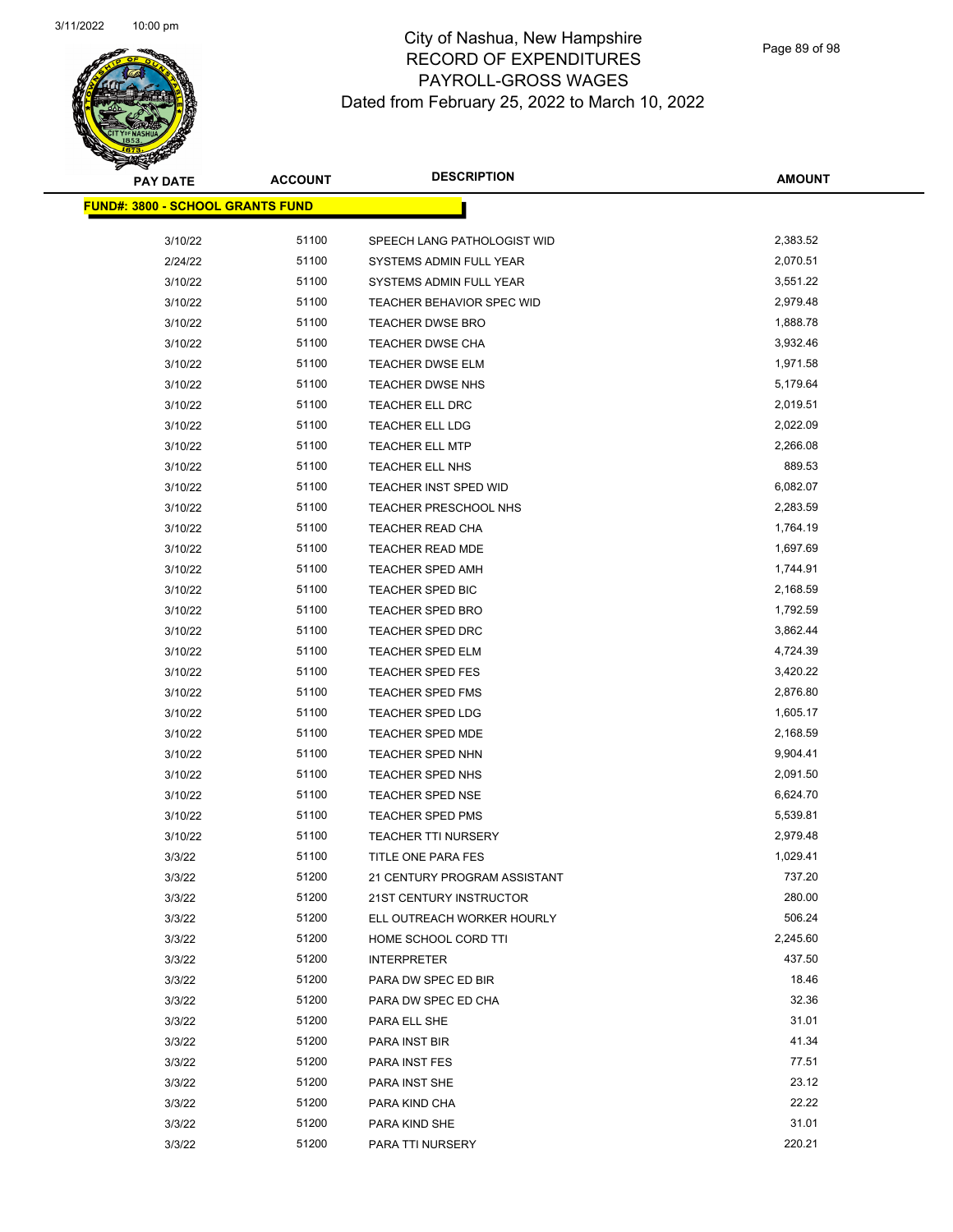

Page 90 of 98

| <b>PAY DATE</b>                          | <b>ACCOUNT</b> | <b>DESCRIPTION</b>               | <b>AMOUNT</b> |
|------------------------------------------|----------------|----------------------------------|---------------|
| <u> FUND#: 3800 - SCHOOL GRANTS FUND</u> |                |                                  |               |
|                                          |                |                                  |               |
| 3/3/22                                   | 51200          | <b>SUB TEACHER</b>               | 6,181.25      |
| 3/3/22                                   | 51200          | SUB TEACHER LONG TERM            | 920.00        |
| 3/10/22                                  | 51200          | <b>TEACHER BEHAVIOR SPEC WID</b> | 186.25        |
| 3/10/22                                  | 51200          | TEACHER ELL BIR                  | 25.00         |
| 3/10/22                                  | 51200          | TEACHER ELL SHE                  | 37.50         |
| 3/10/22                                  | 51200          | TEACHER FOREIGN LANG PMS         | 2,193.80      |
| 3/10/22                                  | 51200          | <b>TEACHER GR4 FES</b>           | 87.50         |
| 3/10/22                                  | 51200          | <b>TEACHER GR5 LDG</b>           | 75.00         |
| 3/10/22                                  | 51200          | <b>TEACHER MUSIC SHE</b>         | 35.50         |
| 3/10/22                                  | 51200          | <b>TEACHER READ BRO</b>          | 250.00        |
| 3/10/22                                  | 51200          | <b>TEACHER READ WID</b>          | 1,842.91      |
| 3/10/22                                  | 51200          | <b>TEACHER TTI AMH</b>           | 5,047.34      |
| 3/10/22                                  | 51200          | <b>TEACHER TTI FES</b>           | 1,411.60      |
| 3/10/22                                  | 51200          | <b>TEACHER TTI LDG</b>           | 7,367.58      |
| 3/10/22                                  | 51200          | <b>TEACHER TTI MTP</b>           | 5,625.32      |
| 3/10/22                                  | 51200          | <b>TEACHER TTI NURSERY</b>       | 5,877.83      |
| 3/10/22                                  | 51200          | TEACHER TTI SHE                  | 2,383.58      |
| 3/10/22                                  | 51200          | <b>TEACHER TTIDRC</b>            | 7,132.21      |
| 3/3/22                                   | 51200          | TITLE ONE TUTOR                  | 450.00        |
| 3/10/22                                  | 51200          | TITLE ONE TUTOR                  | 100.00        |
| 3/3/22                                   | 51650          | ADULT ED DIPOLMA TEACHER         | 100.00        |
| 3/3/22                                   | 51650          | ADULT ED INSTRUCTOR              | 100.00        |
| 3/10/22                                  | 51650          | ASSISTANT PRINCIPAL NHS          | 250.00        |
| 3/10/22                                  | 51650          | <b>GUIDANCE COUNSELOR BIR</b>    | 262.50        |
| 3/10/22                                  | 51650          | <b>GUIDANCE COUNSELOR FES</b>    | 210.00        |
| 3/10/22                                  | 51650          | GUIDANCE COUNSELOR NHS           | 285.00        |
| 3/10/22                                  | 51650          | HOME SCHOOL CORD TTI             | 175.00        |
| 3/10/22                                  | 51650          | <b>LIBRARIAN NHN</b>             | 25.00         |
| 3/3/22                                   | 51650          | PARA PRE SCHOOL BIR              | 313.23        |
| 3/3/22                                   | 51650          | PARA DW SPEC ED CHA              | 178.03        |
| 3/3/22                                   | 51650          | PARA DW SPEC ED FMS              | 45.84         |
| 3/3/22                                   | 51650          | PARA DW SPEC ED MTP              | 50.97         |
| 3/3/22                                   | 51650          | PARA DW SPEC ED NHS              | 62.67         |
| 3/3/22                                   | 51650          | PARA DW SPEC ED SHE              | 129.88        |
| 3/3/22                                   | 51650          | PARA INST CHA                    | 62.01         |
| 3/3/22                                   | 51650          | PARA INST PMS                    | 62.94         |
| 3/10/22                                  | 51650          | PEER COACH                       | 315.00        |
| 3/3/22                                   | 51650          | PRESCHOOL PARA FPS               | 129.88        |
| 3/10/22                                  | 51650          | SEL TITLE 1 - LDG                | 315.00        |
| 3/10/22                                  | 51650          | SPEECH LANG PATHOLOGIST WID      | 175.00        |
| 3/10/22                                  | 51650          | SUB ADMIN LONG TERM              | 1,209.40      |
| 3/3/22                                   | 51650          | SUB TEACHER                      | 2,270.56      |
| 3/10/22                                  | 51650          | TEACHER ART NHN                  | 200.00        |
| 3/10/22                                  | 51650          | TEACHER BEHAVIOR SPEC WID        | 525.00        |
| 3/10/22                                  | 51650          | TEACHER BIO TEC NHN              | 105.00        |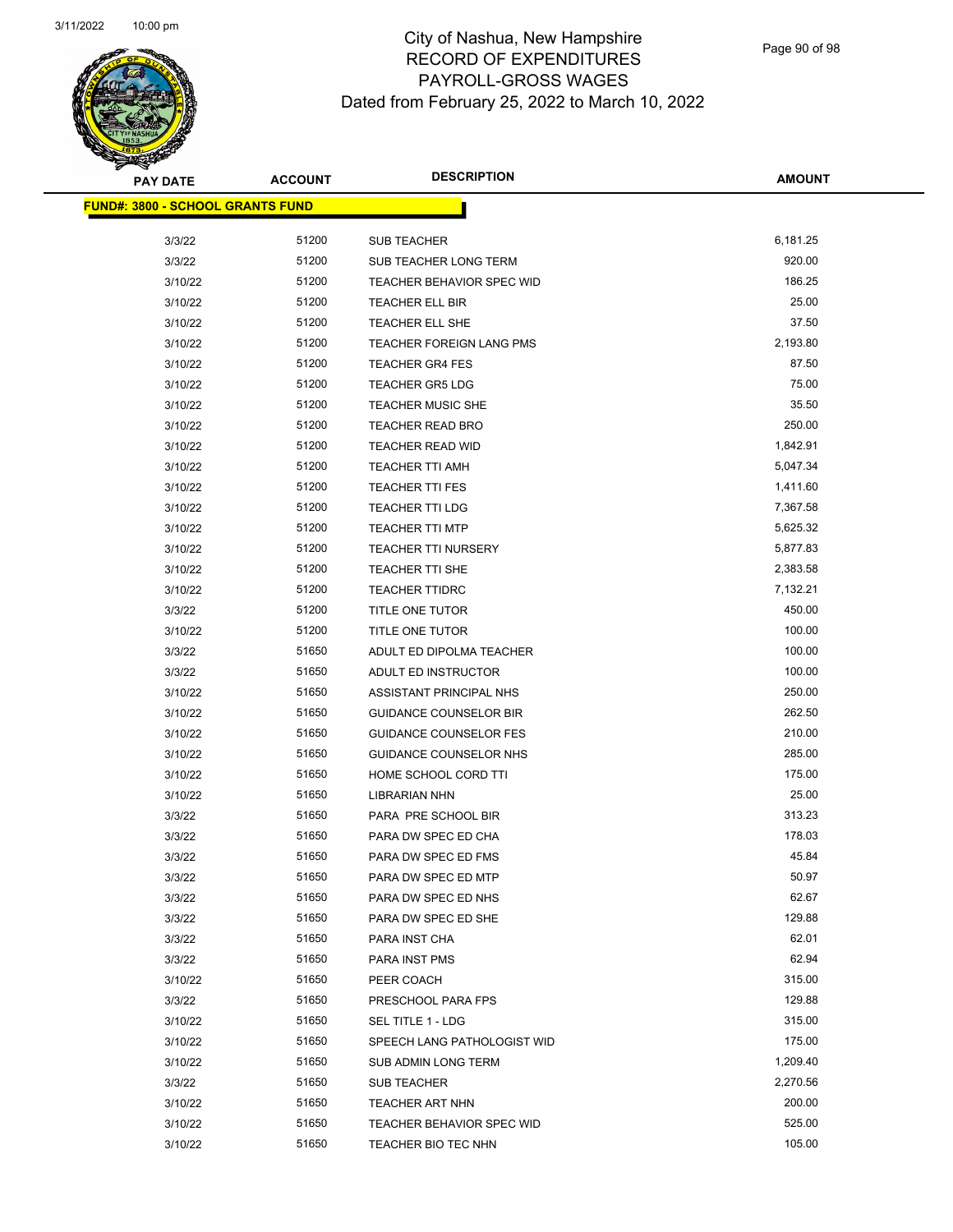

Page 91 of 98

| <b>PAY DATE</b>                               | <b>ACCOUNT</b> | <b>DESCRIPTION</b>            | <b>AMOUNT</b> |
|-----------------------------------------------|----------------|-------------------------------|---------------|
| <mark>FUND#: 3800 - SCHOOL GRANTS FUND</mark> |                |                               |               |
| 3/10/22                                       | 51650          | TEACHER COMPUTER NHN          | 100.00        |
| 3/10/22                                       | 51650          | <b>TEACHER DWSE CHA</b>       | 472.50        |
| 3/10/22                                       | 51650          | TEACHER DWSE ELM              | 350.00        |
| 3/10/22                                       | 51650          | TEACHER DWSE NHS              | 50.00         |
| 3/10/22                                       | 51650          | <b>TEACHER DWSE SHE</b>       | 35.00         |
| 3/10/22                                       | 51650          | TEACHER ELL DRC               | 35.00         |
| 3/10/22                                       | 51650          | <b>TEACHER ELL ELM</b>        | 175.00        |
| 3/10/22                                       | 51650          | TEACHER ELL LDG               | 70.00         |
| 3/10/22                                       | 51650          | TEACHER ELL NHS               | 237.50        |
| 3/10/22                                       | 51650          | <b>TEACHER ENGLISH NHN</b>    | 262.50        |
| 3/10/22                                       | 51650          | <b>TEACHER ENGLISH NHS</b>    | 350.00        |
| 3/10/22                                       | 51650          | TEACHER FOREIGN LANG PMS      | 140.00        |
| 3/10/22                                       | 51650          | TEACHER GR1 BRO               | 52.50         |
| 3/10/22                                       | 51650          | <b>TEACHER GR1 FES</b>        | 612.50        |
| 3/10/22                                       | 51650          | TEACHER GR2 AMH               | 227.50        |
| 3/10/22                                       | 51650          | TEACHER GR2 BIC               | 822.50        |
| 3/10/22                                       | 51650          | TEACHER GR2 CHA               | 297.50        |
| 3/10/22                                       | 51650          | TEACHER GR3 DRC               | 100.00        |
| 3/10/22                                       | 51650          | <b>TEACHER GR3 FES</b>        | 297.50        |
| 3/10/22                                       | 51650          | <b>TEACHER GR3 NSE</b>        | 105.00        |
| 3/10/22                                       | 51650          | <b>TEACHER GR4 BRO</b>        | 70.00         |
| 3/10/22                                       | 51650          | TEACHER GR4 DRC               | 555.00        |
| 3/10/22                                       | 51650          | <b>TEACHER GR4 FES</b>        | 280.00        |
| 3/10/22                                       | 51650          | <b>TEACHER GR4 LDG</b>        | 70.00         |
| 3/10/22                                       | 51650          | <b>TEACHER GR5 AMH</b>        | 70.00         |
| 3/10/22                                       | 51650          | <b>TEACHER GR5 BIC</b>        | 170.00        |
| 3/10/22                                       | 51650          | <b>TEACHER GR5 DRC</b>        | 100.00        |
| 3/10/22                                       | 51650          | <b>TEACHER GR5 LDG</b>        | 52.50         |
| 3/10/22                                       | 51650          | <b>TEACHER GR5 SHE</b>        | 420.00        |
| 3/10/22                                       | 51650          | TEACHER HEALTH NHN            | 192.50        |
| 3/10/22                                       | 51650          | TEACHER IN SCH SUSPENSION NHS | 210.00        |
| 3/10/22                                       | 51650          | <b>TEACHER KIND BRO</b>       | 52.50         |
| 3/10/22                                       | 51650          | <b>TEACHER KIND CHA</b>       | 175.00        |
| 3/10/22                                       | 51650          | <b>TEACHER KIND FES</b>       | 245.00        |
| 3/10/22                                       | 51650          | <b>TEACHER MATH NHN</b>       | 380.00        |
| 3/10/22                                       | 51650          | <b>TEACHER MATH NHS</b>       | 200.00        |
| 3/10/22                                       | 51650          | <b>TEACHER MUSIC FES</b>      | 262.50        |
| 3/10/22                                       | 51650          | <b>TEACHER PE MTP</b>         | 262.50        |
| 3/10/22                                       | 51650          | TEACHER READ BIC              | 150.00        |
| 3/10/22                                       | 51650          | <b>TEACHER READ BRO</b>       | 122.50        |
| 3/10/22                                       | 51650          | TEACHER READ DRC              | 367.50        |
| 3/10/22                                       | 51650          | <b>TEACHER SCIENCE NHN</b>    | 422.50        |
| 3/10/22                                       | 51650          | <b>TEACHER SCIENCE PMS</b>    | 210.00        |
| 3/10/22                                       | 51650          | TEACHER SOCIAL STUDIES NHN    | 205.00        |
| 3/10/22                                       | 51650          | TEACHER SOCIAL STUDIES NHS    | 175.00        |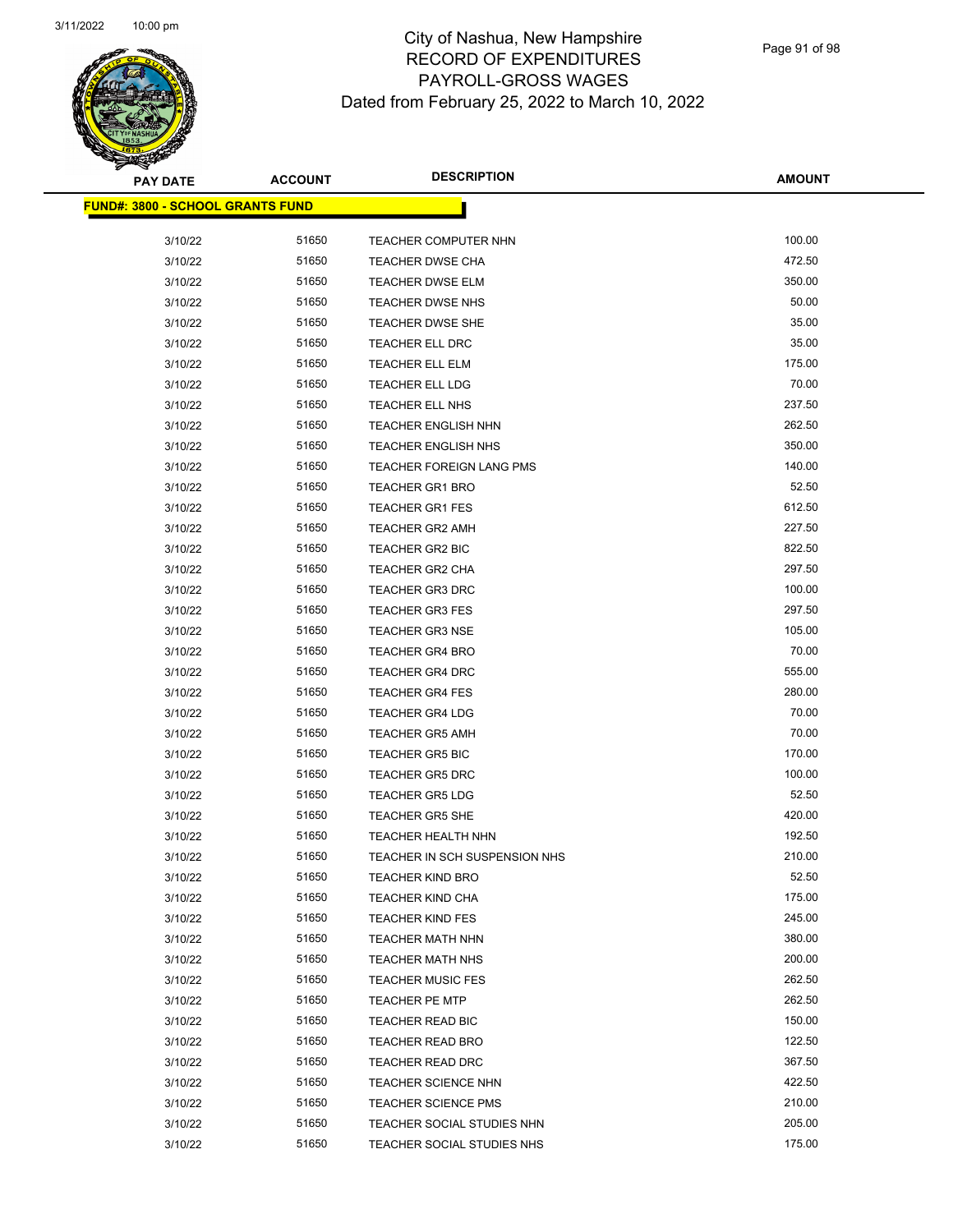

Page 92 of 98

| <b>PAY DATE</b>                             | <b>ACCOUNT</b> | <b>DESCRIPTION</b>         | <b>AMOUNT</b> |
|---------------------------------------------|----------------|----------------------------|---------------|
| <b>FUND#: 3800 - SCHOOL GRANTS FUND</b>     |                |                            |               |
| 3/10/22                                     | 51650          | <b>TEACHER SPED BIR</b>    | 262.50        |
| 3/10/22                                     | 51650          | TEACHER SPED BRO           | 87.50         |
| 3/10/22                                     | 51650          | <b>TEACHER SPED ELM</b>    | 312.50        |
| 3/10/22                                     | 51650          | <b>TEACHER SPED LDG</b>    | 350.00        |
| 3/10/22                                     | 51650          | <b>TEACHER SPED MDE</b>    | 437.50        |
| 3/10/22                                     | 51650          | TEACHER SPED NHN           | 1,045.00      |
| 3/10/22                                     | 51650          | <b>TEACHER SPED PMS</b>    | 200.00        |
| 3/10/22                                     | 51650          | TEACHER TTI LDG            | 350.00        |
| 3/10/22                                     | 51650          | <b>TEACHER TTI NURSERY</b> | 50.00         |
| 3/10/22                                     | 51650          | <b>TEACHER TTIDRC</b>      | 945.00        |
| 3/10/22                                     | 51650          | TEACHER VISION WID         | 385.00        |
| 3/10/22                                     | 53628          | <b>CONTRACT SERVICES</b>   | 57,500.00     |
| <b>TOTAL FUND 3800 - SCHOOL GRANTS FUND</b> |                |                            | \$296,724.22  |
|                                             |                |                            |               |

| <b>FUND#: 3810 - FOOD SERVICE GRANTS FUND</b>     |       |                          |          |  |
|---------------------------------------------------|-------|--------------------------|----------|--|
| 3/3/22                                            | 51650 | FOOD SERVICE ASST PT AMH | 80.78    |  |
| 3/3/22                                            | 51650 | FOOD SERVICE ASST PT BIR | 37.80    |  |
| 3/3/22                                            | 51650 | FOOD SERVICE ASST PT DRC | 37.80    |  |
| 3/3/22                                            | 51650 | FOOD SERVICE ASST PT ELM | 37.80    |  |
| 3/3/22                                            | 51650 | FOOD SERVICE ASST PT LDG | 39.39    |  |
| 3/3/22                                            | 51650 | FOOD SERVICE ASST PT NHS | 75.60    |  |
| 3/3/22                                            | 51650 | FOOD SERVICE ASST PT PMS | 25.44    |  |
| <b>TOTAL FUND 3810 - FOOD SERVICE GRANTS FUND</b> |       |                          | \$334.61 |  |

| <b>TOTAL FUND 4010 - MOTOR VEHICLE ADMIN FUND</b> |       |                     | \$2,025.60 |
|---------------------------------------------------|-------|---------------------|------------|
| 3/10/22                                           | 51100 | <b>MVR CLERK II</b> | 346.25     |
| 3/3/22                                            | 51100 | <b>MVR CLERK II</b> | 346.25     |
| 3/10/22                                           | 51100 | <b>MVR CLERK I</b>  | 666.55     |
| 3/3/22                                            | 51100 | MVR CLERK I         | 666.55     |

|         | <b>FUND#: 4030 - POLICE SPECIAL DETAILS FUND</b> |                          |
|---------|--------------------------------------------------|--------------------------|
| 3/3/22  | 51710                                            | <b>1ST YEAR OFFICERS</b> |
| 3/10/22 | 51710                                            | <b>1ST YEAR OFFICERS</b> |
| 3/3/22  | 51710                                            | PATROLMAN ALL RANKS      |
| 3/10/22 | 51710                                            | PATROLMAN ALL RANKS      |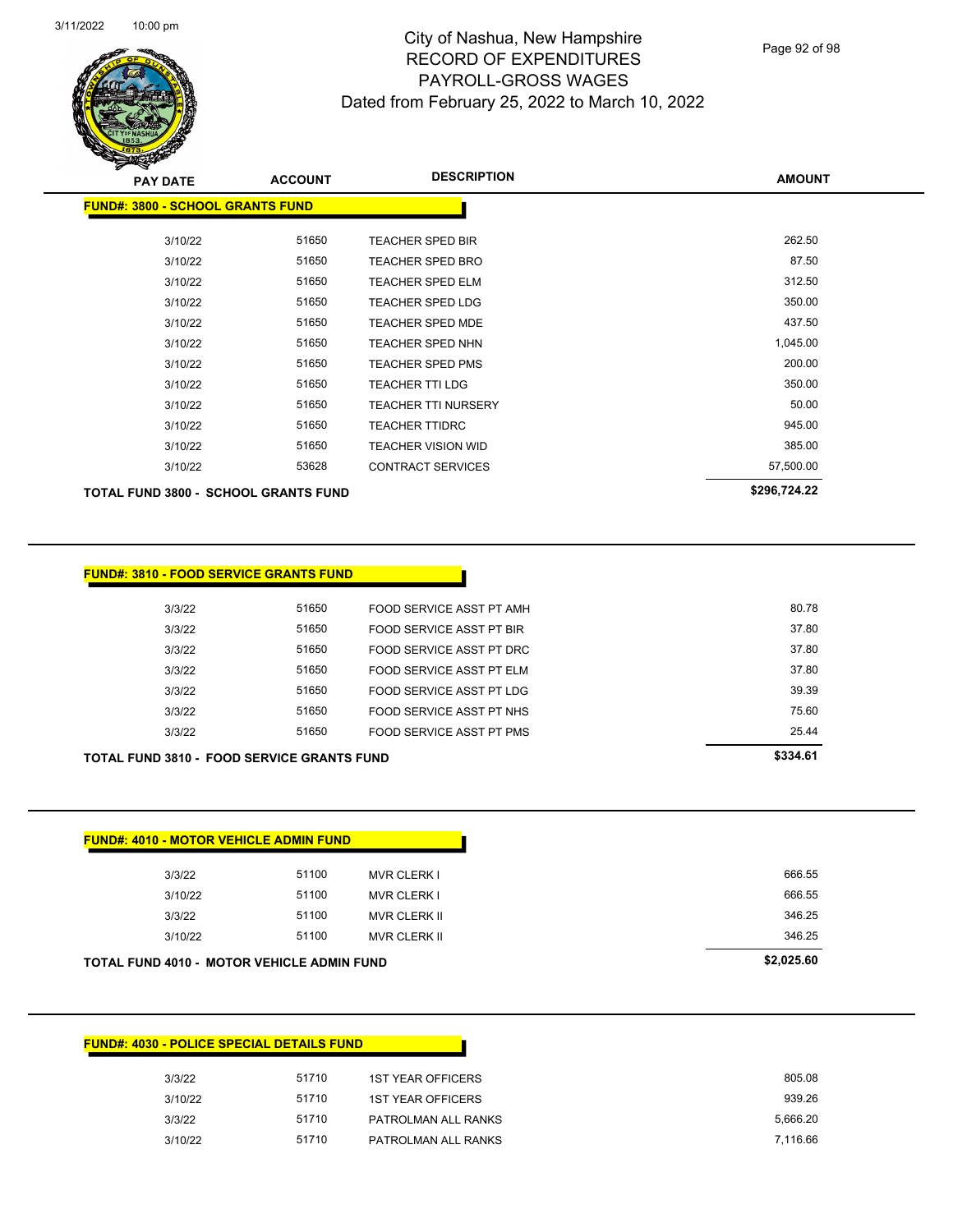

Page 93 of 98

| $\mathbf{z}$<br>∼<br><b>PAY DATE</b> | <b>ACCOUNT</b>                                       | <b>DESCRIPTION</b>  | <b>AMOUNT</b> |
|--------------------------------------|------------------------------------------------------|---------------------|---------------|
|                                      | <b>FUND#: 4030 - POLICE SPECIAL DETAILS FUND</b>     |                     |               |
| 3/3/22                               | 51712                                                | PATROLMAN ALL RANKS | 826.82        |
| 3/10/22                              | 51712                                                | PATROLMAN ALL RANKS | 375.83        |
| 3/10/22                              | 51712                                                | <b>SERGEANT</b>     | 425.94        |
|                                      | <b>TOTAL FUND 4030 - POLICE SPECIAL DETAILS FUND</b> |                     | \$16,155.79   |

#### **FUND#: 4035 - POLICE OVERTIME BILLING FUND**

| TOTAL FUND 4035 - POLICE OVERTIME BILLING FUND |         |       |                     | \$5,210.98 |
|------------------------------------------------|---------|-------|---------------------|------------|
|                                                | 3/3/22  | 51300 | <b>SERGEANT</b>     | 387.07     |
|                                                | 3/10/22 | 51300 | PATROLMAN ALL RANKS | 1.759.02   |
|                                                | 3/3/22  | 51300 | PATROLMAN ALL RANKS | 3.064.89   |
|                                                |         |       |                     |            |

#### **FUND#: 6000 - SOLID WASTE FUND**

| 3/3/22  | 51100 | ADMINISTRATIVE ASSISTANT II                 | 798.85   |
|---------|-------|---------------------------------------------|----------|
| 3/10/22 | 51100 | ADMINISTRATIVE ASSISTANT II                 | 798.84   |
| 3/3/22  | 51100 | ASSISTANT DIRECTOR OF PUBLIC WORKS          | 229.05   |
| 3/10/22 | 51100 | ASSISTANT DIRECTOR OF PUBLIC WORKS          | 229.05   |
| 3/3/22  | 51100 | AUTOMATED TRASH COLLECTION OPR              | 5,302.02 |
| 3/10/22 | 51100 | AUTOMATED TRASH COLLECTION OPR              | 5,302.00 |
| 3/3/22  | 51100 | <b>CITY ENGINEER</b>                        | 392.65   |
| 3/10/22 | 51100 | <b>CITY ENGINEER</b>                        | 392.65   |
| 3/3/22  | 51100 | <b>COLLECTION EQUIP OPR</b>                 | 8,025.60 |
| 3/10/22 | 51100 | <b>COLLECTION EQUIP OPR</b>                 | 9,028.80 |
| 3/3/22  | 51100 | <b>COLLECTION EQUIP OPR LANDFILL</b>        | 2,101.60 |
| 3/10/22 | 51100 | <b>COLLECTION EQUIP OPR LANDFILL</b>        | 2,101.60 |
| 3/3/22  | 51100 | COMMUNICATIONS AND RECREATION ADMINISTRATOR | 184.05   |
| 3/10/22 | 51100 | COMMUNICATIONS AND RECREATION ADMINISTRATOR | 185.70   |
| 3/3/22  | 51100 | <b>COMPTROLLER</b>                          | 223.55   |
| 3/10/22 | 51100 | <b>COMPTROLLER</b>                          | 223.55   |
| 2/28/22 | 51100 | DEP TREASURER TAX COLLECTOR                 | 8,675.39 |
| 3/10/22 | 51100 | DEP TREASURER TAX COLLECTOR                 | 510.48   |
| 3/3/22  | 51100 | <b>DEPUTY CITY ENGINEER</b>                 | 92.05    |
| 3/10/22 | 51100 | <b>DEPUTY CITY ENGINEER</b>                 | 92.05    |
| 3/3/22  | 51100 | DIRECTOR PUBLIC WORKS                       | 286.30   |
| 3/10/22 | 51100 | <b>DIRECTOR PUBLIC WORKS</b>                | 286.30   |
| 3/3/22  | 51100 | DPW BILLING ACCOUNTANT                      | 535.70   |
| 3/10/22 | 51100 | DPW BILLING ACCOUNTANT                      | 535.70   |
| 3/3/22  | 51100 | DPW COLLECTIONS SPEC III                    | 612.97   |
| 3/10/22 | 51100 | DPW COLLECTIONS SPEC III                    | 683.81   |
| 3/3/22  | 51100 | DPW CONTRACT ADMINISTRATOR                  | 130.60   |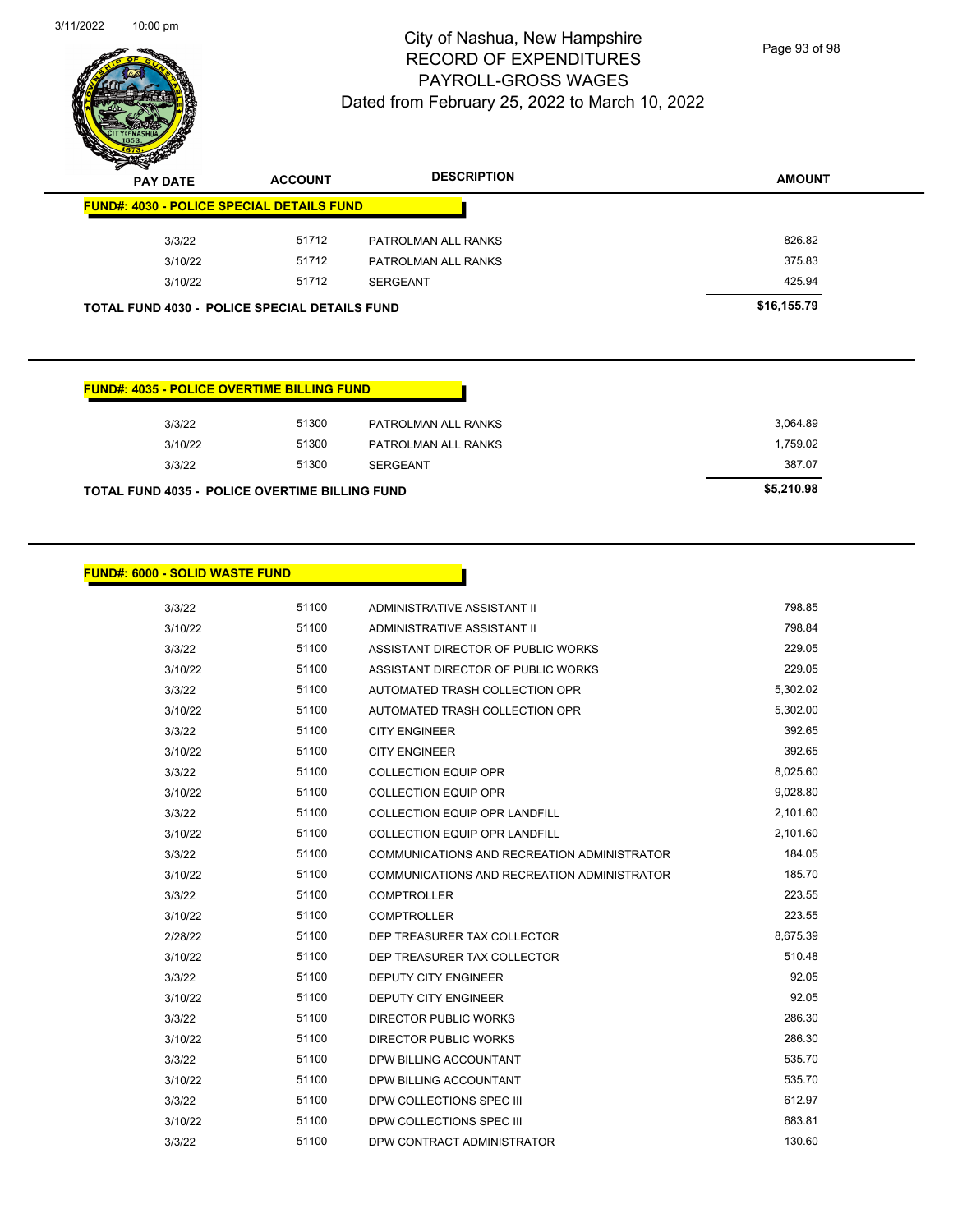

| <b>PAY DATE</b>                       | <b>ACCOUNT</b> | <b>DESCRIPTION</b>                          | <b>AMOUNT</b> |  |
|---------------------------------------|----------------|---------------------------------------------|---------------|--|
| <b>FUND#: 6000 - SOLID WASTE FUND</b> |                |                                             |               |  |
| 3/10/22                               | 51100          | DPW CONTRACT ADMINISTRATOR                  | 130.60        |  |
| 3/3/22                                | 51100          | <b>ENVIRONMENTAL ENGINEER</b>               | 1,817.80      |  |
| 3/10/22                               | 51100          | <b>ENVIRONMENTAL ENGINEER</b>               | 1,817.80      |  |
| 3/3/22                                | 51100          | <b>EQUIPMENT OPR LANDFILL</b>               | 4,347.22      |  |
| 3/10/22                               | 51100          | <b>EQUIPMENT OPR LANDFILL</b>               | 4,347.22      |  |
| 3/3/22                                | 51100          | <b>EXECUTIVE ASSISTANT</b>                  | 184.05        |  |
| 3/10/22                               | 51100          | <b>EXECUTIVE ASSISTANT</b>                  | 184.05        |  |
| 3/3/22                                | 51100          | FLEET MANAGER STREET DEPT                   | 365.00        |  |
| 3/10/22                               | 51100          | FLEET MANAGER STREET DEPT                   | 365.00        |  |
| 3/3/22                                | 51100          | LICENSED SCALE OPERATOR                     | 1,864.51      |  |
| 3/10/22                               | 51100          | LICENSED SCALE OPERATOR                     | 1,864.50      |  |
| 3/3/22                                | 51100          | RECYCLING ADMINISTRATOR                     | 1,159.70      |  |
| 3/10/22                               | 51100          | <b>RECYCLING ADMINISTRATOR</b>              | 1,159.70      |  |
| 3/3/22                                | 51100          | SENIOR MANAGER DPW FINANCE & ADMINISTRATION | 491.60        |  |
| 3/10/22                               | 51100          | SENIOR MANAGER DPW FINANCE & ADMINISTRATION | 491.60        |  |
| 3/3/22                                | 51100          | SENIOR STAFF ENGINEER                       | 163.60        |  |
| 3/10/22                               | 51100          | <b>SENIOR STAFF ENGINEER</b>                | 163.60        |  |
| 3/3/22                                | 51100          | SOLID WASTE FOREMAN                         | 2,783.80      |  |
| 3/10/22                               | 51100          | <b>SOLID WASTE FOREMAN</b>                  | 2,783.80      |  |
| 3/3/22                                | 51100          | SOLID WASTE TECHNICIAN                      | 1,227.05      |  |
| 3/10/22                               | 51100          | SOLID WASTE TECHNICIAN                      | 1,227.05      |  |
| 3/3/22                                | 51100          | SUPERINTENDENT OF SOLID WASTE               | 2,045.05      |  |
| 3/10/22                               | 51100          | SUPERINTENDENT OF SOLID WASTE               | 2,045.05      |  |
| 3/3/22                                | 51100          | TRUCK DRIVER STREET REPAIR                  | 200.64        |  |
| 3/10/22                               | 51300          | ADMINISTRATIVE ASSISTANT II                 | 29.96         |  |
| 3/3/22                                | 51300          | AUTO MECH 1ST CLASS NIGHTS                  | 524.34        |  |
| 3/3/22                                | 51300          | AUTO MECH 2ND CLASS                         | 320.40        |  |
| 3/3/22                                | 51300          | AUTO MECHANIC 1ST CLASS                     | 524.34        |  |
| 3/3/22                                | 51300          | AUTOMATED TRASH COLLECTION OPR              | 3,038.59      |  |
| 3/10/22                               | 51300          | AUTOMATED TRASH COLLECTION OPR              | 212.72        |  |
| 3/3/22                                | 51300          | <b>COLLECTION EQUIP OPR</b>                 | 3,061.38      |  |
| 3/10/22                               | 51300          | <b>COLLECTION EQUIP OPR</b>                 | 495.69        |  |
| 3/3/22                                | 51300          | <b>COLLECTION EQUIP OPR LANDFILL</b>        | 642.00        |  |
| 3/10/22                               | 51300          | COLLECTION EQUIP OPR LANDFILL               | 201.38        |  |
| 3/10/22                               | 51300          | DPW COLLECTIONS SPEC III                    | 4.08          |  |
| 3/3/22                                | 51300          | <b>EQUIPMENT OPR LANDFILL</b>               | 2,658.99      |  |
| 3/10/22                               | 51300          | <b>EQUIPMENT OPR LANDFILL</b>               | 1,003.58      |  |
| 3/3/22                                | 51300          | LICENSED SCALE OPERATOR                     | 708.80        |  |
| 3/10/22                               | 51300          | LICENSED SCALE OPERATOR                     | 231.73        |  |
| 3/3/22                                | 51300          | <b>SIGN MAINTENANCE</b>                     | 459.54        |  |
| 3/3/22                                | 51300          | SOLID WASTE FOREMAN                         | 1,970.41      |  |
| 3/10/22                               | 51300          | SOLID WASTE FOREMAN                         | 639.41        |  |
| 3/3/22                                | 51300          | TRUCK DRIVER STREET REPAIR                  | 451.44        |  |
|                                       |                |                                             |               |  |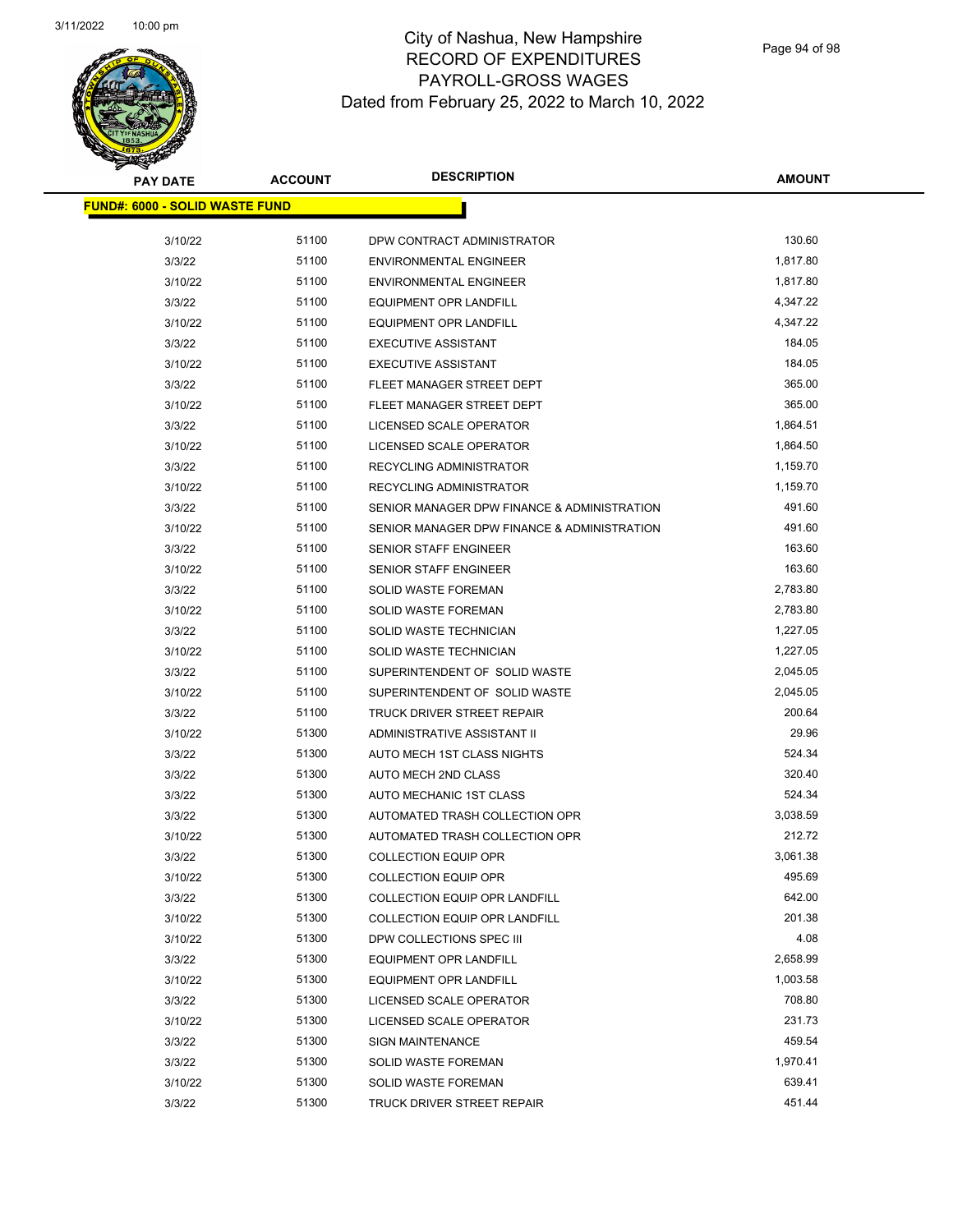

Page 95 of 98

| <b>PAY DATE</b>                           | <b>ACCOUNT</b> | <b>DESCRIPTION</b>                          | <b>AMOUNT</b> |  |
|-------------------------------------------|----------------|---------------------------------------------|---------------|--|
| <b>TOTAL FUND 6000 - SOLID WASTE FUND</b> |                |                                             | \$98,369.68   |  |
|                                           |                |                                             |               |  |
|                                           |                |                                             |               |  |
| <u> FUND#: 6200 - WASTEWATER FUND</u>     |                |                                             |               |  |
| 3/3/22                                    | 51100          | ADMINISTRATIVE ASSISTANT II                 | 798.85        |  |
| 3/10/22                                   | 51100          | ADMINISTRATIVE ASSISTANT II                 | 798.85        |  |
| 3/3/22                                    | 51100          | ANALYTICAL CHEMIST                          | 889.30        |  |
| 3/10/22                                   | 51100          | ANALYTICAL CHEMIST                          | 889.30        |  |
| 3/3/22                                    | 51100          | ASSISTANT DIRECTOR OF PUBLIC WORKS          | 229.05        |  |
| 3/10/22                                   | 51100          | ASSISTANT DIRECTOR OF PUBLIC WORKS          | 229.05        |  |
| 3/3/22                                    | 51100          | <b>CITY ENGINEER</b>                        | 916.15        |  |
| 3/10/22                                   | 51100          | <b>CITY ENGINEER</b>                        | 916.15        |  |
| 3/3/22                                    | 51100          | <b>COLLECTION EQUIP OPR</b>                 | 970.41        |  |
| 3/3/22                                    | 51100          | <b>COLLECTION SYSTEMS OPERATOR</b>          | 4,151.61      |  |
| 3/10/22                                   | 51100          | <b>COLLECTION SYSTEMS OPERATOR</b>          | 4,241.61      |  |
| 3/3/22                                    | 51100          | COLLECTION SYSTEMS TECHNICIAN               | 2,276.81      |  |
| 3/10/22                                   | 51100          | COLLECTION SYSTEMS TECHNICIAN               | 2,276.80      |  |
| 3/3/22                                    | 51100          | <b>COLLECTIONS SPEC II</b>                  | 864.70        |  |
| 3/10/22                                   | 51100          | <b>COLLECTIONS SPEC II</b>                  | 864.70        |  |
| 3/3/22                                    | 51100          | COMMUNICATIONS AND RECREATION ADMINISTRATOR | 245.40        |  |
| 3/10/22                                   | 51100          | COMMUNICATIONS AND RECREATION ADMINISTRATOR | 257.10        |  |
| 3/3/22                                    | 51100          | <b>COMPTROLLER</b>                          | 447.20        |  |
| 3/10/22                                   | 51100          | <b>COMPTROLLER</b>                          | 447.20        |  |
| 2/28/22                                   | 51100          | DEP TREASURER TAX COLLECTOR                 | 8,675.16      |  |
| 3/10/22                                   | 51100          | DEP TREASURER TAX COLLECTOR                 | 510.44        |  |
| 3/3/22                                    | 51100          | <b>DEPUTY CITY ENGINEER</b>                 | 920.25        |  |
| 3/10/22                                   | 51100          | <b>DEPUTY CITY ENGINEER</b>                 | 920.25        |  |
| 3/3/22                                    | 51100          | DIRECTOR PUBLIC WORKS                       | 572.60        |  |
| 3/10/22                                   | 51100          | <b>DIRECTOR PUBLIC WORKS</b>                | 572.60        |  |
| 3/3/22                                    | 51100          | DPW BILLING ACCOUNTANT                      | 535.70        |  |
| 3/10/22                                   | 51100          | DPW BILLING ACCOUNTANT                      | 535.70        |  |
| 3/3/22                                    | 51100          | DPW COLLECTIONS SPEC III                    | 613.00        |  |
| 3/10/22                                   | 51100          | DPW COLLECTIONS SPEC III                    | 683.83        |  |
| 3/3/22                                    | 51100          | DPW CONTRACT ADMINISTRATOR                  | 783.60        |  |
| 3/10/22                                   | 51100          | DPW CONTRACT ADMINISTRATOR                  | 783.60        |  |
| 3/3/22                                    | 51100          | ELECTRICAL DIAGNOSTIC TECH I                | 2,856.03      |  |

3/10/22 51100 ELECTRICAL DIAGNOSTIC TECH I 2,856.00 3/3/22 51100 ENVIRONMENTAL PERMIT & PROGRAMS COORDINATOR 1,429.90 3/10/22 51100 ENVIRONMENTAL PERMIT & PROGRAMS COORDINATOR 1,429.90 3/3/22 51100 EXECUTIVE ASSISTANT 184.05 3/10/22 51100 EXECUTIVE ASSISTANT 184.05 3/3/22 51100 FLEET MANAGER STREET DEPT 121.70 3/10/22 51100 FLEET MANAGER STREET DEPT 121.70 3/3/22 51100 GIS SPECIALIST 806.65 3/10/22 51100 GIS SPECIALIST 806.65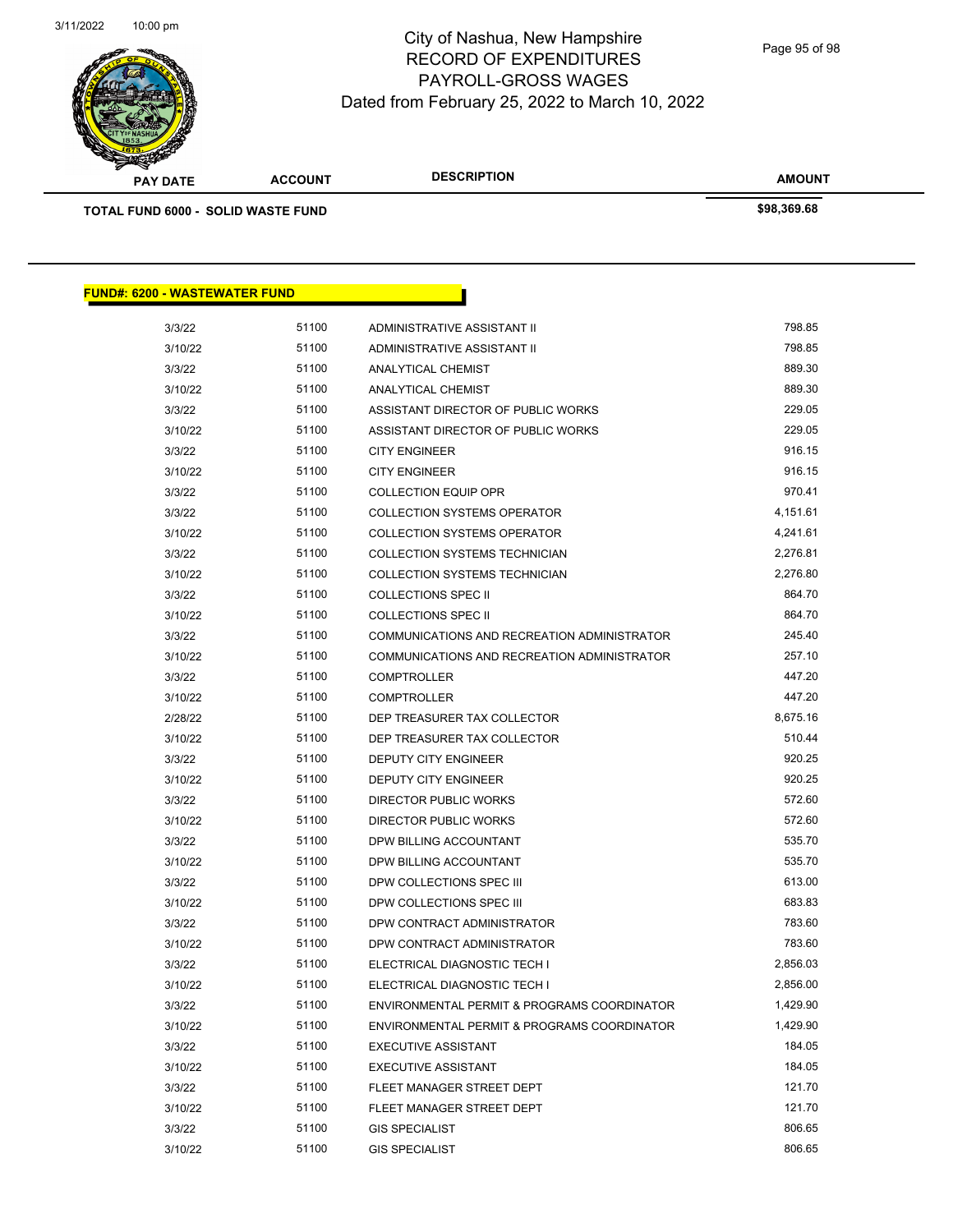

Page 96 of 98

| <b>PAY DATE</b>                       | <b>ACCOUNT</b> | <b>DESCRIPTION</b>                          | AMOUNT   |
|---------------------------------------|----------------|---------------------------------------------|----------|
| <u> FUND#: 6200 - WASTEWATER FUND</u> |                |                                             |          |
|                                       |                |                                             |          |
| 3/3/22                                | 51100          | MECHANIC WWTP 1ST CLASS                     | 4,670.40 |
| 3/10/22                               | 51100          | <b>MECHANIC WWTP 1ST CLASS</b>              | 4,670.40 |
| 3/3/22                                | 51100          | OPERATOR II WWTP 1st                        | 5,816.00 |
| 3/10/22                               | 51100          | OPERATOR II WWTP 1st                        | 5,816.00 |
| 3/3/22                                | 51100          | OPERATOR II WWTP 2nd                        | 1,175.20 |
| 3/10/22                               | 51100          | OPERATOR II WWTP 2nd                        | 1,175.20 |
| 3/3/22                                | 51100          | OPERATOR II WWTP 3rd                        | 2,358.40 |
| 3/10/22                               | 51100          | OPERATOR II WWTP 3rd                        | 2,358.40 |
| 3/3/22                                | 51100          | OPERATOR III WWTP 1st                       | 2,456.00 |
| 3/10/22                               | 51100          | OPERATOR III WWTP 1st                       | 2,455.63 |
| 3/3/22                                | 51100          | PLANT OPERATIONS SUPERVISOR                 | 1,601.65 |
| 3/10/22                               | 51100          | PLANT OPERATIONS SUPERVISOR                 | 1,601.65 |
| 3/3/22                                | 51100          | PROCESS CHEMIST                             | 1,053.45 |
| 3/10/22                               | 51100          | PROCESS CHEMIST                             | 1,053.45 |
| 3/3/22                                | 51100          | SENIOR MANAGER DPW FINANCE & ADMINISTRATION | 491.60   |
| 3/10/22                               | 51100          | SENIOR MANAGER DPW FINANCE & ADMINISTRATION | 491.60   |
| 3/3/22                                | 51100          | SENIOR STAFF ENGINEER                       | 2,631.54 |
| 3/10/22                               | 51100          | <b>SENIOR STAFF ENGINEER</b>                | 2,631.56 |
| 3/3/22                                | 51100          | <b>STAFF ENGINEER</b>                       | 1,258.80 |
| 3/10/22                               | 51100          | <b>STAFF ENGINEER</b>                       | 1,258.80 |
| 3/3/22                                | 51100          | SUPERINTENDENT OF WASTEWATER                | 2,236.60 |
| 3/10/22                               | 51100          | SUPERINTENDENT OF WASTEWATER                | 2,236.60 |
| 3/3/22                                | 51100          | <b>SUPV LABORATORY</b>                      | 1,300.50 |
| 3/10/22                               | 51100          | <b>SUPV LABORATORY</b>                      | 1,300.50 |
| 3/3/22                                | 51100          | WASTEWATER ASSISTANT 2ND SHIFT              | 982.40   |
| 3/10/22                               | 51100          | WASTEWATER ASSISTANT 2ND SHIFT              | 982.40   |
| 3/3/22                                | 51100          | <b>WASTEWATER FOREMAN</b>                   | 2,452.30 |
| 3/10/22                               | 51100          | <b>WASTEWATER FOREMAN</b>                   | 2,783.79 |
| 3/3/22                                | 51100          | <b>WASTEWATER PROJECT ENGINEER</b>          | 1,636.05 |
| 3/10/22                               | 51100          | WASTEWATER PROJECT ENGINEER                 | 1,636.05 |
| 3/10/22                               | 51300          | <b>ADMINISTRATIVE ASSISTANT II</b>          | 7.49     |
| 3/3/22                                | 51300          | <b>COLLECTION EQUIP OPR</b>                 | 110.03   |
| 3/3/22                                | 51300          | <b>COLLECTION SYSTEMS OPERATOR</b>          | 799.96   |
| 3/10/22                               | 51300          | <b>COLLECTION SYSTEMS OPERATOR</b>          | 754.45   |
| 3/3/22                                | 51300          | COLLECTION SYSTEMS TECHNICIAN               | 322.75   |
| 3/10/22                               | 51300          | COLLECTION SYSTEMS TECHNICIAN               | 128.93   |
| 3/3/22                                | 51300          | <b>COLLECTIONS SPEC II</b>                  | 8.10     |
| 3/10/22                               | 51300          | DPW COLLECTIONS SPEC III                    | 4.09     |
| 3/3/22                                | 51300          | ELECTRICAL DIAGNOSTIC TECH I                | 215.35   |
| 3/10/22                               | 51300          | ELECTRICAL DIAGNOSTIC TECH I                | 40.38    |
| 3/3/22                                | 51300          | MECHANIC WWTP 1ST CLASS                     | 1,470.02 |
| 3/10/22                               | 51300          | <b>MECHANIC WWTP 1ST CLASS</b>              | 482.49   |
| 3/3/22                                | 51300          | OPERATOR II WWTP 1st                        | 1,760.34 |
| 3/10/22                               | 51300          | OPERATOR II WWTP 1st                        | 831.06   |
| 3/3/22                                | 51300          | OPERATOR II WWTP 2nd                        | 672.07   |
|                                       |                |                                             |          |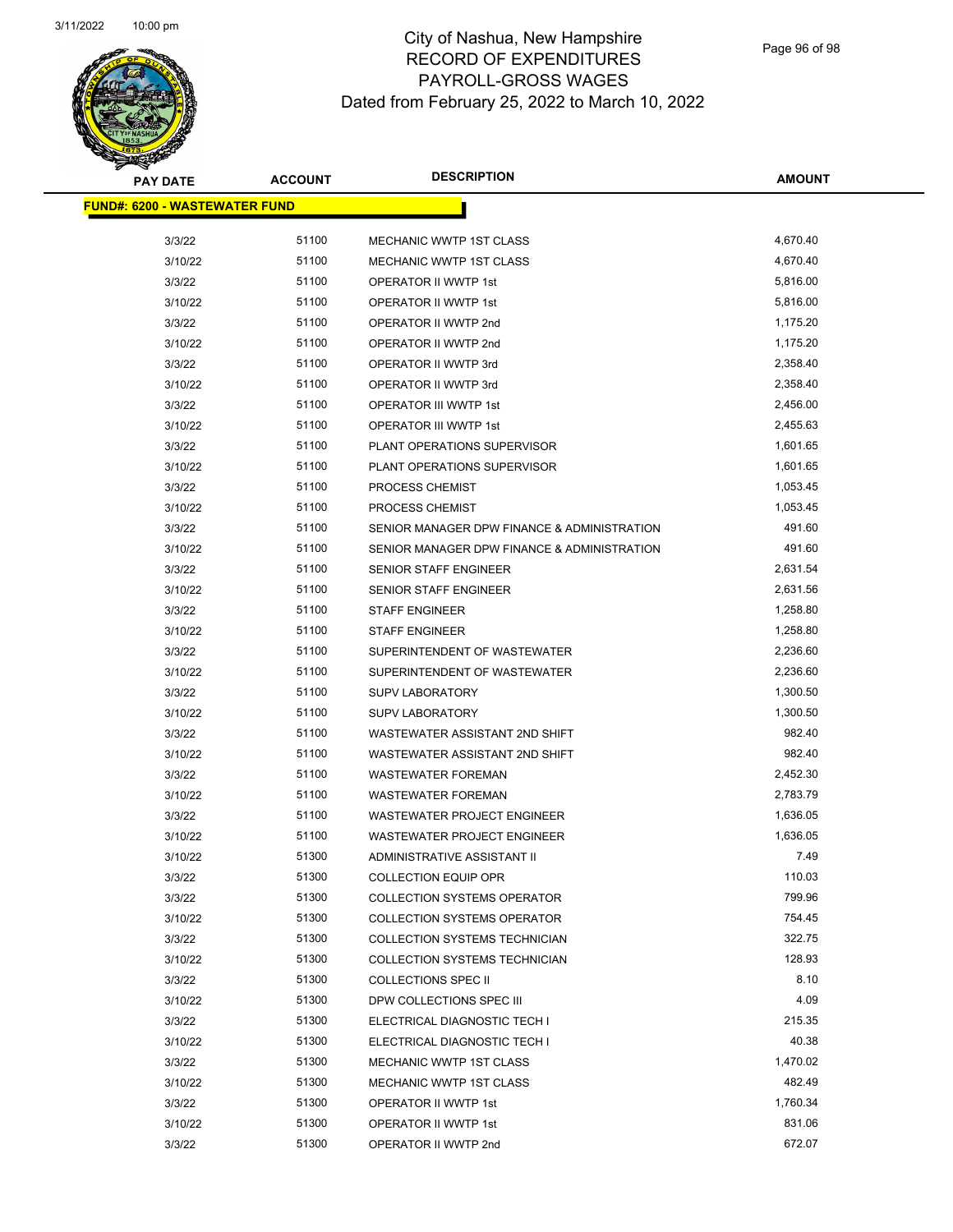

Page 97 of 98

| <b>PAY DATE</b>                          | <b>ACCOUNT</b> | <b>DESCRIPTION</b>           | <b>AMOUNT</b> |
|------------------------------------------|----------------|------------------------------|---------------|
| <b>FUND#: 6200 - WASTEWATER FUND</b>     |                |                              |               |
| 3/3/22                                   | 51300          | OPERATOR II WWTP 3rd         | 1,068.24      |
| 3/10/22                                  | 51300          | OPERATOR II WWTP 3rd         | 357.24        |
| 3/3/22                                   | 51300          | <b>OPERATOR III WWTP 1st</b> | 373.68        |
| 3/10/22                                  | 51300          | <b>OPERATOR III WWTP 1st</b> | 377.28        |
| 3/3/22                                   | 51300          | PROCESS CHEMIST              | 167.89        |
| 3/3/22                                   | 51300          | <b>SOLID WASTE FOREMAN</b>   | 156.59        |
| 3/3/22                                   | 51300          | <b>WASTEWATER FOREMAN</b>    | 417.57        |
| 3/10/22                                  | 51300          | <b>WASTEWATER FOREMAN</b>    | 704.65        |
| 3/3/22                                   | 51400          | <b>INTERN</b>                | 493.00        |
| 3/10/22                                  | 51400          | <b>INTERN</b>                | 527.00        |
| <b>TOTAL FUND 6200 - WASTEWATER FUND</b> |                |                              | \$126,437.17  |

| <b>FUND#: 6500 - PROPERTY &amp; CASUALTY FUND</b> |  |
|---------------------------------------------------|--|
|---------------------------------------------------|--|

| <b>TOTAL FUND 6500 - PROPERTY &amp; CASUALTY FUND</b> |         |       |                                | \$35,023.53 |
|-------------------------------------------------------|---------|-------|--------------------------------|-------------|
|                                                       | 3/10/22 | 59207 | WORKERS COMPENSATION CLAIMS    | 11,121.60   |
|                                                       | 3/3/22  | 59207 | WORKERS COMPENSATION CLAIMS    | 8,987.04    |
|                                                       | 3/10/22 | 51100 | <b>RISK MANAGER</b>            | 2,117.50    |
|                                                       | 3/3/22  | 51100 | <b>RISK MANAGER</b>            | 2,117.50    |
|                                                       | 3/10/22 | 51100 | <b>RISK COORDINATOR</b>        | 961.30      |
|                                                       | 3/3/22  | 51100 | <b>RISK COORDINATOR</b>        | 961.30      |
|                                                       | 3/10/22 | 51100 | PROPERTY AND CASUALTY ADJUSTER | 1,329.30    |
|                                                       | 3/3/22  | 51100 | PROPERTY AND CASUALTY ADJUSTER | 1,329.30    |
|                                                       | 3/10/22 | 51100 | LOSS & ADA SPECIALIST          | 1,442.34    |
|                                                       | 3/3/22  | 51100 | LOSS & ADA SPECIALIST          | 1,442.35    |
|                                                       | 3/10/22 | 51100 | <b>DEPUTY RISK MANAGER</b>     | 1,607.00    |
|                                                       | 3/3/22  | 51100 | <b>DEPUTY RISK MANAGER</b>     | 1,607.00    |

| <b>TOTAL FUND 6600 - BENEFITS SELF INSURANCE FUND</b> |         |       |                                  | \$6,079.85 |
|-------------------------------------------------------|---------|-------|----------------------------------|------------|
|                                                       | 3/10/22 | 51300 | EMPLOYEE BENEFITS SPEC           | 11.07      |
|                                                       | 3/10/22 | 51100 | <b>EMPLOYEE BENEFITS SPEC</b>    | 1.181.60   |
|                                                       | 3/3/22  | 51100 | EMPLOYEE BENEFITS SPEC           | 1,181.58   |
|                                                       | 3/10/22 | 51100 | EMPLOYEE BENEFITS MANAGER        | 1,512.50   |
|                                                       | 3/3/22  | 51100 | <b>EMPLOYEE BENEFITS MANAGER</b> | 1,512.50   |
|                                                       | 3/10/22 | 51100 | ADMINISTRATIVE SERVICES DIRECTOR | 340.30     |
|                                                       | 3/3/22  | 51100 | ADMINISTRATIVE SERVICES DIRECTOR | 340.30     |